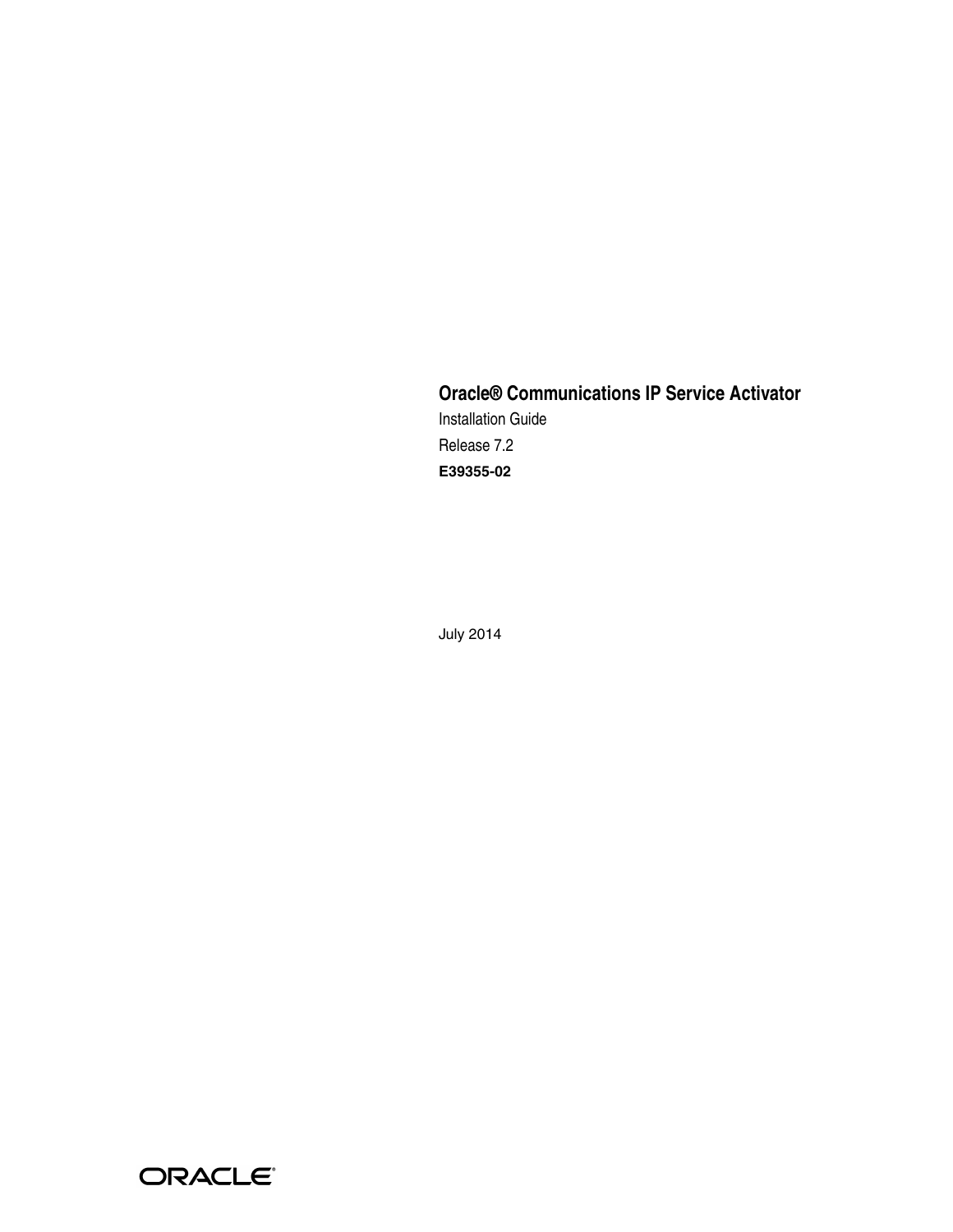Oracle Communications IP Service Activator Installation Guide, Release 7.2

E39355-02

Copyright © 2011, 2014, Oracle and/or its affiliates. All rights reserved.

This software and related documentation are provided under a license agreement containing restrictions on use and disclosure and are protected by intellectual property laws. Except as expressly permitted in your license agreement or allowed by law, you may not use, copy, reproduce, translate, broadcast, modify, license, transmit, distribute, exhibit, perform, publish, or display any part, in any form, or by any means. Reverse engineering, disassembly, or decompilation of this software, unless required by law for interoperability, is prohibited.

The information contained herein is subject to change without notice and is not warranted to be error-free. If you find any errors, please report them to us in writing.

If this is software or related documentation that is delivered to the U.S. Government or anyone licensing it on behalf of the U.S. Government, the following notice is applicable:

U.S. GOVERNMENT END USERS: Oracle programs, including any operating system, integrated software, any programs installed on the hardware, and/or documentation, delivered to U.S. Government end users are "commercial computer software" pursuant to the applicable Federal Acquisition Regulation and agency-specific supplemental regulations. As such, use, duplication, disclosure, modification, and adaptation of the programs, including any operating system, integrated software, any programs installed on the hardware, and/or documentation, shall be subject to license terms and license restrictions applicable to the programs. No other rights are granted to the U.S. Government.

This software or hardware is developed for general use in a variety of information management applications. It is not developed or intended for use in any inherently dangerous applications, including applications that may create a risk of personal injury. If you use this software or hardware in dangerous applications, then you shall be responsible to take all appropriate fail-safe, backup, redundancy, and other measures to ensure its safe use. Oracle Corporation and its affiliates disclaim any liability for any damages caused by use of this software or hardware in dangerous applications.

Oracle and Java are registered trademarks of Oracle and/or its affiliates. Other names may be trademarks of their respective owners.

Intel and Intel Xeon are trademarks or registered trademarks of Intel Corporation. All SPARC trademarks are used under license and are trademarks or registered trademarks of SPARC International, Inc. AMD, Opteron, the AMD logo, and the AMD Opteron logo are trademarks or registered trademarks of Advanced Micro Devices. UNIX is a registered trademark of The Open Group.

This software or hardware and documentation may provide access to or information on content, products, and services from third parties. Oracle Corporation and its affiliates are not responsible for and expressly disclaim all warranties of any kind with respect to third-party content, products, and services. Oracle Corporation and its affiliates will not be responsible for any loss, costs, or damages incurred due to your access to or use of third-party content, products, or services.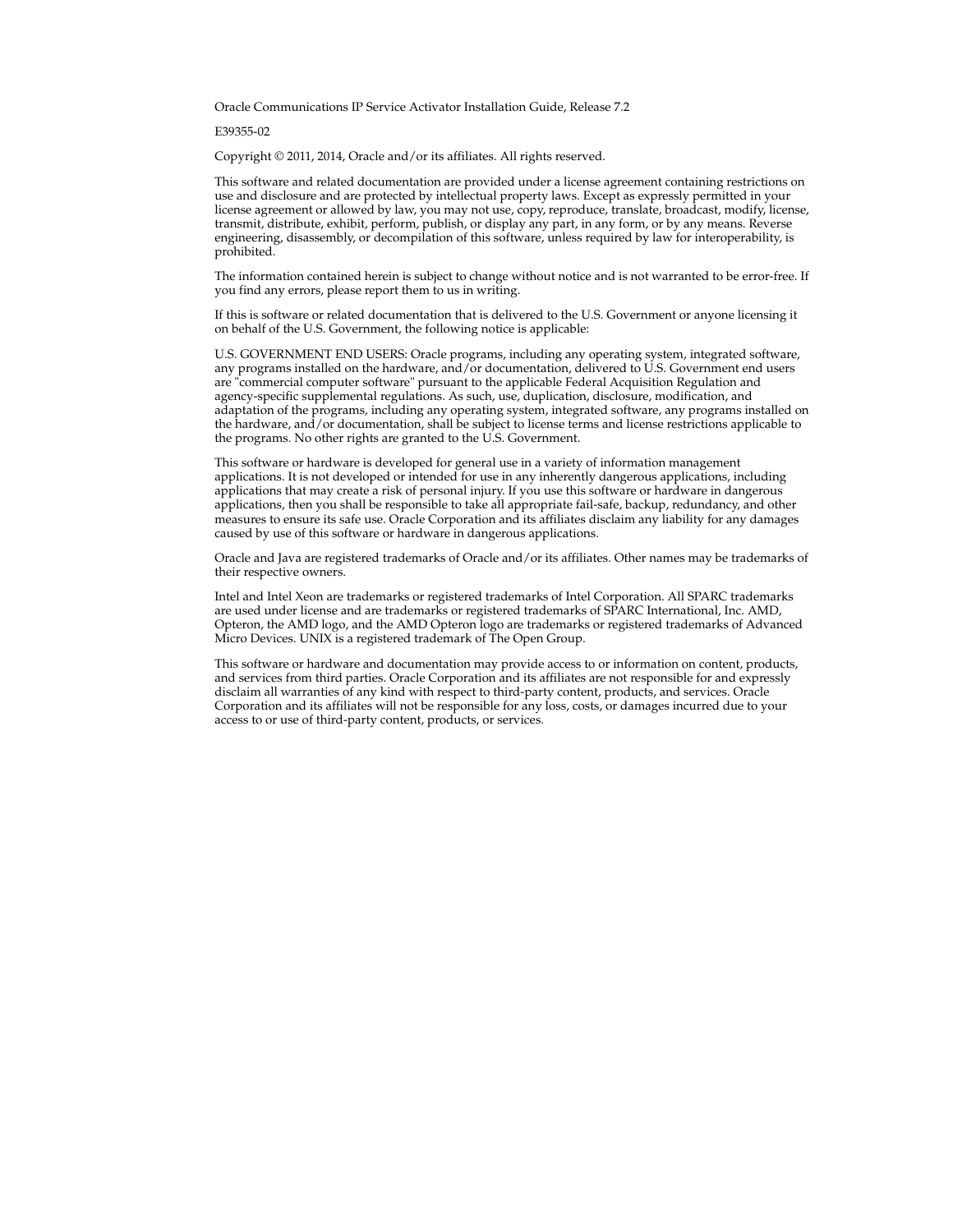# **Contents**

| 1           | <b>IP Service Activator Installation Overview</b>    |         |
|-------------|------------------------------------------------------|---------|
|             |                                                      |         |
|             |                                                      |         |
|             |                                                      |         |
| $\mathbf 2$ | <b>Planning an IP Service Activator Installation</b> |         |
|             |                                                      |         |
|             |                                                      |         |
|             |                                                      |         |
|             |                                                      |         |
|             |                                                      |         |
|             |                                                      |         |
|             |                                                      |         |
|             |                                                      |         |
|             |                                                      |         |
|             |                                                      |         |
|             |                                                      |         |
|             |                                                      |         |
| 3           | <b>IP Service Activator System Requirements</b>      |         |
|             |                                                      |         |
|             |                                                      |         |
|             |                                                      |         |
|             |                                                      |         |
|             |                                                      |         |
|             |                                                      | $3 - 2$ |
|             |                                                      | $3 - 2$ |
|             |                                                      | $3 - 2$ |
|             |                                                      | $3 - 3$ |
|             |                                                      | $3 - 3$ |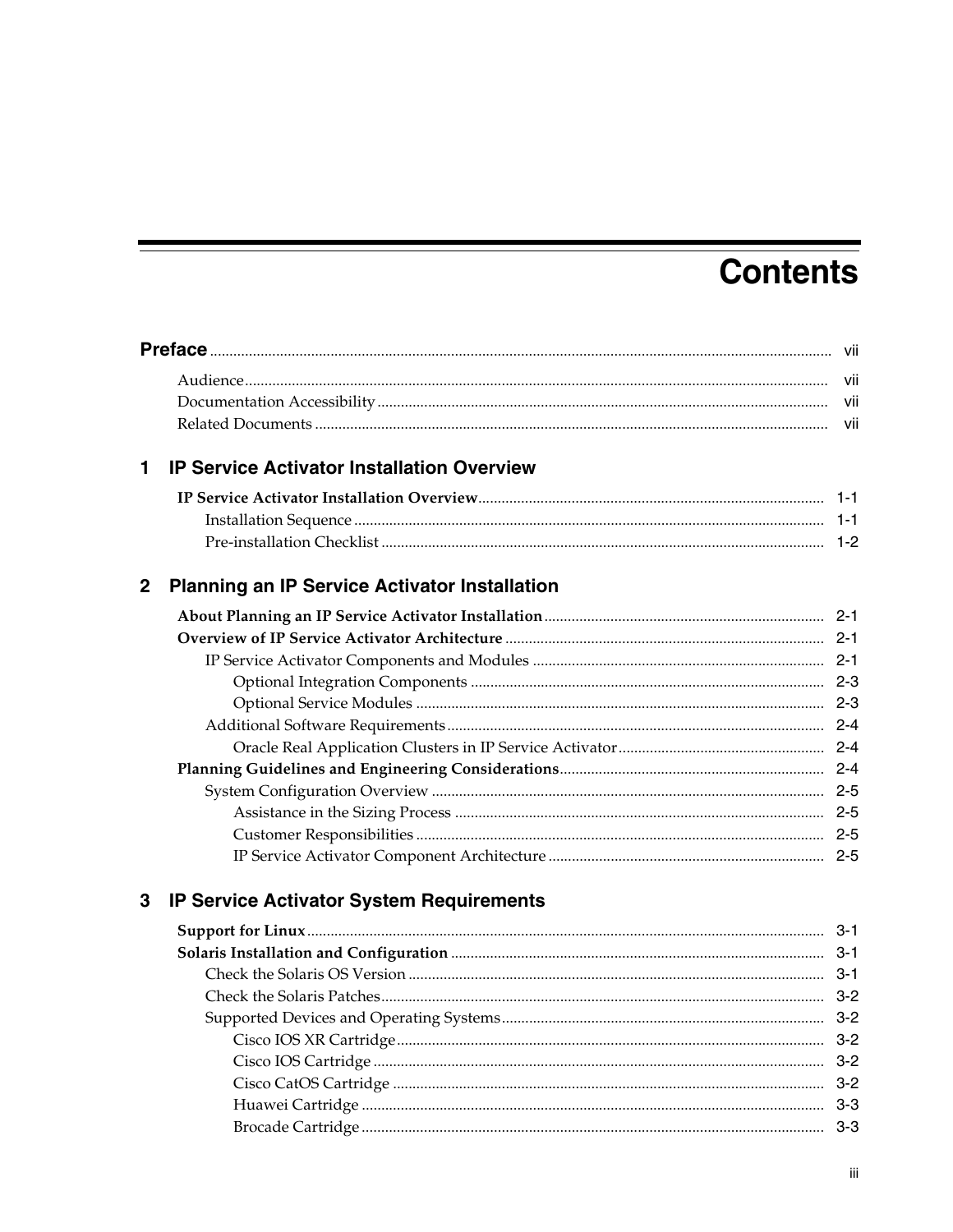# **[4 Installing and Configuring Oracle Database Software](#page-24-0)**

# **[5 Installing and Configuring Supplemental Software Components](#page-28-0)**

# **[6 Installing IP Service Activator](#page-32-0)**

| Oracle Database Connection Considerations for the IP Service Activator Client  6-11 |          |
|-------------------------------------------------------------------------------------|----------|
| Oracle Database Client Requirements to View Logs in the IP Service Activator Client | 6-11     |
|                                                                                     |          |
|                                                                                     |          |
|                                                                                     | $6 - 12$ |
|                                                                                     |          |

## **[7 IP Service Activator Post-installation Tasks](#page-44-0)**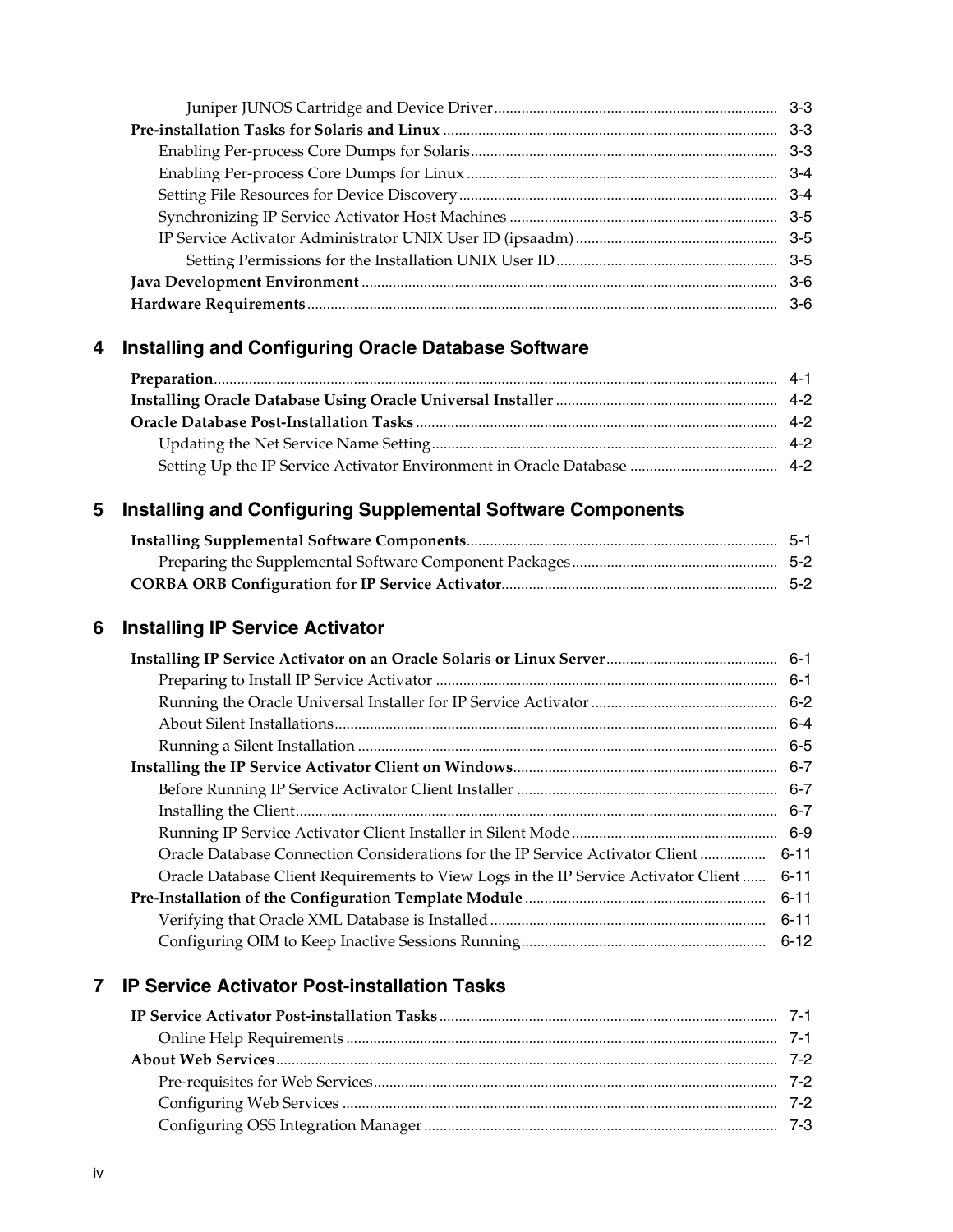| <b>Upgrading and Patching IP Service Activator</b> |          |
|----------------------------------------------------|----------|
|                                                    |          |
|                                                    |          |
|                                                    |          |
|                                                    |          |
|                                                    |          |
|                                                    |          |
|                                                    |          |
|                                                    |          |
|                                                    |          |
|                                                    |          |
|                                                    |          |
|                                                    |          |
|                                                    |          |
|                                                    |          |
|                                                    | $8 - 12$ |
|                                                    | $8 - 12$ |
|                                                    | $8 - 13$ |
|                                                    | $8 - 14$ |
|                                                    | $8 - 15$ |
|                                                    | $8 - 15$ |
|                                                    | $8 - 15$ |
|                                                    | $8 - 15$ |
|                                                    | $8 - 16$ |
|                                                    | $8 - 17$ |
|                                                    | $8 - 18$ |
|                                                    | $8 - 18$ |
|                                                    | $8 - 18$ |
|                                                    | $8 - 18$ |
|                                                    | $8 - 19$ |
|                                                    | $8 - 20$ |
|                                                    | $8 - 21$ |
|                                                    | $8 - 21$ |
|                                                    | $8 - 21$ |
|                                                    | $8 - 22$ |
|                                                    | $8 - 22$ |
|                                                    | $8 - 22$ |
|                                                    | $8 - 24$ |
|                                                    | $8 - 25$ |
|                                                    | $8 - 25$ |
|                                                    | $8 - 26$ |
|                                                    | $8 - 26$ |
|                                                    | $8 - 26$ |
|                                                    | $8 - 26$ |
|                                                    | $8 - 26$ |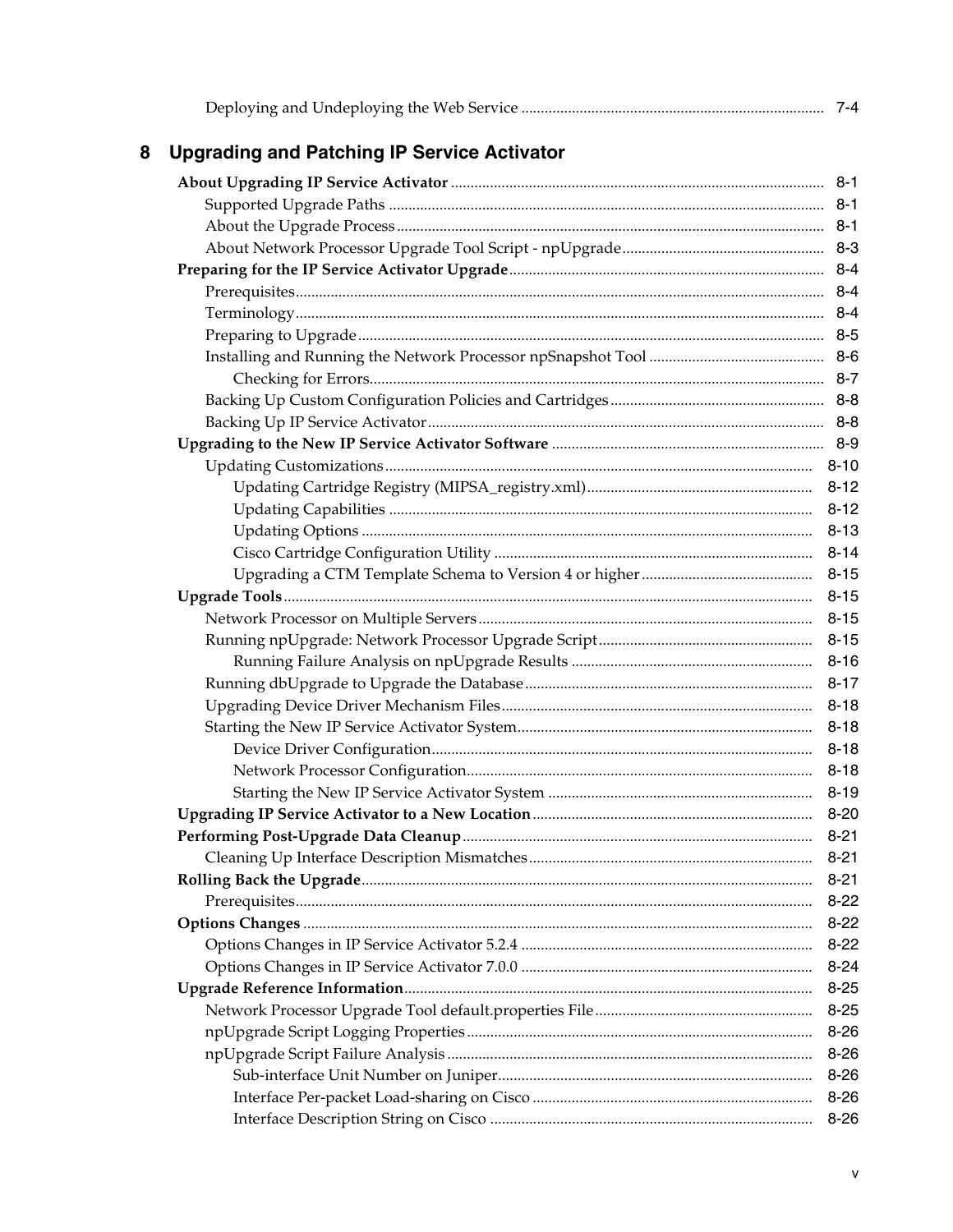# 9 Uninstalling IP Service Activator

# 10 Troubleshooting the Installation

# **A** Installation Checklists and Worksheet

## **B** Directories and Files

| B-1. |
|------|
|      |
| B-2  |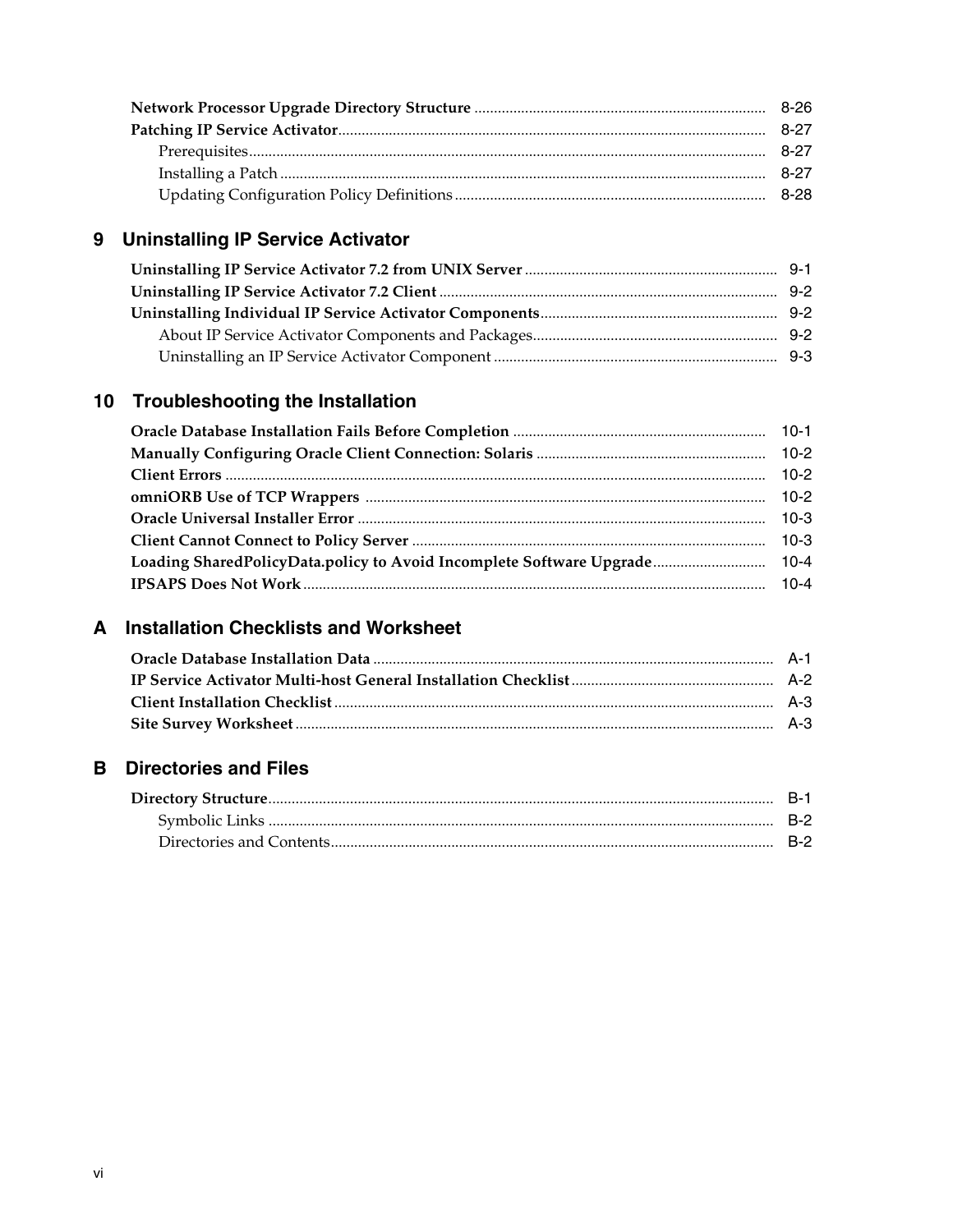# **Preface**

<span id="page-6-0"></span>This guide provides instructions for installing Oracle Communications IP Service Activator components and modules using the Oracle Universal Installer.

## <span id="page-6-1"></span>**Audience**

This document is intended for network administrators and equipment planners. Readers should be familiar with the following topics:

- Solaris or Linux and its commands
- Oracle Database
- Installing and configuring software on Unix and Windows environments
- A text editor such as vi

Example commands are shown in Bourne shell syntax. This is the recommended shell for the Oracle user and is the syntax used in the template files supplied with IP Service Activator. The Bourne shell is included with all UNIX systems.

Before choosing the hardware configuration to host IP Service Activator, see ["Planning](#page-10-4)  [an IP Service Activator Installation"](#page-10-4) for engineering guidelines and information about preparing for an IP Service Activator install.

## <span id="page-6-2"></span>**Documentation Accessibility**

For information about Oracle's commitment to accessibility, visit the Oracle Accessibility Program website at http://www.oracle.com/pls/topic/lookup?ctx=acc&id=docacc.

#### **Access to Oracle Support**

Oracle customers have access to electronic support through My Oracle Support. For information, visit http://www.oracle.com/pls/topic/lookup?ctx=acc&id=info or visit http://www.oracle.com/pls/topic/lookup?ctx=acc&id=trs if you are hearing impaired.

# <span id="page-6-3"></span>**Related Documents**

For more information, see the following documents in the Oracle Communications IP Service Activator documentation set:

See *IP Service Activator Concepts* for information on the high level concepts and the architecture of IP Service Activator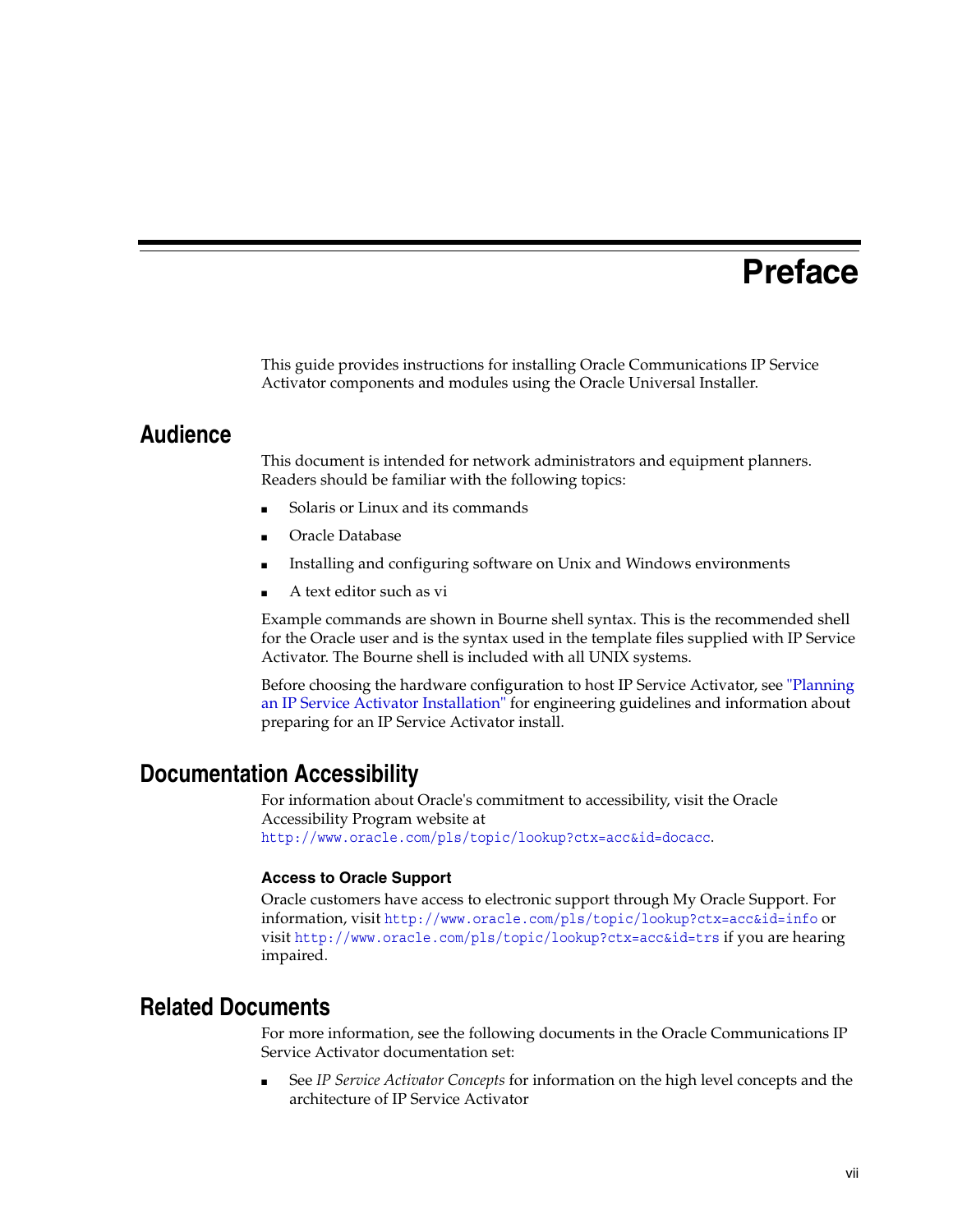- See *IP Service Activator System Administrator's Guide* for information and procedures related the duties a system administrator performs in monitoring and managing IP Service Activator.
- See *IP Service Activator Release Notes* for information related to this release of IP Service Activator.
- See *IP Service Activator OSS Integration Manager Guide* for information on installing and configuring OSS Integration Manager for IP Service Activator.
- See the specific cartridge guide for information about installing and configuring specific cartridges.
- See *IP Service Activator SDK Service Cartridge Developer Guide* for information about types of cartridges.
- See IP Service Activator online Help for step-by-step instructions of tasks you perform in IP Service Activator.
- See the Oracle Database product documentation for information about installing and configuring the Oracle Database.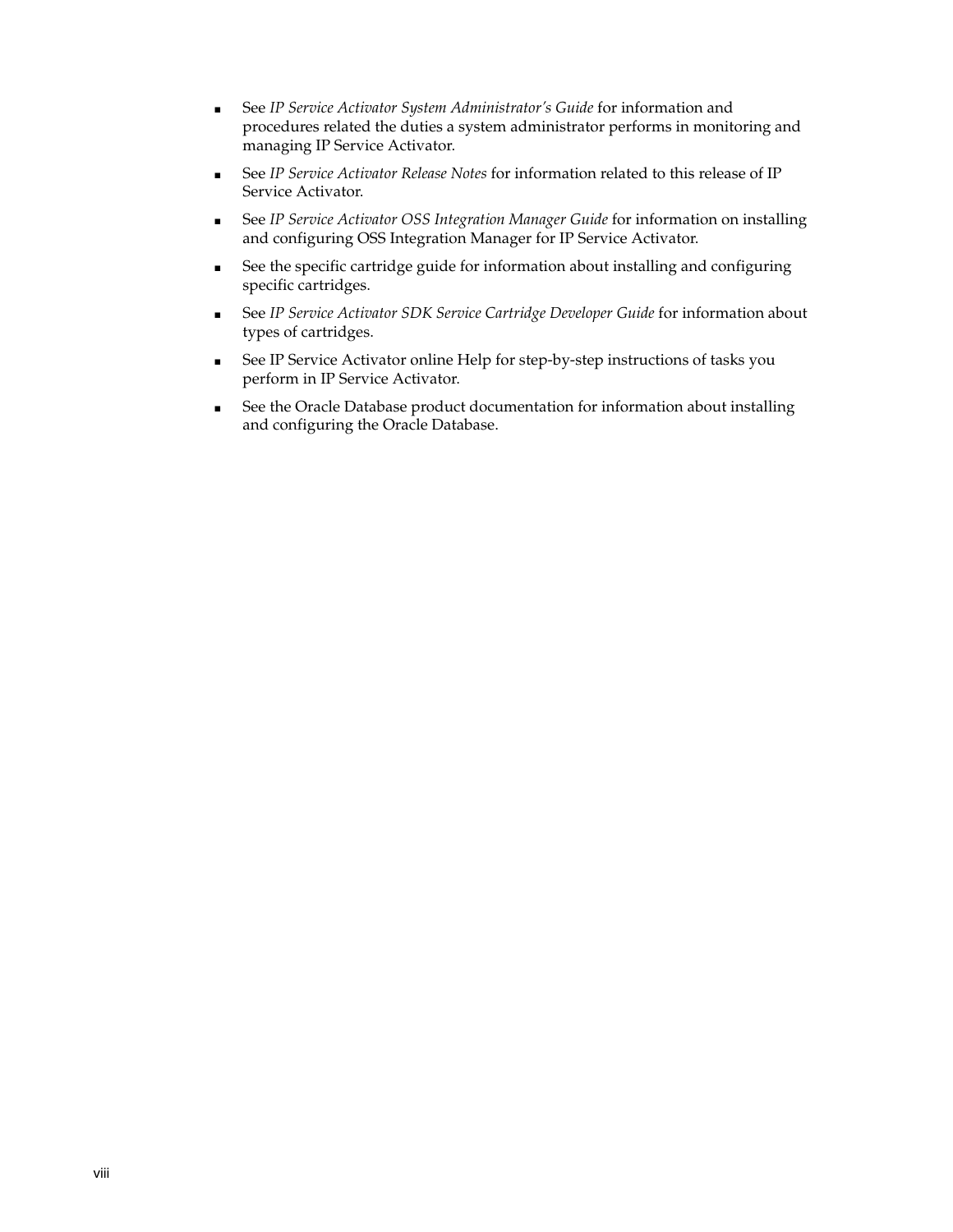**1**

# <span id="page-8-0"></span>**IP Service Activator Installation Overview**

This chapter provides an overview for installing Oracle Communications IP Service Activator.

## <span id="page-8-1"></span>**IP Service Activator Installation Overview**

Before beginning the IP Service Activator installation, you need to plan the installation and overall system configuration, gather information, and set up your hosts (servers and workstations). See ["About Planning an IP Service Activator Installation"](#page-10-5) for engineering guidelines and other planning details.

For later reference, you need to gather and record important installation information, such as settings, account names, and passwords. This document provides checklists in ["Installation Checklists and Worksheet".](#page-88-2)

Server and workstation preparation can include the installation and configuration of:

- Operating systems, including the creation of user accounts
- Oracle Database software
- Other required third-party software components

After the servers and workstations are correctly configured, you run the Oracle Universal Installer. Depending on system configuration, IP Service Activator server software is installed on at least one, and possibly multiple, hosts. IP Service Activator client software is installed on each Windows host.

After software installation, post-installation activities may be required. These are described in this guide and in *IP Service Activator System Administrator's Guide.*

## <span id="page-8-2"></span>**Installation Sequence**

The following list outlines the main tasks to install IP Service Activator:

- **1.** Plan the installation and prepare your hosts for IP Service Activator installation. See ["Planning an IP Service Activator Installation".](#page-10-4)
- **2.** Perform the pre-installation checks. See ["Pre-installation Checklist".](#page-9-0)
- **3.** Install the operating system (OS) and apply patches. Complete additional OS configuration tasks. See ["Installing IP Service Activator on an Oracle Solaris or](#page-32-3)  [Linux Server".](#page-32-3)
- **4.** Install and configure Oracle Database software. See ["Installing and Configuring](#page-24-2)  [Oracle Database Software"](#page-24-2).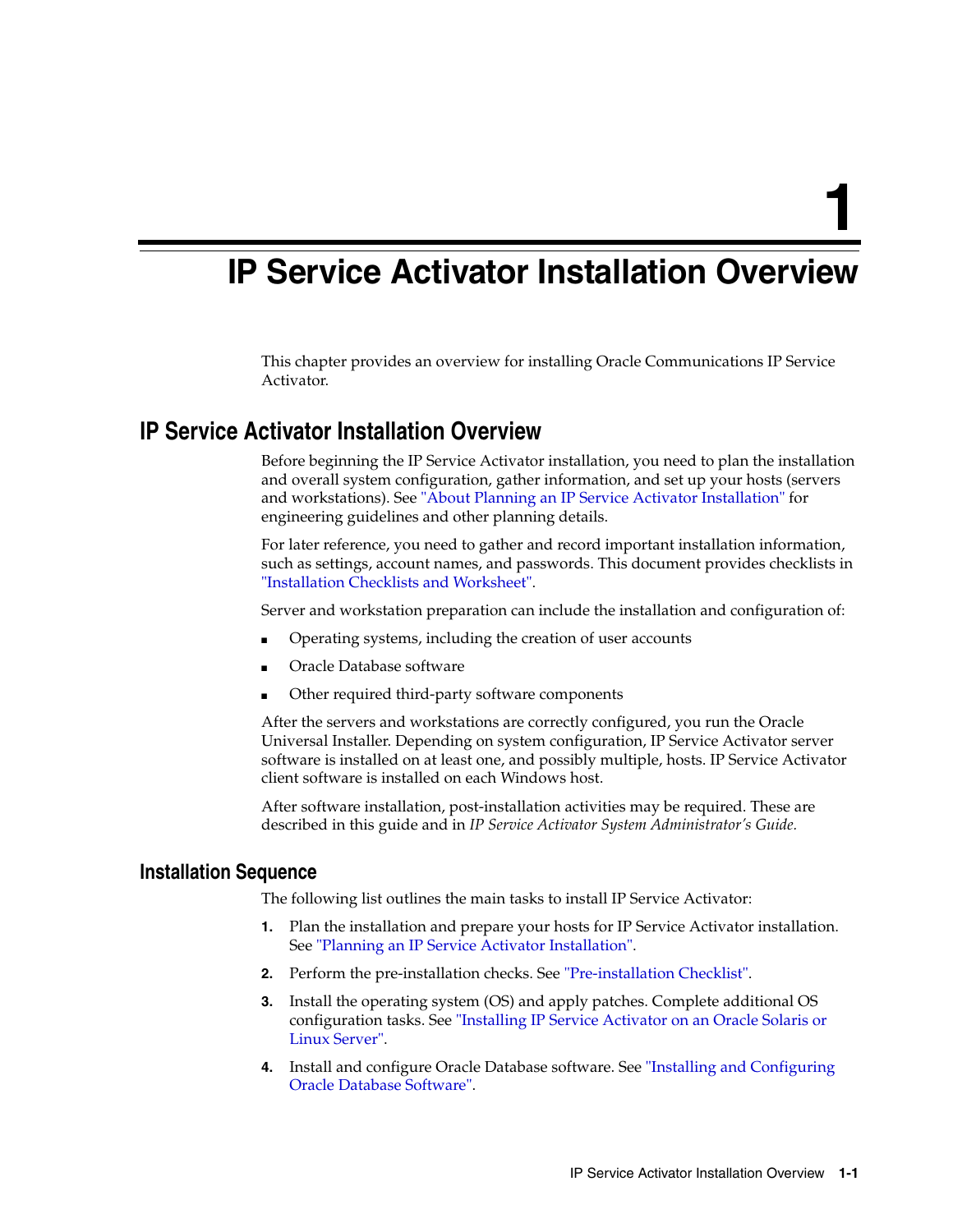- **5.** Perform post-installation tasks on Oracle Database software. See ["Oracle Database](#page-25-4)  [Post-Installation Tasks".](#page-25-4)
- **6.** Configure the CORBA ORB settings. See ["CORBA ORB Configuration for IP](#page-29-2)  [Service Activator".](#page-29-2)
- **7.** If you are installing the Configuration Template Module (CTM), perform additional configuration steps to support it. See ["Pre-Installation of the](#page-42-4)  [Configuration Template Module".](#page-42-4)
- **8.** Install supplemental software components. See ["Installing Supplemental Software](#page-28-2)  [Components"](#page-28-2).
- **9.** Install the necessary IP Service Activator components on the server(s). See ["Installing IP Service Activator on an Oracle Solaris or Linux Server".](#page-32-3)
- **10.** Install the IP Service Activator client and required modules on the Windows hosts. See ["Installing the IP Service Activator Client on Windows"](#page-38-3).
- **11.** Apply any required IP Service Activator software patches.
- **12.** Perform additional setup tasks that apply to your system prior to starting IP Service Activator. See ["Pre-Installation of the Configuration Template Module"](#page-42-4) for a brief list. Details on the additional setup tasks are given in the *IP Service Activator Administrator's Guide*.

## <span id="page-9-0"></span>**Pre-installation Checklist**

Before beginning the installation, check that:

- You have read ["Planning an IP Service Activator Installation"](#page-10-4) and planned how to distribute IP Service Activator components across your hosts. You can record the plan for each host in the Installation Checklists. See ["Installation Checklists and](#page-88-2)  [Worksheet".](#page-88-2)
- You have migrated all Cisco Device Drivers to the Network Processor on the IP Service Activator 5.2.4 release. For more information, see *IP Service Activator version 5.2.4 Migration Guide*.
- If you have a previous installation of IP Service Activator, do the following:

Perform a proper shutdown of the IP Service Activator system, and uninstall it before proceeding with a new installation. See ["Uninstalling Individual IP Service](#page-81-3)  [Activator Components".](#page-81-3)

If you are upgrading from a previous IP Service Activator system that used an Oracle-supplied serial number, you must re-use that serial number in the new installation.

**Note:** To uninstall IP Service Activator 7.0, you do not have to run the uninstall.sh script. The Oracle Universal Installer has the capability to uninstall IP Service Activator. You can also install and uninstall IP Service Activator 7.0 on your local machine.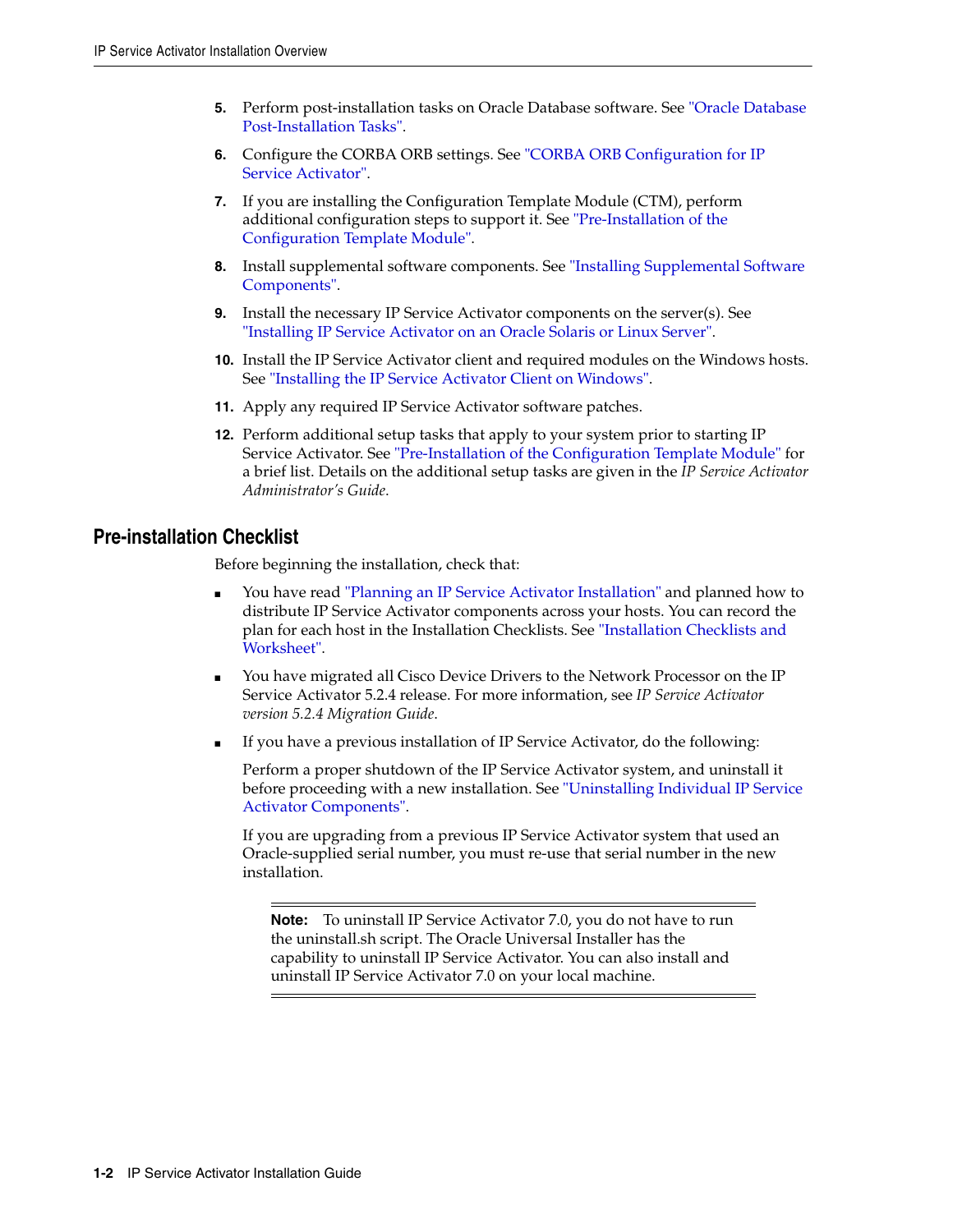# <span id="page-10-4"></span><span id="page-10-0"></span>**Planning an IP Service Activator Installation**

This chapter describes how to plan an Oracle Communications IP Service Activator installation.

## <span id="page-10-5"></span><span id="page-10-1"></span>**About Planning an IP Service Activator Installation**

Before beginning the IP Service Activator installation, you need to plan the installation and overall system configuration, gather information, and set up your hosts (servers and workstations).

For later reference, you need to gather and record important installation information, such as settings, account names, and passwords. This document provides checklists and a worksheet in ["Installation Checklists and Worksheet".](#page-88-2)

Server and workstation preparation can include the installation and configuration of:

- Operating systems, including the creation of user accounts
- Oracle Database software
- Other required third-party software components

After the servers and workstations are correctly configured, you run the Oracle Universal Installer. Depending on system configuration, IP Service Activator server software is installed on at least one, and possibly multiple, hosts. IP Service Activator client software is installed on each Windows host.

After software installation, post-installation activities may be required. These are described in this guide and in *IP Service Activator Administrator's Guide*.

# <span id="page-10-2"></span>**Overview of IP Service Activator Architecture**

This section provides an overview of the IP Service Activator distributed architecture. It includes the following topics:

- IP Service Activator components and modules
- Additional software recommendations and requirements

### <span id="page-10-3"></span>**IP Service Activator Components and Modules**

IP Service Activator has a modular software architecture that supports deployment across multiple hosts in a network. This section describes components and modules with a brief overview of how they are deployed in a production installation.

IP Service Activator consists of the core product components described in [Table 2–1.](#page-11-0)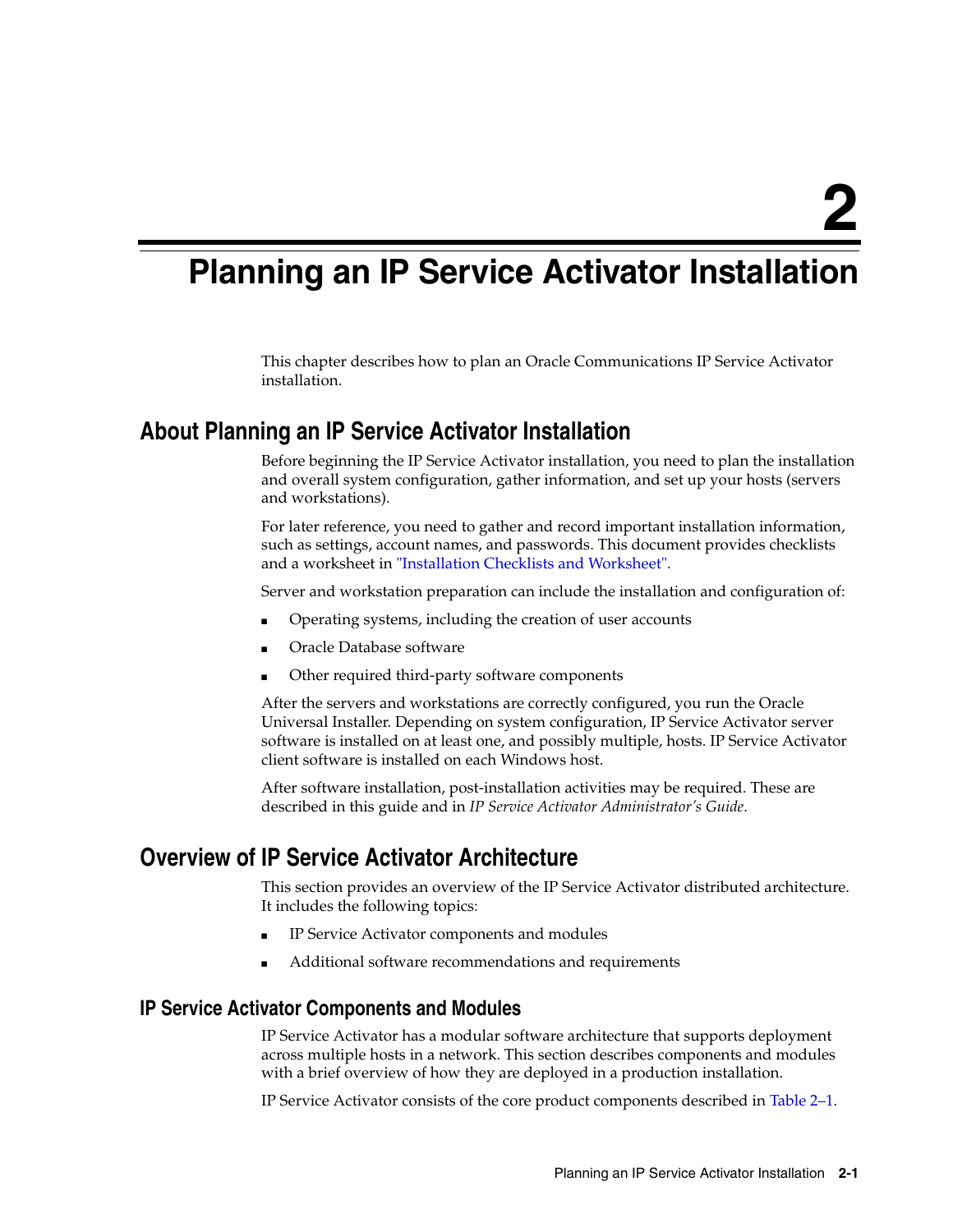| <b>Component</b>                   | <b>Description</b>                                                                                                                                                                                                                                                                                                                                                                                                                                                                                                                                    |
|------------------------------------|-------------------------------------------------------------------------------------------------------------------------------------------------------------------------------------------------------------------------------------------------------------------------------------------------------------------------------------------------------------------------------------------------------------------------------------------------------------------------------------------------------------------------------------------------------|
| <b>Policy Server</b>               | The Policy Server is the central component of the system and is<br>responsible for the following:                                                                                                                                                                                                                                                                                                                                                                                                                                                     |
|                                    | Coordinates access to the data repository from the client<br>components                                                                                                                                                                                                                                                                                                                                                                                                                                                                               |
|                                    | Performs network topology discovery                                                                                                                                                                                                                                                                                                                                                                                                                                                                                                                   |
|                                    | Validates and transmits policy configurations to the proxy<br>agent, or network processor components, or both.                                                                                                                                                                                                                                                                                                                                                                                                                                        |
|                                    | Two sub-components, the Naming Service and the System<br>Logger, maintain the naming and location information for the<br>other system components and log system messages.                                                                                                                                                                                                                                                                                                                                                                             |
|                                    | One Policy Server is installed per IP Service Activator<br>installation.                                                                                                                                                                                                                                                                                                                                                                                                                                                                              |
| <b>Network Processor</b>           | The network processor provides an XML-based alternative to<br>existing proxy agent/device driver software used to deliver<br>cartridges supporting vendor-specific device configurations.<br>The network processor is capable of supporting higher volumes<br>of devices, and is far more flexible when introducing new<br>device and service features. Cartridges enable you to support<br>your existing services, and support emerging services and<br>business needs. Cartridges operate in conjunction with IP<br>Service Activator core product. |
| Cartridges                         | Cartridges enable you to support your existing services, and<br>support emerging services and business needs. Cartridges<br>operate in conjunction with IP Service Activator core product.                                                                                                                                                                                                                                                                                                                                                            |
| <b>Proxy Agent Device Drivers</b>  | The proxy agent/device drivers configure the individual<br>managed devices with the policy configurations it receives from<br>the Policy Server.                                                                                                                                                                                                                                                                                                                                                                                                      |
|                                    | Sub-components, called device drivers, translate the high-level<br>policy configurations sent from the Policy Server into the<br>low-level configurations required by the different types of<br>managed devices, such as Juniper M-series.                                                                                                                                                                                                                                                                                                            |
|                                    | Several instances of this component can be installed on<br>additional hosts to distribute the processing load when<br>managing many devices within a network.                                                                                                                                                                                                                                                                                                                                                                                         |
| Windows-based client               | The graphical user interface (GUI) provides access to the<br>database and Policy Server. This component is supported on<br>systems running Windows 2000 and above.                                                                                                                                                                                                                                                                                                                                                                                    |
|                                    | Multiple instances of the GUI can be used concurrently, by<br>adding additional Windows GUI hosts and installing the IP<br>Service Activator client.                                                                                                                                                                                                                                                                                                                                                                                                  |
| Component Manager                  | The component manager starts all system components, and<br>monitors and reports their status.                                                                                                                                                                                                                                                                                                                                                                                                                                                         |
|                                    | The component manager is required on each host system on<br>which one or more IP Service Activator components are<br>installed (except the client).                                                                                                                                                                                                                                                                                                                                                                                                   |
| Configuration Management<br>Engine | The Configuration Management Engine manages the<br>configuration files of the devices managed by IP Service<br>Activator. Configuration Management is an extension/feature<br>of IP Service Activator. Oracle WebLogic Server is installed with<br>the Configuration Management Engine and is used to manage<br>the Configuration Management Engine                                                                                                                                                                                                   |

<span id="page-11-0"></span>*Table 2–1 IP Service Activator Components*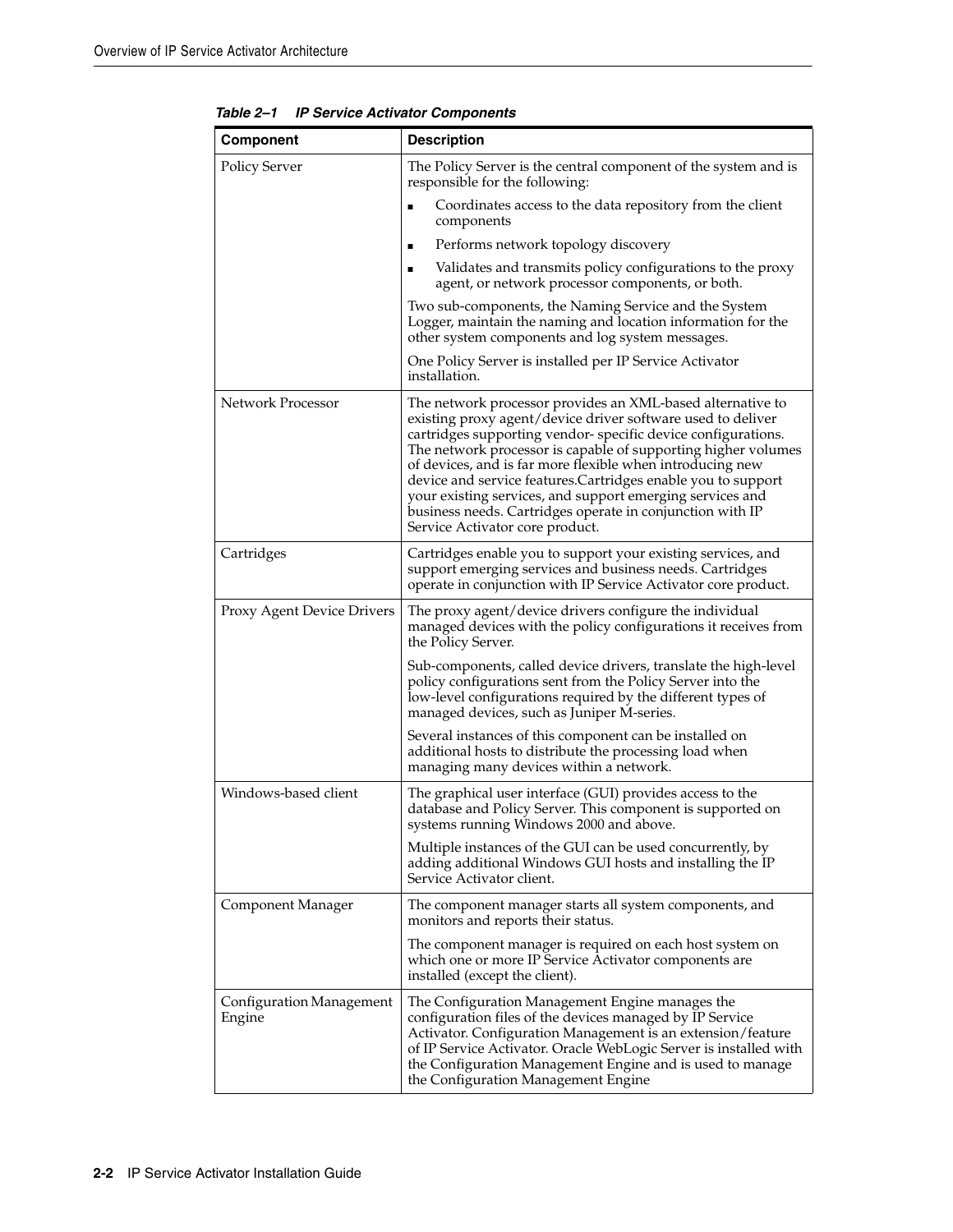| Component                             | <b>Description</b>                                                                                                                                                                                                                 |
|---------------------------------------|------------------------------------------------------------------------------------------------------------------------------------------------------------------------------------------------------------------------------------|
| Configuration Management<br>Collector | The Configuration Management Collector collects device<br>configuration changes as they occur and archives these changes<br>in the IP Service Activator repository.                                                                |
| Database                              | The Oracle database management system is used for the data<br>repository for IP Service Activator and must be running on your<br>network. The database stores data related to the network<br>topology and all configured services. |

*Table 2–1 (Cont.) IP Service Activator Components* 

In most production environments, IP Service Activator components are installed on multiple hosts in order to distribute the processing requirements. IP Service Activator resource requirements are CPU core-centric and all hardware resource requirements are expressed in terms of CPU- core requirements.

Most current servers are constructed around CPUs that contain two or more cores, and it is these cores that are referenced. An example of this would be a Sun Enterprise M5000 Server. This server can be configured with the SPARC64 VI processor, which is a dual (or split) core processor. While this server can contain up to 8 processors, those 8 processors represent 16 CPU-cores when configured with the dual-core SPARC64 VI. Configuring the M5000 Server with the quad-core SPARC64 VII processor could represent 32 CPU-cores, when 8 processors are present. This IP Service Activator planning section focuses on the number of the CPU-cores.

This reduces the total cost of ownership because multiple IP Service Activator components are deployed on a single, appropriately-sized server.

#### <span id="page-12-0"></span>**Optional Integration Components**

[Table 2–2](#page-12-2) describes the integration components that can be installed as part of the base product.

| <b>Component</b>                        | <b>Description</b>                                                                                                                                                                                                                                                                                                                                             |
|-----------------------------------------|----------------------------------------------------------------------------------------------------------------------------------------------------------------------------------------------------------------------------------------------------------------------------------------------------------------------------------------------------------------|
| <b>OSS</b> Integration Manager<br>(OIM) | Consists of an open API that enables easy integration between<br>the core system and external systems such as flow-through<br>provisioning, fault management, and performance monitoring.                                                                                                                                                                      |
| Event Handler                           | Enables configurable, software-driven control of event and fault<br>reporting.                                                                                                                                                                                                                                                                                 |
| <b>Web Services</b>                     | An optional component of the IP Service Activator installation<br>that allows IP Service Activator to integrate with Order and<br>Service Management (OSM).                                                                                                                                                                                                    |
|                                         | In order to use the Web Services with IP Service Activator, you<br>must complete the following tasks in sequential order: install a<br>WebLogic server, install Oracle Application Development<br>Framework (ADF), and create a WebLogic domain. For<br>information about installing WebLogic and ADF, see Order and<br>Service Management Installation Guide. |

<span id="page-12-2"></span>*Table 2–2 IP Service Activator Optional Integration Components*

#### <span id="page-12-1"></span>**Optional Service Modules**

[Table 2–3](#page-13-3) describes the optional modules that are installed separately from the base product.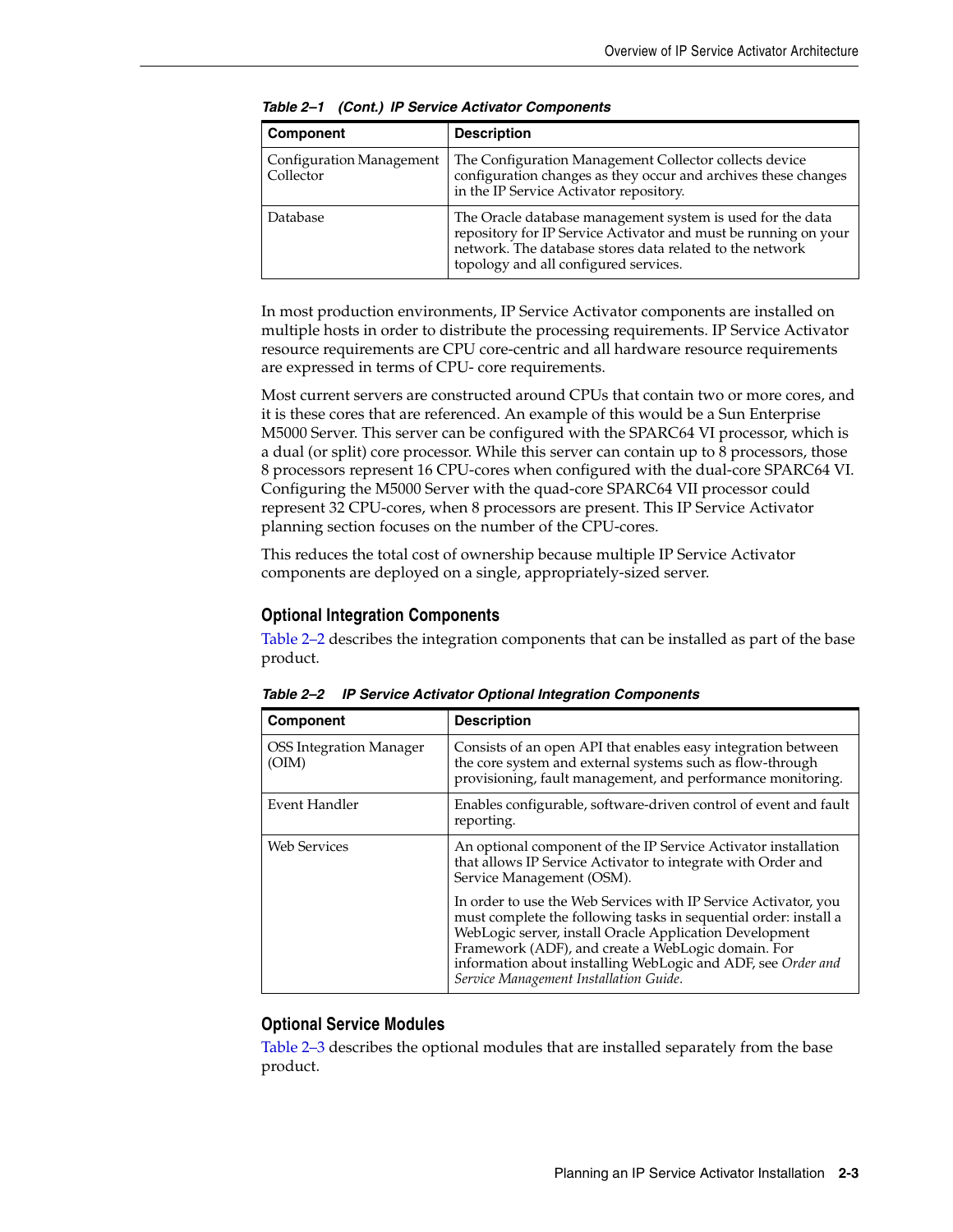| <b>Component</b>                 | <b>Description</b>                                                                                                                                                                                                                                               |
|----------------------------------|------------------------------------------------------------------------------------------------------------------------------------------------------------------------------------------------------------------------------------------------------------------|
| Configuration Template<br>module | The Configuration Template module streamlines the activation<br>of services on network objects. Through the use of pre-defined<br>or customized templates, the module extends the capability of<br>the IP Service Activator to configure devices and interfaces. |
| MPLS LSP module                  | The Multi-Protocol Label Switching (MPLS) Label Switched<br>Path (LSP) module allows you to provision LSPs on supported<br>Cisco devices.                                                                                                                        |
| Micromuse module                 | The Micromuse module allows you to export the IP Service<br>Activator object topology into a format that can be imported by<br>the Micromuse product.                                                                                                            |
| TACC module                      | The Threshold Activated Configuration Control (TACC)<br>module, along with device level Thresholding, allows you to<br>accept or reject transactions that exceed the configuration<br>removal threshold.                                                         |

<span id="page-13-3"></span>*Table 2–3 IP Service Activator Optional Service Modules* 

The currently supported software versions are found in ["Supported Devices and](#page-17-5)  [Operating Systems"](#page-17-5).

### <span id="page-13-0"></span>**Additional Software Requirements**

The Oracle Instant Client connection (OIC) is required for Policy Server, System Logger, Proxy Agents and Device Drivers, Network Processor, and Event Handler. The OIC is installed as part of the IP Service Activator installation.

Although the OIC is required for parts of the IP Service Activator client, such as viewing system logs, it is not automatically installed during client installation. Select the OIC option for installation during the client installation process.

#### <span id="page-13-1"></span>**Oracle Real Application Clusters in IP Service Activator**

As of IP Service Activator 7.0, connectivity to Oracle Real Application Clusters (Oracle RAC) instances is supported. An Oracle RAC deployment allows for improved IP Service Activator reliability because the Oracle RAC deployment can contain multiple nodes, and continues to support database access as long as at least one node is active and available. When IP Service Activator is connected to an Oracle RAC instance, failover activity, within the database deployment, is invisible to IP Service Activator.

IP Service Activator uses database resources such that multiple nodes within an Oracle RAC deployment do not positively impact performance, but safeguard that IP Service Activator deployment against most database failure issues.

# <span id="page-13-2"></span>**Planning Guidelines and Engineering Considerations**

This section describes the hardware and system configuration considerations applicable to establishing a functioning IP Service Activator system in a network. It includes the following topics:

- System configuration overview
- Component configuration recommendations
- Hardware requirements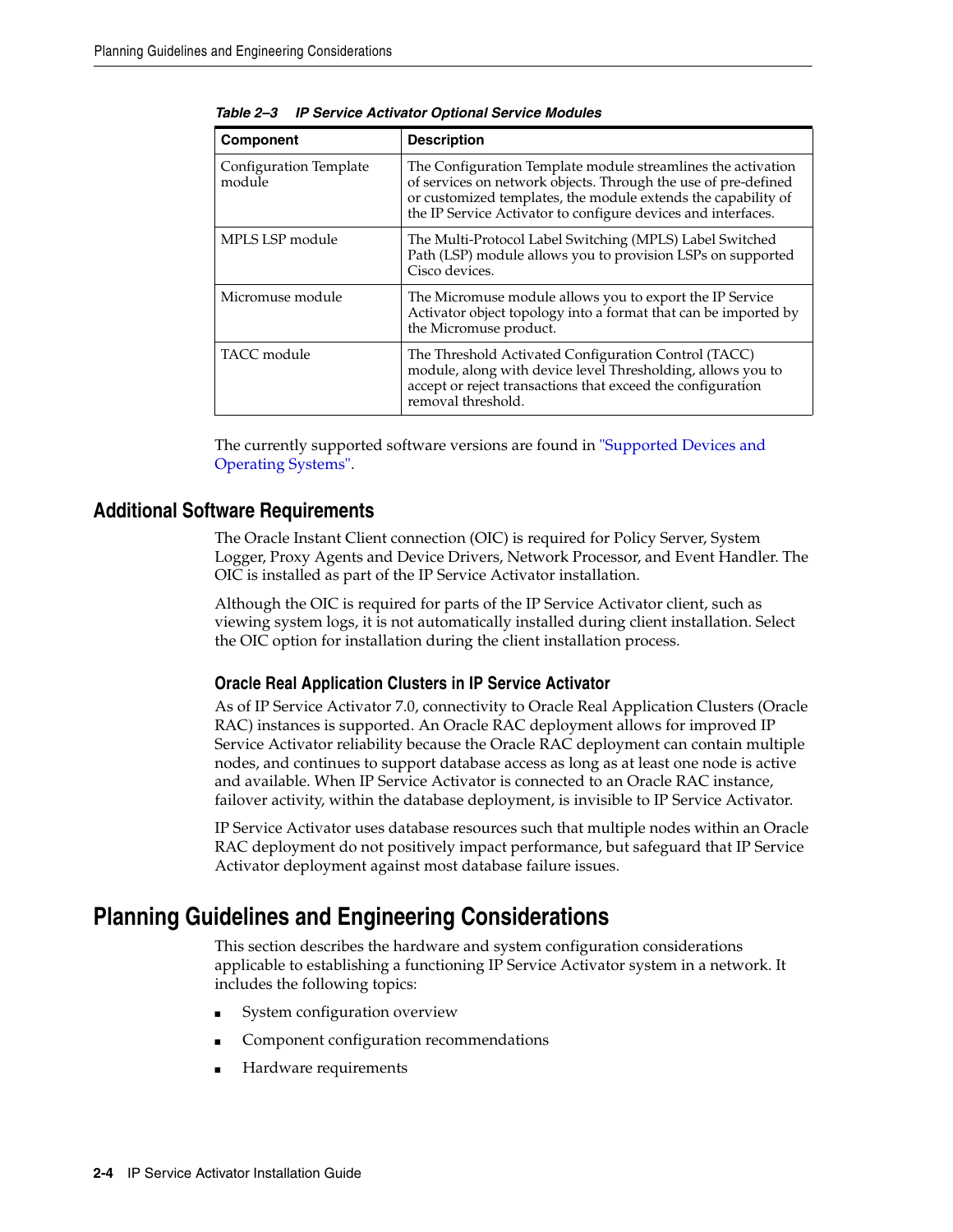## <span id="page-14-1"></span><span id="page-14-0"></span>**System Configuration Overview**

This section describes key roles and responsibilities in configuring and maintaining an IP Service Activator deployment, and provides an overview of the IP Service Activator components and the concepts to be considered when planning a deployment.

### **Assistance in the Sizing Process**

This section will help you correctly identify the hardware necessary for a successful IP Service Activator implementation. The implementation should be performed with the aid of Oracle Global Customer Support or Sales Engineering representatives.

### <span id="page-14-2"></span>**Customer Responsibilities**

After an IP Service Activator system has been deployed, it is the responsibility of the deployment owner to monitor the managed network growth and resource use of the various IP Service Activator components.

Relevant IP Service Activator metrics include the number of devices and the number of network sites. This information is available through the System Statistics view in the client.

Relevant operating system metrics include CPU utilization and real memory consumption. There are many third-party tools, including SunSolve Solutions and command-line processes, that provide this information. Consult Oracle Global Customer Support for further details.

### <span id="page-14-3"></span>**IP Service Activator Component Architecture**

A typical IP Service Activator system consists of the following components:

- Policy Server
- Network Processors
- **Cartridges**
- Proxy Agents and equipment- vendor-specific device drivers (one or more)
- Graphical User Interfaces (one or more)
- System Logger
- Component manager
- Naming Service
- Database to persist the Object Model
- Supplemental software components (See "Supported Devices and Operating [Systems"](#page-17-5) for details.)

Optionally, IP Service Activator systems may also contain one or more instances of:

- OSS Integration Manager (OIM)
- IP Service Activator application extensions
- Event Handler
- Configuration Management (Engine, Collector(s), Oracle WebLogic Server)
- Web Service

A typical IP Service Activator implementation has specific CPU-core requirements for the following groups of components: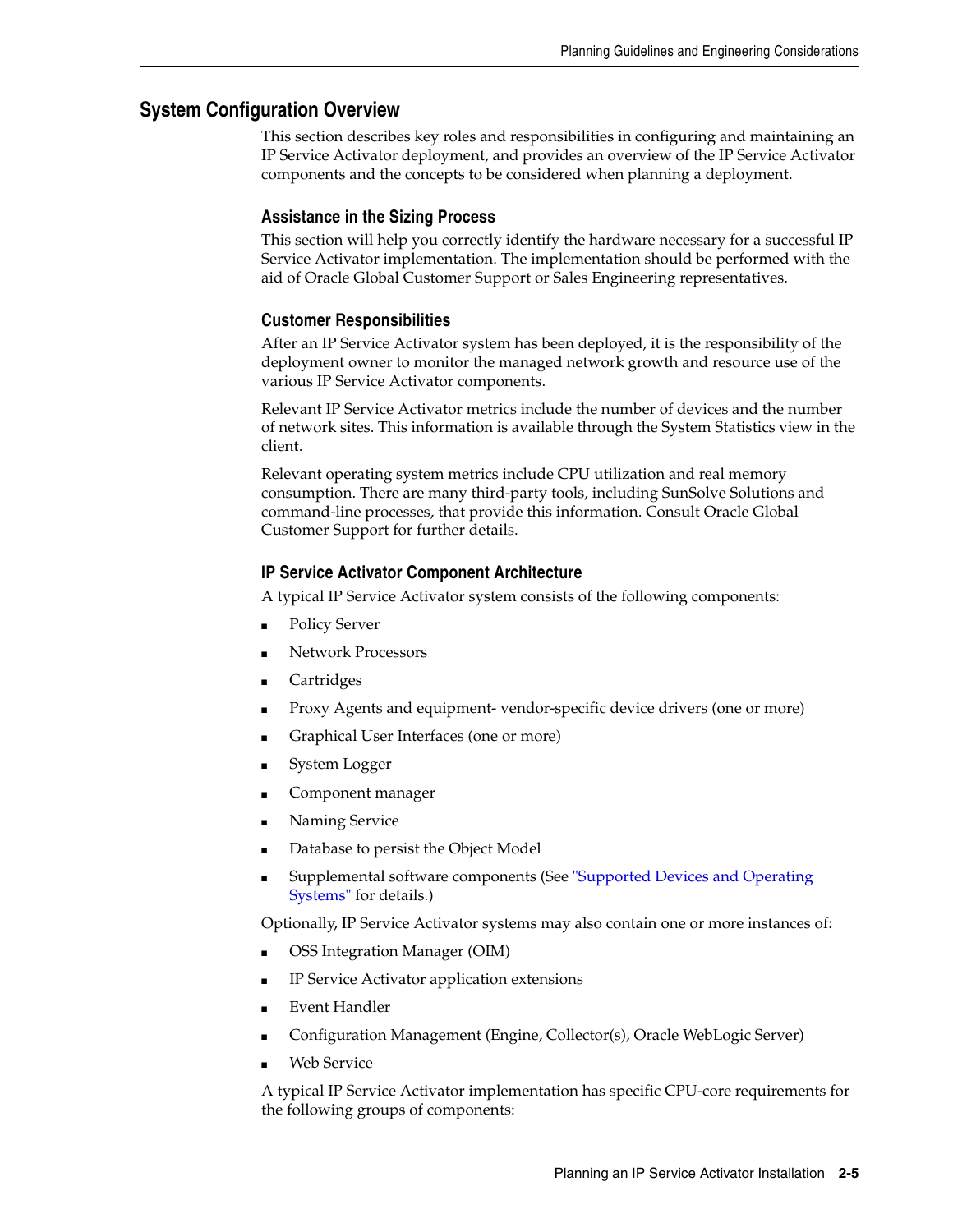- Policy Server, OIM, System Logger, Event Handler, Naming Service, Component Manager: Four CPU-cores (two cores for Policy Server, one core for System Logger, Naming Service, Event Handler, Component Manager, and so on, and one core for OIM. If Configuration Management is being deployed, OIM will require two cores.)
- Network Processor: Two or more CPU-cores per instance
- Database Server: Two to four CPU-cores
- Client: May be multiple workstations

[Table 2–4](#page-15-0) lists the components of IP Service Activator and their CPU-cores. The following optional modules are installed separately from the base product.

<span id="page-15-0"></span>*Table 2–4 Component CPU-core Requirements*

| Component                                                              | <b>CPU-cores</b>     |
|------------------------------------------------------------------------|----------------------|
| <b>Policy Server</b>                                                   | 2 (minimum)          |
| System Logger, Naming Service, Event Handler, and<br>Component Manager | $1$ (minimum)        |
| <b>OSS</b> Integration Manager                                         | 1 (per OIM instance) |
| Network Processor                                                      | $\overline{2}$       |
| Database Server                                                        | 2 (minimum)          |

A component manager must be present and active on each server to manage all components except the Naming Service, the database, the client, and the application server. If the Event Handler is deployed, it must reside with the Policy Server.

With Oracle Solaris 10 or Oracle Linux 6. OS containers allow for fewer larger servers to host complete IP Service Activator deployments over multiple containers as opposed to deploying many smaller servers to accomplish the task.

Oracle Database, for performance reasons, should be running on a separate server from the Policy Server, Network Processor, and/or Proxy Agent.

For required operating system and peripheral component system (for example Solaris and Oracle Database) versions, refer to ["Supported Devices and Operating Systems".](#page-17-5)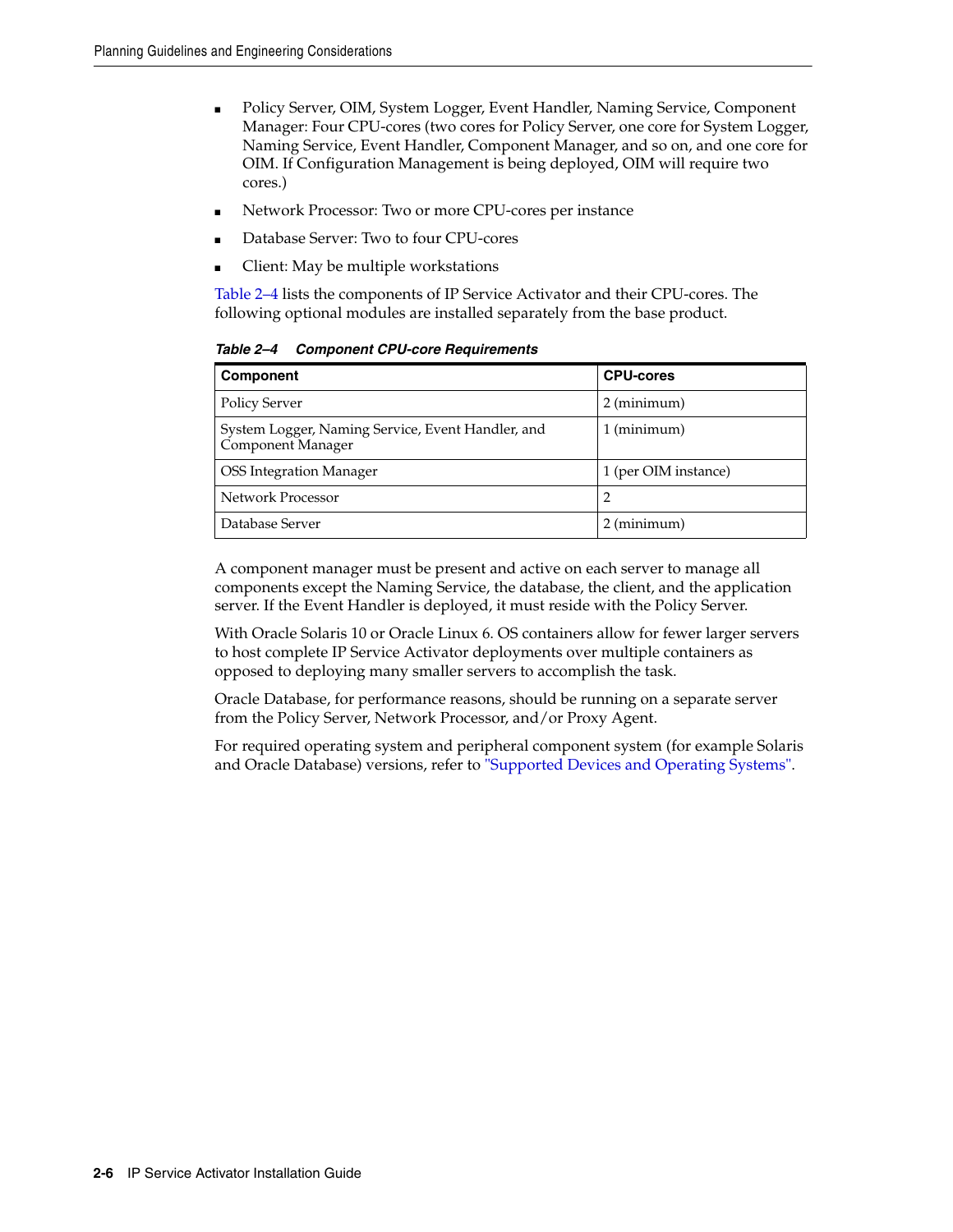# <span id="page-16-4"></span><span id="page-16-0"></span>**IP Service Activator System Requirements**

This chapter describes the software and hardware requirements for installing Oracle Communications IP Service Activator.

## <span id="page-16-1"></span>**Support for Linux**

IP Service Activator 7.2 supports Oracle Linux 6 (OL 6) as a 64-bit application. For new host installations, install OL 6 as a 64-bit application. The IP Service Activator client runs on 64-bit Windows 7.

To install IP Service Activator on Linux, follow the server installation procedure. Differences between an Oracle Solaris and a Linux installation are identified within the procedure steps.

# <span id="page-16-2"></span>**Solaris Installation and Configuration**

For new host installations, install the full Oracle Enterprise Manager (OEM) version of Solaris. This ensures that Solaris functions well with IP Service Activator.

## <span id="page-16-3"></span>**Check the Solaris OS Version**

IP Service Activator is supported on:

- Solaris 10 (SunOS 5.10)
- Solaris 11 (SunOS 5.11)

For supported versions of third-party software, including Solaris, see ["Supported](#page-17-1)  [Devices and Operating Systems".](#page-17-1)

To check the Solaris OS version, enter:

```
$ uname -r or uname -a
```
The SunOS version is returned. For Solaris 10 systems, '5.10' is returned and for Solaris 11 systems '5.11' is returned.

For a more detailed indication of your Solaris version, check the **/etc/release** text file:

Go to the **/etc** directory of the installed image (for example, **/cdrom/sol\_10\_401\_ sparc/s0/Solaris\_10/Product/SUNWsolnm/reloc/etc**), and enter:

# more release

The installed version is returned.

For example: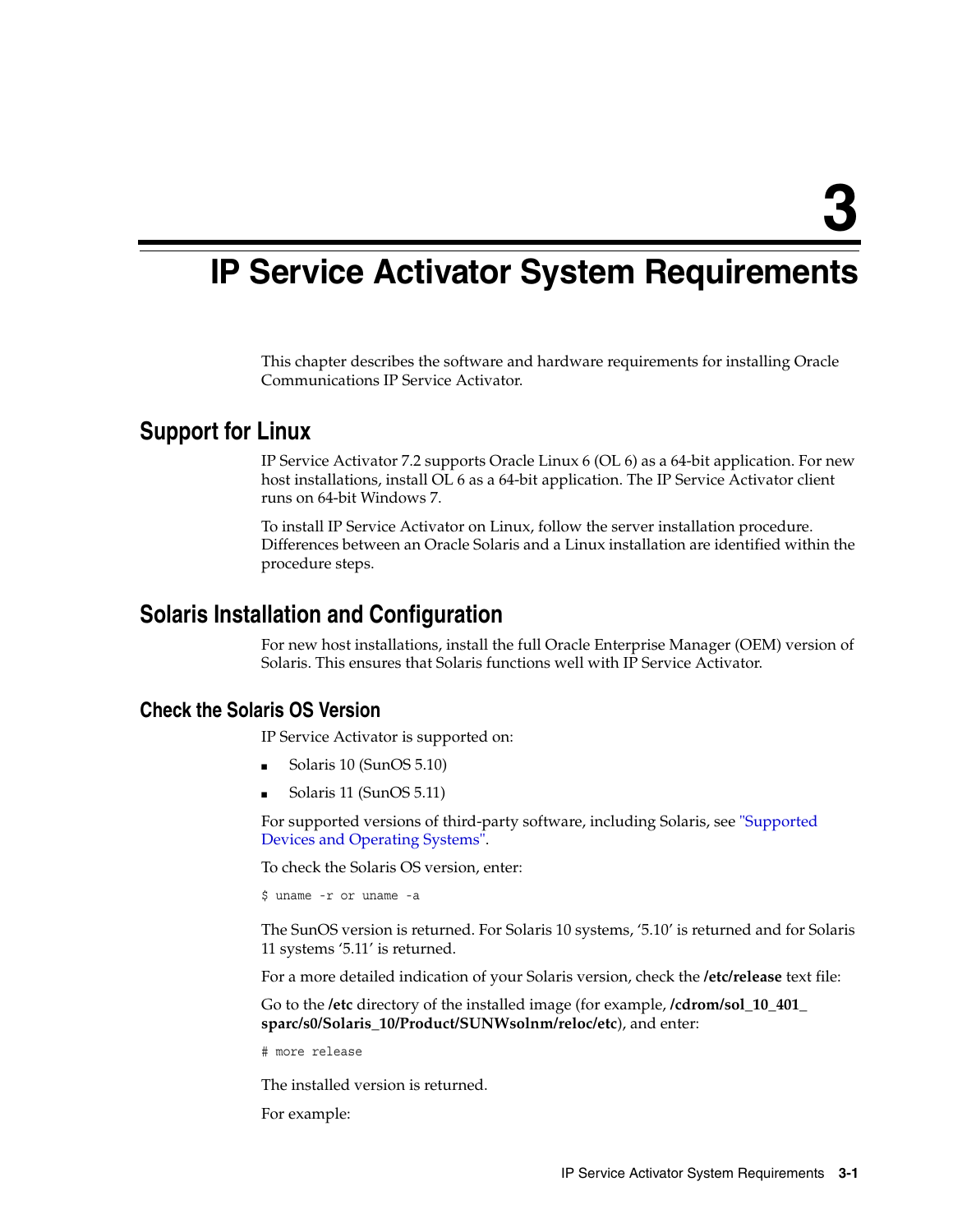```
Solaris 10 4/01 s28s_u4wos_10 SPARC
Copyright 2001 Sun Microsystems, Inc. All Rights Reserved.
Assembled 01 March 2001
```
## <span id="page-17-0"></span>**Check the Solaris Patches**

Ensure that the latest recommended Solaris patch cluster is installed on each IP Service Activator host machine. This includes those patches recommended for Solaris by Sun.

Patches are available for download on Oracle Technology Network at:

http://www.oracle.com/technetwork/topics/security/whatsnew/index.html

To check which patch revision numbers you have installed:

On the Solaris 64-bit platform, enter:

\$ showrev -p | more

## <span id="page-17-5"></span><span id="page-17-1"></span>**Supported Devices and Operating Systems**

The following tables list IP Service Activator support for vendor devices and operating systems in this release. For more information about which services are supported on each device and OS combination, refer to the respective cartridge guide or device support guide.

### <span id="page-17-2"></span>**Cisco IOS XR Cartridge**

[Table 3–1](#page-17-6) lists the Cisco IOS XR cartridge support on Cisco devices and IOS XR versions.

<span id="page-17-6"></span>*Table 3–1 Cisco IOS XR Cartridge Support*

| Devices Supported by IP Service Activator                        | <b>Cisco IOS XR</b><br><b>Version</b> |
|------------------------------------------------------------------|---------------------------------------|
| Cisco ASR 9000 Series, Cisco CRS Routers, Cisco GSR 12000 Series | 3.x.4.x                               |

## <span id="page-17-3"></span>**Cisco IOS Cartridge**

[Table 3–2](#page-17-7) lists the Cisco IOS cartridge support on Cisco devices and IOS versions.

<span id="page-17-7"></span>*Table 3–2 Cisco IOS Cartridge Support*

| Devices Supported by IP Service Activator                             | <b>Cisco IOS Version</b>                                                                        |
|-----------------------------------------------------------------------|-------------------------------------------------------------------------------------------------|
| Cisco 1000, 2000, 3000, 4000, 6000, 7000, 10000, 12000 series devices | IOS 12.2(33)SRE, IOS<br>12.4(24)T, IOS<br>12.0(33)S, IOS<br>$15.0(1)M$ , and IOS<br>$15.1(2)$ T |

### <span id="page-17-4"></span>**Cisco CatOS Cartridge**

[Table 3–3](#page-17-8) lists the Cisco CatOS cartridge support on Cisco devices and CatOS versions.

<span id="page-17-8"></span>*Table 3–3 Cisco CatOS Cartridge Support*

| Devices Supported by IP Service Activator         | <b>Cisco CatOS</b><br><b>Version</b> |
|---------------------------------------------------|--------------------------------------|
| Cisco 3500, 3750, 4500, 5500, 6500 series devices | CatOS 7.6, 8.5                       |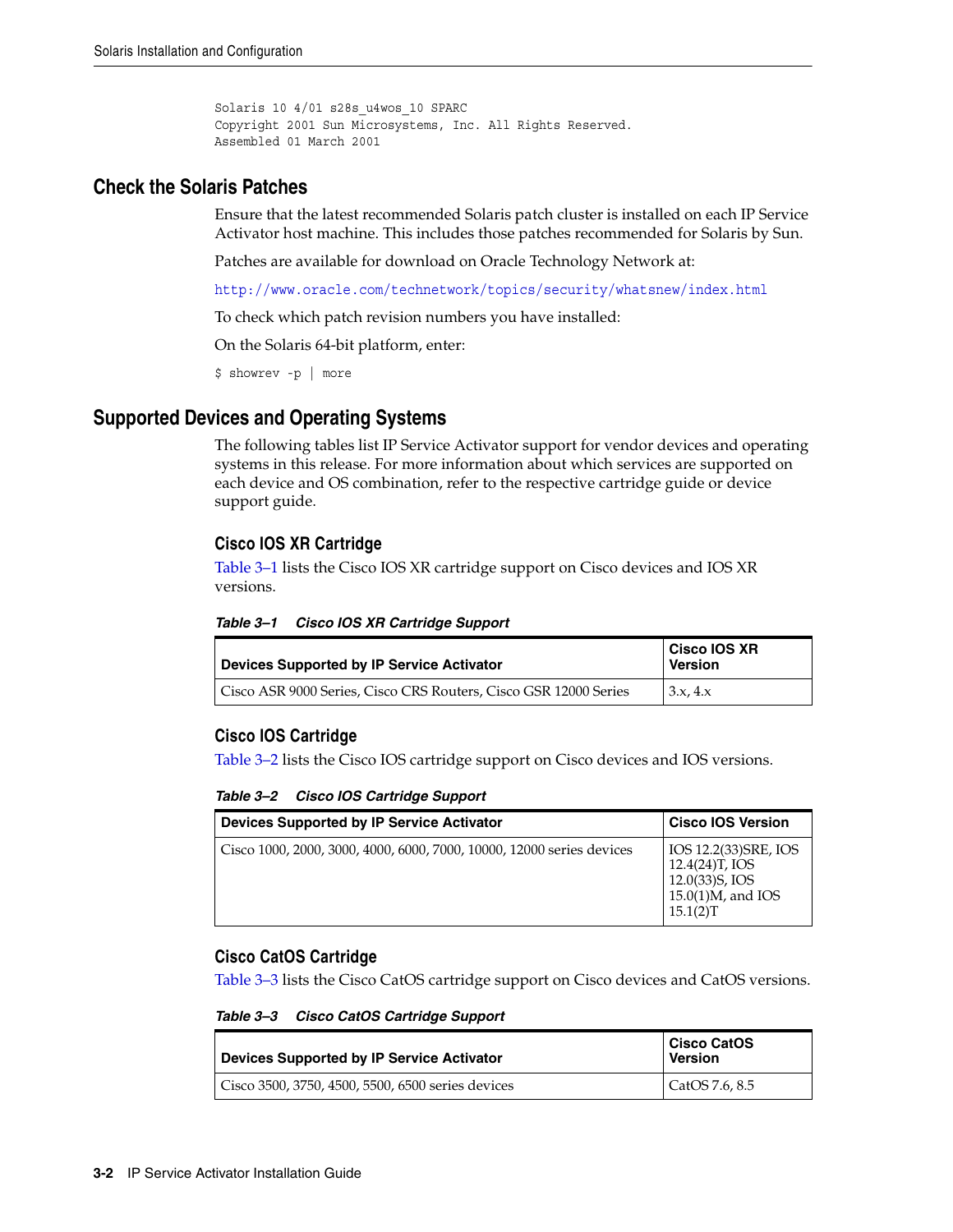#### <span id="page-18-0"></span>**Huawei Cartridge**

[Table 3–4](#page-18-5) lists the Huawei cartridge support on Huawei devices and VRP versions.

*Table 3–4 Huawei Cartridge Support*

<span id="page-18-5"></span>

| <b>Devices Supported by IP Service Activator</b>        | <b>VRP Version</b>                              |
|---------------------------------------------------------|-------------------------------------------------|
| Huawei Quidway Series Routers AR18-xx, AR28-xx, AR46-xx | 3.4                                             |
| Huawei Quidway NetEngine 05/08/16                       |                                                 |
| Huawei Quidway NetEngine 16E, 40-2, 40-4, 40-8, 80      | 5.3, 5.5, 5.7<br>5.3, 5.5, 5.7<br>5.3, 5.5, 5.7 |
| Huawei Quidway NetEngine 40E, 80E                       |                                                 |
| Huawei Quidway Eudemon 500, 1000                        | 3.1                                             |
| Huawei CX600                                            | 5.3, 5.5, 5.7                                   |

#### <span id="page-18-1"></span>**Brocade Cartridge**

[Table 3–5](#page-18-6) lists the Brocade cartridge support on Brocade devices and IronWare versions.

*Table 3–5 Brocade Cartridge Support*

<span id="page-18-6"></span>

| Devices Supported by IP Service Activator | <b>IronWare Version</b> |
|-------------------------------------------|-------------------------|
| Brocade NetIron MLX series                | 4.1, 5.0                |
| Brocade NetIron XMR series                |                         |

#### <span id="page-18-2"></span>**Juniper JUNOS Cartridge and Device Driver**

[Table 3–6](#page-18-7) lists the Juniper JUNOS cartridge and device driver support on Juniper devices and JUNOS versions.

| Table 3–6 | Juniper JUNOS Cartridge and Device Driver Support |  |  |  |
|-----------|---------------------------------------------------|--|--|--|
|-----------|---------------------------------------------------|--|--|--|

<span id="page-18-7"></span>

| Devices Supported by IP Service Activator | <b>JUNOS Version</b>   |  |
|-------------------------------------------|------------------------|--|
| Juniper M-series                          | JUNOS 9.6, 10.x, 11.1, |  |
| Juniper T-series                          | 11.2                   |  |
| Juniper J-series                          |                        |  |

## <span id="page-18-3"></span>**Pre-installation Tasks for Solaris and Linux**

This section describes the tasks that you must complete before you install IP Service Activator on Solaris and Linux operating systems.

### <span id="page-18-4"></span>**Enabling Per-process Core Dumps for Solaris**

For Solaris, you must verify that the COREADM\_PROC\_ENABLED is enabled in the system core configuration file: **coreadm.conf**. If COREADM\_PROC\_ENABLED is enabled, the corresponding core file is generated for the IP Service Activator process when a core dump occurs. You can use the pstack tool to review and troubleshoot any core dump of a process.

**Note:** COREADM\_PROC\_ENABLED is a system default.

To see the values of the core dump parameters in the **coreadm.conf** file, you can use this command: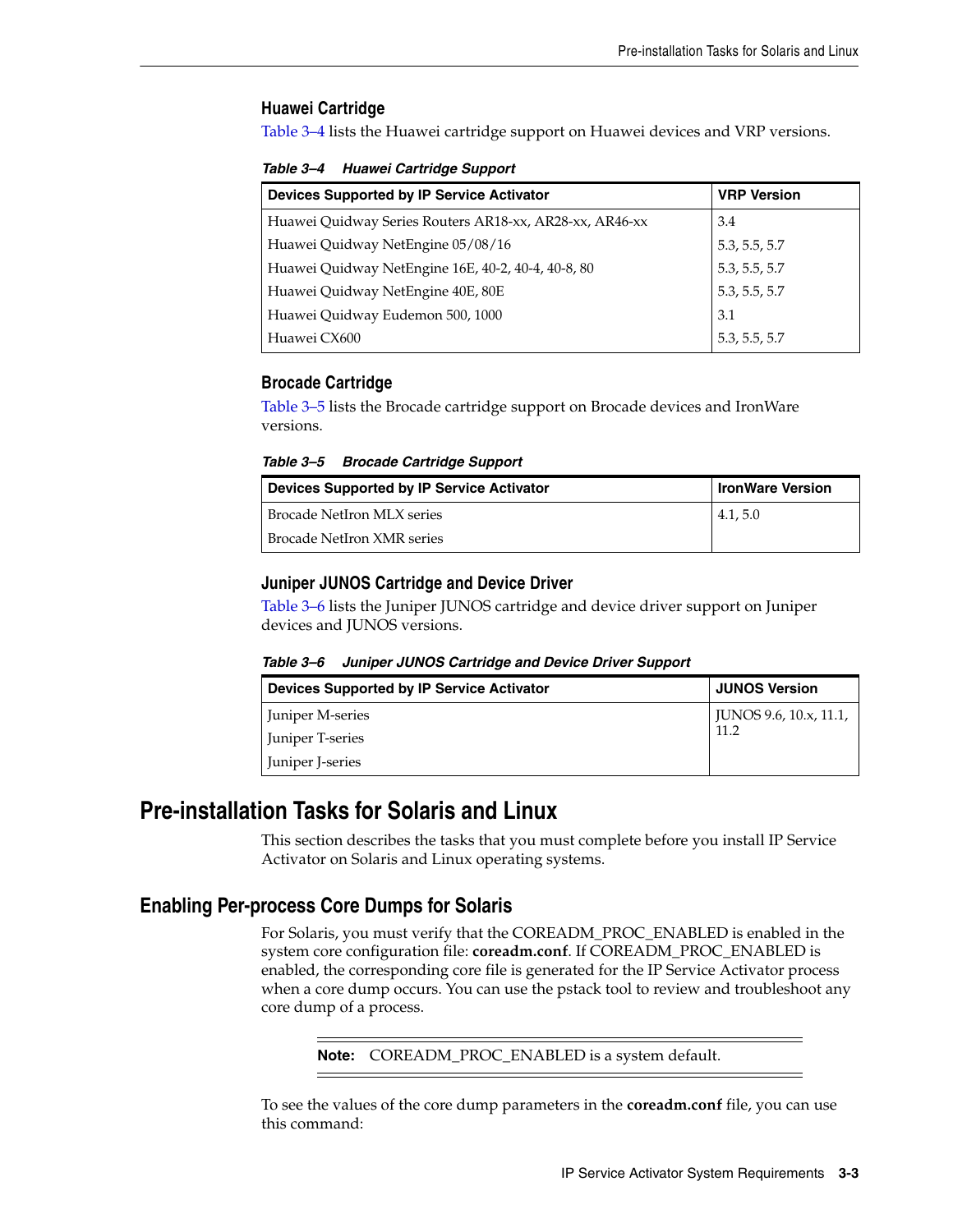cat /etc/coreadm.conf

The parameters of this file are as follows:

```
COREADM_GLOB_PATTERN=
COREADM_GLOB_CONTENT=default
COREADM_INIT_PATTERN=core
COREADM_INIT_CONTENT=default
COREADM_GLOB_ENABLED=no
COREADM_PROC_ENABLED=yes
COREADM_GLOB_SETID_ENABLED=no
COREADM_PROC_SETID_ENABLED=no
COREADM_GLOB_LOG_ENABLED=no
```
To set the core dump parameters, you can run the following command:

coreadm

### <span id="page-19-0"></span>**Enabling Per-process Core Dumps for Linux**

With some applications requiring Linux, the coreadm tool is missing. Instead, core file management is configured in the kernel configuration file: **/etc/sysctl.conf**.

You need to enable core dumps from setuid process, remove file size limits for core dumps, and save them in an appropriate location using meaningful names. To do this, you need to add the following lines into the **/etc/sysctl.conf** file.

- $fs. \text{suid\_dumpable} = 2$
- $\ker$ nel.core\_pattern = /var/core/core\_%h\_%e\_%u\_%g\_%t\_%p

To make sure you are not imposing limits on the core files, you need to add the following to the **/etc/sysctl.conf/init** file:

DAEMON\_COREFILE\_LIMIT='unlimited'

After you update the **/etc/sysctl.conf** file, you can refresh the settings by running **systctl**, as follows:

```
[root@altix ~]# /sbin/sysctl -p
< list of kernel tunables >
fs.suid dumpable = 2kernel.core pattern = /var/core/core %h %e %u %g %t %p
< list of kernel tunables >
```
#### <span id="page-19-1"></span>**Setting File Resources for Device Discovery**

A host supporting IP Service Activator must be configured to support a certain minimum number of available open files (File Descriptors) in order for IP Service Activator to successfully discover large numbers of devices (up to 65535) within one device discovery task. The setting for the number of available file descriptors should be 1024.

To permanently set the File Descriptors value on the Policy Server host:

- **1.** Open the **/etc/system** file.
- **2.** Add the following two lines:

```
set rlim_fd_cur=1024
set rlim_fd_max=1024
```
**3.** Save and close the file.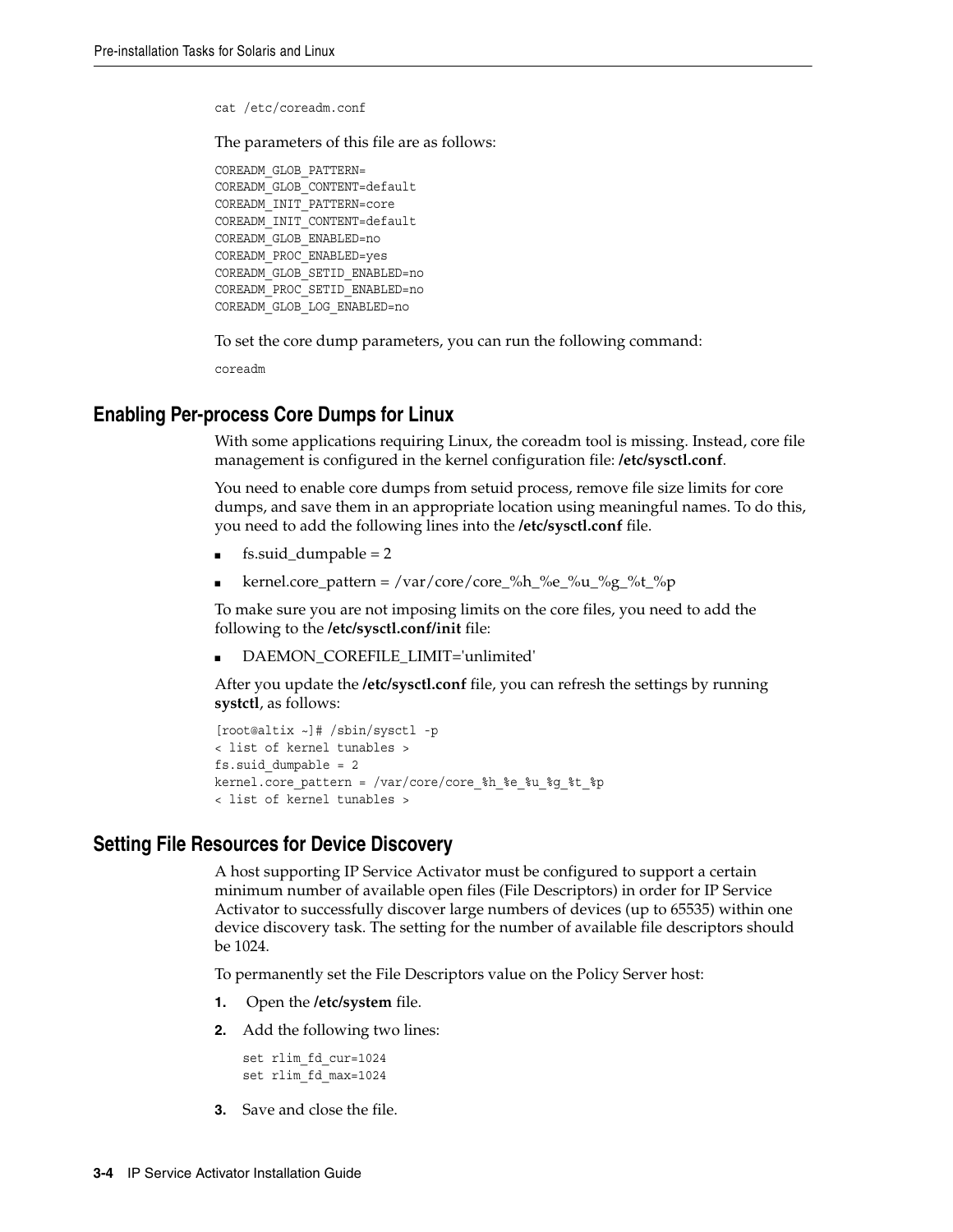To determine the current Solaris kernel settings, enter:

ulimit -a

If the value of the nofiles (descriptors) is greater than or equal to 1024, enough file descriptors are available.

There is no advantage, from a scalability or performance standpoint, to have more than 1024 file descriptors available. Setting these parameters higher uses additional memory resources with no improvement in IP Service Activator performance.

**Note:** Ensure that the Max File descriptors is set to a value of at least 1024, to eliminate platform issues.

**Note:** For increasing the number of available open files (file descriptors), you must edit **etc/system** file in Solaris. The corresponding file for Linux is **/etc/security/limits.conf**. The limit is 1024 in Linux by default.

## <span id="page-20-0"></span>**Synchronizing IP Service Activator Host Machines**

You should synchronize the system time between IP Service Activator host machines using time synchronization software. Where machines are not synchronized, delays are likely to occur when configuring devices.

Ensure you synchronize the NTP times correctly.

### <span id="page-20-3"></span><span id="page-20-1"></span>**IP Service Activator Administrator UNIX User ID (ipsaadm)**

The IP Service Activator administrator (user ID **ipsaadm**) is the UNIX user account given permissions (during installation) to start and stop the naming service and component manager manually. You must create this user account prior to IP Service Activator software installation.

When creating the **ipsaadm** user, specify the following details:

- Username: ipsaadm
- Group: ipsagrp
- Secondary group: sys
- Login shell: /bin/bash
- Home directory: select any location (known in this document as *Service\_Activator\_ home*)

Throughout this document, **ipsaadm** is used as the UNIX user ID associated with IP Service Activator. If you have defined another UNIX user ID for specific uses with IP Service Activator, use it instead of **ipsaadm** where appropriate.

#### <span id="page-20-2"></span>**Setting Permissions for the Installation UNIX User ID**

The default permissions set for the installation UNIX account user ID affect the permissions of the directories and files created by the Oracle Universal Installer and configured by the configuration tool. The rest of this section refers to **ipsaadm** as the account used to run the install.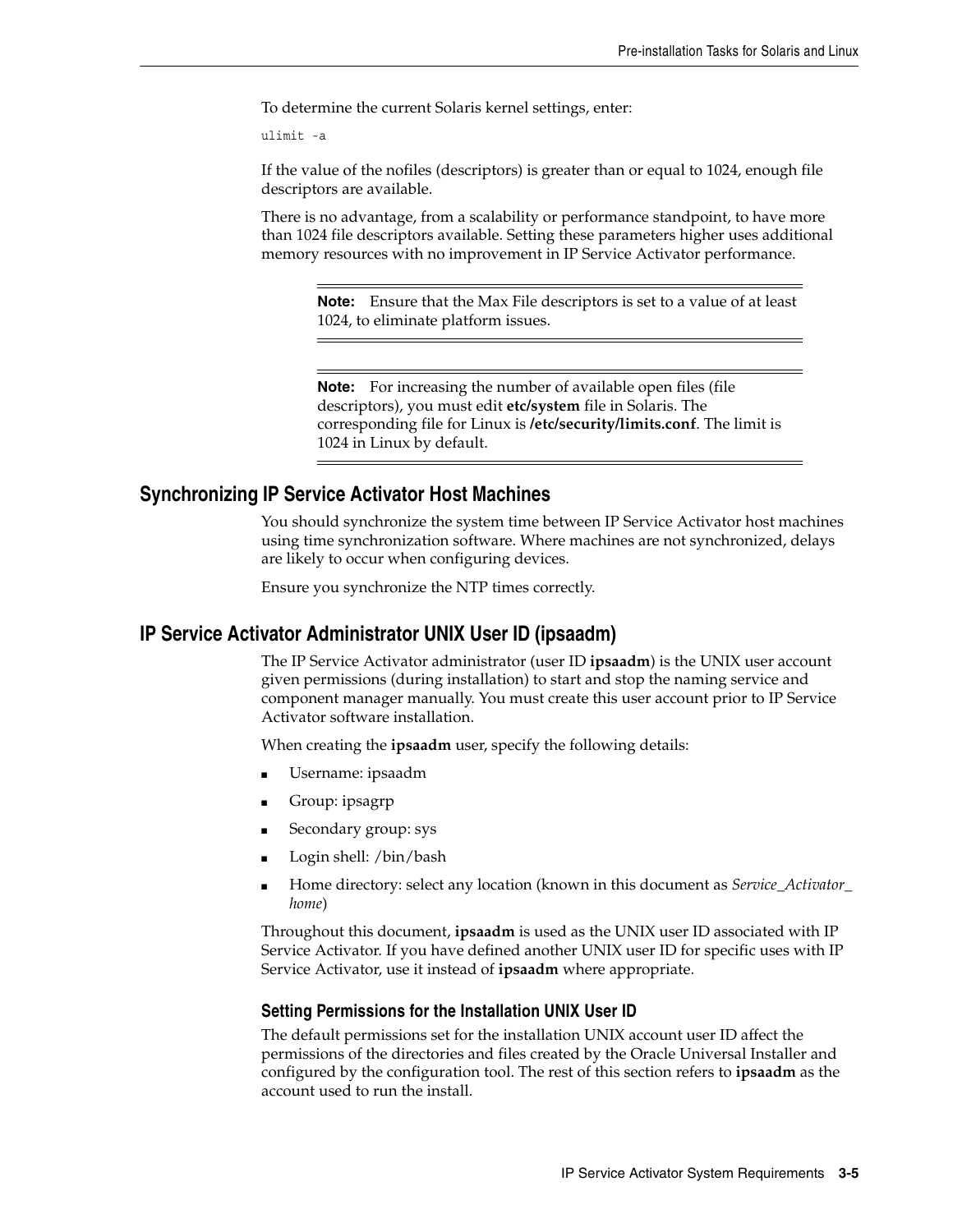You must set the umask for the **ipsaadm** account appropriately for your needs before running the Installer.

The Installer uses the umask from the **ipsaadm** account during the installation to determine how to adjust the directories and files that it creates.

To set the umask for the ipsaadm account, use the UNIX umask command:

umask [file creation mask]

See the Solaris or Linux UNIX documentation for more information about the user account umask.

For example, if the **ipsaadm** account has a umask of 027, this translates to permissions of "rwxr-x---". The Installer then creates directories with permissions of "rwxr-x---" and configuration files with the permissions "rw-r----".

**Note:** It is recommended that you use the umask setting of 077, which translates to directory permissions of "rwx------" and configuration file permissions of "rw-------" (full access to the user and no access to the group or anyone else).

# <span id="page-21-0"></span>**Java Development Environment**

To develop Java code, you need a development environment, such as the Java Standard Edition, 32- or 64-bit, previously known as the Java Development Kit (JDK).

It is recommended that you use the following version:

Java SE 1.7.0 with the latest Critical Patch Update

For more information about developing application programming interfaces for IP Service Activator, see *IP Service Activator OSS Java Development Library Guide*.

## <span id="page-21-1"></span>**Hardware Requirements**

The following tables list the hardware required to manage various sized networks by IP Service Activator. It includes the hardware required for third-party software used in support of IP Service Activator.

The hardware sizing recommendations in this document assume that the Optimized Customer Edge (CE) management capabilities are applied at Large and Very Large Network Deployments.

[Table 3–7](#page-21-2) lists the minimum hardware requirements for Policy Server.

| Network Size (number of managed CE devices) | <b>CPU-threads</b> | <b>RAM</b> |
|---------------------------------------------|--------------------|------------|
| Small (1-1500)                              |                    | $1$ GB     |
| Medium (1500-4000)                          |                    | 2 GB       |
| Large (4000-10000)                          |                    | 2 GB       |
| Very Large $(10000 + 64$ -bit               | $2+$               | 8 GB       |

<span id="page-21-2"></span>*Table 3–7 Policy Server Minimum Hardware Requirements*

[Table 3–8](#page-22-0) lists the minimum hardware requirements for Integration Manager.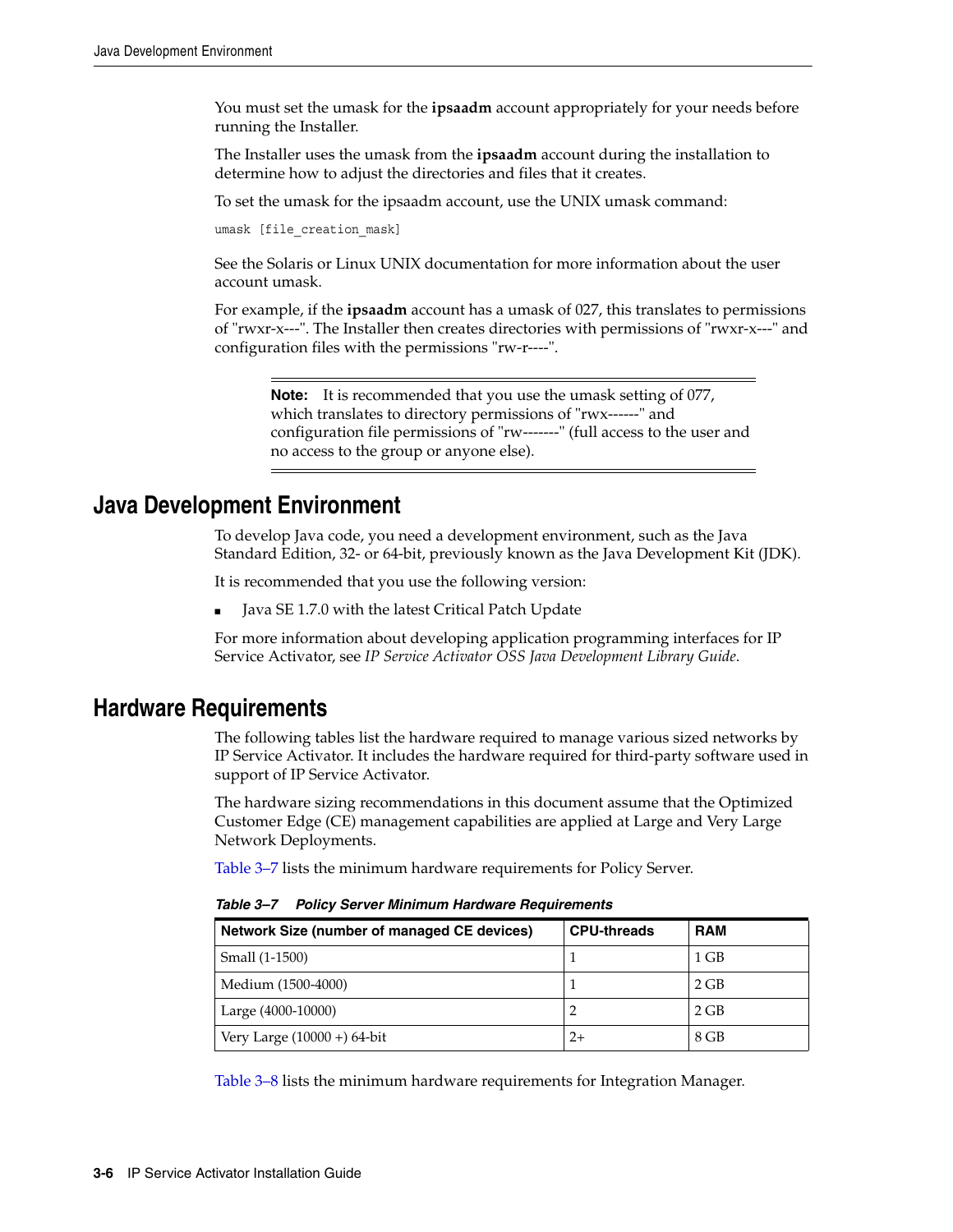<span id="page-22-0"></span>

| Network Size (number of managed CE devices) | <b>CPU-threads</b> | <b>RAM</b> |
|---------------------------------------------|--------------------|------------|
| Small (1-1500)                              |                    | 500 MB     |
| Medium (1500-4000)                          |                    | 500 MB     |
| Large (4000-10000)                          |                    | $1$ GB     |
| Very Large $(10000 + 64$ -bit               |                    | $2$ GB     |

*Table 3–8 Integration Manager Minimum Hardware Requirements*

[Table 3–9](#page-22-1) lists the minimum hardware requirements for Proxy Server.

<span id="page-22-1"></span>*Table 3–9 Proxy Server Minimum Hardware Requirements*

| Network Size (number of managed CE devices) | <b>CPU-cores</b> | <b>RAM</b> |
|---------------------------------------------|------------------|------------|
| Small (1-1500)                              |                  | 2 GB       |
| Medium (1500-4000)                          |                  | 4 GB       |
| Large (4000-10000)                          |                  | 4 GB       |
| Very Large $(10000 + 64$ -bit               | 4                | 8 GB       |

[Table 3–10](#page-22-2) lists the minimum hardware requirements for Network Processor with Configuration Management Collector.

<span id="page-22-2"></span>*Table 3–10 Network Processor with Configuration Management Collector Minimum Hardware Requirements*

| Network Size (number of managed CE devices) | <b>CPU-cores</b> | <b>RAM</b> |
|---------------------------------------------|------------------|------------|
| Small (1-1500)                              |                  | $5$ GB     |
| Medium (1500-4000)                          |                  | $5$ GB     |
| Large (4000-10000)                          |                  | $5$ GB     |
| Very Large $(10000 + 64$ -bit               |                  | 8 GB       |

[Table 3–11](#page-22-3) lists the minimum hardware requirements for IP Service Activator Client.

<span id="page-22-3"></span>*Table 3–11 IP Service Activator Client Minimum Hardware Requirements*

| Network Size (number of managed CE devices) | <b>CPU-cores</b> | <b>RAM</b> |
|---------------------------------------------|------------------|------------|
| Small (1-1500)                              |                  | $1$ GB     |
| Medium (1500-4000)                          |                  | $1$ GB     |
| Large (4000-10000)                          |                  | 2 GB       |
| Very Large $(10000 + 64$ -bit               |                  | 4 GB       |

[Table 3–12](#page-22-4) lists the minimum hardware requirements for Oracle Database Server.

<span id="page-22-4"></span>*Table 3–12 Oracle Database Server Minimum Hardware Requirements*

| Network Size (number of managed CE devices) | <b>CPU-cores</b> | <b>RAM</b> |
|---------------------------------------------|------------------|------------|
| Small (1-1500)                              |                  | 4 GB       |
| Medium (1500-4000)                          |                  | 4 GB       |
| Large (4000-10000)                          |                  | 4 GB       |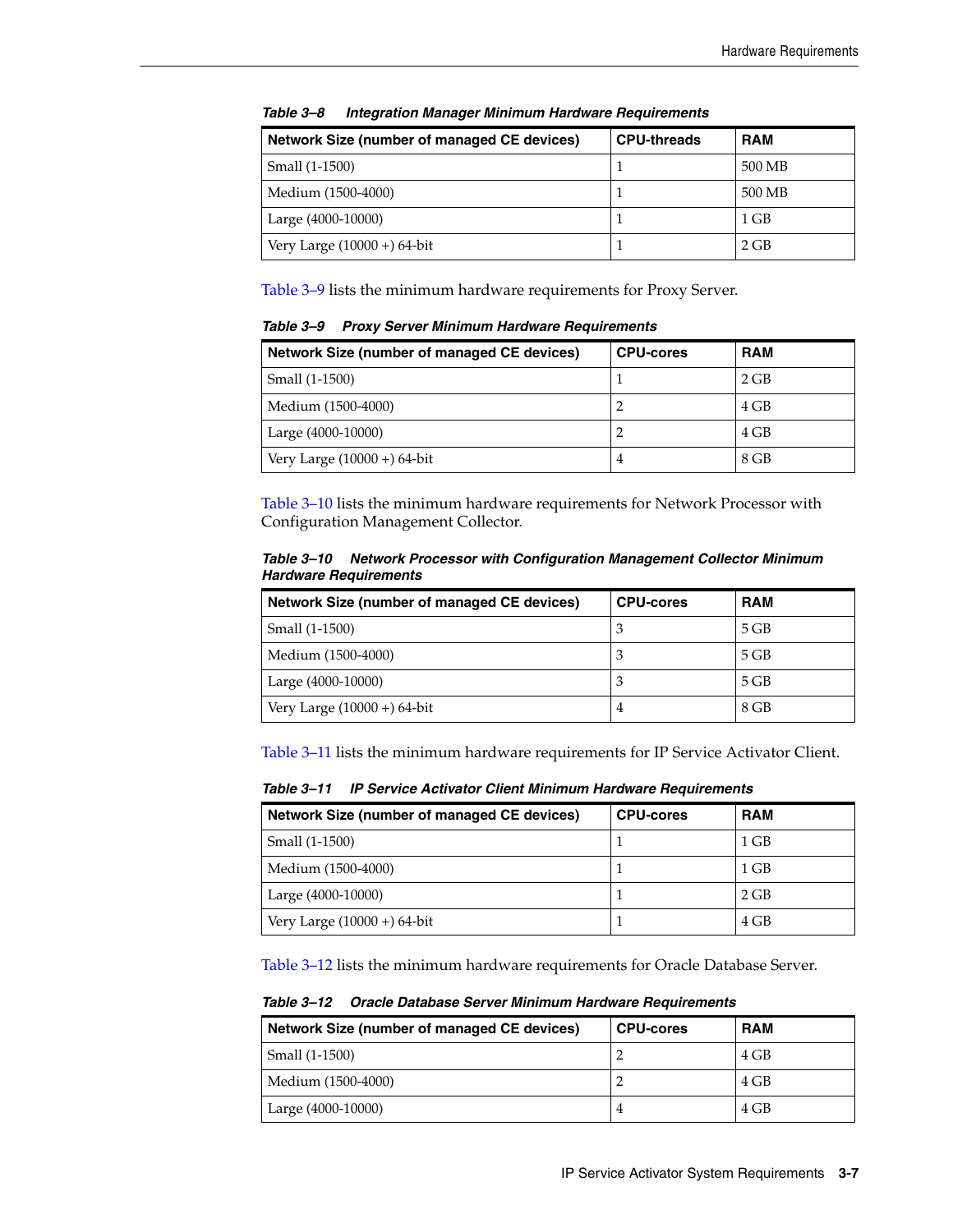|  |  |  | Table 3-12 (Cont.) Oracle Database Server Minimum Hardware Requirements |  |
|--|--|--|-------------------------------------------------------------------------|--|
|--|--|--|-------------------------------------------------------------------------|--|

| Network Size (number of managed CE devices) | <b>CPU-cores</b> | <b>RAM</b> |
|---------------------------------------------|------------------|------------|
| Very Large $(10000 + 64$ -bit               |                  | $8$ GB     |

[Table 3–13](#page-23-0) lists the minimum hardware requirements for Configuration Management Engine and Oracle WebLogic Server.

<span id="page-23-0"></span>*Table 3–13 Configuration Management Engine and Oracle WebLogic Server Minimum Hardware Requirements*

| Network Size (number of managed CE devices) | <b>CPU-cores</b> | <b>RAM</b> |
|---------------------------------------------|------------------|------------|
| Small (1-1500)                              |                  | 2 GB       |
| Medium (1500-4000)                          |                  | 2 GB       |
| Large (4000-10000)                          |                  | 2 GB       |
| Very Large $(10000 + 64$ -bit               |                  | 2 GB       |

[Table 3–14](#page-23-1) lists the minimum hardware requirements for Web Services.

<span id="page-23-1"></span>

|  |  | Table 3-14 Web Services Minimum Hardware Requirements |
|--|--|-------------------------------------------------------|
|--|--|-------------------------------------------------------|

| Daily IP Service Activator Order Volume | <b>CPU-cores</b> | <b>RAM</b> |
|-----------------------------------------|------------------|------------|
| Small (1-500)                           |                  | 2 GB       |
| Medium (500-1500)                       |                  | 4 GB       |
| Large $(1500+)$                         | 4                | 8 GB       |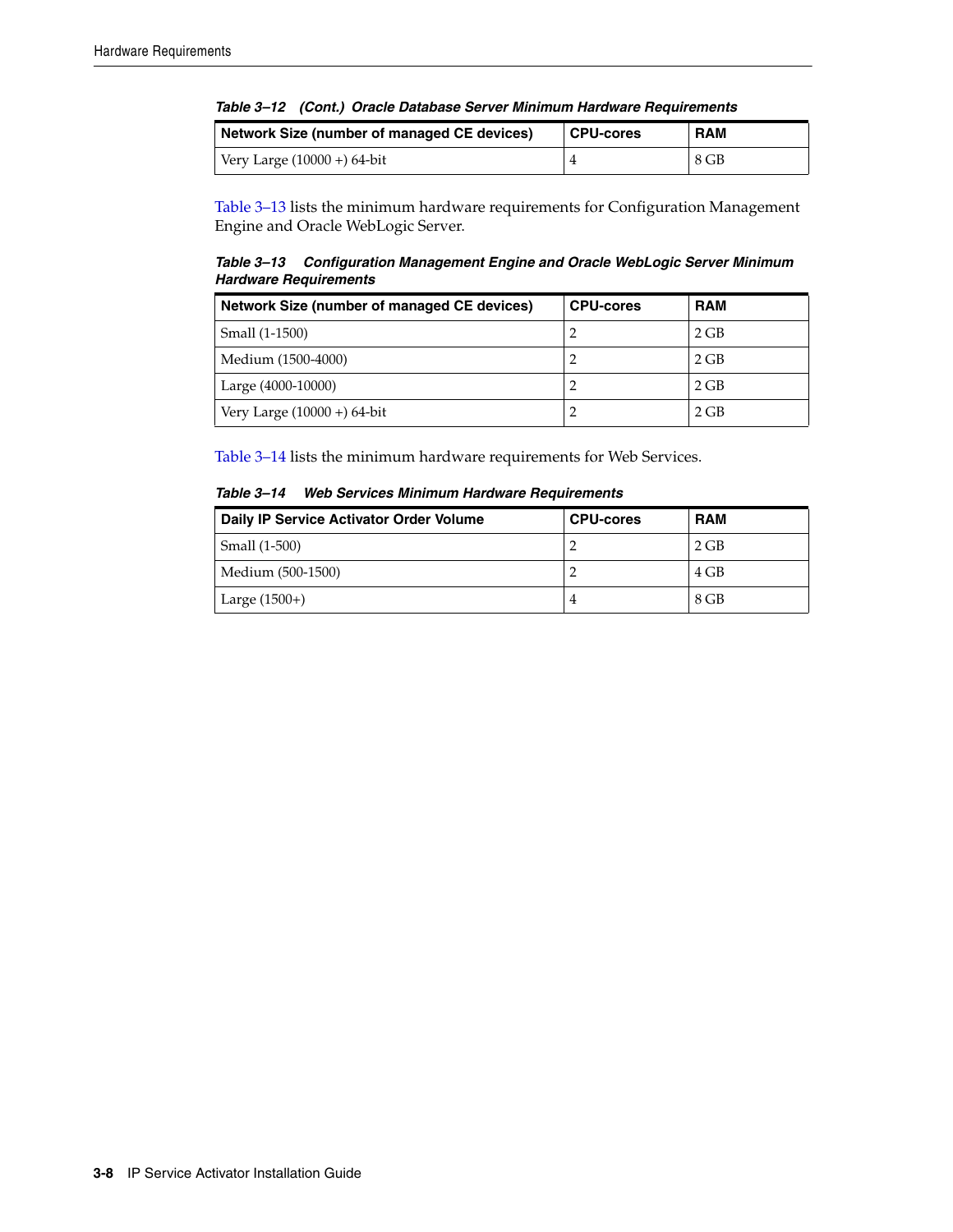# <span id="page-24-2"></span><span id="page-24-0"></span>**Installing and Configuring Oracle Database Software**

This chapter provides Oracle Communications IP Service Activator-specific guidance for installing Oracle Database software.

For information about the currently supported version numbers of additional software components, including Oracle Database, refer to ["IP Service Activator System](#page-16-4)  [Requirements"](#page-16-4).

**Note:** As you perform the installation, record custom values in the Oracle Database Installation Data checklist. See ["Installation](#page-88-2)  [Checklists and Worksheet".](#page-88-2)

Oracle Database software components must be installed before you begin installation of IP Service Activator.

For the latest versions of Oracle Database documents detailing the installation and configuration of Oracle software, consult the following Oracle documentation repository:

http://www.oracle.com/technetwork/indexes/documentation/index.html

If Oracle Database is already installed, arrange with your on-site Oracle Database administrator to create and configure the IP Service Activator database and to configure Oracle Database components. When this is complete, you can install IP Service Activator system components. Refer to the Oracle Installation Data checklist in ["Installation Checklists and Worksheet"](#page-88-2) for configuration information.

If you are already running an instance of the Oracle Instant Client, you can configure IP Service Activator to use it by providing connection information during the IP Service Activator installation process.

## <span id="page-24-1"></span>**Preparation**

This section provides information about some of the configuration decisions you must make before installing Oracle Database.

For supported versions of software components, including Oracle Database software, see ["IP Service Activator System Requirements".](#page-16-4)

Some of the IP Service Activator components (for example, Policy Server, System Logger, Event Handler, Configuration Management, and Network Processor) require that an Oracle Instant Client be installed on the machine on which they reside. The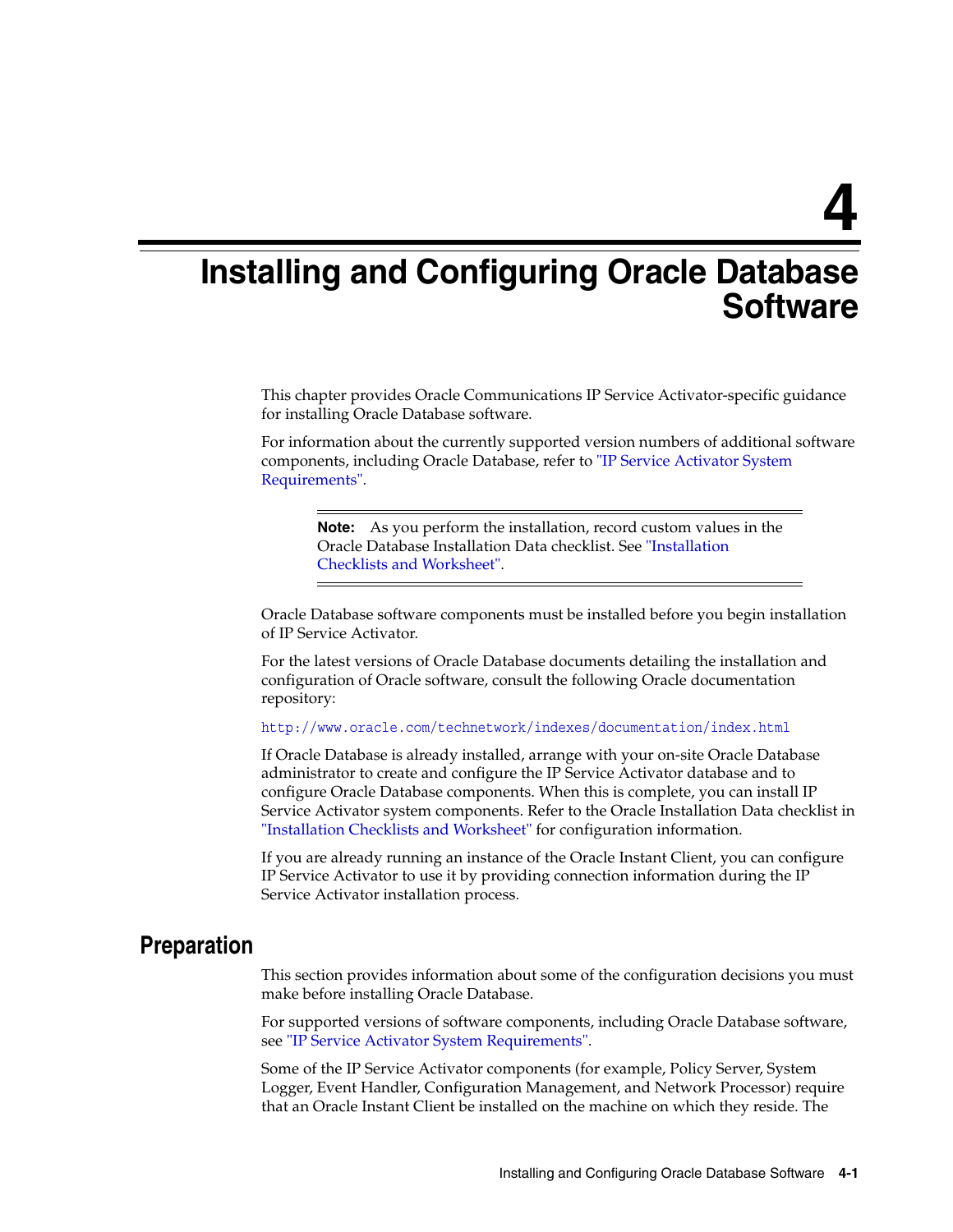Oracle Instant Client is bundled with IP Service Activator and is typically installed automatically.

# <span id="page-25-0"></span>**Installing Oracle Database Using Oracle Universal Installer**

Install the Oracle Database software using the Oracle Universal Installer. When prompted, choose a 'General Purpose' database installation.

Upon installation, the **listener.ora**, **sqlnet.ora**, and **tnsnames.ora** environment files are configured. The naming method for connecting to the database must be set to the default local naming method.

Provide the following information when prompted.

In the Database Identification window, specify:

■ Global Database Name: **IPSA.WORLD**

The Global database name consists of the System Identifier (IPSA) and your network domain.

■ System Identifier (SID), \$ORACLE\_SID: **IPSA**

If the environment variables were set before Oracle Database installation, this is the default value.

In the **Database Character Set** dialog box, click the **Choose one of the common character sets** button, and select a character set.

Oracle recommends using the AL32UTF8 character set for the IP Service Activator database instance. However, if IP Service Activator is the only application that is using the database instance, you can use the default character set for your location.

The national character set can be left to the default value for your location.

# <span id="page-25-4"></span><span id="page-25-1"></span>**Oracle Database Post-Installation Tasks**

Additional Oracle Database configuration tasks may be required. For more information, see *Oracle Database Installation Guide*.

## <span id="page-25-2"></span>**Updating the Net Service Name Setting**

After installing Oracle Database, you might have to update the Net Service Name setting.

**Important:** The Net Service Name value in the **IPSA** section of the **tnsnames.ora** file on the Policy Server machine must match the equivalent Net Service Name value in your global Oracle Database settings.

## <span id="page-25-3"></span>**Setting Up the IP Service Activator Environment in Oracle Database**

When you create an Oracle Database tablespace for use with IP Service Activator, Oracle recommends using **IPServiceActivatorDb** for the tablespace name.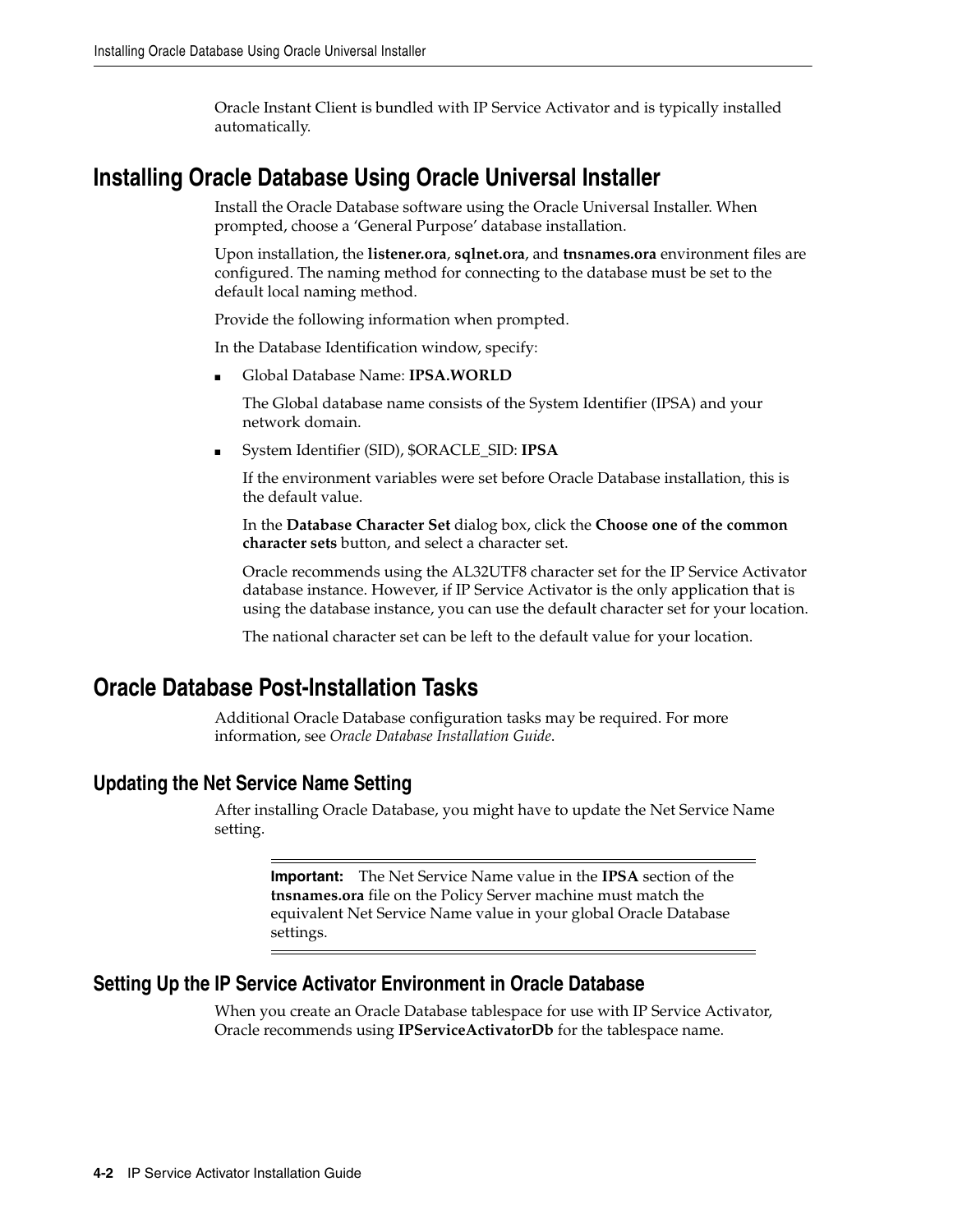**Note:** You can choose a different name. Make sure it is an identifiable name for the IP Service Activator system tablespace and that there are no spaces between its characters, and then record the name in the Oracle Database Installation Data checklist located in ["Installation](#page-88-2)  [Checklists and Worksheet".](#page-88-2)

Text that you enter in the dialog box is automatically displayed in capitals.

Use an initial file size of 250 MB. Use the AUTOEXTEND parameter, and set the **Increment** value to **5 MB**. Set the **Maximum size** to **Unlimited**.

When you create an Oracle Database user for IP Service Activator, set the Name to **admin** (or other suitable database user name). This is the name that you are prompted for when IP Service Activator is installed. Set your password and make sure you record it in the Oracle Installation Data checklist, located in ["Installation Checklists](#page-88-2)  [and Worksheet"](#page-88-2).

Set the Default value for Tablespaces to **IPServiceActivatorDb**. This ensures that IP Service Activator tables use the correct tablespace. Leave the Temporary tablespace as the default value: *system-assigned*.

Grant the new Oracle Database user the following privileges:

- UNLIMITED TABLESPACE
- **CONNECT**
- **RESOURCE**
- **CREATE VIEW**
- CREATE DIRECTORY
- CREATE PROCEDURE
- CREATE TRIGGER
- CREATE TABLE
- CREATE TYPE
- CREATE SEQUENCE

The SQL commands to create the tablespace, Oracle Database user, and granting privileges are as follows:

```
> sqlplus system/manager
SQL> connect / as sysdba
SQL> create tablespace <tablespacename> logging datafile 
'/opt/oracle/oradata/<databaseinstancename>/<tablespacename>.dbf' size 250M reuse 
autoextend on next 5M maxsize unlimited default storage (initial 128K next 128K 
minextents 1 maxextents 2147483645 pctincrease 0);
SQL> create user ipsaadm profile "DEFAULT" identified by <password for ipsaadm 
user> default tablespace <tablespacename> temporary tablespace 
<temporarytablespacename> account unlock;
SQL> grant unlimited tablespace to ipsaadm; 
SQL> grant connect to ipsaadm; 
SQL> grant resource to ipsaadm;
SQL> grant create view to ipsaadm;
SQL> create directory ipsa_plsql_dir as '<ipsadir>';
SQL> grant read,write on directory ipsa_plsql_dir to ipsaadm;
SQL> grant execute on sys.utl_file to public;
SQL> grant create procedure to ipsaadm;
```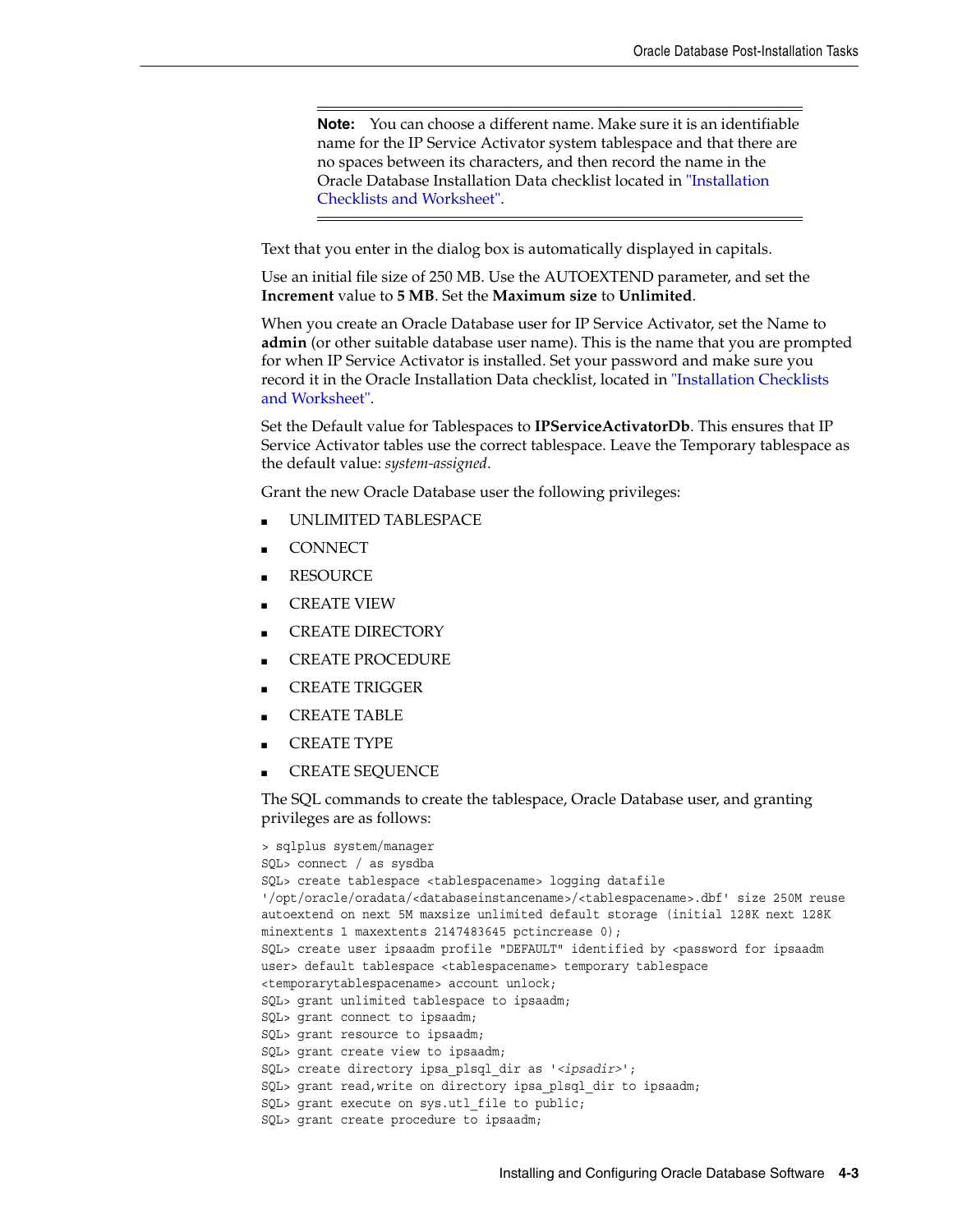SQL> grant create trigger to ipsaadm; SQL> grant create table to ipsaadm; SQL> grant create type to ipsaadm; SQL> grant create sequence to ipsaadm;

Suggested minimum values for Oracle Database parameters are as follows:

- shared\_pool\_size:50 331 648
- large\_pool\_size:8 388 608
- db\_cache\_size:25 165 824
- undo\_management:auto
- undo\_retention:10 800
- processes:1000
- open\_cursors:5000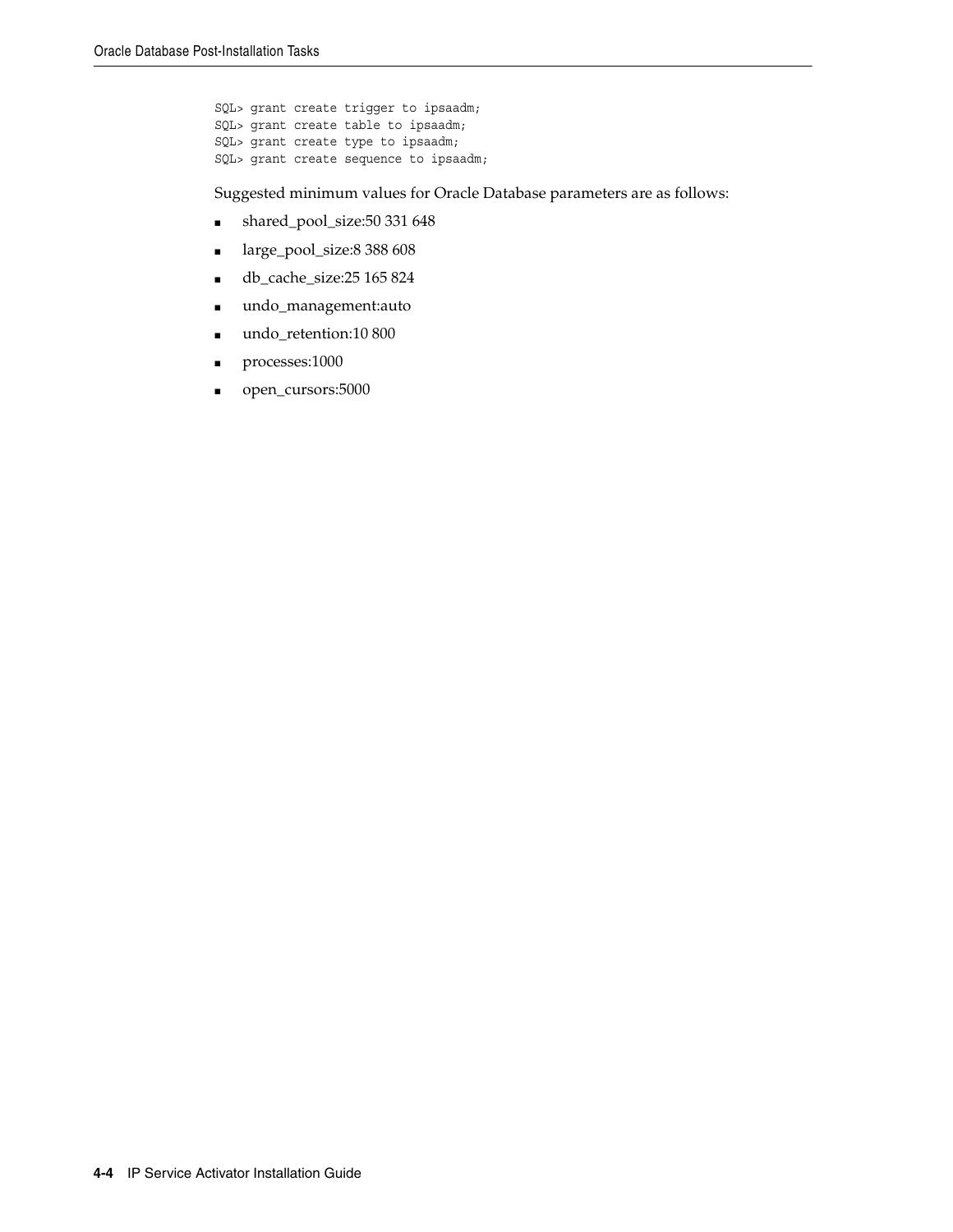# <span id="page-28-0"></span>**Installing and Configuring Supplemental Software Components**

This chapter provides instructions for installing and configuring the supplemental software components required by Oracle Communications IP Service Activator.

# <span id="page-28-2"></span><span id="page-28-1"></span>**Installing Supplemental Software Components**

IP Service Activator 7.2 requires the supplemental software components listed in [Table 5–1.](#page-28-3)

| ΟS                | <b>Type</b> | <b>Filename</b>                              | <b>Download Link</b>                                                                                                                                              |
|-------------------|-------------|----------------------------------------------|-------------------------------------------------------------------------------------------------------------------------------------------------------------------|
| Linux             | 64 bit      | omniORB-2.8.0-linux-gcc-x86_64.tar.gz        | http://sourceforge.net/projects/<br>omniorbipsa/files/omniORB-omniOR<br>Bpy-IPSA/2.8.0-1.4.0-IPSA-v22/om<br>$ni$ ORB-2.8.0-linux-qcc-x86<br>64.tar.qz/download    |
| Linux             | 64 bit      | saxonb8-8-0-7j.zip                           | http://sourceforge.net/projects/<br>saxon/files/Saxon-B/8.8.0.7/                                                                                                  |
| Oracle<br>Solaris | 64 bit      | omniORB-2.8.0-sol64.tar.gz                   | http://sourceforge.net/projects/<br>omniorbipsa/files/omniORB-omniOR<br>Bpy-IPSA/2.8.0-1.4.0-IPSA-v22/om<br>niORB-2.8.0-sol64.tar.qz/downloa<br>d.                |
| Oracle<br>Solaris | 64 bit      | $saxonb8-8-0-7i,zip$                         | http://sourceforge.net/projects/<br>saxon/files/Saxon-B/8.8.0.7/                                                                                                  |
| Windows 7         | 64 bit      | omniORB_280-omniORBpy_<br>140-ipsa-win64.zip | http://sourceforge.net/projects/<br>omniorbipsa/files/omniORB-omniOR<br>Bpy-IPSA/2.8.0-1.4.0-IPSA-v22/om<br>niORB 280-omniORBpy<br>$140$ -ipsa-win64.zip/download |

<span id="page-28-3"></span>*Table 5–1 Supplemental Software Components*

Download the appropriate supplemental software components, unzip and untar them to a folder, and use them during installation. For more information, see ["Preparing the](#page-29-0)  [Supplemental Software Component Packages"](#page-29-0).

**Note:** The supplemental software components for 7.0.0 have changed in the code and compilation process, as compared to the 5.2.4 supplemental software components. Customers using the 7.0.0 version must download the latest v22 version from SourceForge.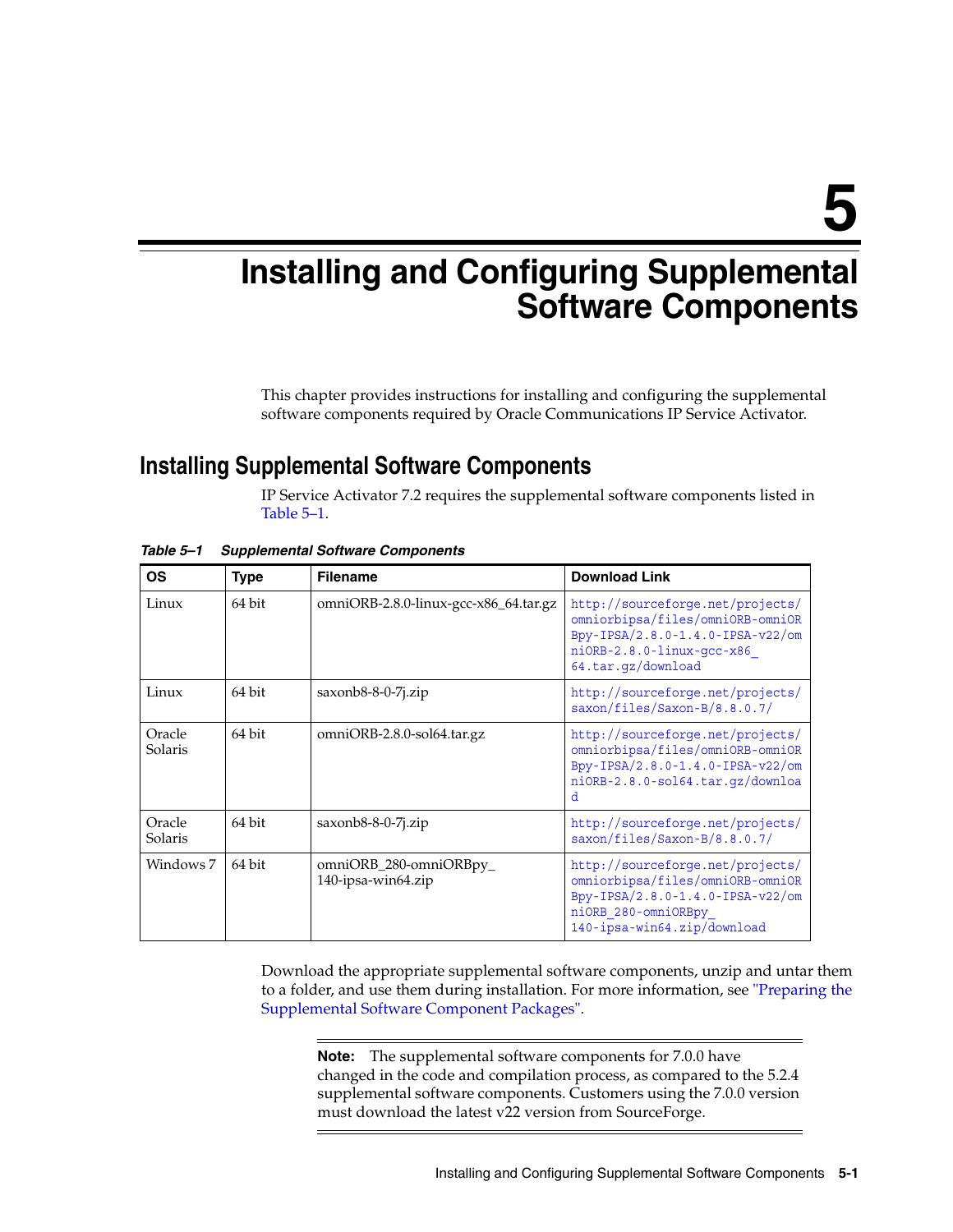### <span id="page-29-0"></span>**Preparing the Supplemental Software Component Packages**

This procedure describes how to download and prepare the supplemental software components (omniORB, GCC runtime, and Saxon-B) needed by IP Service Activator.

**Note:** Create a directory and download the supplemental software components to this directory, for example, **/opt/web/supplementalSoftware**. When you run the Oracle Universal Installer, you will use this directory path. Do not uncompress the files. The Installer uncompresses the files as part of its process.

**1.** Download the omniORB distribution.

Use the link in the table above to download the correct distribution for the OS on the server where you are installing IP Service Activator or the IP Service Activator client.

On a Solaris 64-bit or Linux server:

**1.** Download the Saxon-B distribution using the link in the table above.

**Note**: Download the supplemental software components to the same directory, for example, **/opt/web/supplementalSoftware**. When you run the Installer, you will use this directory path. Do not uncompress the files. The Installer uncompresses the files as part of its process.

**2.** Ensure the tar, gzip, gunzip, zip, and unzip utilities are installed and in the path for the **ipsaadm** user.

Preserve the contents of the directory for other installations.

**Note:** During installation, on the **Supplemental Software Location** window, specify the directory created.

On a Windows host:

- **1.** Create a directory for the supplemental software.
- **2.** Transfer the omniORB zip file into this directory.

Preserve the contents of the directory for other installations.

**Note:** During installation, on the **Supplemental Software Location** window specify the directory created.

## <span id="page-29-2"></span><span id="page-29-1"></span>**CORBA ORB Configuration for IP Service Activator**

IP Service Activator requires omniOrb 2.8 on Solaris, Linux, and Windows platforms to provide CORBA ORB services.

By default, IP Service Activator uses TCP wrappers for access control for CORBA connections. IP Service Activator processes must be properly named as being allowed to connect to the ORB.

One approach is to ensure that the default configuration files allow the connection of the various IP Service Activator components. The configuration files are:

/etc/hosts.allow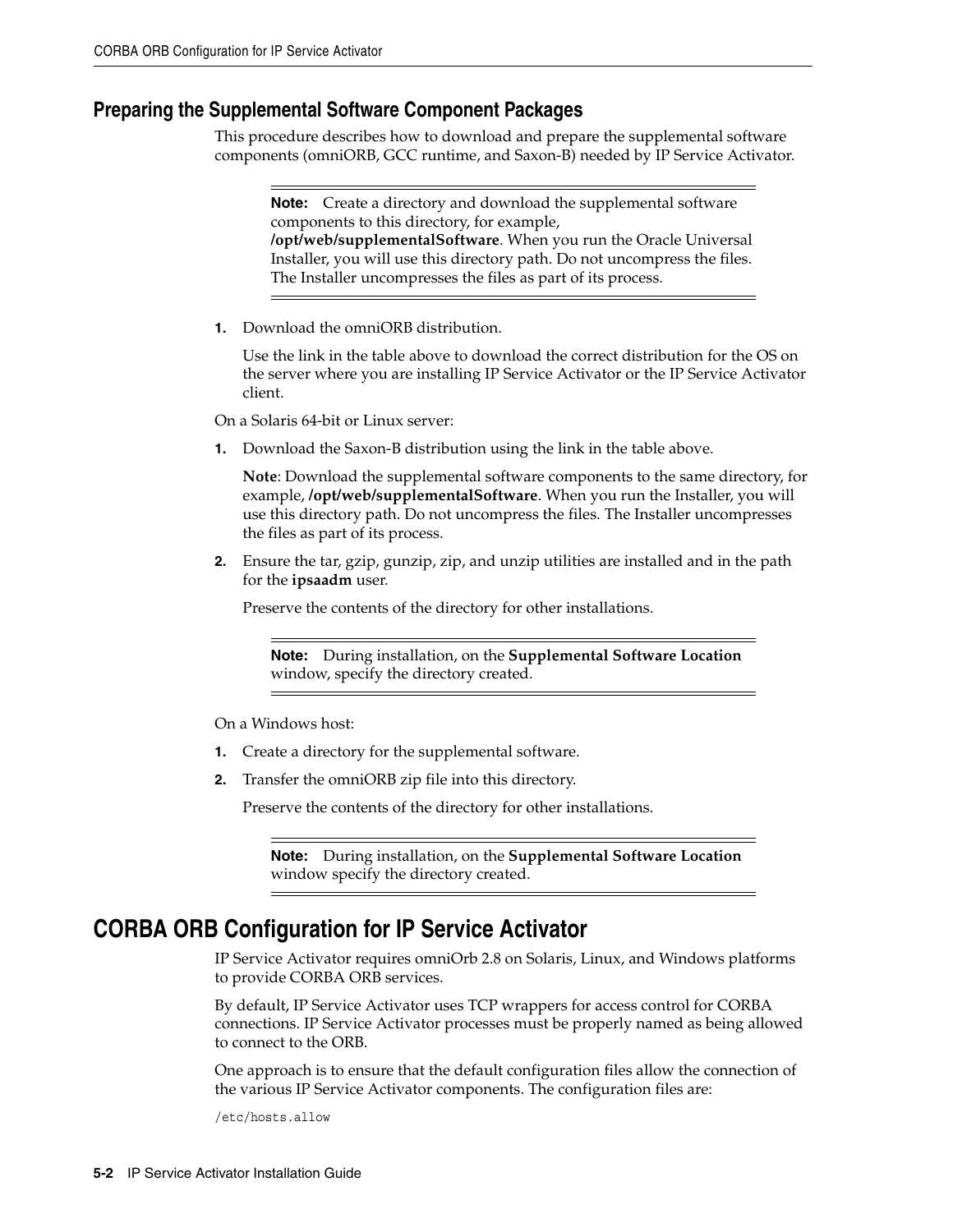#### /etc/hosts.deny

Another approach is to provide alternative configuration files to the ORB by adding the following lines to the **omniorb.cfg** file of the IP Service Activator Config folder:

GATEKEEPER\_ALLOWFILE /opt/OracleCommunications/ServiceActivator/Config/hosts.allow GATEKEEPER\_DENYFILE /opt/OracleCommunications/ServiceActivator/Config/hosts.deny

Alternatively, you can use specific component names as the daemon names (for example, **/opt/OracleCommunications/ServiceActivator/bin/policy\_server**). A simpler approach to implement this solution is to use a common string such as IPSA as the daemon name, and provide -ORBserverName IPSA as a command line option for each of the components by adding the option to the **cman.cfg** file.

The appropriate **hosts.allow** file should be configured to allow the communication to the service (IPSA in the example above).

The use of TCP wrappers might be disabled on the IP Service Activator installation because it is possible to disable TCP wrappers by specifying non-existent configuration files.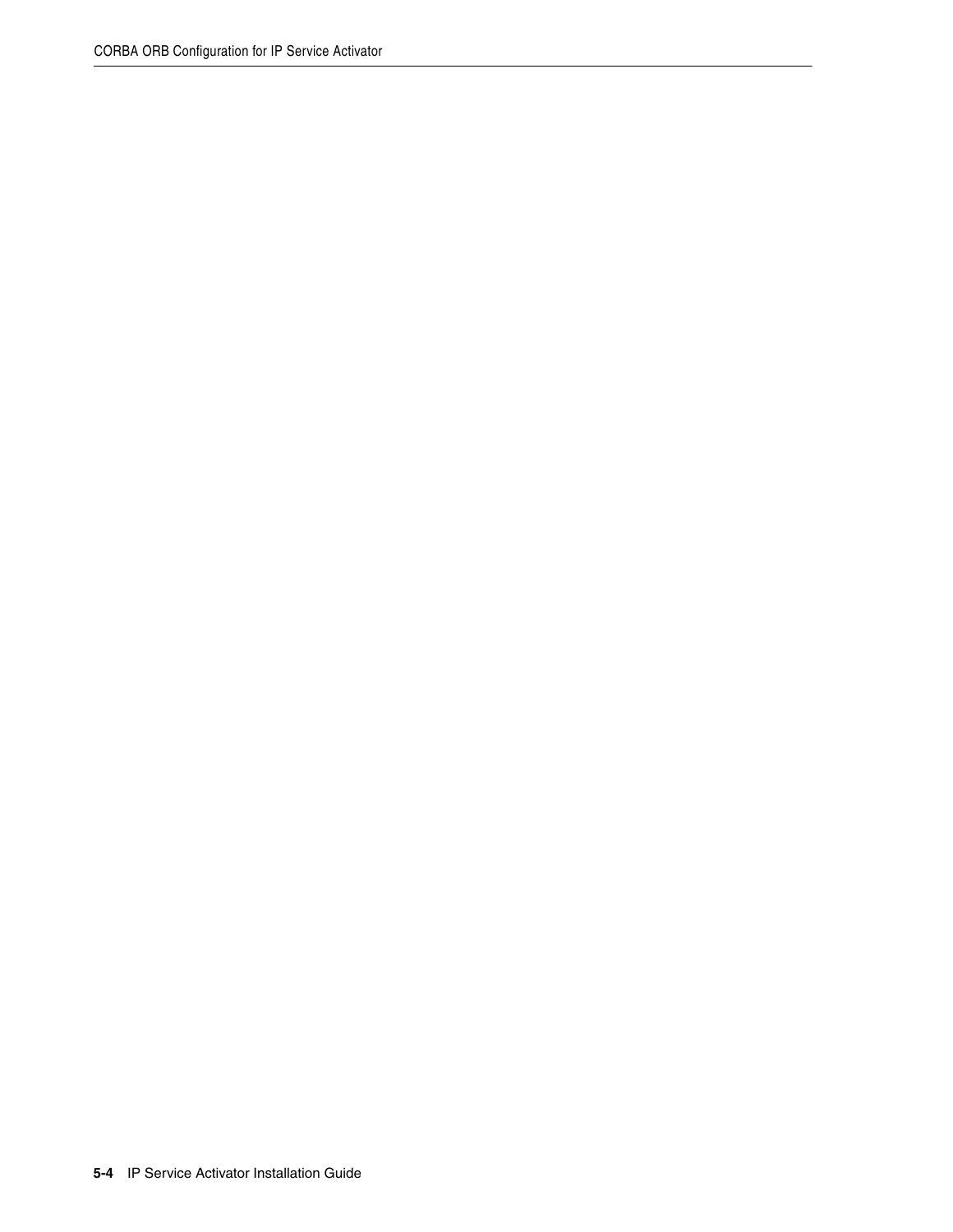# **Installing IP Service Activator**

<span id="page-32-0"></span>This chapter describes how to install Oracle Communications IP Service Activator components on one or more host machines.

**Note:** You must repeat the steps in this chapter, as well as the "Additional setup tasks after startup" in *IP Service Activator System Administrator's Guide,* on each server where IP Service Activator is to be installed, selecting the components and settings for each server.

# <span id="page-32-3"></span><span id="page-32-1"></span>**Installing IP Service Activator on an Oracle Solaris or Linux Server**

This section describes how to install IP Service Activator components on a Solaris or Linux server. This installation does *not* include the IP Service Activator client, which must be installed on a Windows platform. For more information, see ["Installing the IP](#page-38-0)  [Service Activator Client on Windows".](#page-38-0)

## <span id="page-32-2"></span>**Preparing to Install IP Service Activator**

Before running the Oracle Universal Installer, ensure that you:

- Log in to the server as the **ipsaadm** user. For information, see ["IP Service Activator](#page-20-3)  [Administrator UNIX User ID \(ipsaadm\)".](#page-20-3)
- Install the required supplemental software components, as described in "Installing" [Supplemental Software Components"](#page-28-2).
- Log in to the Oracle software delivery Web site and download the IP Service Activator media pack.
	- **–** Download the Linux Oracle Universal Installer if you are installing onto a Linux 64-bit server.
	- **–** Download the Solaris 64-bit Oracle Universal Installer if you are installing onto a Solaris 64-bit server.
- Un-zip the IP Service Activator media pack on each server where you want to install IP Service Activator. For example, on a Linux server, run the following command to unzip the file:

unzip IPServiceActivator-7.x.x.x.x-linux.zip

■ Synchronize times across all host machines where IP Service Activator components are installed. For example, by using a Network Time Protocol (NTP) server. If device times are not synchronized, delays and problems are likely to occur.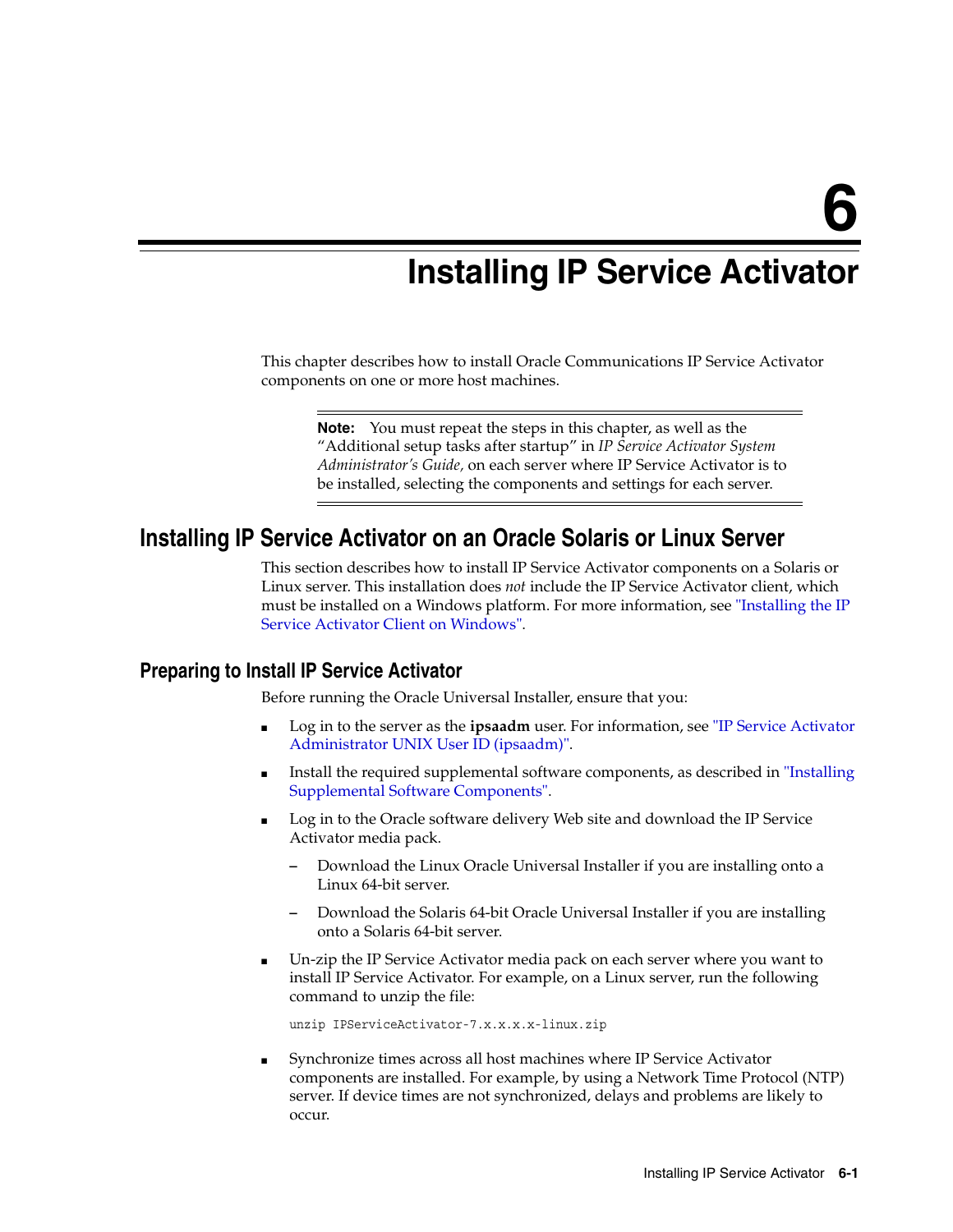## <span id="page-33-0"></span>**Running the Oracle Universal Installer for IP Service Activator**

- **1.** Log in to the server as the **ipsaadm** user.
- **2.** Go to the directory *media pack un-zip location***/ipsa/Disk1/install**.
- **3.** There are two installation methods:
	- Interactive: For an interactive installation, continue with step [4](#page-33-1).
	- Silent: For information about silent installations, including recording an installation session for later re-use in a silent installation, see ["About Silent](#page-35-0)  [Installations".](#page-35-0)
- <span id="page-33-1"></span>**4.** Create a directory in which to install IP Service Activator, such as **/opt/OracleCommunications**. Ensure the ipsaadm user has read/write/execute access to this directory.
- **5.** Run the following command:

./runInstaller

The Welcome window opens.

**Note:** Make sure that the display settings are correct. If you cannot use X display, you must run a silent installation.

If you have not run an Oracle product that installs with Oracle Universal Installer on the target system, the Specify Inventory Directory and Credentials window opens.

- **6.** Enter the path of the inventory directory **/export/home/oracle/oraInventory** when Oracle Universal Installer is run for a new installation on the server. Then enter the UNIX group name. The **oraInventory** directory contains the following:
	- oraInstaller.properties
	- logs
	- backup
	- install.platform
	- ContentsXML
	- OUI
- **7.** Click **Next**.

The Select Installation Type window opens.

**8.** Select the components that you want to install.

You can select any of the following installation types:

- All Components: includes all IP Service Activator components. This is for a complete installation.
- Policy Server: includes all Policy Server components
- Cartridges: includes all Cartridges
- Device Drivers: includes all Device Drivers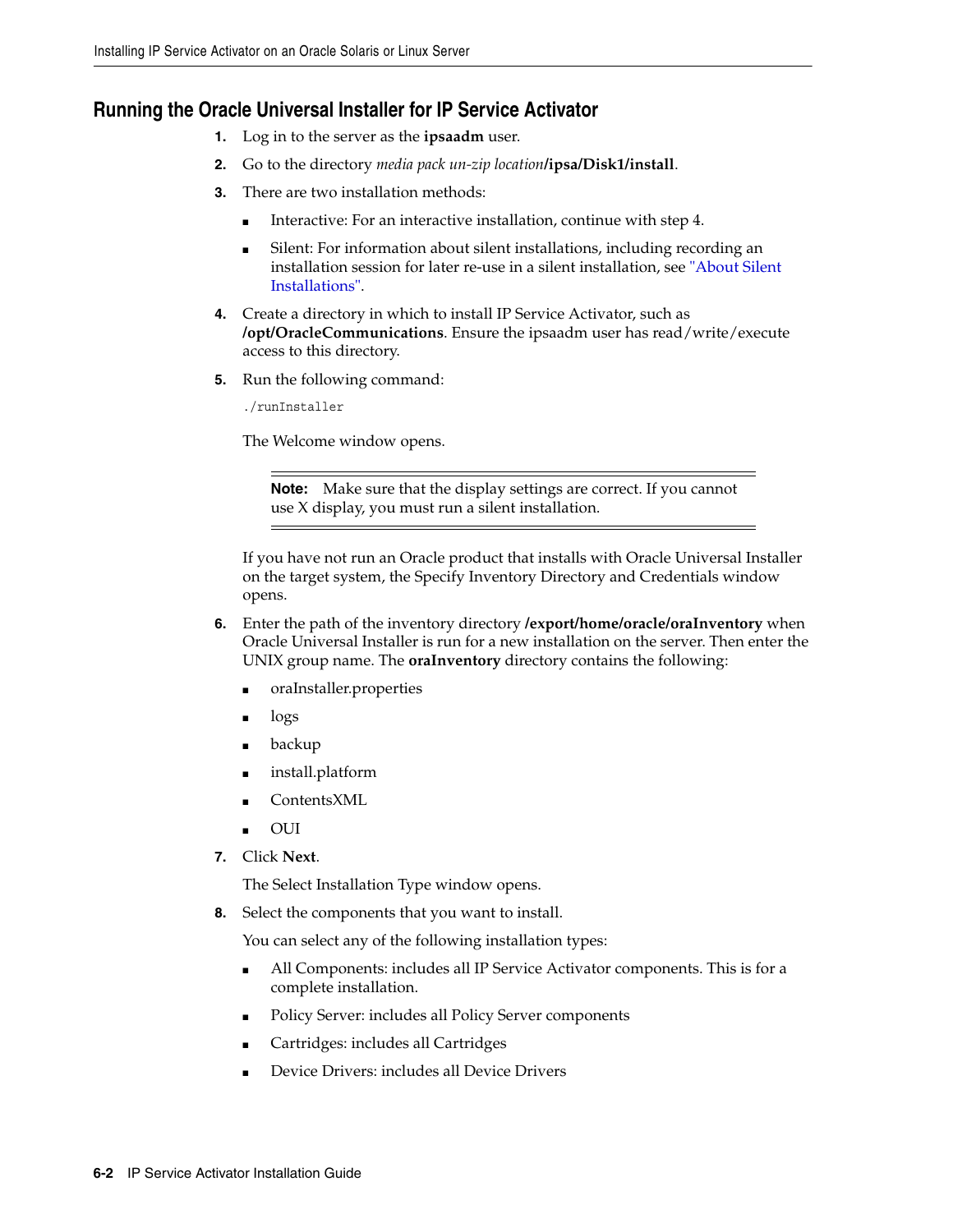Web Service: allows you to use the Web service to integrate IP Service Activator with Oracle Communications Order and Service Management (OSM)

For information about configuring the Web Service installation, see ["About](#page-45-3)  [Web Services".](#page-45-3)

Custom: allows you to select the specific components that you want to install

If you are performing a distributed installation, select the correct components for the host on which you are currently installing. Decisions on which hosts various components are installed on vary depending on the needs of your site. Typically, you might install the Policy Server on one host and the Network Processors and/ or Proxy Servers on another. For information about distributing components across servers, see ["Planning an IP Service Activator Installation".](#page-10-4)

The Specify Home Details window opens.

<span id="page-34-0"></span>**9.** Enter the directory path of the base installation and accept the default name, OracleCommunications.

OracleCommunications identifies the name of the Oracle home on which Oracle services are installed. Click **Next**.

- If you selected the installation options All Components or Policy Server in the previous step, the Supplemental Software Location window opens.
- If you selected the installation options Device Driver or Cartridges in the previous step, the Available Product Components window appears and you must select the specific cartridges and device drivers you want to install, and then click **Next**. The Supplemental Software Location window opens.
- If you selected the installation option Custom in the previous step, you must select the specific IP Service Activator components you want to install, and then click **Next**. The Supplemental Software Location window opens.

**Note:** The Installer checks for the supplemental software files before proceeding with the installation in step [9](#page-34-0).

**10.** Enter the directory path to the location where you placed the supplemental software components. Click **Next**.

The IP Service Activator Startup window opens.

**11.** Select whether you want IP Service Activator to start at every reboot. Click **Next**.

The Summary window opens.

**Note:** The list of installed products might show apparently duplicate entries, however the entries refer to distinct products.

**12.** Verify the component installation list, and then click **Install**.

The Installation window opens with a progress bar.

The Execute Configuration scripts window opens.

**13.** Run the configuration scripts by following the steps given in the installation window. The following message appears when you run the scripts: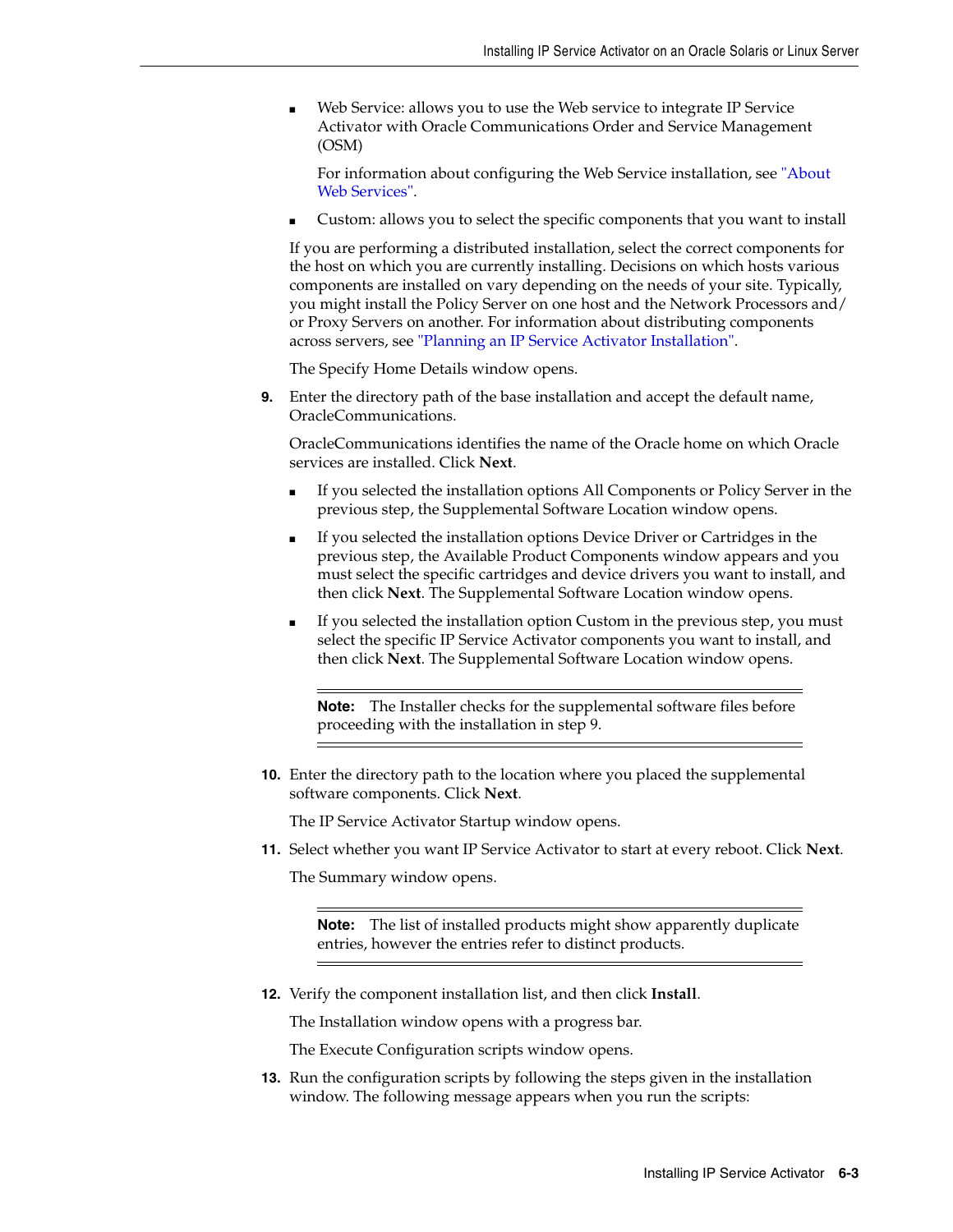"Creating symbolic link in *path* so that IP Service Activator is stopped when the machine is shutdown."

After running the scripts, click **OK**. The **root.sh** script is in the *Oracle\_home* directory. By running the **root.sh** script, you ensure that IP Service Activator automatically starts when you run the server.

The **orainstRoot.sh** script is in the following directory, under the **oraInventory** home directory:

*inventory\_home/***orainstRoot.sh**

The End of Installation window opens.

**14.** Click **Exit** to continue or click **Installed Products** to see the components that were installed.

When you click **Exit**, the Configuration Assistants and Execute Configuration scripts dialog boxes open.

**15.** Click **OK**.

The IP Service Activator post-install scripts run.

**16.** When prompted to start the Configuration GUI to configure IP Service Activator, click **Yes.**

The Configuration GUI starts.

See *IP Service Activator System Administrator's Guide* for information about using the Configuration GUI.

Continue the configuration of IP Service Activator by performing the tasks detailed in Additional setup tasks to be run prior to initial startup topic in *IP Service Activator System Administrator's Guide*.

If you are performing a distributed installation across multiple servers, repeat this procedure for each host.

The following IP Service Activator modules are installed using the Oracle Universal Installer:

- Common
- Generic Exporter
- InfoVista Integration
- Micromuse Netcool Integration
- Configuration Template Module (CTM)
- Threshold Activated Configuration Control (TACC)

The Common module is automatically installed during the installation.

You must import and link the appropriate controller scripts before running the installed modules. For more information, see "Importing and linking controller scripts" in *IP Service Activator System Administrator's Guide*.

## <span id="page-35-0"></span>**About Silent Installations**

The Oracle Universal Installer supports silent installations using a response file.

A silent installation does not use the Installer GUI and does not display the interactive dialog boxes that you normally see. Instead, installation options are specified in a response file.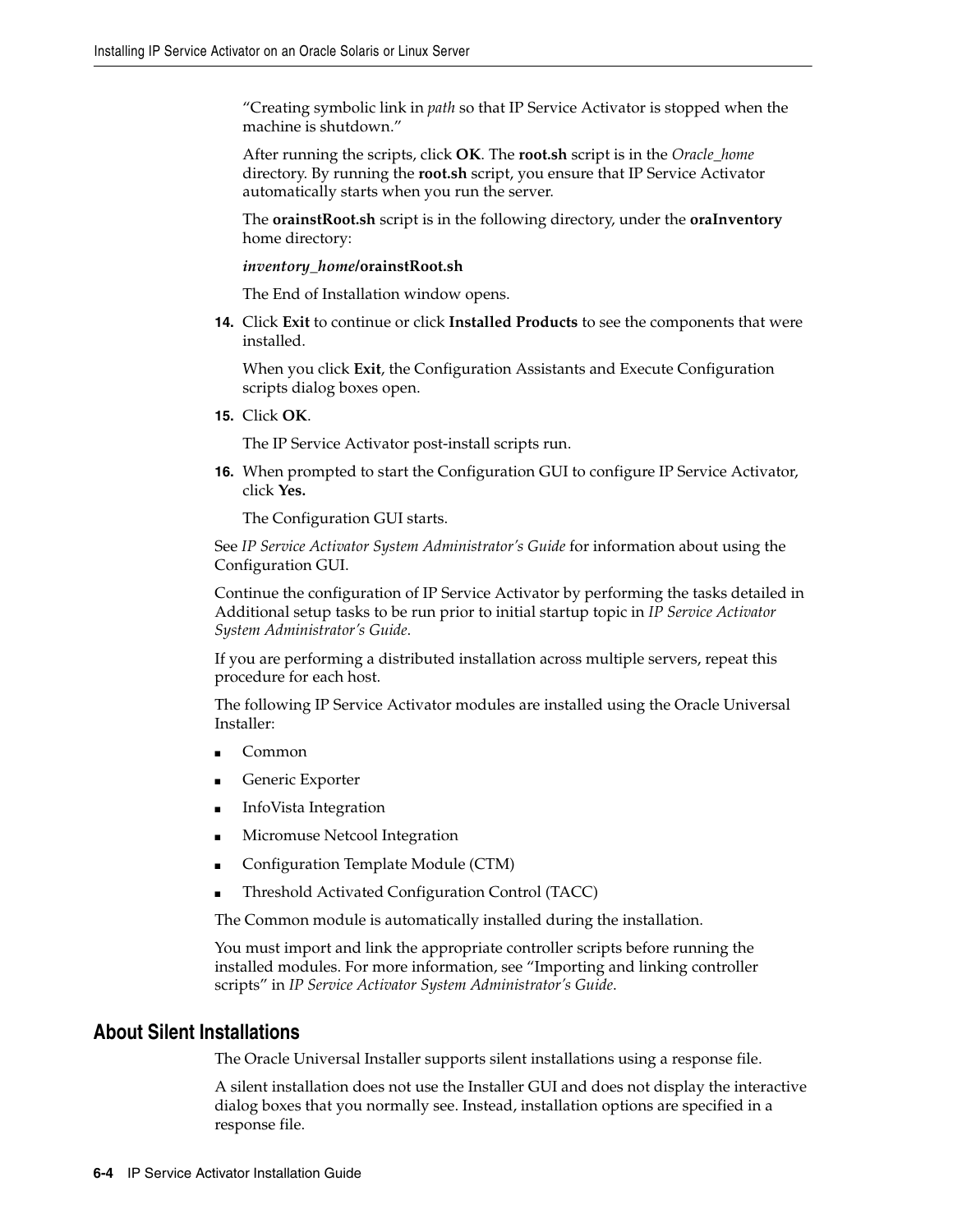**Note:** You can record installation details into a response file for use in a future silent installation by running the **runInstaller -record -destinationFile** *Path* command.

Complete details on silent installations, the contents of response files, and customizing and creating new response files are available in Oracle Universal Installer documentation.

To view Oracle Universal Installer documentation on Windows machines on which the IP Service Activator client has been installed:

**1.** Click **Start**, then **Programs**, then **Oracle -** *Oracle\_home*, then **Oracle Installation Products**, and then **Universal Installer Concepts Guide**.

where *Oracle home* is the name of the Oracle home on which Oracle services are installed.

Alternatively, you can access Oracle Universal Installer documentation here:

#### **HTML:**

http://download.oracle.com/docs/cd/B28359\_01/em.111/b31207/toc.htm

#### **PDF:**

http://download.oracle.com/docs/cd/B28359\_01/em.111/b31207.pdf

**Note:** There are some IP Service Activator-specific response parameters that are not mentioned in the Oracle Universal Installer documentation.

IP Service Activator- specific response parameters for Solaris/Linux are as follows:

- **SUPP\_SOFTWARE\_DIR:** the directory where the supplemental software components are located.
- **AUTOMATIC\_STARTUP\_REQUIRED**: specifies whether IP Service Activator should be started automatically on reboot.

IP Service Activator- specific response parameter for Windows is as follows:

**SUPP\_SOFTWARE\_DIR:** the directory where the supplemental software components are located.

#### <span id="page-36-0"></span>**Running a Silent Installation**

To run a silent installation:

**1.** For a **Solaris/Linux** installation, locate the response template file in *media pack un-zip location***/ipsa/Disk1/stage/Response** in the IP Service Activator media pack for the type of installation you require.

The Response folder contains the following response template files for the corresponding installation types:

**oracle.communications.ipsa.AllComponents.rsp** - All Components

**oracle.communications.ipsa.Cartridges.rsp** - Cartridges

**oracle.communications.ipsa.Custom.rsp** - Custom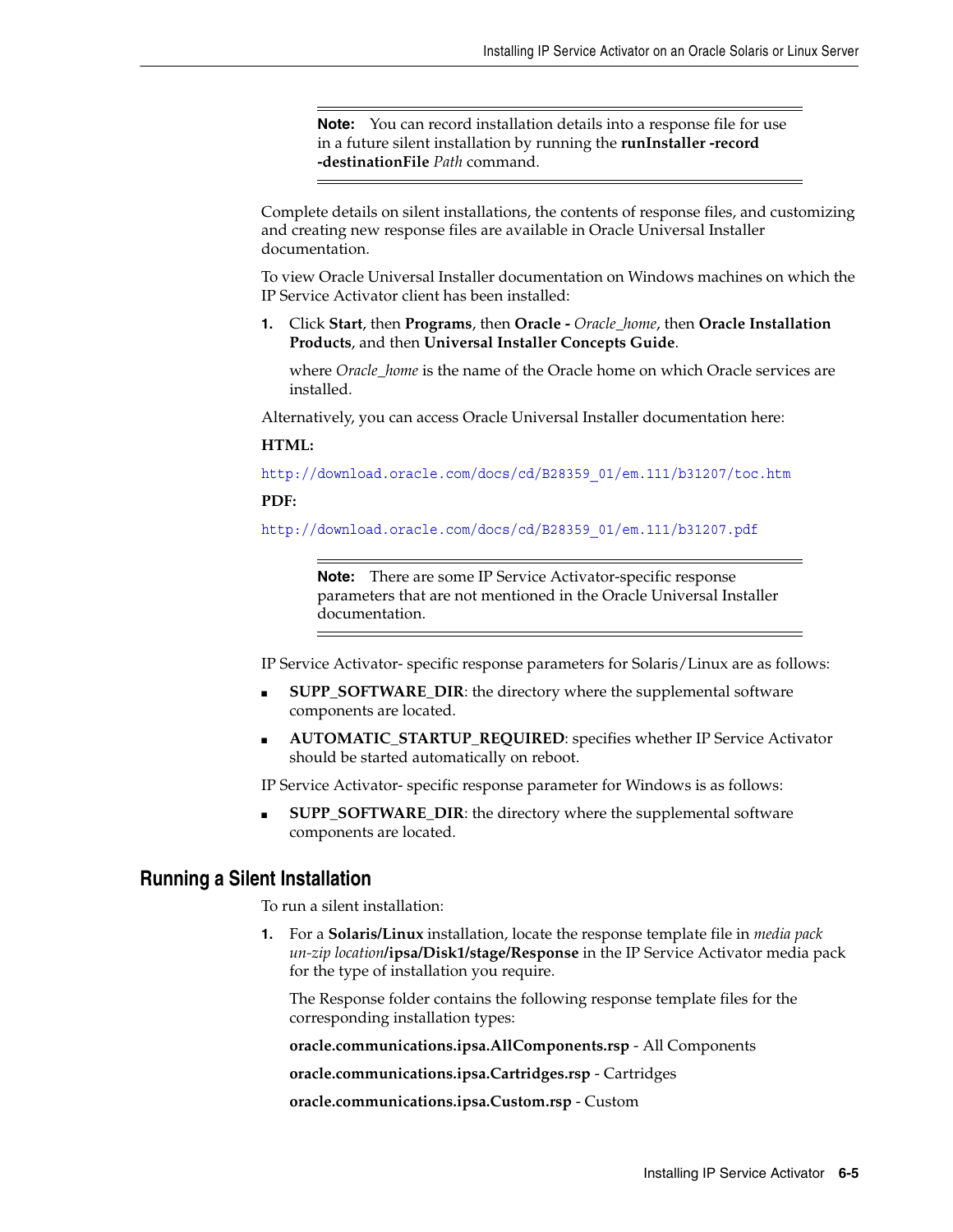**oracle.communications.ipsa.DeviceDrivers.rsp** - Device Driver

**oracle.communications.ipsa.PolicyServer.rsp** - Policy Server

**oracle.communications.ipsa.WebService.rsp** - Web Service

For a Custom installation type, open the **oracle.communications.ipsa.Custom.rsp** file and remove the components that you do not want to install from the DEPENDENCY\_LIST parameters. [Table 6–1](#page-37-0) maps the internal component names in the DEPENDENCY\_LIST parameters with the names in the Oracle Universal Installer.

| Internal component name                                    | Name in the Installer                |
|------------------------------------------------------------|--------------------------------------|
| oracle.communications.ipsa.policyserver                    | Policy Server                        |
| oracle.communications.ipsa.cartridges                      | Cartridges                           |
| oracle.communications.ipsa.networkprocessor                | Network Processor Framework          |
| oracle.communications.ipsa.drivers                         | <b>Device Drivers</b>                |
| oracle.communications.ipsa.WebService                      | Web Service                          |
| oracle.communications.ipsa.proxyagent                      | Proxy Agent                          |
| oracle.communications.ipsa.oss                             | <b>OSS</b> Integration               |
| oracle.communications.ipsa.ctm                             | Configuration Template Module        |
| oracle.communications.ipsa.tools                           | Tools                                |
| oracle.communications.ipsa.tools.configtool                | Configuration GUI                    |
| oracle.communications.ipsa.tools.dbupgrade                 | DB Upgrade                           |
| oracle.communications.ipsa.cartridges.cisco.catos          | Cisco CatOS Cartridge                |
| oracle.communications.ipsa.cartridges.cisco.ios            | Cisco IOS Cartridge                  |
| oracle.communications.ipsa.cartridges.cisco.iosxr          | Cisco IOS Cartridge XR               |
| oracle.communications.ipsa.cartridges.foundry.iron<br>ware | Foundry Ironware Cartridge           |
| oracle.communications.ipsa.cartridges.huawei.vrp           | Huawei VRP Cartridge                 |
| oracle.communications.ipsa.cartridges.juniper.juno<br>s    | Juniper JUNOS Cartridge              |
| oracle.communications.ipsa.oss.oim                         | <b>OSS Integration Manager</b>       |
| oracle.communications.ipsa.oss.genericexporter             | Generic Exporter Module              |
| oracle.communications.ipsa.oss.infovista                   | InfoVista Integration Module         |
| oracle.communications.ipsa.oss.micromuse                   | Micromuse Netcool Integration Module |
| oracle.communications.ipsa.drivers.juniper.junos           | Juniper JUNOS Driver                 |

<span id="page-37-0"></span>*Table 6–1 DEPENDENCY \_LIST Parameter Components For Silent Installation*

**Note:** If you do not remove any of the components from the DEPENDENCY\_LIST, the Custom installation type is equivalent to AllComponents installation type.

**2.** (Optional) Open the response template file and modify the following installation parameters: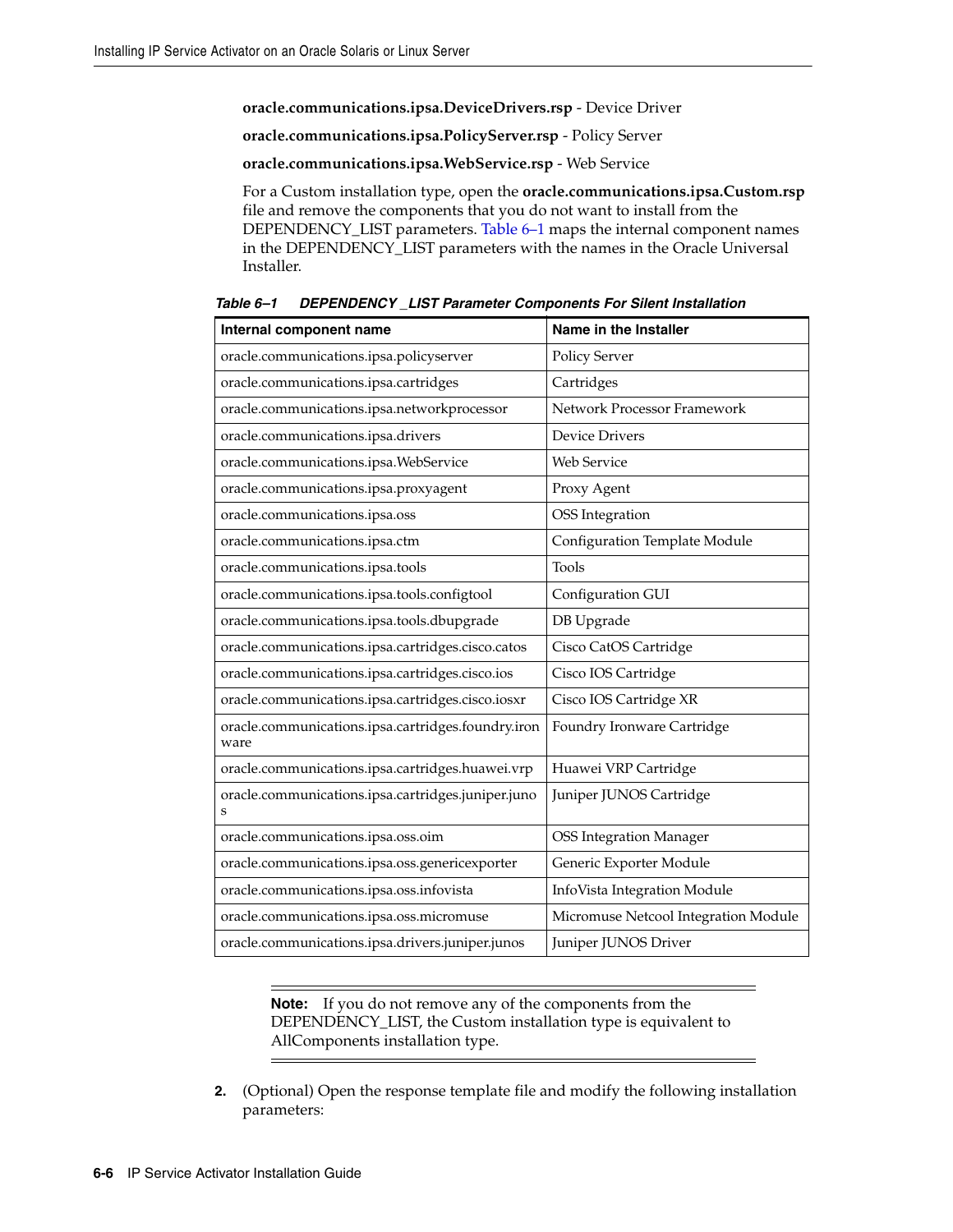ORACLE\_HOME ORACLE\_HOME\_NAME SUPP\_SOFTWARE\_DIR AUTOMATIC\_STARTUP\_REQUIRED

- **3.** Log in to the server as the **admin** user.
- **4.** Go to the directory **ipsa/Disk1/install** and run the Oracle Universal Installer as follows:

```
./runInstaller -silent -responseFile full path to response template 
file,including file name
```
**5.** After the installation is complete, check the log files, and start the Configuration GUI.

See *IP Service Activator System Administrator's Guide* for information about using the Configuration GUI.

# **Installing the IP Service Activator Client on Windows**

This section explains how to install the IP Service Activator client on a 64-bit Windows 7 host, or a 64-bit Windows XP Professional host. You can install the client on multiple hosts distributed throughout the network. You can install the client on terminal services hosts and Oracle VM host machines. The installation process installs the client as well as online Help.

## **Before Running IP Service Activator Client Installer**

- Install the Policy Server on your Solaris or Linux server(s)
- Obtain the required supplemental software components for the client, as described in ["Installing Supplemental Software Components"](#page-28-0).
- Log in to the Oracle software delivery Web site and download the IP Service Activator Windows client-only installer media pack:
- Un-zip the IP Service Activator Windows media pack on each Windows host where you want to install the IP Service Activator client to a folder such as I**PSAInstaller\_7***.x.x.x.x*, which will be referred to as *media pack un-zip location* in this procedure.
- Synchronize times across all host machines where IP Service Activator components are installed, for example, by using a Network Time Protocol (NTP) server. If device times are not synchronized, delays and problems are likely to occur. See ["Synchronizing IP Service Activator Host Machines"](#page-20-0).

### **Installing the Client**

Before you run the Configuration GUI, make sure all file permissions are set correctly. For more information, see ["Setting Permissions for the Installation UNIX User ID"](#page-20-1).

- **1.** On the Windows host, go to the directory *media pack un-zip location***\client\Disk1\install**.
- **2.** There are two installation methods:
	- Interactive: continue with step [3.](#page-39-0)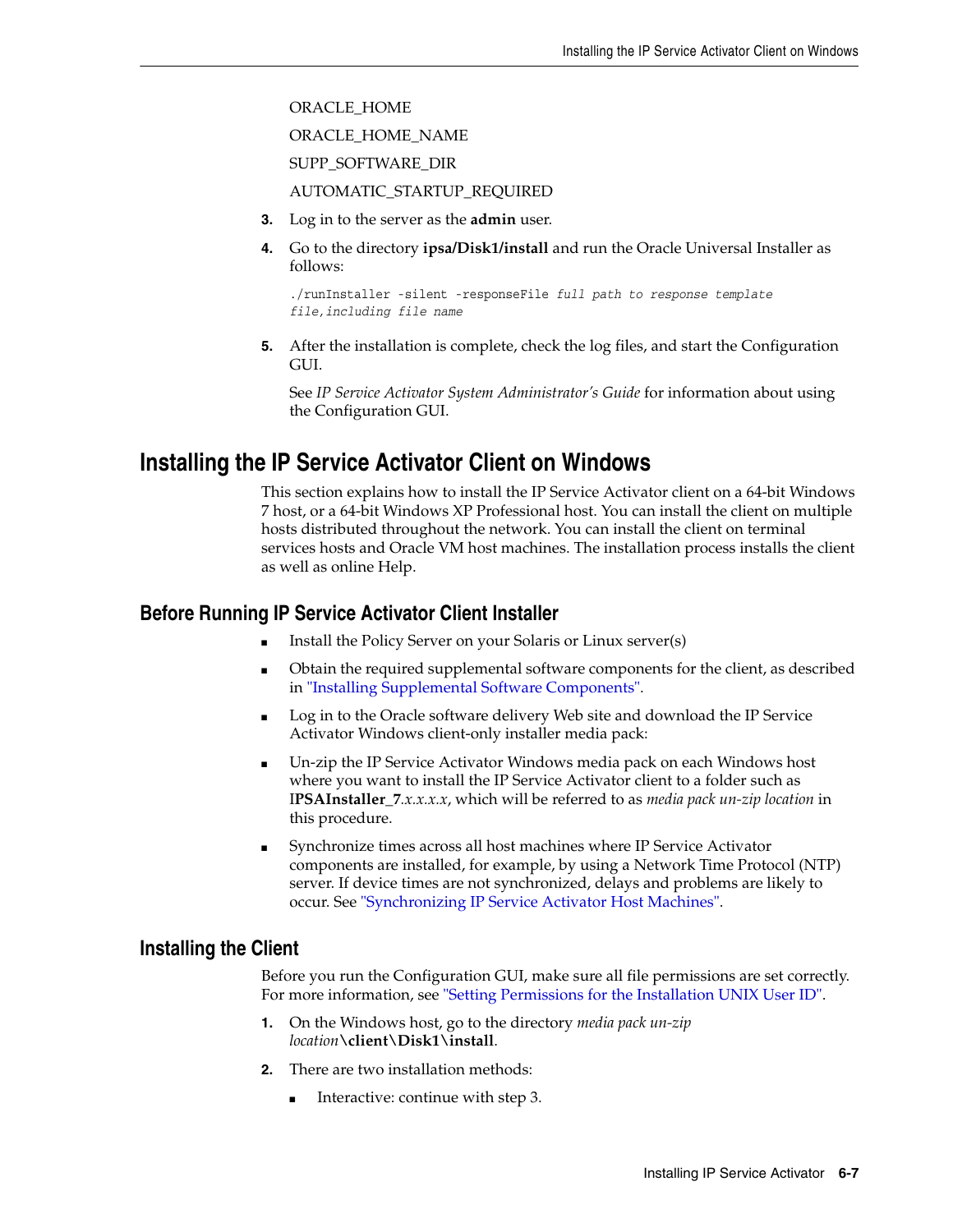- Silent: For information about silent installation, see "To run a silent [installation:".](#page-36-0)
- <span id="page-39-0"></span>**3.** If you are installing on a Windows 7 host, right-click **setup.exe** and select **Properties**.
- **4.** On the **Properties** dialog box, click the **Compatibility** tab, select **Run this program in compatibility mode for Windows XP Service Pack 3** and click **OK**.
- **5.** Double-click **setup.exe**.

If you are installing on a Windows 7 host and see an error regarding swap space/virtual memory, see ["Oracle Universal Installer Error"](#page-86-0) for a resolution.

The Welcome window opens.

**6.** Click **Next**.

The Select Installation Type window opens.

<span id="page-39-1"></span>**7.** Select the components you want to install.

You can select from the following installation types:

- All Client Components: includes the main IP Service Activator client, the client extensions, and the Configuration GUI
- Custom: allows you to select the specific components you want to install

Click **Next**.

The Specify Home Details window opens.

**8.** Enter the directory path of the base installation and accept the default name, Oracle Communications. Click **Next**.

If you selected the installation option All Client Components in step [7,](#page-39-1) the Supplemental Software Location window opens.

If you selected the installation option Custom in step [7,](#page-39-1) the Available Product Components window appears. Select the specific components you wish to install, then click **Next**. The Supplemental Software Components window opens.

**9.** Enter the directory path to the location where you placed the supplemental software components. Click **Next**.

The Summary window opens.

**10.** Verify the component installation list, and then click **Install**.

The Installation window opens with a progress bar.

When the Installer is finished running, the End of Installation window opens.

- **11.** Click **Exit** if you want to start the configuration GUI and configure the installation, or click **Installed Products** to see the components that were installed.
- **12.** When prompted to start the Configuration GUI to configure IP Service Activator, click **Yes**.

The Configuration GUI starts.

See *IP Service Activator System Administrator's Guide* for information about using the Configuration GUI.

The following IP Service Activator modules are installed using the Oracle Universal Installer:

■ Common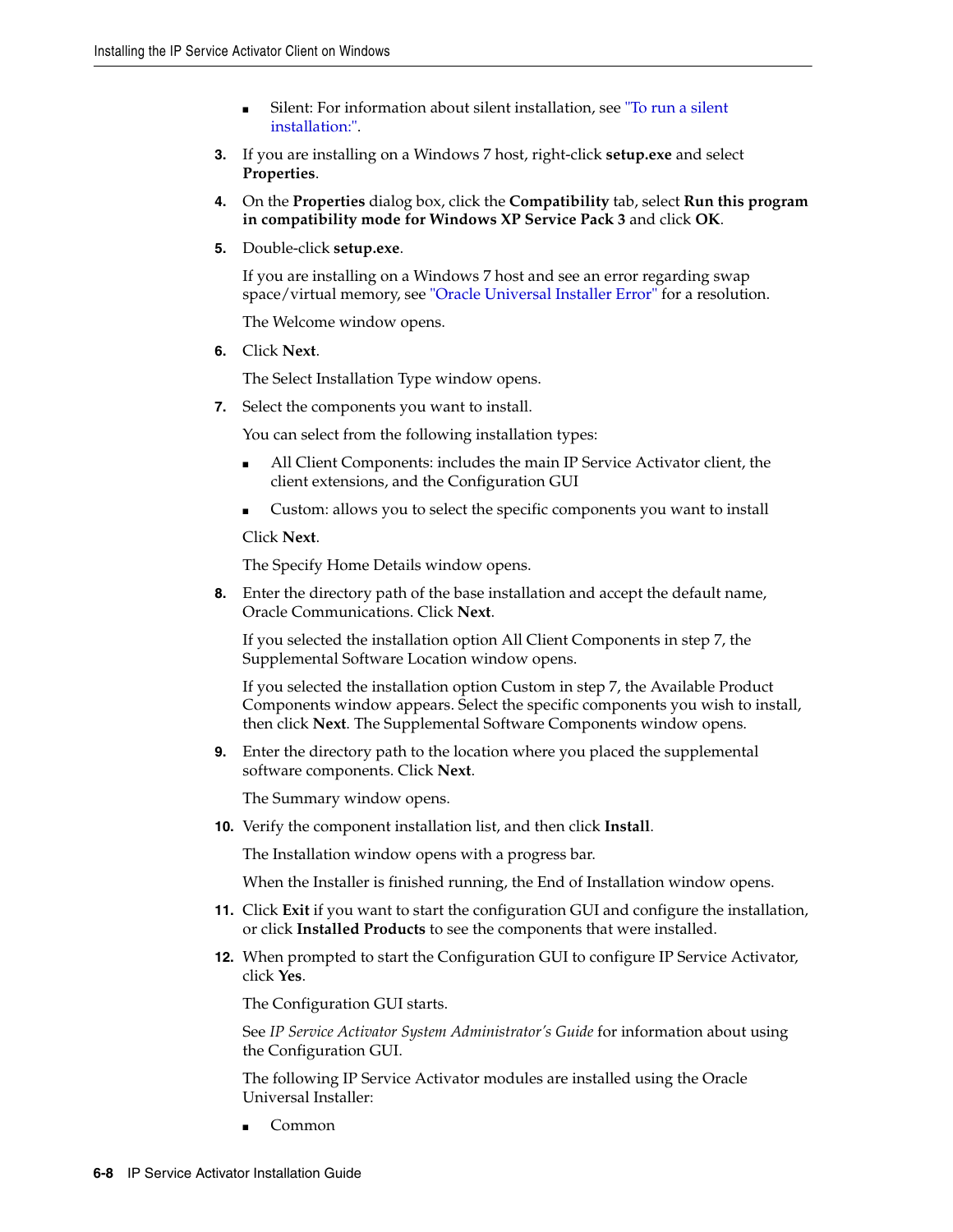Service Module GUI Extensions

MPLS - TE LSP

OSS Integration GUI Extensions

Generic Exporter

InfoVista Integration

Micromuse Netcool Integration

- CTM GUI Extension
- TACC

The Common module is automatically installed during the installation.

- **13.** If you installed the IP Service Activator client on a Windows 7 host, navigate to the folder in which the IP Service Activator client is installed, such as **C:\Program Files\OracleCommunications**. Right-click **OracleCommunications**. Click the **Security** tab and give full read and write permissions to users who will use IP Service Activator.
- **14.** If you installed the IP Service Activator client on a Windows 7 host, navigate to the Program folder of IP Service Activator, such as **C:\Program Files\OracleCommunications\Service Activator\Program**, right-click **ipsa\_ explorer.exe**, and select **Properties**. On the **Properties** dialog box, click the **Compatibility** tab and select **Run as Administrator**

**Note:** When you install IP Service Activator with an Oracle client with the Network Processor and Configuration Template Module (CTM), you must always install the Oracle 11g runtime client. Select the Oracle Client component for installation. This also installs the ODBC libraries used by IP Service Activator.

### **Running IP Service Activator Client Installer in Silent Mode**

To run the client installer in silent mode:

**1.** For a **Windows** installation, locate the response template file in **client\Disk1\stage\Response** in the IP Service Activator Windows media pack.

The client is supported only on Windows.

The Response folder contains the following response template files for the corresponding installation types:

- **oracle.communications.ipsa.AllClientComponents.rsp:** All Client Components
- **oracle.communications.ipsa.Custom.rsp:** Custom

In a Custom installation type, open the **oracle.communications.ipsa.Custom.rsp** file and remove the entries that you do not want to install from the DEPENDENCY\_LIST parameters. [Table 6–2](#page-41-0) maps the internal component names in the DEPENDENCY\_LIST parameters with the names in the Oracle Universal Installer.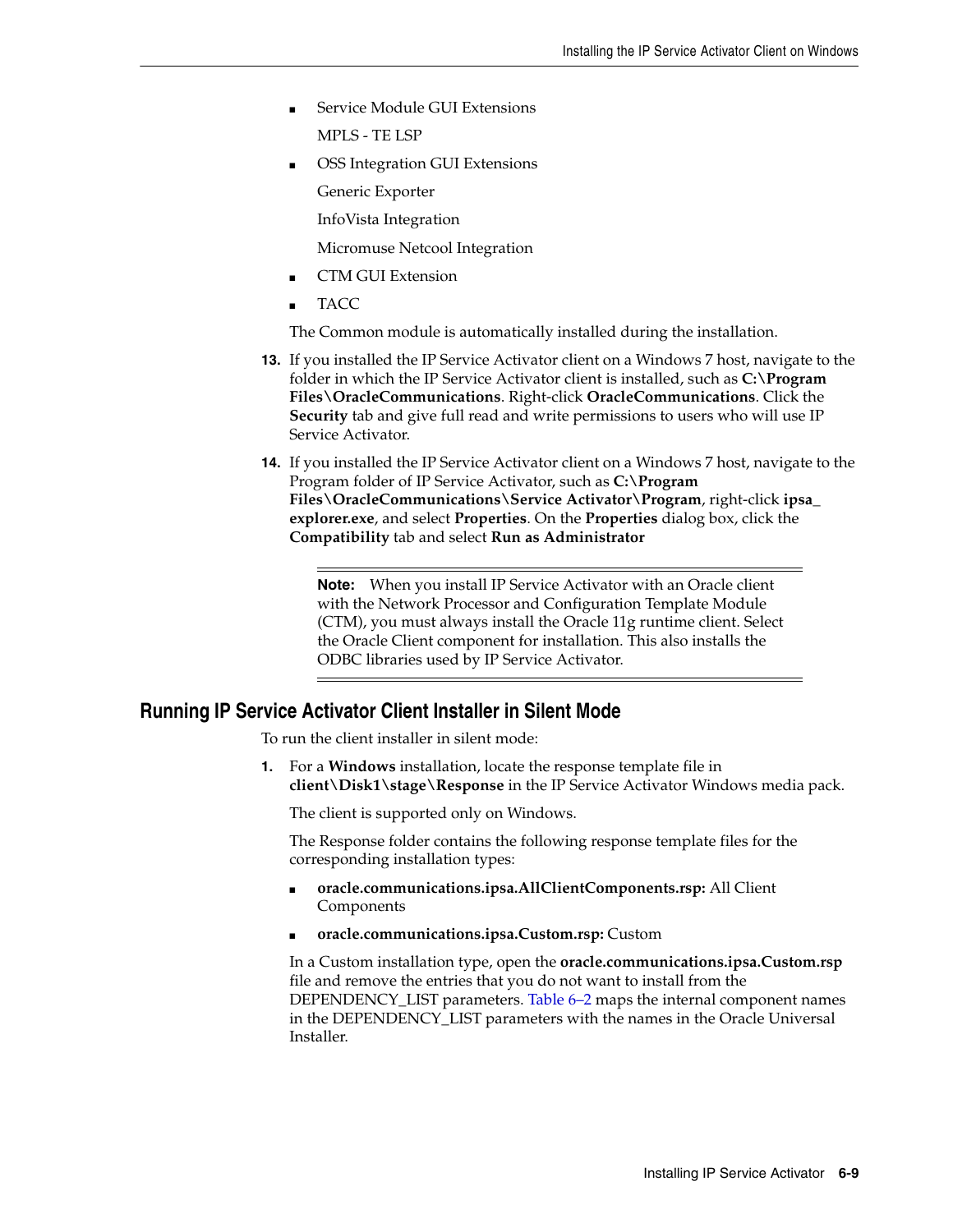| Internal component name                        | Name in the Installer                                      |
|------------------------------------------------|------------------------------------------------------------|
| oracle.communications.ipsa.client              | Windows GUI Client                                         |
| oracle.communications.ipsa.servicemodules      | Service Module GUI Extensions                              |
| oracle.communications.ipsa.oss                 | OSS Integration GUI Extensions                             |
| oracle.communications.ipsa.ctm                 | Configuration Template Module GUI<br>Extension             |
| oracle.communications.ipsa.tools               | Tools                                                      |
| oracle.communications.ipsa.servicemodules.lsp  | MPLS-TE LSP                                                |
| oracle.communications.ipsa.oss.genericexporter | Generic Exporter                                           |
| oracle.communications.ipsa.oss.infovista       | InfoVista Integration Module                               |
| oracle.communications.ipsa.oss.micromuse       | Micromuse Netcool Integration Module                       |
| oracle.communications.ipsa.tools.configtool    | Configuration GUI                                          |
| oracle.communications.ipsa.tools.tacc          | Threshold Activated Configuration<br>Control GUI Extension |

<span id="page-41-0"></span>*Table 6–2 DEPENDENCY\_LIST Parameter Components For Client Installer* 

**Note:** If you do not remove any of the components from the DEPENDENCY\_LIST, the Custom installation type is equivalent to AllClientComponents installation type.

- **2.** (Optional) Open the response template file and modify the following installation parameters:
	- ORACLE\_HOME
	- ORACLE\_HOME\_NAME
	- SUPP\_SOFTWARE\_DIR

If you are installing on Windows 7, navigate to the directory *media pack un-zip location***client\Disk1\install**, right-click on **setup.exe**, and select **Properties**. In the Properties dialog box, click the **Compatibility** tab and select **Run this program in compatibility mode for Windows XP Service Pack 3**. Click **OK**.

**3.** Go to the directory **client\Disk1\install** and run the Oracle Universal Installer as follows:

**setup.exe -silent -responseFile** *full path to response template file, including file name*

**4.** After the installation is complete, check the log files, and start the Configuration GUI.

See "Using the Configuration GUI" in *IP Service Activator System Administrator's Guide* for information about using the Configuration GUI.

**5.** If you installed the IP Service Activator client on a Windows 7 host, navigate to the folder in which the IP Service Activator client is installed, such as **C:\Program Files\OracleCommunications**. Right-click **OracleCommunications** and, on the **Security** tab, give full read and write permissions to users who will use IP Service Activator.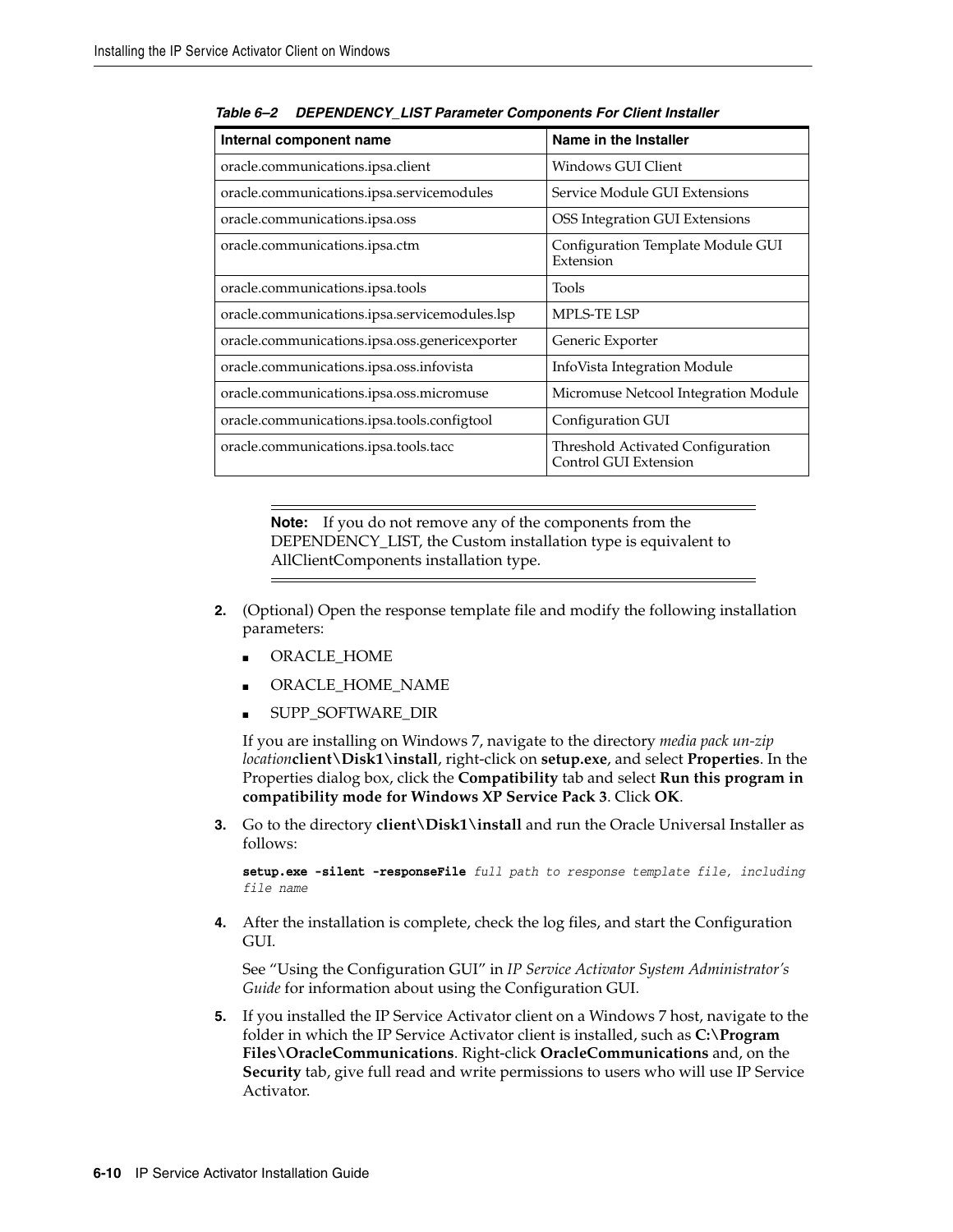**6.** If you installed the IP Service Activator client on a Windows 7 host, navigate to the Program folder of IP Service Activator, such as **C:\Program Files\OracleCommunications\Service Activator\Program**, right-click **ipsa\_ explorer.exe**, and select **Properties**.

The Properties dialog box opens.

**7.** Click the **Compatibility** tab and select **Run as Administrator.**

## **Oracle Database Connection Considerations for the IP Service Activator Client**

When you run the Solaris/Linux-based Installer for IP Service Activator server software, the Oracle Instant Client is automatically installed and a **tnsnames.ora** file is configured to provide connectivity to the Oracle Database. However, the Windows-based Installer for the IP Service Activator client does not include the Oracle Instant Client.

The IP Service Activator client communicates with the Policy Server using CORBA, through the Naming Service. In general, the Oracle Instant Client is not required for the IP Service Activator client, unless you want to be able to access logs from the client.

## **Oracle Database Client Requirements to View Logs in the IP Service Activator Client**

Logs are stored directly in the Oracle Database. To view audit trail, device configuration, or system message logs in the IP Service Activator client, you must install and configure an Oracle client (such as the Oracle Instant Client) and configure an ODBC Data Source for IP Service Activator on the client host.

For Oracle Client configuration details, see ["Manually Configuring Oracle Client](#page-85-0)  [Connection: Solaris"](#page-85-0).

# **Pre-Installation of the Configuration Template Module**

Perform the following tasks before you install the Configuration Template Module (CTM):

- Ensure the Oracle XML Database is installed before installing CTM. For more information, see ["Verifying that Oracle XML Database is Installed".](#page-42-0)
- Install the CTM Request Server on the same server as the Naming Service, to avoid any reconfiguration.
- Configure the OSS Integration Manager (OIM) timeout parameter, so that OIM does not close inactive sessions. For more information, see ["Configuring OIM to](#page-43-0)  [Keep Inactive Sessions Running".](#page-43-0)

For more information about how to use CTM, see the discussion about Configuration Template Module in IP Service Activator online Help..

### <span id="page-42-0"></span>**Verifying that Oracle XML Database is Installed**

CTM uses Oracle Database features for XML document handling, and PL/SQL stored procedures for optimizations.

You must ensure the Oracle XML Database is installed prior to installing the Configuration Template module.

Oracle XML Database is usually installed by default with Oracle Database software. For more information about installing Oracle Database, see ["Installing and](#page-24-0)  [Configuring Oracle Database Software"](#page-24-0).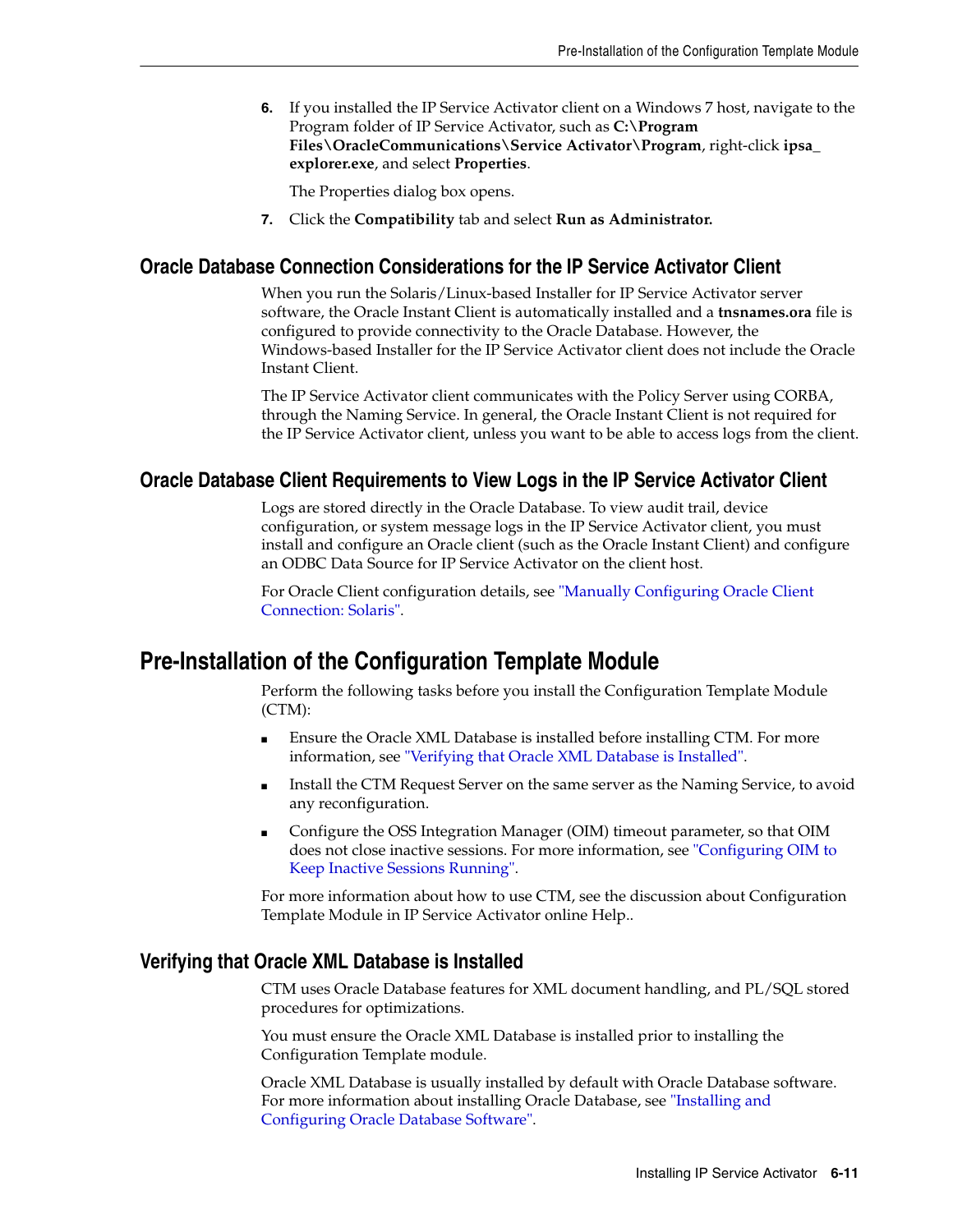If Oracle XML Database is not installed, see the Oracle Database product documentation for more information.

To verify if the Oracle XML Database is installed, run the following command as user **SYSDBA**:

select username from dba users where username like 'X%';

If the XML Database is installed, the response is **XDB**. If no value is returned, it means that the XML Database is not installed.

## <span id="page-43-0"></span>**Configuring OIM to Keep Inactive Sessions Running**

CTM connects to OIM for flow-through provisioning.

By default, OIM has a timeout parameter that is configured to close your session after a period of inactivity. Set the OIM timeout value to 0 to keep inactive sessions from timing out.

To configure OIM to keep inactive sessions running:

- **1.** Open the **cman.cfg** configuration file from the directory **/opt/OracleCommunications/ServiceActivator/Config**.
- **2.** Add the following parameter to the OIM line:

-timeout 0

**3.** Close the **cman.cfg** configuration file.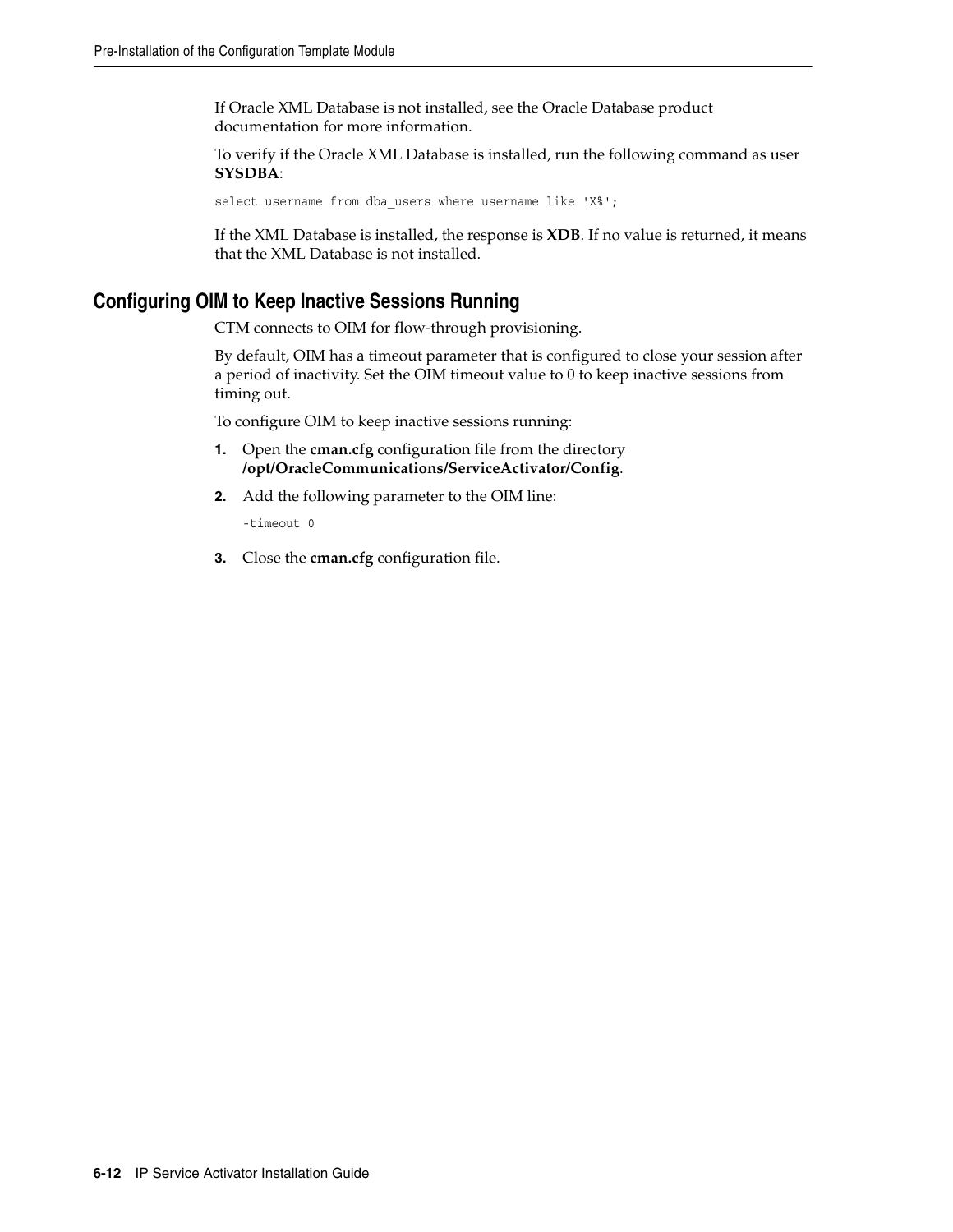# **IP Service Activator Post-installation Tasks**

This chapter describes the post-installation tasks for Oracle Communications IP Service Activator.

# **IP Service Activator Post-installation Tasks**

There are a number of tasks to do after IP Service Activator is installed, but before you create domains, and discover and manage your network devices.

These tasks include:

- running the Configuration GUI to configure various system parameters
- starting the system
- configuring Super User accounts
- checking router configurations
- loading configuration policies
- importing and linking controller scripts
- setting up logging
- enabling Layer 2 Martini support on the Cisco IOS cartridge if you intend to configure Layer 2 Martini VPNs

**Note:** The next tasks you should perform are described in the chapter "Additional setup tasks after startup" in *IP Service Activator System Administrator's Guide*. These tasks are required in order to be able to use IP Service Activator.

Tasks include changing the default user group, and default super user when you first log in. After the default user is changed, all users must enter a name and password each time they start the IP Service Activator client. This is described in the "Changing the default user" topic in *IP Service Activator System Administrator's Guide*.

## **Online Help Requirements**

The compiled online Help files included with the IP Service Activator client require Internet Explorer version 8 or 9.

Install one of these versions of Internet Explorer on each of your Windows client hosts.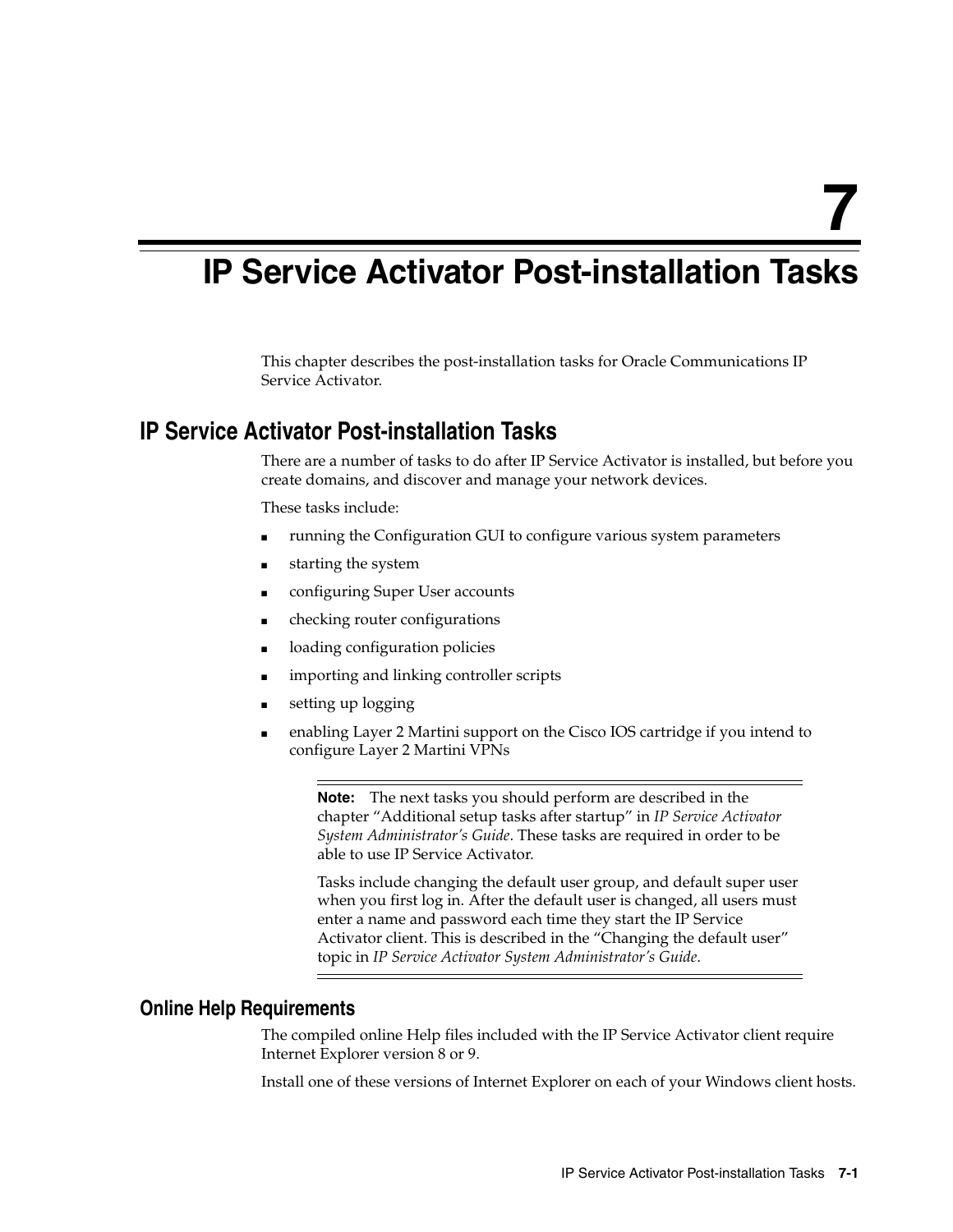In addition, the online Help requires the use of certain ActiveX controls, which are set up as part of the installation process. The Help file does not run correctly if the ActiveX controls are deleted or disabled.

# **About Web Services**

The Web service is an optional component for an IP Service Activator installation. If you selected the Web Services component during installation, or if you selected the option to install all components, the Web service is available. If correctly installed, the IP Service Activator Configuration GUI shows the Web Service folder in the tree view. You can install Web services on the same server with other IP Service Activator components or you can install it as a standalone component.

Use the IP Service Activator Configuration GUI to configure the Web service and deployment parameters, and then deploy the Web service.

**Note:** The database and CORBA components must also be configured for the Web service to function correctly. See *IP Service Activator System Administrator's Guide* for information about configuring other components in the Configuration GUI.

For more information about using Web Services with IP Service Activator, see *IP Service Activator Concepts Guide*.

## **Pre-requisites for Web Services**

In order to use the Web service to integrate with Oracle Communications Order and Service Management, you must complete the following tasks in sequential order: install a WebLogic server, install Oracle Application Development Framework (ADF), and create a WebLogic domain. For information about installing WebLogic, and ADF, see *Order and Service Management Installation Guide*.

## <span id="page-45-1"></span>**Configuring Web Services**

Configure Web services using the IP Service Activator Configuration GUI.

To configure Web services:

- **1.** In the Configuration GUI tree view, double-click the **Web Service** folder.
- **2.** Click **Common**.
- **3.** Enter the configuration parameters.

For information about Web service configuration parameters, see [Table 7–1](#page-45-0).

| <b>Description</b>                                         |
|------------------------------------------------------------|
| The host machine for IPSA CORBA. Default is 127.0.0.1.     |
| The host port for IPSA CORBA. Default is 2809.             |
| Database server IP address.                                |
| The database server port. Default is 1521.                 |
| The database service name. Default is <b>IPSA, WORLD</b> . |
| The database user ID. Default is admin.                    |
|                                                            |

<span id="page-45-0"></span>*Table 7–1 Web Service Configuration Parameters*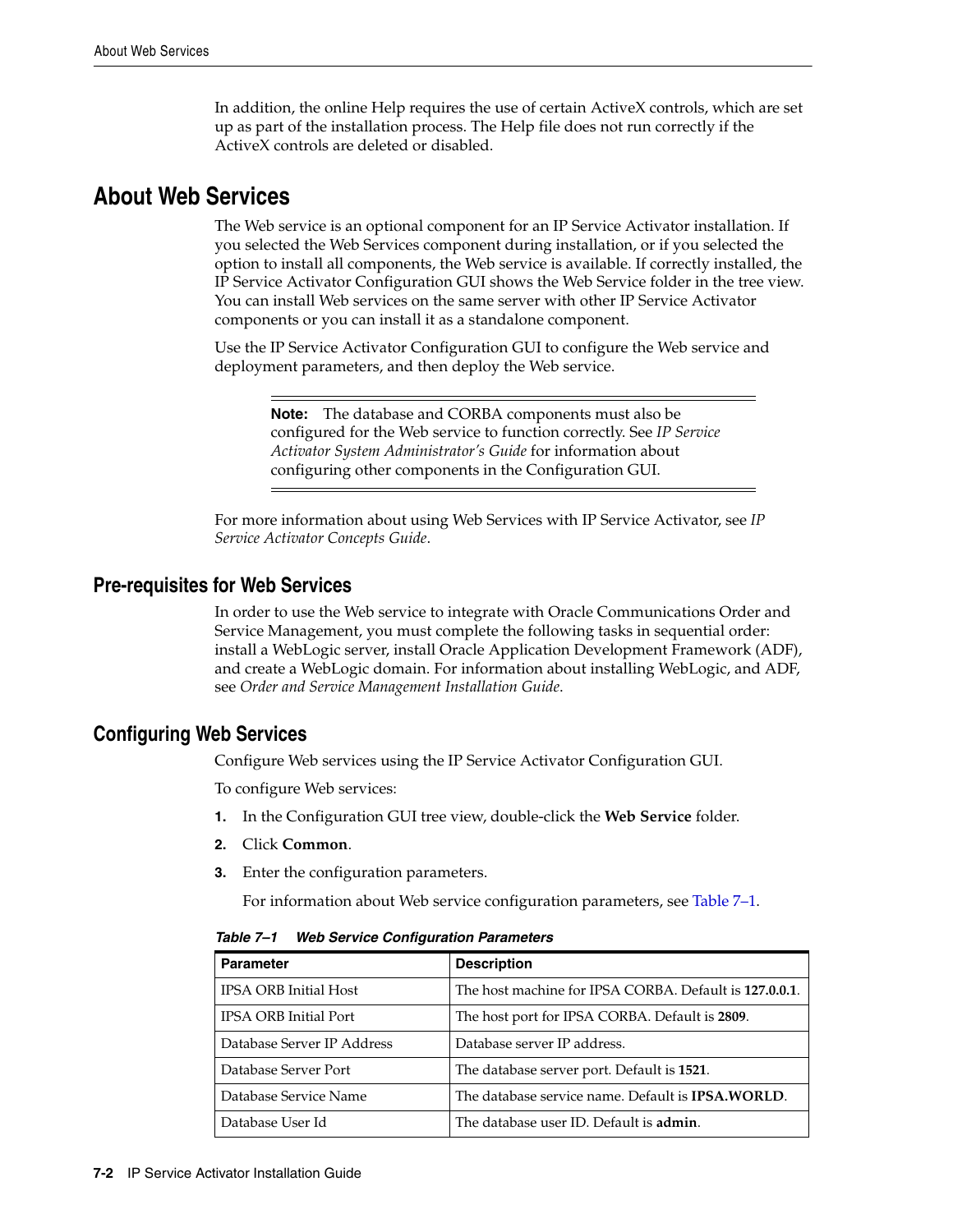| <b>Parameter</b>                                | <b>Description</b>                                                                                               |  |
|-------------------------------------------------|------------------------------------------------------------------------------------------------------------------|--|
| Database User Password                          | The database user password.                                                                                      |  |
| Confirm Database User Password                  | Re-enter the database user password.                                                                             |  |
| <b>IPSA User Name</b>                           | The IP Service Activator user name. Default is <b>admin</b> .                                                    |  |
| IPSA User password                              | The IP Service Activator Web Service user password.                                                              |  |
| Confirm IPSA User password                      | Re-enter the IP Service Activator Web Service user<br>password.                                                  |  |
| <b>IPSA Web Service User Name</b>               | The IP Service Activator Web Service user name.<br>Default is ipsa_ws_user.                                      |  |
| IPSA Web Service User password                  | The IP Service Activator Web Service user password.                                                              |  |
| Maximum Query Load                              | The maximum query load in bytes. Default is 1024000.                                                             |  |
| <b>EOM Debug Level</b>                          | Select an option to define the IP Service Activator EOM<br>Debug level.                                          |  |
|                                                 | <b>OFF:</b> logging is disabled                                                                                  |  |
|                                                 | ERROR: unexpected exceptions are logged at this level<br>(default)                                               |  |
|                                                 | TRACE: all logging is enabled. OIM commands and<br>responses are logged at this level.                           |  |
|                                                 | DEBUG: lower logging level than Trace                                                                            |  |
|                                                 | INFO: informational logging. Lower logging level than<br>Debug.                                                  |  |
| Maximum Retry on Connection<br>Failure          | The maximum number of retries on recoverable<br>conditions, for example, database/OIM failures.<br>Default is 3. |  |
| <b>OIM Session Timeout</b>                      | OSS Integration Manager session timeout in seconds.<br>Default is 1200.                                          |  |
| <b>OJDL Transaction Short Watch</b><br>Interval | The OJDL transaction short watch interval in seconds.<br>Default is 5.                                           |  |
| <b>OJDL Transaction Short Watch</b><br>Period   | The OJDL transaction short watch period in seconds.<br>Default is 300.                                           |  |
| <b>OJDL Transaction Long Watch</b><br>Interval  | The OJDL transaction long watch interval in seconds.<br>Default is 60.                                           |  |
| <b>OJDL Transaction Long Watch</b><br>Period    | The OJDL transaction long watch period in seconds.<br>Default is 3600.                                           |  |
| <b>OJDL</b> Transaction Commit Period           | The OJDL transaction commit period in seconds.<br>Default is 60.                                                 |  |
| Default Failed Transaction Rollback<br>Behavior | Specifies if failed transactions are automatically rolled<br>back by default. Default is False.                  |  |
|                                                 | Note: You can override this default by specifying<br>different rollback behavior.                                |  |

*Table 7–1 (Cont.) Web Service Configuration Parameters*

# <span id="page-46-0"></span>**Configuring OSS Integration Manager**

If you have an OSS Integration Manager (OIM), or multiple OIMs on multiple servers, that you previously installed and configured in IP Service Activator, you can configure the parameters that allow the Web service to interact with those OIMs.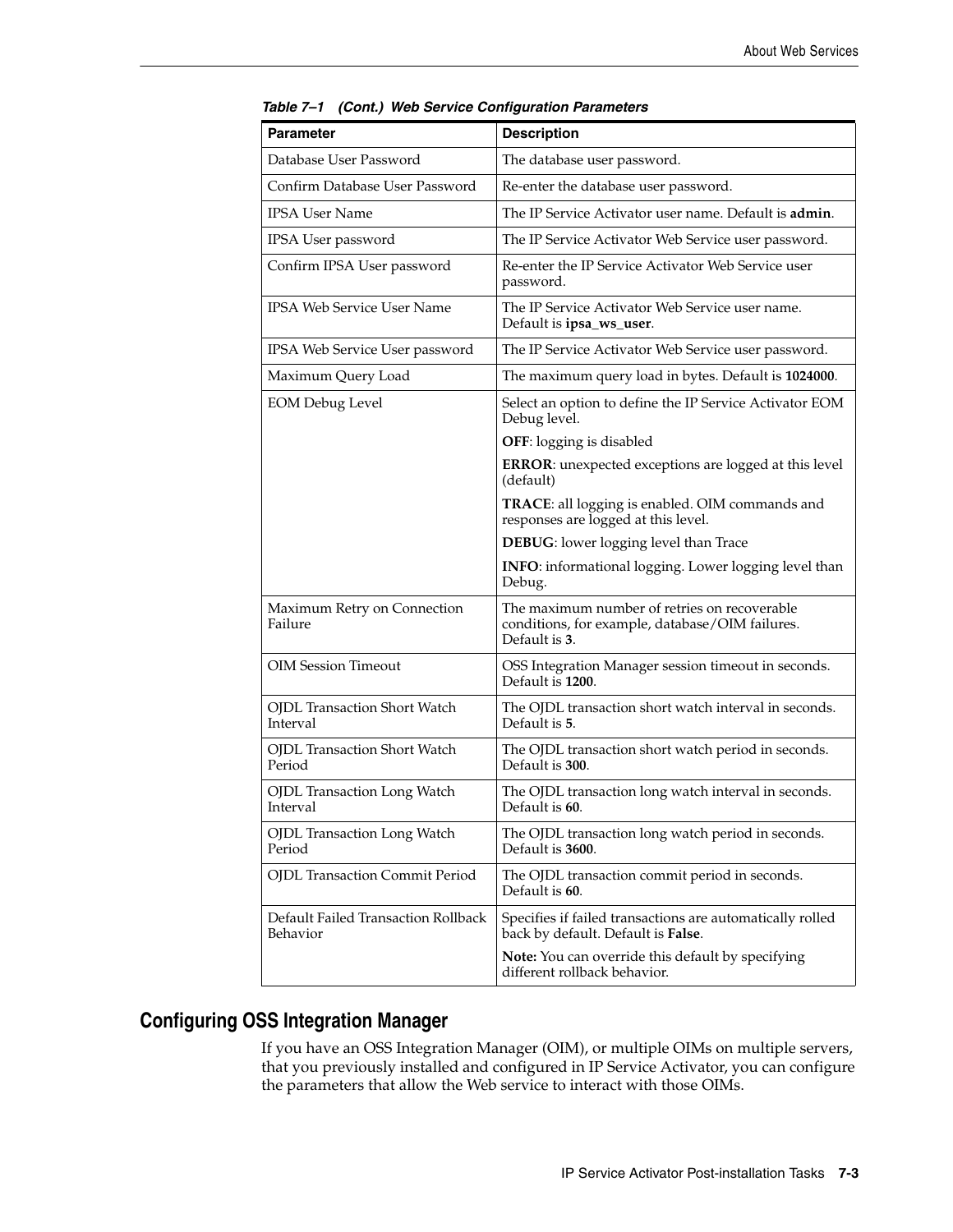**Note:** IP Service Activator does not support multiple OIMs on a single server.

Using the **OIM Configuration** component in IP Service Activator Configuration GUI, you can add, delete, and modify the OIM configurations that are used for Web services.

For more information about installing and configuring OIMs in IP Service Activator, see *IP Service Activator OSS Integration Manager Guide*.

To configure an OIM for Web services:

- **1.** In the Configuration GUI tree view, double-click the **Web Service** folder.
- **2.** Click **OIM Configuration**.
- **3.** Enter the configuration parameters for the OIM that you want to configure.

For information about OIM configuration parameters, see [Table 7–2](#page-47-0).

<span id="page-47-0"></span>*Table 7–2 OIM Configuration Parameters*

| <b>Parameter</b>        | <b>Description</b>                                                                                                                                          |  |
|-------------------------|-------------------------------------------------------------------------------------------------------------------------------------------------------------|--|
| Name                    | The CORBA name of the integration manager.                                                                                                                  |  |
| <b>Maximum Sessions</b> | The maximum number of OIM sessions. Default is 10.                                                                                                          |  |
| Minimum Idle Sessions   | The minimum number of idle sessions. Default is 5.                                                                                                          |  |
| Read Only               | Select this option if you want to use the integration manager<br>for read only. Deselect this option if you want to use it for<br>both reading and writing. |  |

### **Deploying and Undeploying the Web Service**

Deploy the Web service after you configure all parameters, including the deployment parameters, in the IP Service Activator Configuration GUI. For information about Web service parameters, see ["Configuring Web Services".](#page-45-1) For information about OIM configuration parameters, see ["Configuring OSS Integration Manager".](#page-46-0)

You can also undeploy the Web service.

**Note:** To configure the Web service deployment, you require information about the WebLogic server on which the Order and Service Management (OSM) server is deployed. WebLogic parameters are required to connect to a Oracle WebLogic Server.

For information about WebLogic, see WebLogic product documentation. For information about OSM, see *Order and Service Management Concepts*. For information about installing OSM, see *Order and Service Management Installation Guide*.

To deploy the Web service:

- **1.** In the Configuration GUI tree view, double-click the **Web Service** folder.
- **2.** Click **Deployment**.
- **3.** Enter the configuration parameters for the Web service deployment.
- **4.** Click **Deploy**.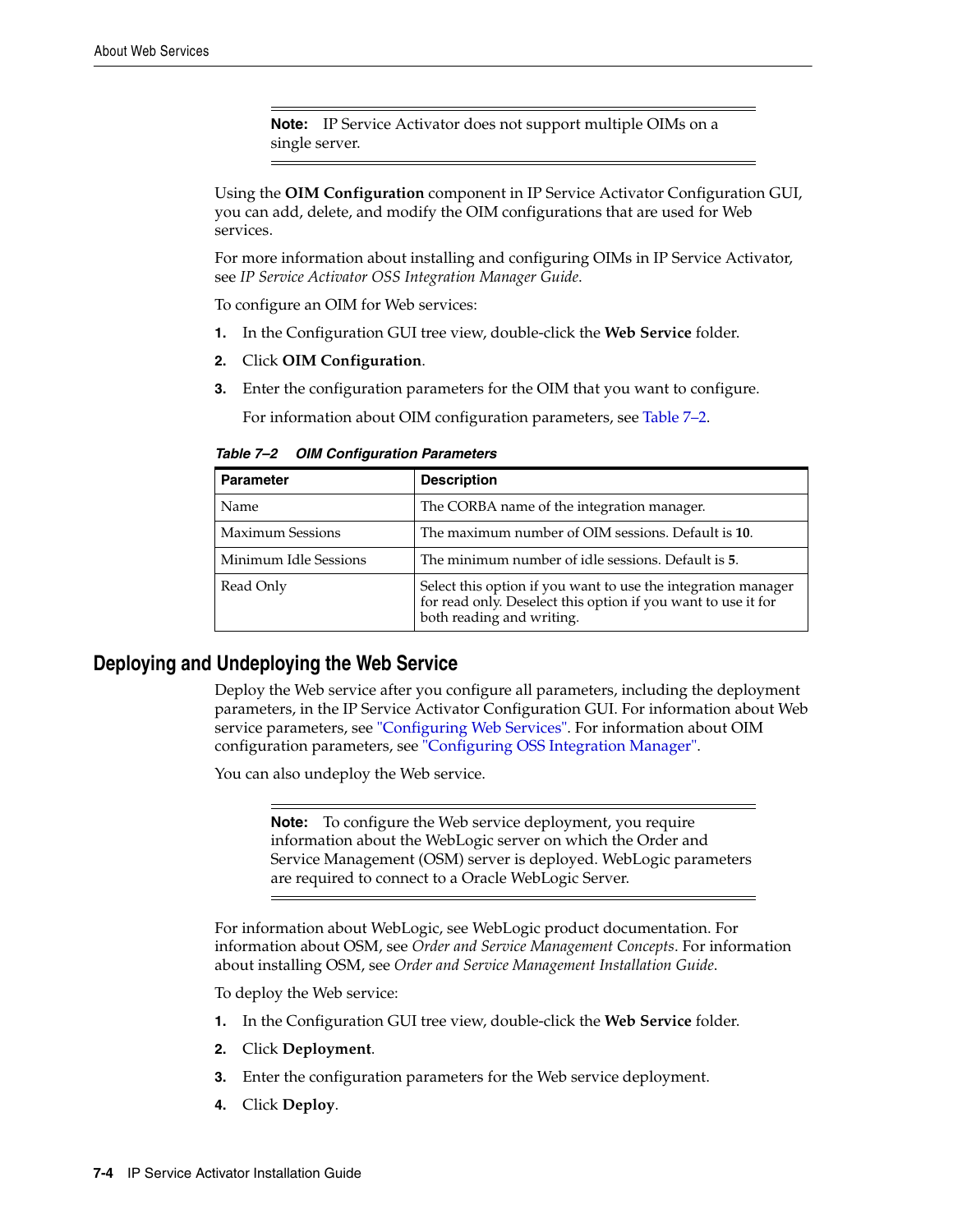The configuration tool does the following:

- updates the **IpsaWebService.ear** file with the parameter values that you entered in the Web Service node
- creates a JMS Server, a JMS Module, and JMS queues in WebLogic, if they are not already created
- creates a Web Service security user group and a user in WebLogic, if they are not already created
- deploys the **IpsaWebService.ear** application to WebLogic

For information about Web service deployment parameters, see [Table 7–3.](#page-48-0)

<span id="page-48-0"></span>

| <b>Parameter</b>                        | <b>Description</b>                                                                                                        |  |
|-----------------------------------------|---------------------------------------------------------------------------------------------------------------------------|--|
| Weblogic Host                           | The WebLogic host. Default is 127.0.0.1.                                                                                  |  |
| Weblogic Port                           | The port number for the WebLogic server. Default is<br>7001.                                                              |  |
| Weblogic Admin User Name                | The WebLogic administrator user name. Default is<br>weblogic.                                                             |  |
| Weblogic Admin User Password            | The WebLogic administrator user password.                                                                                 |  |
| Confirm Weblogic Admin User<br>Password | Re-enter the WebLogic administrator user password.                                                                        |  |
| <b>Weblogic Secure Connection</b>       | Select this option if you want to use a secure connection<br>to the WebLogic server. Check box is selected by<br>default. |  |
| Weblogic Target Server                  | The WebLogic target server where you want to deploy<br>the IP Service Activator Web service.                              |  |
| Weblogic Home                           | The directory where WebLogic is installed on the server.                                                                  |  |

*Table 7–3 Web Service Deployment Parameters*

To undeploy the Web service:

- **1.** In the Configuration GUI tree view, double-click the **Web Service** folder.
- **2.** Click **Deployment**.
- **3.** Click **Undeploy**.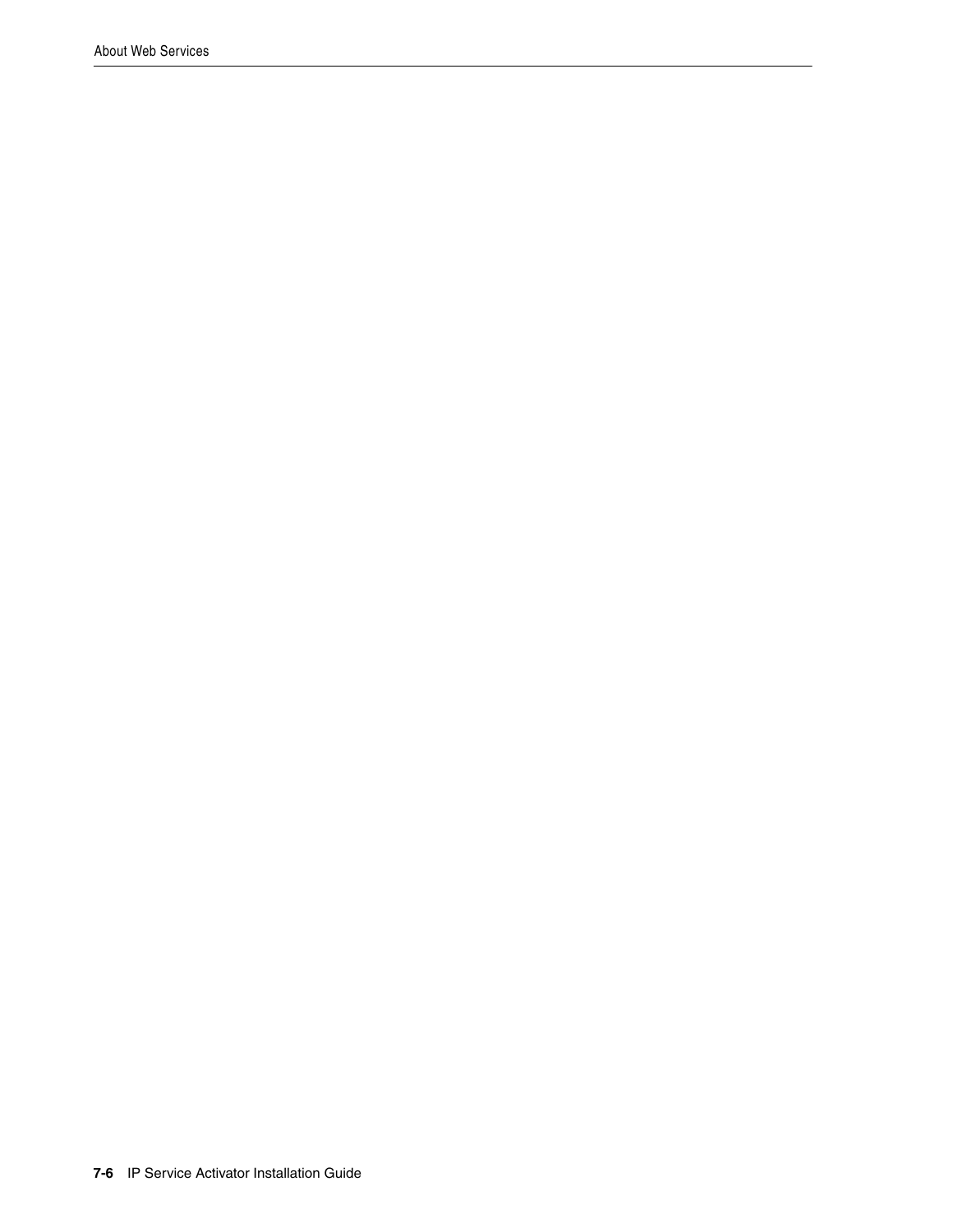# **Upgrading and Patching IP Service Activator**

This chapter describes how to upgrade an existing system to the latest Oracle Communications IP Service Activator release. This chapter also includes procedures for performing IP Server Activator patch updates.

# **About Upgrading IP Service Activator**

The upgrade procedure should be performed by qualified IP Service Activator administrators. You should be familiar with Oracle Database; IP Service Activator components; IP Service Activator client; IP Service Activator system configuration, including Network Processors, capabilities files, and options files; and details of any customizations to the IP Service Activator configuration.

**Note:** Carefully review the procedures and topics in this chapter before performing the upgrade procedures. Ensure that the prerequisites are met and that during the procedure you perform all backup steps.

In this chapter, the release you are upgrading from is called the *old* release and the release you are upgrading to is called the *new* release.

## **Supported Upgrade Paths**

This release of IP Service Activator supports the following upgrade paths:

- From release 7.0.0 to release 7.2.0.
- From release 5.2.4 to release 7.2.0.

**Note:** If you are using the Cisco Device Driver, you must migrate to the Cisco IOS cartridge technology prior to the upgrade.

## **About the Upgrade Process**

The flow charts in [Figure 8–1](#page-51-0) and [Figure 8–2](#page-52-0) illustrate the upgrade process.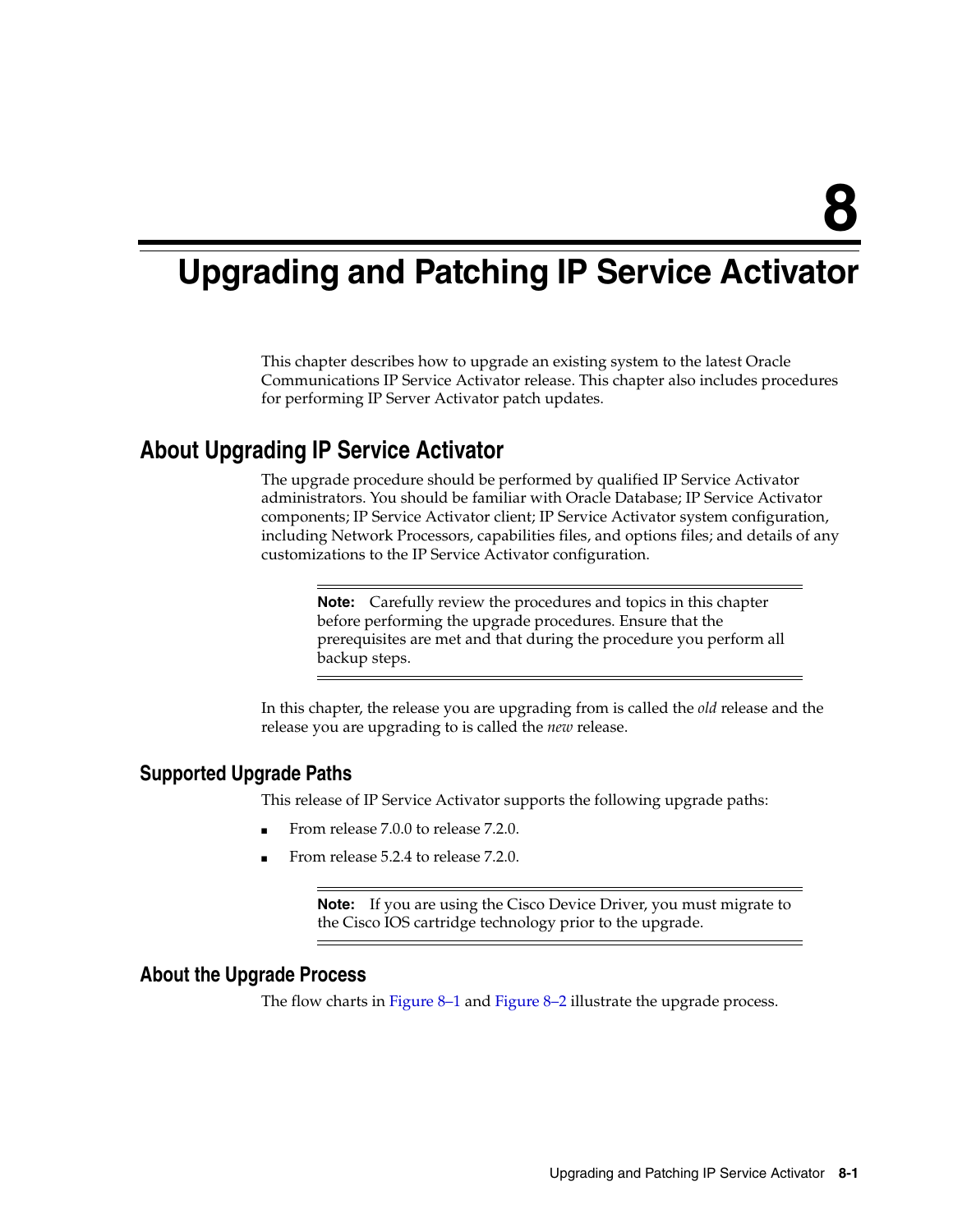

<span id="page-51-0"></span>*Figure 8–1 IP Service Activator Upgrade Process: Stage 1*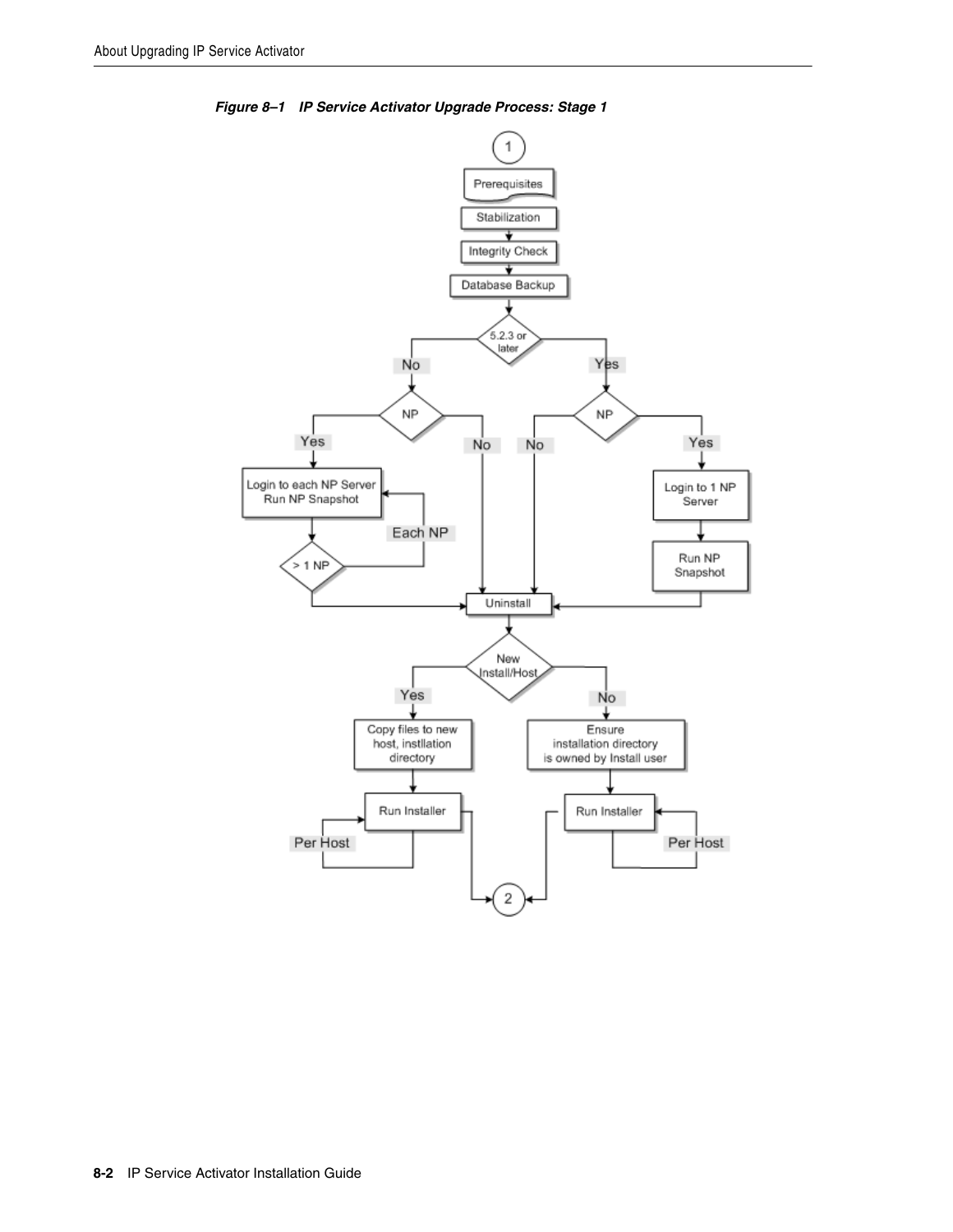<span id="page-52-0"></span>

*Figure 8–2 IP Service Activator Upgrade Process: Stage 2*

### **About Network Processor Upgrade Tool Script - npUpgrade**

npUpgrade performs the following tasks after the new version of IP Service Activator is installed:

- Sets up the database schema or modifies it if one exists
- Transitions all the network processor device data to the new database schema
- Computes the commands generated by the new network processor for each device
- Compares the commands that were generated by npSnapshot from the old release to the new commands and produces a report outlining which devices were upgraded successfully and which were not

The following files are created by the Network Processor Upgrade tool:

- *Service\_Activator\_home***/logs/upgradetool\*.log**
- *upgrade\_home***/upgrade/reports/upgradeReport.txt**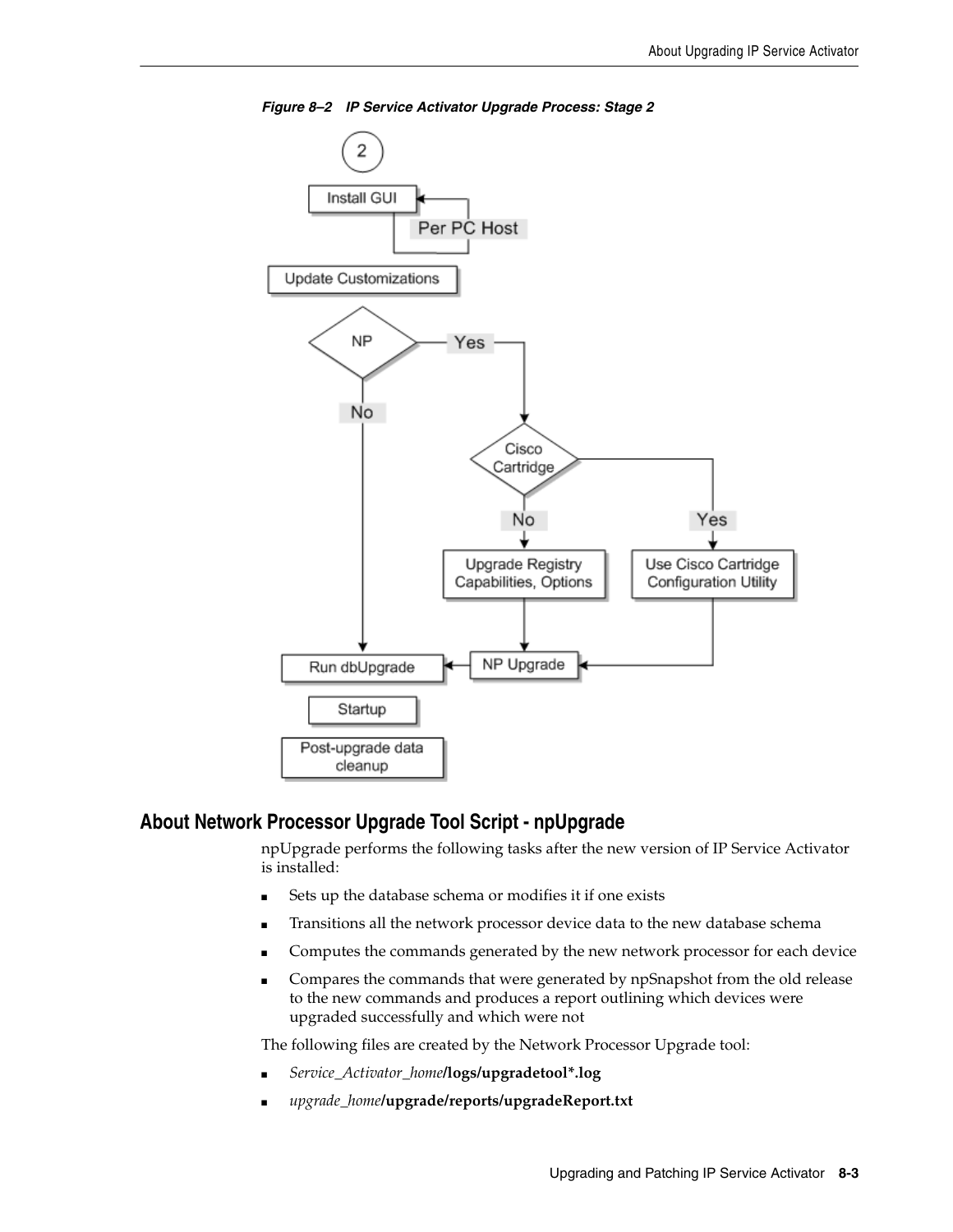- *upgrade\_home***/upgrade/success/DeviceAudit\_***componentId***.xml**
- *upgrade\_home***/upgrade/failure/DeviceAudit\_***componentId***.xml**

where:

- *Service\_Activator\_home* is the IP Service Activator home directory (typically: **/opt/OracleCommunications/ServiceActivator**)
- *upgrade\_home* is a configurable location anywhere on the server (the default value is *Service\_Activator\_home/upgrade\_home*)

# **Preparing for the IP Service Activator Upgrade**

This section provides information about preparing to upgrade IP Service Activator from releases 5.2.4 and 7.0.0 to release 7.2.0.

## **Prerequisites**

Before upgrading:

- Ensure that you have the Installer for your old IP Service Activator release, in case you need to roll back the upgrade and revert to your original system.
- Ensure that you have the supplemental software components for your old IP Service Activator release.
- It is recommended that your IP Service Activator installation be operating as normally as possible. Issues that you do not resolve prior to the upgrade will still exist in the upgraded system. It is recommended that you take the following actions:
	- **–** Correct cartridge-managed devices that have any failed configuration (that is, they are in the **Intervention Required** state).
	- **–** Correct cartridge-managed devices that have outstanding or pending configuration.
	- **–** Minimize critical faults.
- Ensure that the hardware meets the requirements for the new release. See ["Planning an IP Service Activator Installation"](#page-10-0) for details.
- Go to My Oracle Support to check for the latest patch set for your new release. Otherwise, go to the Oracle software delivery Web site and download the IP Service Activator media packs for the platforms that you require.
- Download the supplemental software components for your new release.
- Un-zip the IP Service Activator media pack on each server where you plan to install IP Service Activator.

## **Terminology**

[Table 8–1](#page-54-0) maps the terms used in this section with their corresponding default values for different versions of IP Service Activator.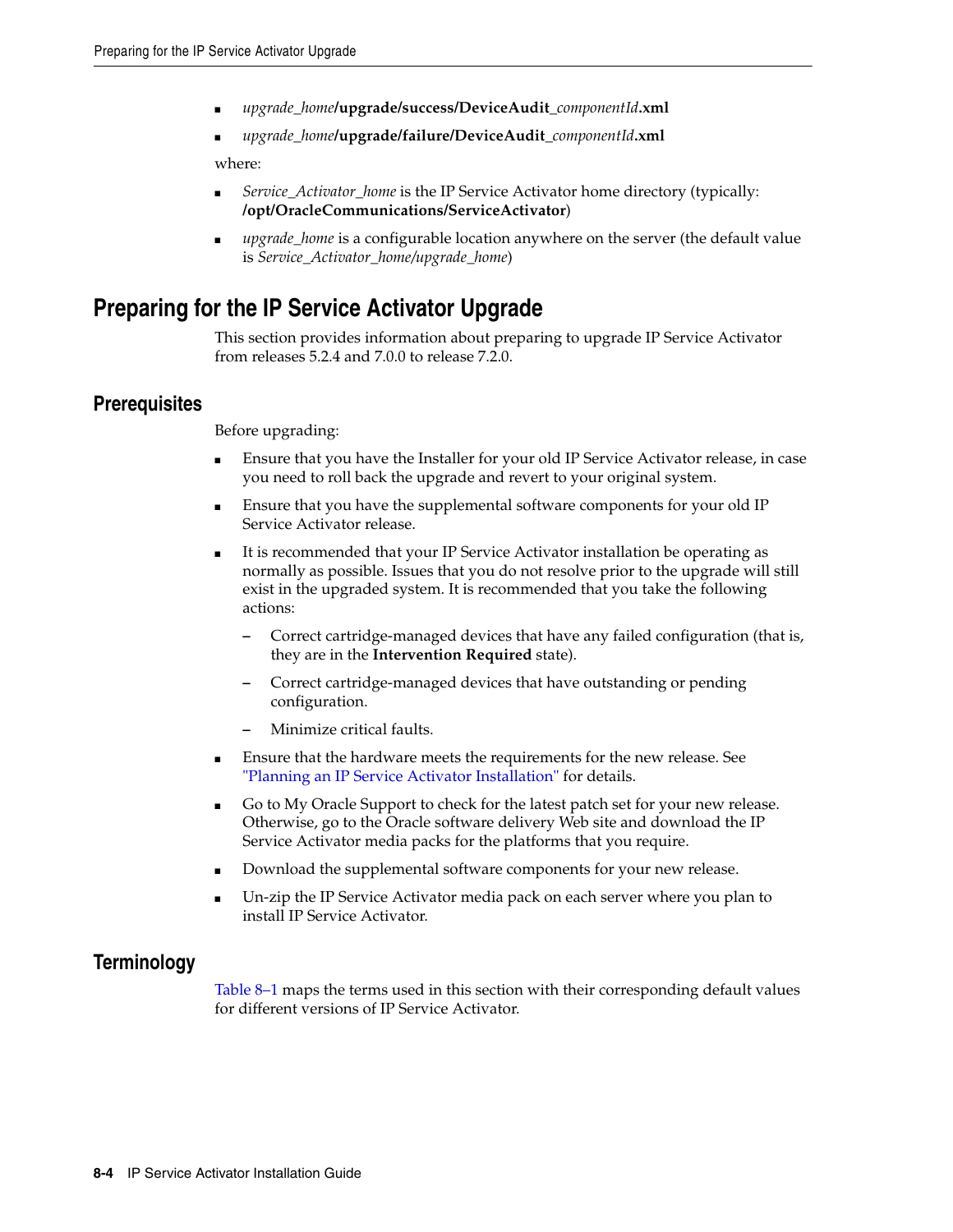| <b>Terminology</b>             | Default values for new versions<br>5.2.4 and later | Default values for new versions<br>7.0.0 and later |  |
|--------------------------------|----------------------------------------------------|----------------------------------------------------|--|
| IPSA admin unix account        | ipsaadm                                            | ipsaadm                                            |  |
| default installation directory | /opt/OracleCommunications/Se<br>rviceActivator     | /opt/OracleCommunications/Se<br>rviceActivator     |  |
| database_SID                   | <b>IPSA</b>                                        | <b>IPSA.WORLD</b>                                  |  |
| database user id               |                                                    | admin                                              |  |
| database_password              | -                                                  | admin                                              |  |
| process_status_script          | ipsaps                                             | ipsaps                                             |  |
| naming_service_script          | ipsans                                             | ipsans                                             |  |
| component_manager_script       | ipsacm                                             | 1psacm                                             |  |
| DSN Name                       | <b>IPServiceActivatorDb</b>                        | <b>IPServiceActivatorDb</b>                        |  |

#### <span id="page-54-0"></span>*Table 8–1 Term Default Values*

## **Preparing to Upgrade**

Perform the general steps in this section on the old release prior to upgrading. For more specific information about some of these steps, see the relevant sections in this chapter as described in the following procedure.

To prepare to upgrade to the latest release:

- **1.** Ensure that your old version of IP Service Activator is running.
- **2.** Log in to IP Service Activator client using a Super User ID.
- **3.** Ensure outstanding and scheduled transactions are completed.
- **4.** Attempt to resolve all faults prior to upgrade.
- **5.** Decide whether to delete or save committed IP Service Activator transactions.

Deleting committed transactions prior to upgrading speeds up IP Service Activator startup time. Saving truncated versions of committed transactions increases IP Service Activator startup time but maintains database records for business purposes. Truncation removes the operations associated with the committed transactions.

To delete all committed transactions:

- **a.** Set the transaction archive limit to zero. See the section about setting the archive limit for transactions in *IP Service Activator System Administrator's Guide*.
- **b.** Export all transactions. See the section about exporting transactions in *IP Service Activator User's Guide*.
- **c.** Commit the transaction. See the section about committing transactions in *IP Service Activator User's Guide*.

To save committed transactions:

- **a.** You can save truncated versions of committed transactions during the upgrade process when you upgrade the database. See ["Running dbUpgrade to](#page-66-0)  [Upgrade the Database"](#page-66-0) for more information.
- **6.** Shut down the IP Service Activator processes. See *IP Service Activator System Administrator's Guide* for more information.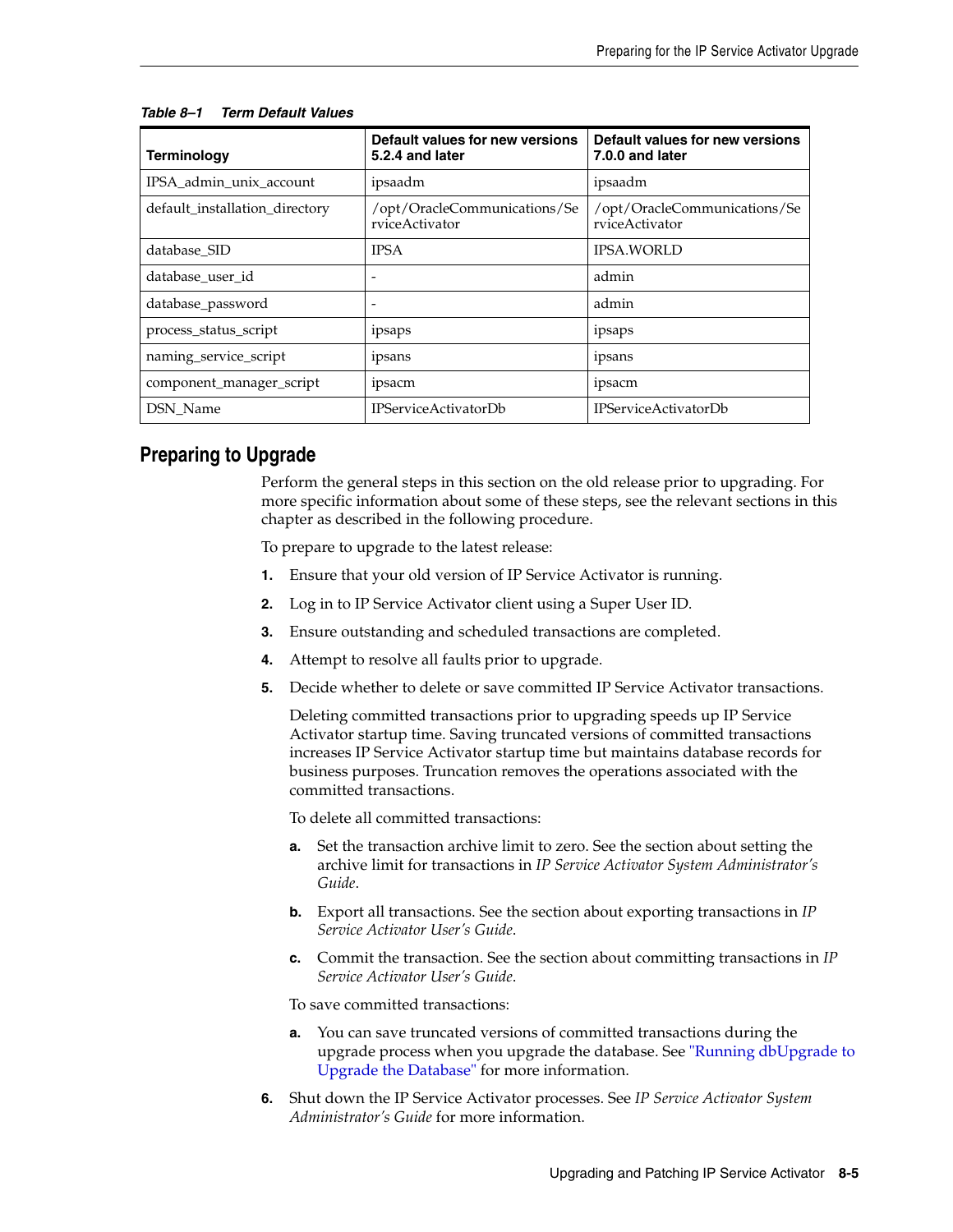**7.** Run the Integrity Checker from the old IP Service Activator system.

For the Integrity Checker procedure and parameter details, see the Database Integrity Checker topic in *IP Service Activator System Administrator's Guide*.

**8.** Review Integrity Checker output files and correct errors.

If you correct errors, you might have to restart the system to implement the corrections. If you restart the system, return to the first step in this section.

- **9.** Back up your IP Service Activator database instance.
- **10.** Save the database back-up in a directory so that it is available for later restoration if a roll-back of the upgrade is required.
- **11.** If your system has a Network Processor, run the npSnapshot script. This script performs a backup of Network Processor files prior to data migration. It takes a snapshot of the router commands generated by the Network Processor in your old IP Service Activator release.

For information about npSnapshot, see ["Installing and Running the Network](#page-55-0)  [Processor npSnapshot Tool".](#page-55-0) Review the npSnapshot report. If you correct errors, you might have to restart the system to implement the corrections. If you restart the system, return to the first step in this section.

- **12.** Back up custom cartridges, if installed. For more information, see ["Backing Up](#page-57-0)  [Custom Configuration Policies and Cartridges".](#page-57-0)
- **13.** Back up IP Service Activator. For more information, see ["Backing Up IP Service](#page-57-1)  [Activator"](#page-57-1).
- **14.** Uninstall the old IP Service Activator release using the documentation that corresponds to that release.

#### <span id="page-55-0"></span>**Installing and Running the Network Processor npSnapshot Tool**

Perform the steps in this section only if you are running a Network Processor.

To install and run the npSnapshot tool:

- **1.** Run the **Config GUI**.
- **2.** Set the following upgrade parameters to improve performance of the npSnapshot tool:
	- Increase the processes up to the number of processor cores on the server processes = *number\_of\_processes*
	- set the memory amount (which is expressed in MB) to 2048MB (i.e. 2GB) totalMemory = 2048
- **3.** Commit the changes.

This updates the *Service\_Activator\_ home*/**Config/networkProcessor/upgradeTool/default.properties**

See ["Network Processor Upgrade Tool default.properties File"](#page-74-0) for examples of the required entries.

**4.** In another window, as *IPSA\_admin\_unix\_account*, run the **npSnapshot** script:

cd *Service\_Activator\_home*/bin npSnapshot.sh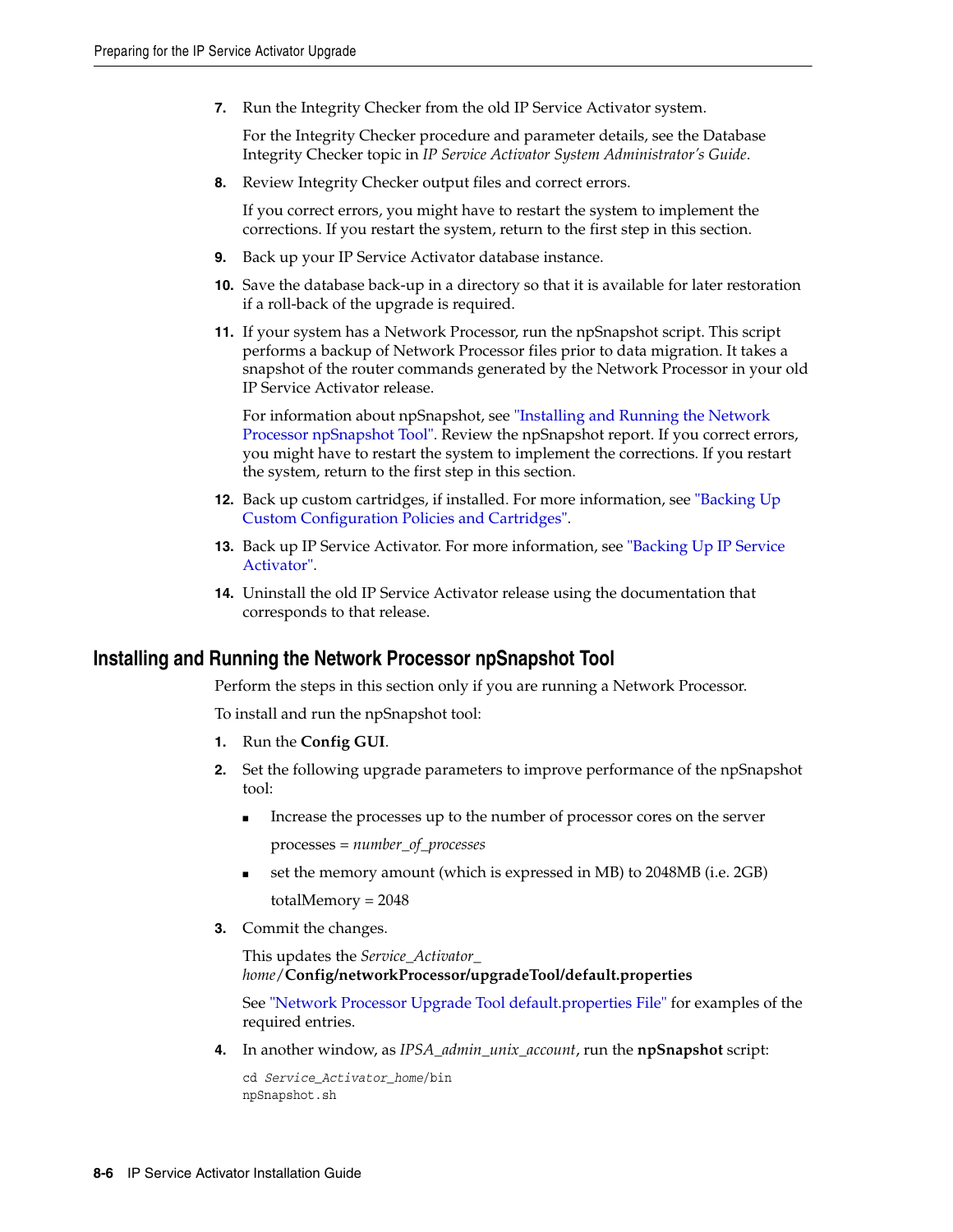This performs the first half of the Network Processor upgrade.

**Note:** The database details are read from the db.properties file. The db.properties file is created when you run the Configuration GUI.

#### **Checking for Errors**

Look for reported errors by doing the following:

Check the npSnapshot report file:

*upgrade\_home***/upgrade/reports/snapshotReport.txt**

■ Check the **upgradetool\_Main.log** file in *Service\_Activator\_home*/**logs** and look for errors or exceptions in the output folders. You can locate these by entering:

ls -lR *Service\_Activator\_home*/upgradeHome/upgrade

The listed folders contain the following information:

- **commands**: contains CLI commands representing the current configuration of devices that were successfully processed.
- **failures**: contains CLI commands representing the current configuration of devices that were not successfully processed. You must fix these before continuing the upgrade.
- **reports**: contains npSnapshot reports
- **success**: used in npUpgrade

The npSnapshot report contains a summary of results from the npSnapshot process. To see the report, enter:

cat *Service\_Activator\_Home*/upgradeHome/upgrade/reports/snapshotReport.txt

For more information, see the reference sections at the end of this chapter.

■ Check the upgradetool.log file in *Service\_Activator\_home*/logs for errors or exceptions.

Correct all the errors found.

**Note:** If you have errors that you cannot fix, Oracle recommends that you contact Oracle GCS and create a service request for assistance. Attach the upgradetool.log file in *Service\_Activator\_home*/**logs** to the service request.

After the npSnapshot.sh script has completed successfully:

■ In a new window, as *IPSA\_admin\_unix\_account*, save a copy of the *Service\_ Activator\_home*/**upgradeHome** directory.

> **Note:** The upgradeHome directory is needed on each Network Processor server on which you intend to install the new release of IP Service Activator, for the Network Processor upgrade (npUpgrade) process. You also need the directory in case you need to re-run the npUpgrade procedure later.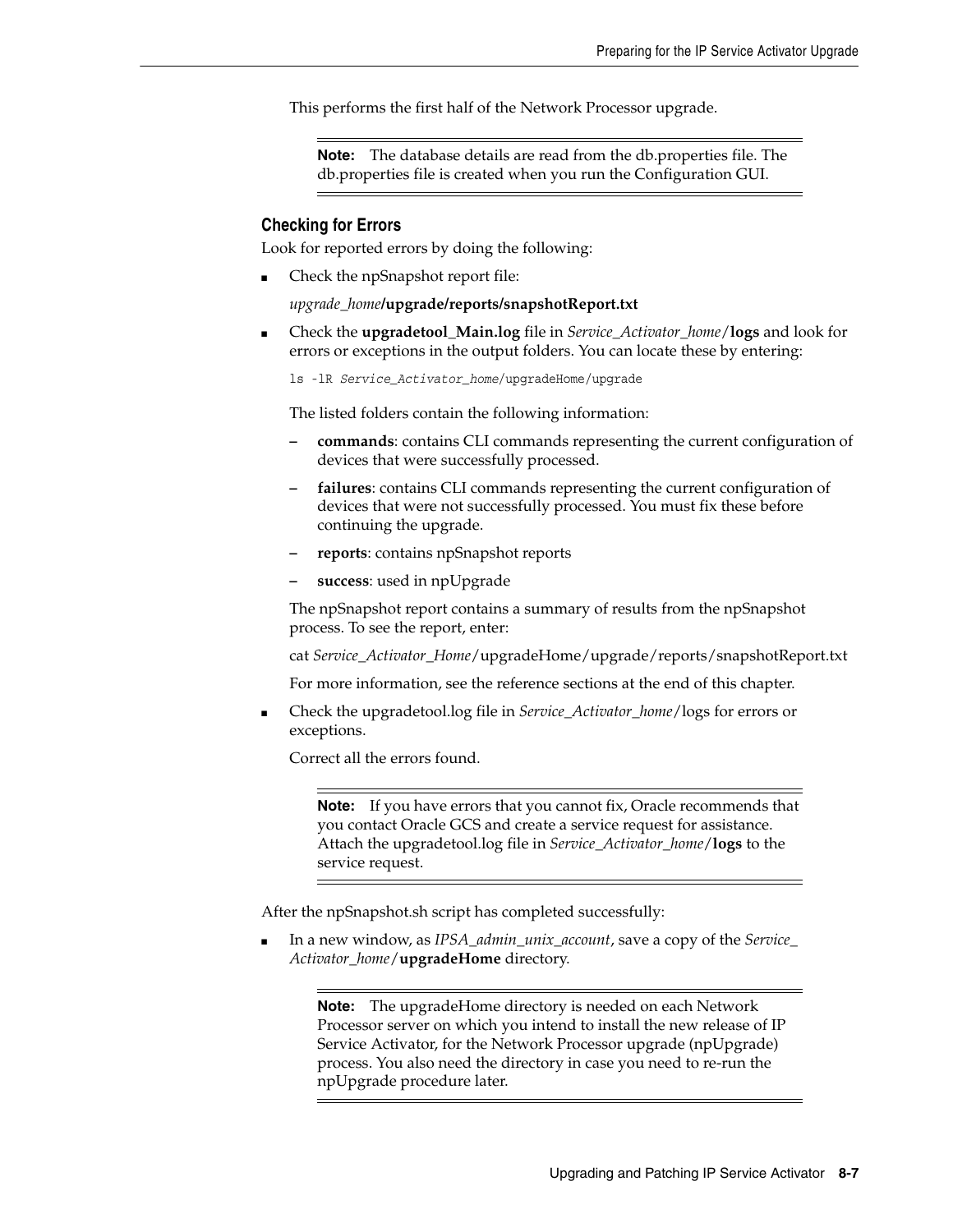## <span id="page-57-0"></span>**Backing Up Custom Configuration Policies and Cartridges**

To back up custom configuration policies and cartridges:

**1.** Copy custom service cartridges from the following path:

*Service\_Activator\_home*/**lib/java-lib/cartridges/***type***/ServiceCartridges/**

to a backup location. Where *type* is the cartridge type, for example, Cisco or Brocade. See *IP Service Activator SDK Service Cartridge Developer Guide* for more information.

**Note:** Only back up custom service cartridges

**2.** Copy custom base cartridges from the following path:

*Service\_Activator\_home*/**lib/java-lib/cartridges/***type*

to a backup location. Where *type* is the cartridge type, for example, Cisco or Brocade. See *IP Service Activator SDK Service Cartridge Developer Guide* for more information.

**Note:** Only back up custom base cartridges

**3.** Copy custom cartridge configuration policies from the following path:

*Service\_Activator\_home*/**lib/java-lib/configurationPolicies**

to a backup location.

**Note:** Only back up custom configuration policies

#### <span id="page-57-1"></span>**Backing Up IP Service Activator**

Back up the *Service\_Activator\_home* directory and all its contents.

**Note:** The system must be shut down before you back up, in case of an upgrade failure.

Files from these backups are needed to complete some of the upgrade steps and to reverse the upgrade in case of an upgrade failure.

[Table 8–2](#page-57-2) identifies some of the important backed up files from Network Processor hosts.

| Table 8-2 Important Backed Up Files From Network Processor Hosts |  |  |
|------------------------------------------------------------------|--|--|
|                                                                  |  |  |
|                                                                  |  |  |

<span id="page-57-2"></span>

| <b>Files from Network</b><br><b>Processor hosts</b> | Location on the Network Processor host          |  |
|-----------------------------------------------------|-------------------------------------------------|--|
| networkprocessor                                    | Service Activator home/bin/                     |  |
| MIPSA_registry.xml                                  | Service_Activator_home/Config/networkProcessor/ |  |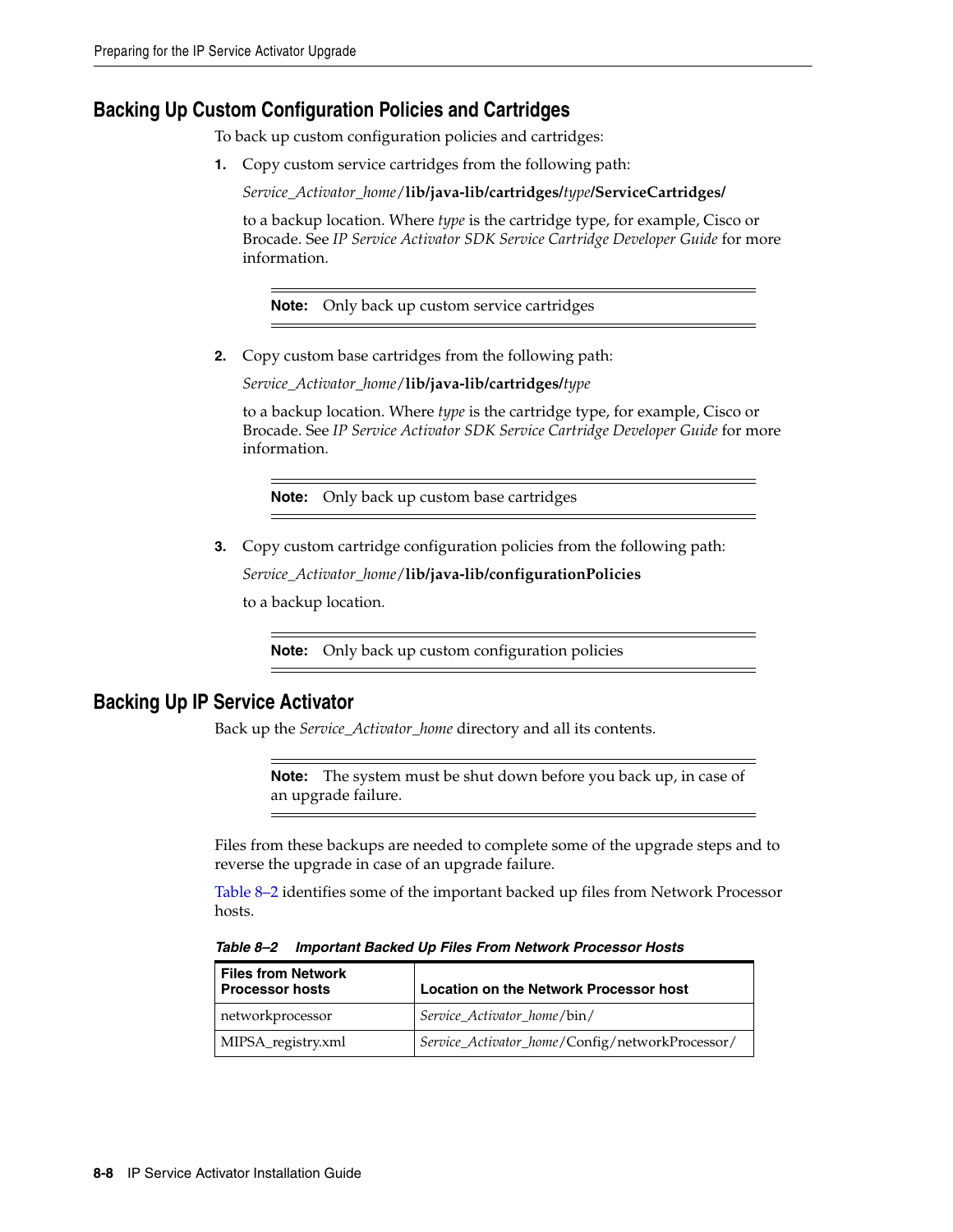| <b>Files from Network</b><br><b>Processor hosts</b> | <b>Location on the Network Processor host</b>                                                                                      |  |
|-----------------------------------------------------|------------------------------------------------------------------------------------------------------------------------------------|--|
| Capabilities files                                  | Service_Activator_                                                                                                                 |  |
| (for example:                                       | home/Config/networkProcessor/com/metasolv/ser<br>viceactivator/cartridges/vendor/capabilities/XMLfil                               |  |
| cisco12K_10K.xml                                    | $\mathcal{C}_{0}$                                                                                                                  |  |
| juniper_M.xml)                                      |                                                                                                                                    |  |
| Options files                                       | Service Activator<br>home/Config/networkProcessor/com/metasolv/ser<br>viceactivator/cartridges/vendor/option_file                  |  |
| Pre-check files                                     | Service Activator<br>home/Config/networkProcessor/com/metasolv/ser<br>viceactivator/cartridges/vendor/pre_<br>check/pre-check_file |  |
| AutoDiscovery.cfg                                   | Service_Activator_home/Config/                                                                                                     |  |
| cman.cfg                                            | Service_Activator_home/Config/                                                                                                     |  |
| logging.properties                                  | Service Activator<br>home/Config/networkProcessor/com/metasolv/ser<br>viceactivator/networkprocessor                               |  |
| default.properties                                  |                                                                                                                                    |  |
| ErrorMessages.xml                                   |                                                                                                                                    |  |
| SuccessMessages.xml                                 |                                                                                                                                    |  |

*Table 8–2 (Cont.) Important Backed Up Files From Network Processor Hosts*

[Table 8–3](#page-58-0) identifies some of the important backed up files from Policy Server hosts.

<span id="page-58-0"></span>*Table 8–3 Important Backed Up Files From Policy Server Hosts*

| <b>Files from Policy Server</b><br>hosts | <b>Location on the host</b>    |
|------------------------------------------|--------------------------------|
| policy_server.cfg                        | Service_Activator_home/Config  |
| system_limits.cfg                        | Service Activator home/Config  |
| AutoDiscovery.cfg                        | Service_Activator_home/Config  |
| cman.cfg                                 | Service_Activator_home/Config  |
| config directory                         | Service Activator home/modules |

# **Upgrading to the New IP Service Activator Software**

If you are installing in the same location as the previous installation, follow these general steps. For more specific information, see the relevant sections.

**Note:** Your system is still shut down when you proceed with upgrading steps.

**Note:** This section is to upgrade IP Service Activator when the old and new releases are in the same location. If you want to upgrade IP Service Activator where the new release is in a different location, see ["Upgrading IP Service Activator to a New Location"](#page-69-0).

To upgrade IP Service Activator to the latest release: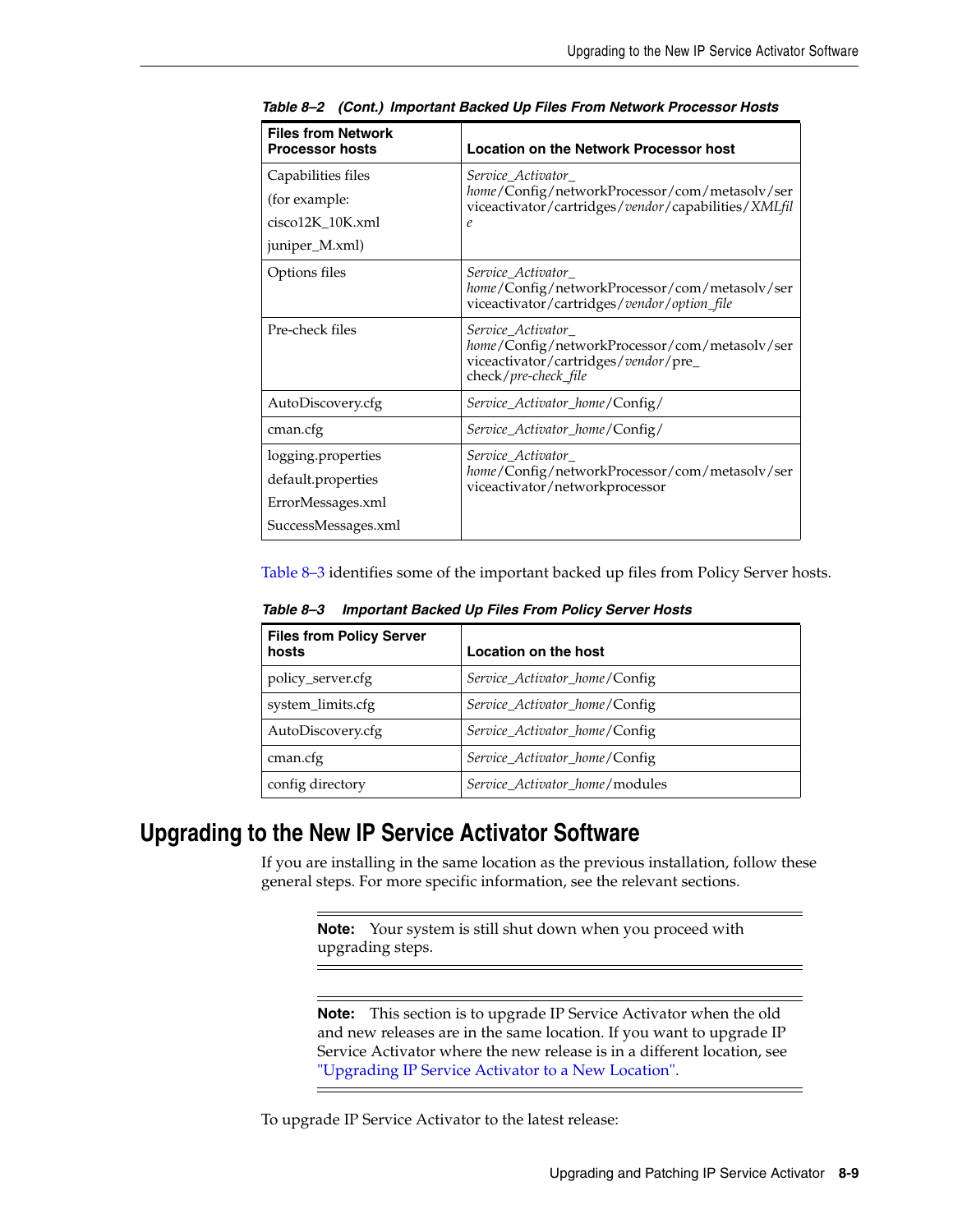**1.** Install the new release of IP Service Activator (and all necessary components) using the Oracle Universal Installer. The installation is documented in ["Installing](#page-32-0)  [IP Service Activator".](#page-32-0)

**Note:** Because you are installing in the same location, the *Service\_ Activator\_home*/**config** directory; *Service\_Activator\_ home*/**modules/config** directories; and *Service\_Activator\_ home*/**upgrade\_home** directory are preserved from the previous installation.

**2.** At the end of the installation procedure, you will be asked if you want to run the Configuration GUI. The Configuration GUI is used during the upgrade procedure to configure many system options. However, you should be aware that additional customizations may be needed for some of the files that the tool manages, and also for files that the Configuration GUI does not affect.

Run the Configuration GUI, setting parameters as described in ["Updating](#page-59-0)  [Customizations"](#page-59-0).

For more information about the Configuration GUI, see *IP Service Activator System Administrator's Guide*.

- **3.** Update the data and commit.
- **4.** Update the MIPSA registry. See ["Updating Cartridge Registry \(MIPSA\\_](#page-61-0) [registry.xml\)"](#page-61-0).
- **5.** Update capabilities, as needed. See ["Updating Capabilities".](#page-61-1)
- **6.** Update options, as needed. See ["Updating Options".](#page-62-0)
- **7.** Upgrade custom cartridges, if required.
- **8.** Run npUpgrade. For more information, see ["Running npUpgrade: Network](#page-64-0)  [Processor Upgrade Script"](#page-64-0).
- **9.** Run dbUpgrade. For more information, see ["Running dbUpgrade to Upgrade the](#page-66-0)  [Database"](#page-66-0).
- **10.** Run Integrity Checker. Validate that there are no new errors from the old system. See *IP Service Activator System Administrator's Guide* for more information about running the Integrity Checker.

### <span id="page-59-0"></span>**Updating Customizations**

Manually run the Configuration GUI and configure your system:

*Service\_Activator\_home***/bin/ConfigGUI.sh**

Ensure that the npUpgrade tool parameters are set:

- Set the **processes** value to the number of processor cores on the server.
- Set the **memory** amount (which is expressed in MB) to **2048MB** (that is, 2GB).
- Set the Network Processor Model Source to indicate where the network processor data was stored in the old IP Service Activator software.
- Ensure that the **database login parameters** are set.

To update customizations: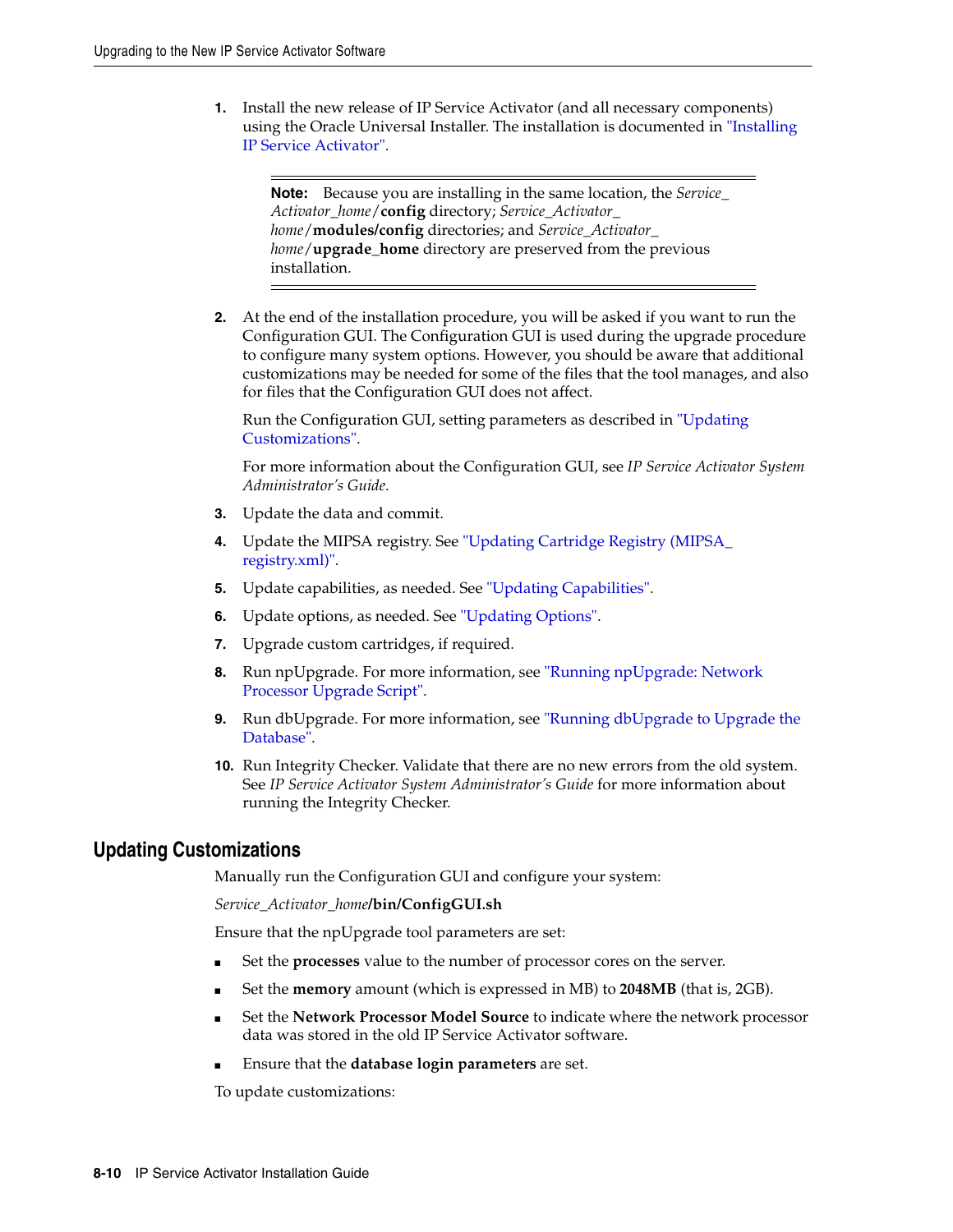**1.** Using the backed up *Service\_Activator\_home***/Config** and *Service\_Activator\_ home***/modules/Config** directories, merge your old configuration files, such as **cman.cfg**, and so on, into the new files.

This ensures that you preserve any customized old configuration within the new configuration or settings.

**2.** After running the Configuration GUI as part of the upgrade process, you must propagate any system configuration file customizations that are not managed by the Configuration GUI (if any) by manually editing the new versions of the files.

See ["Network Processor Upgrade Directory Structure"](#page-75-0) for more information.

**Note:** Capabilities files, options files, and the cartridge registry are covered in a later step.

As well, you need to produce a new, merged version of the *Service\_Activator\_ home***/Config/AutoDiscovery.cfg** file. In the new file:

- New entries that were added to the new file must remain in the new, merged file
- Added and changed entries that were in the old file must be propagated to the new, merged file.
- Entries commented out from the old file must also be commented out in the new, merged file.
- **3.** Produce new, merged versions of other system configuration files. Compare the backed up version of the following files against the new installed versions. For each file, identify any custom changes that you need to carry forward (that you need to merge into the 7.2.0 version of the file). You can refer to the backed up versions of the files you created in ["Backing Up IP Service Activator".](#page-57-1)

Files included in this process for network processor installations only:

Capabilities files. Once updated, copy these files to the following directory:

*Service\_Activator\_home***/ Config/networkProcessor/com/metasolv/serviceactivator/cartridges/***vendor***/ca pabilities/***XMLfile*

See ["Updating Capabilities"](#page-61-1) for more information on upgrading capabilities files.

- Any other files configuration files including those that were extracted from the cartridge .jar files and customized including:
	- **logging.properties**
	- **default.properties**
	- **ErrorMessages.xml**
	- **SuccessMessages.xml**

**Note:** If your IP Service Activator old installation does not use the network processor, run the dbUpgrade script. For information, see ["Running dbUpgrade to Upgrade the Database".](#page-66-0)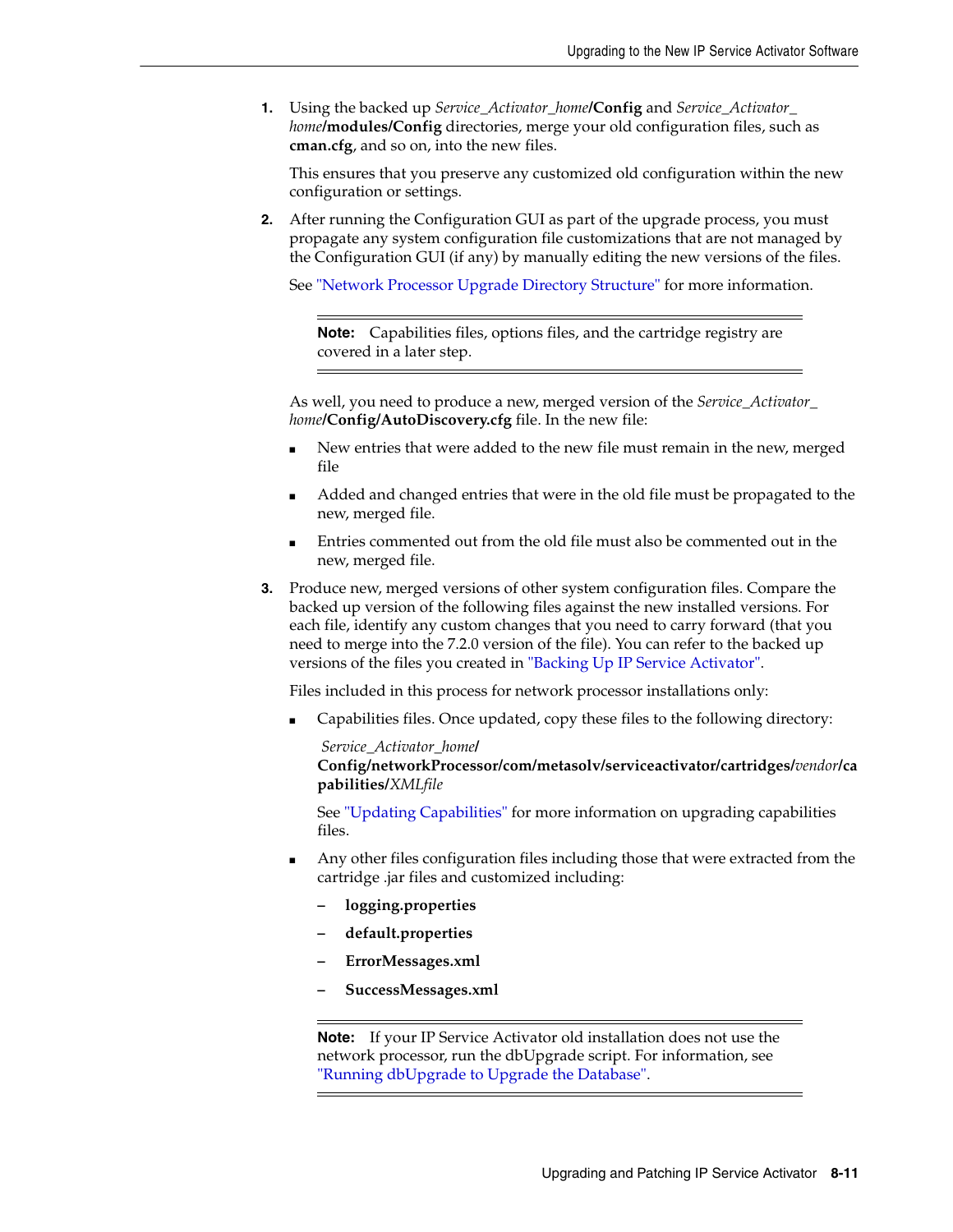#### <span id="page-61-0"></span>**Updating Cartridge Registry (MIPSA\_registry.xml)**

To update the MIPSA registry:

- **1.** Inspect the backed up version of the custom **MIPSA\_registry.xml** file (from the *Service\_Activator\_home***/Config/NetworkProcessor** directory) for custom entries.
- **2.** If you have the Cisco IOS Cartridge, use the Cisco Cartridge Configuration Utility to generate an initial MIPSA\_registry.xml file. For more information, see *IP Service Activator Cisco IOS Cartridge Guide*.
- **3.** Create a copy of this file and edit the copy to create the new version of the **MIPSA\_registry.xml** file that is compatible with the new IP Service Activator version. (See *IP Service Activator System Administrator's Guide* for details on creating or editing a cartridge registry file.) Following is an example for regex used in **MIPSA\_registry.xml**:

<osVersion useRegex="true">(12.2.\*\)T.\*|12.2.\*\)ZH.\*|12.2.\*\)B)</osVersion>

- **4.** Remove any cartridge units that do not point to custom capabilities files. That is, keep only the custom references.
- **5.** Update the retained custom entries so that each entry properly points to the intended CU (Cartridge Unit) directory. You can see the new version of the cartridge unit structure in the sample **MIPSA\_registry.xml** file in:

*Service\_Activator\_home***/samples/***vendor***SampleRegistry**.

- **6.** Edit the capabilities files for devices that used CU3 or CU5 cartridge units. For more information, see ["Updating Capabilities"](#page-61-1).
- **7.** Edit the options for devices that used CU3 or CU5 cartridge units. For more information, see ["Updating Options".](#page-62-0)

#### **Note:** In the **MIPSA\_registry.xml** file, this

'<dmMigration>com.metasolv.serviceactivator.cartridges.cisco.Migrati on.DmMigrator.class</dmMigration>', is not compatible with IP Service Activator 7.0 or later. If this statement exists, ensure you remove it from the file. The new version of the **MIPSA\_registry.xml** file should not include it in any of the cartridge units.

**Note:** ["Updating Options"](#page-62-0) is mandatory when upgrading the Cisco IOS cartridge; otherwise, it is optional.

#### <span id="page-61-1"></span>**Updating Capabilities**

After the **MIPSA\_registry.xml** file is updated, copy the capabilities files to the locations as specified in the **MIPSA\_registry.xml** file. The default location for capabilities files is *Service\_Activator\_home***/Config/networkProcessor**.

> **Note:** If you are using IPv6 functionality, see *IP Service Activator Installation Guide* for release 5.2.4 for more information about consolidating capabilities.

You need to produce a new, merged version of the capabilities files. In the new files: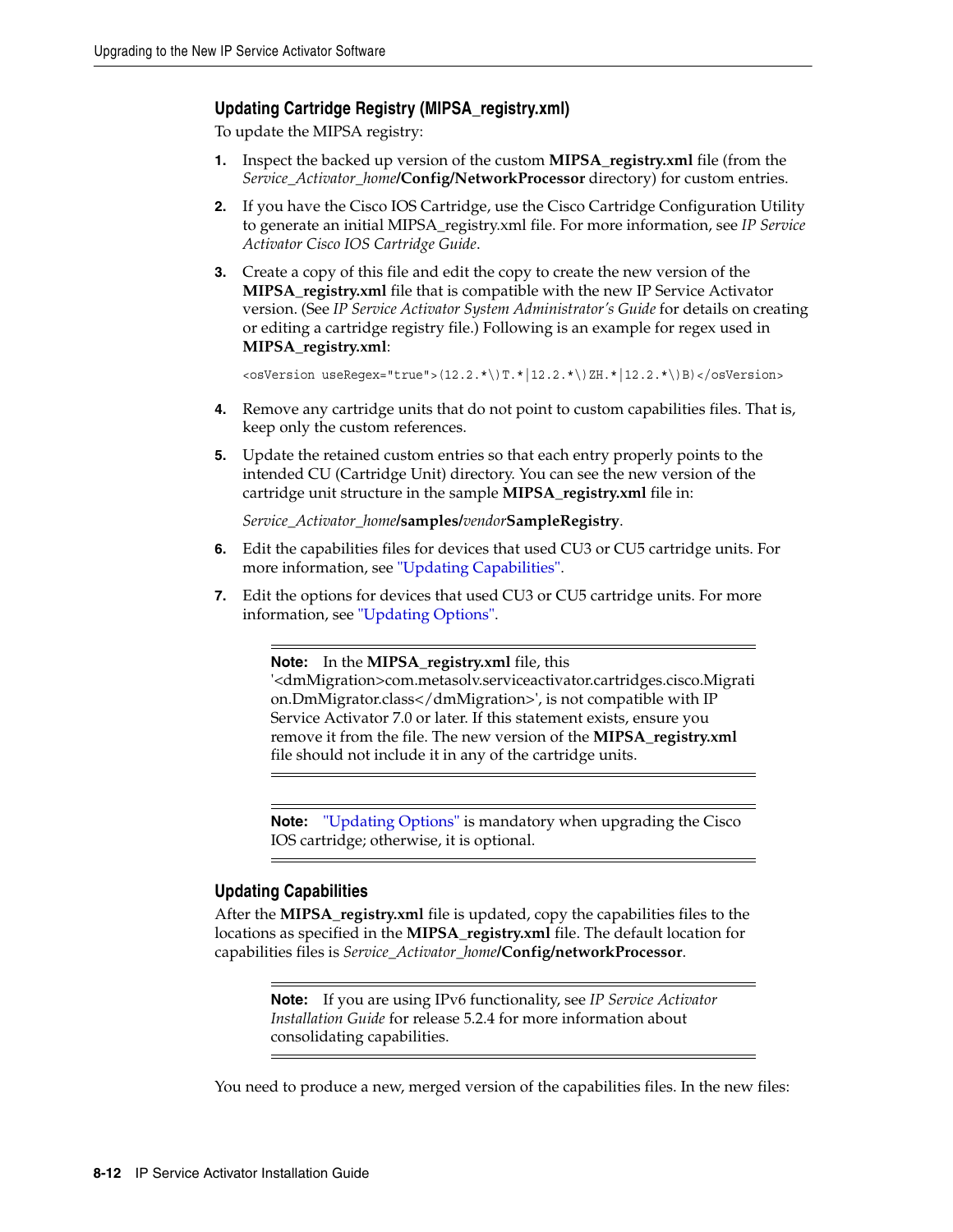- New entries that were added to the new files must remain in the new, merged files.
- Added and changed entries that were in the old files must be propagated to the new, merged files.
- Entries commented out from the old files must also be commented out in the new, merged files.

 Some capabilities are now unused and will cause a validation failure of the *capabilities***.xsd** file (at the device level). In order to avoid this, compare the capabilities in your old files with the capabilities in the *capabilities***.vsd** file and remove any capabilities that are not in the *capabilities***.xsd** file.

The following are examples of now unused capabilities:

- <caps: supports gre vpns>
- <caps:ike\_support>
	- <caps:ike\_algorithms\_supported>
	- <caps:dh\_groups\_supported>
	- <caps:supports\_shared\_keys>
- <caps:ipsec\_support>
	- <caps:esp\_algorithms\_supported>
	- <caps:ah\_algorithms\_supported>
	- <caps:compression\_algorithms\_supported>
- <caps:ipsec modes supported>
- <caps:ca\_support>
	- <caps:supports\_ca>
	- <caps:supports\_ca\_trusted\_roots>

The error raised if capabilities files contain the above lines is similar to the example below:

20081119-165638|255|WARN|[main] (RegistryResourceLoader.java:42) - Resource failed validation should be valid:

```
/opt2/OracleCommunications/ServiceActivator/Config/networkProcessor/cisco_12K_
10K.xml:0: error: cvc-complex-type.2.4a: Expected elements 'saa_
support@http://www.metasolv.com/serviceactivator/capabilities lasserre_
support@http://www.metasolv.com/serviceactivator/capabilities vlan_
support@http://www.metasolv.com/serviceactivator/capabilities' instead of 
'supports_gre_vpns@http://www.metasolv.com/serviceactivator/capabilities' here in 
element device@http://www.metasolv.com/serviceactivator/capabilities
```
. . .

```
20081119-165638|257|WARN|[main] (CartridgeLoader.java:1395) - Registration 
failure, registration entry: 
(resource=file:/opt2/OracleCommunications/ServiceActivator/Config/networkProcessor
```
/MIPSA\_registry.xml

```
resourceName=com.metasolv.serviceactivator.cartridges.cisco.units.cu1.10008.12.0 
line:-1). Unable to load file "cisco_12K_10K.xml"
```
#### <span id="page-62-0"></span>**Updating Options**

You must edit the options files for devices that used CU3 or CU5 cartridge units so that the behavior of these devices under the new IP Service Activator installation is consistent with the behavior under the old IP Service Activator installation.

See ["Options Changes"](#page-71-0) to determine what the new options should be so that you maintain the behavior of the old IP Service Activator system after upgrading to the new IP Service Activator system.

To update options:

**1.** Locate the sample options file in the directory: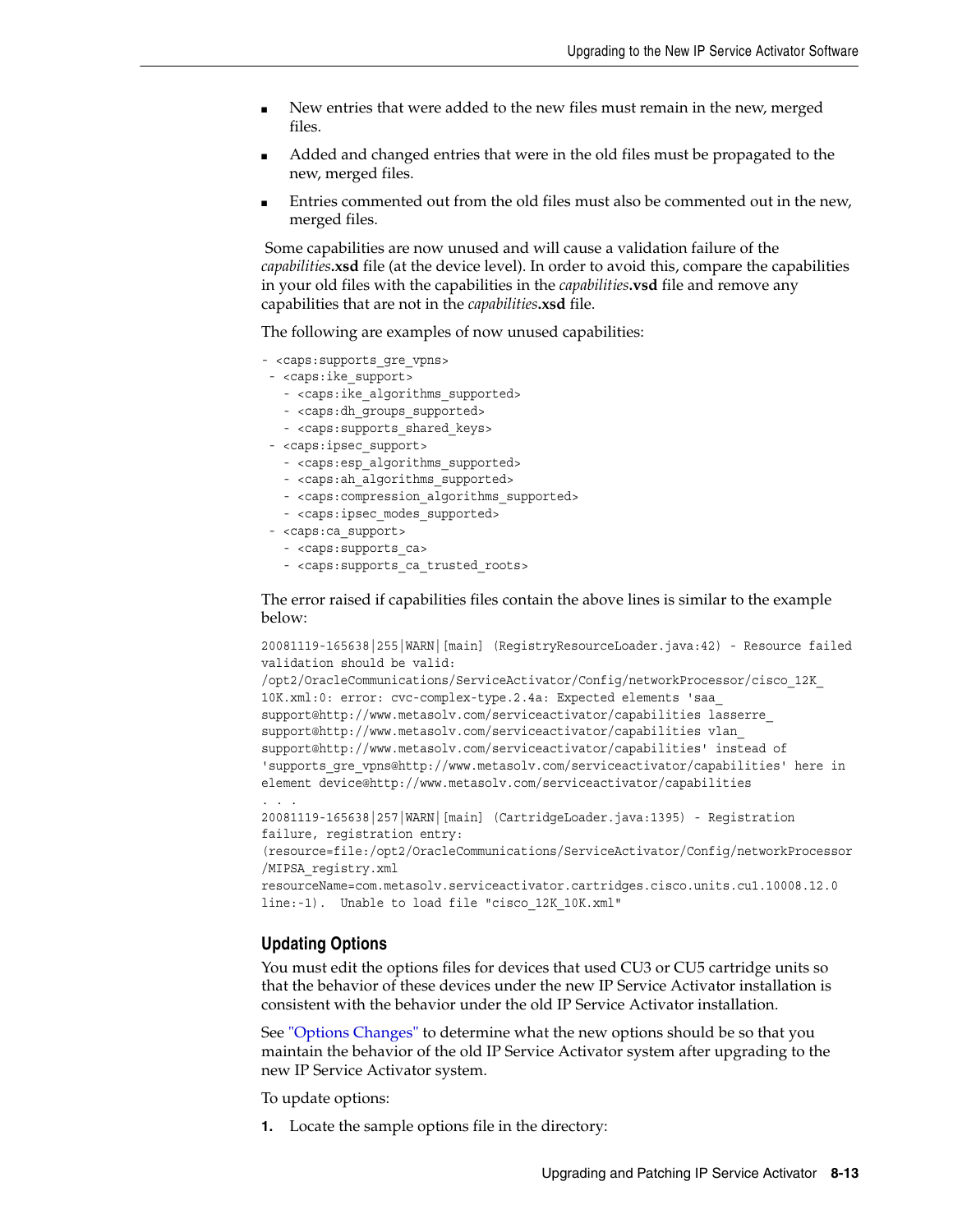*Service\_Activator\_home***/samples/***vendor***SampleRegistry**.

**2.** Make a copy of this options file and store it in the subdirectory:

*Service\_Activator\_home***/Config/networkProcessor**.

**3.** Edit the copy to customize the options (for example, QoS, VPN, and SAA options) applicable to your implementation of IP Service Activator. Save the changes.

You may need to create and edit a number of options files applicable to different cartridge units.

You need to produce a new, merged version of the options files. In the new files:

- New entries that were added to the new files must remain in the new, merged files.
- Added and changed entries that were in the old files must be propagated to the new, merged files.
- Entries commented out from the old files must also be commented out in the new, merged files.

**Note:** This cisco IOS cartridge option is obsolete: cartridge.cisco.saa.rtr.reactionConfig.upperThreshhold.isSupported. The new, merged version of the cisco options files should not include it.

**Note:** Refer to Appendix A in the appropriate Cartridge Guide for the options.

#### **Cisco Cartridge Configuration Utility**

If you are deploying the Cisco IOS Cartridge, you must generate the required options files. For more information, see the Cisco Cartridge Configuration Utility procedures in *IP Service Activator Cisco IOS Cartridge Guide*.

- **1.** Edit the options entries in your custom file to point to the applicable customized options file for each device.
- **2.** Save the changes.

An example options entry (in bold text) follows:

```
<cartridgeUnit>
<name>[your_company_name].cisco.units.cu3.7505.12.2(25)S</name> 
<driverType>cisco</driverType> 
<deviceType>Cisco 7505</deviceType> 
<osVersion>12.2(25)S</osVersion> 
:
<capabilities>com/metasolv/serviceactivator/cartridges/cisco/capabilities/cisco
_default.xml</capabilities> 
<options>custom_options/cisco/7500-12.2_25_S_QoSoptions.xml</options>
:
</cartridgeUnit>
```
Remove the **cartridge.cisco.saa.actionType.Nmvt.isDefault** entry from the existing cisco options files before upgrading IP Service Activator.

Any previous changes made to the *Service\_Activator\_home***/Config/cisco\_ options.csv** need to be reflected in the new **cisco\_options.csv** files before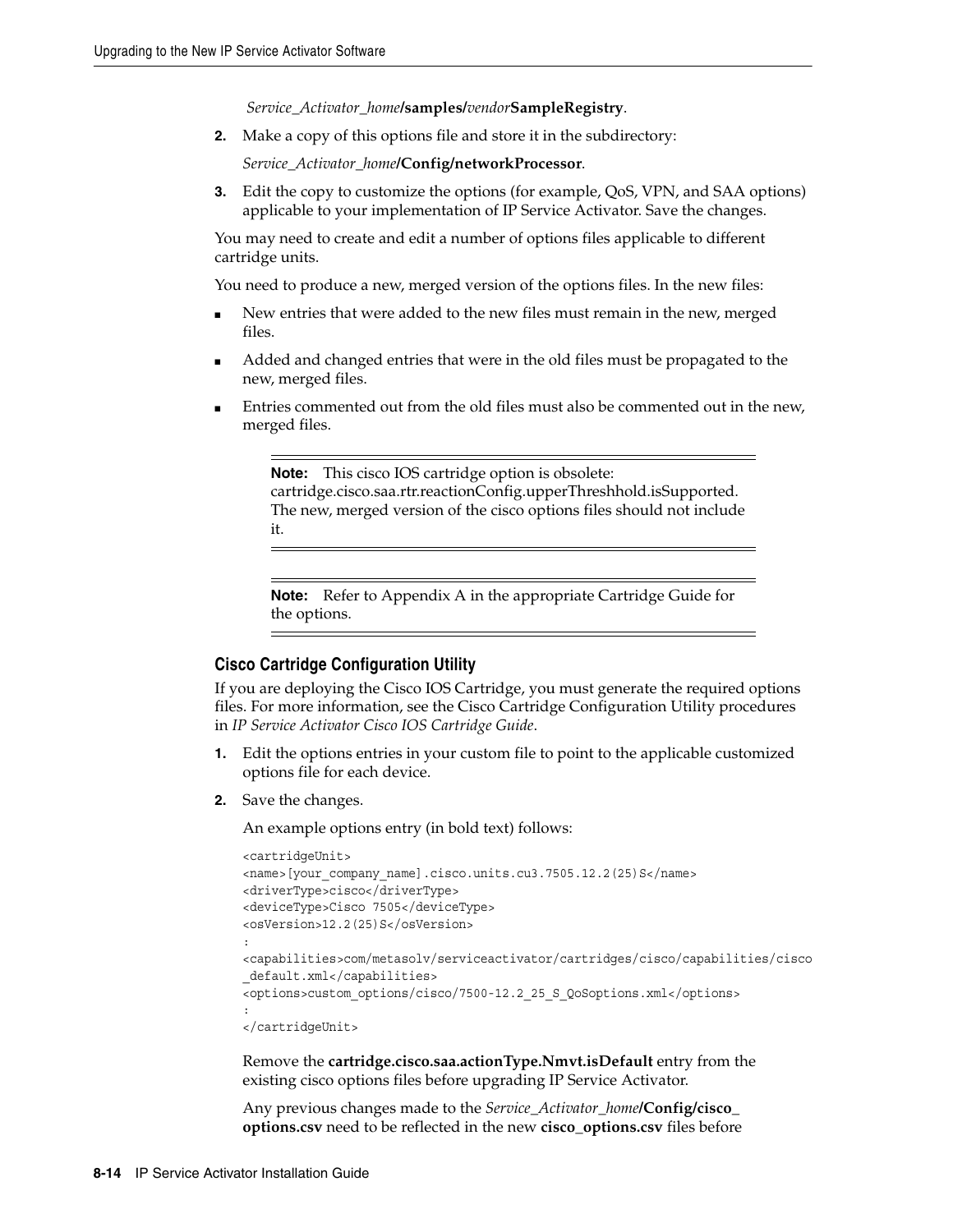regenerating the options using the Cisco Cartridge Configuration Utility. You must merge any changes to the version of the file that you backed up using the procedure in ["Backing Up IP Service Activator"](#page-57-1).

#### **Upgrading a CTM Template Schema to Version 4 or higher**

You can upgrade a template created in schema versions 1, 2, or 3. Do this by exporting the file and then re-importing the file back into a new CTM template.

See the IP Service Activator online Help *Configuration Template Module* for information about how to import and export a template file.

## **Upgrade Tools**

The Network Processor upgrade and database upgrade tools are installed with the Installer for IP Service Activator 7.2. Perform the activities in this section to configure upgrade properties, and to run the upgrade.

If you are not running the Network Processor, you can run the dbUpgrade script. For more information, see ["Running dbUpgrade to Upgrade the Database".](#page-66-0)

#### **Network Processor on Multiple Servers**

The npUpgrade script runs against the database. If you have the IP Service Activator Network Processor installed on multiple servers:

- If they all use the same database connection parameters (as specified in the Configuration GUI), you need to run npUpgrade only once.
- If they use different database connection parameters, you need to repeat the Network Processor Upgrade once for each Network Processor database.

#### <span id="page-64-0"></span>**Running npUpgrade: Network Processor Upgrade Script**

This section provides information about running the Network Processor upgrade script.

> **Note:** In order to improve the performance of this process, set the log level for npUpgrade to **info** in the following file:

Config/networkProcessor/upgradeTool/logging.properties

To run the npUpgrade script:

- **1.** Run the **npUpgrade** script.
- **2.** As the *IPSA\_admin\_unix\_account* user, enter:

cd *Service\_Activator\_home*/bin npUpgrade.sh -all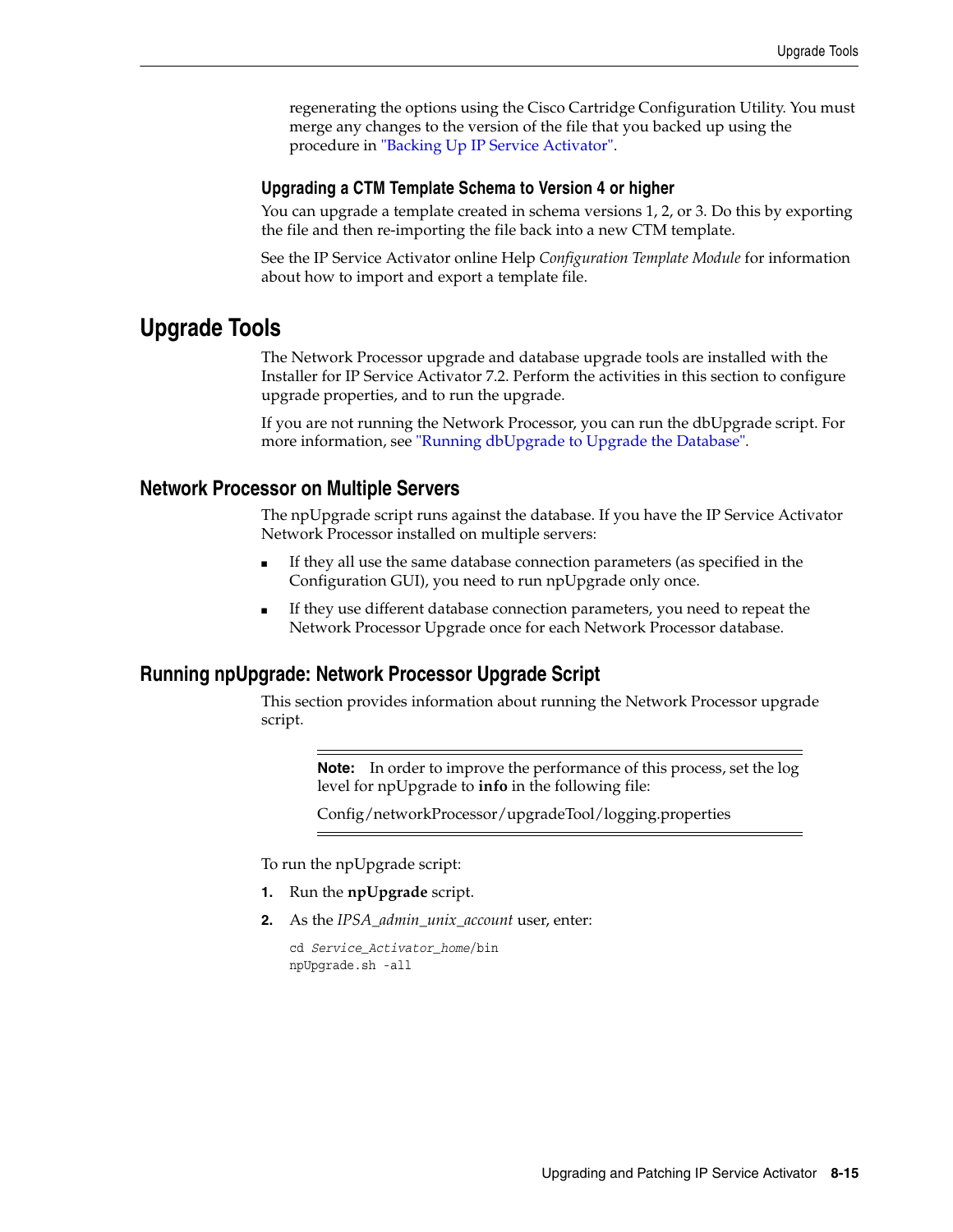**Important:** Do not run the npUpgrade script unless all required cartridges and service cartridges are installed. For example, if you are upgrading from an IP Service Activator Network Processor installation, which included the syslog service cartridge (which is installed by Configuration Management software), install Configuration Management 7.2 prior to running the npUpgrade script.

**Tip:** Troubleshooting tip: You may see the following error when you run the npUpgrade script:

java.lang.ClassNotFoundException: com.metasolv.serviceactivator.cartridges.cisco.migration.DmMigrator

To avoid this error, remove all instances of

<dmMigration>com.metasolv.serviceactivator.cartridges.cisco.Migrati on.DmMigrator.class</dmMigration>

from *Service\_Activator\_home***/Config/networkProcessor/MIPSA\_ registry.xml**.

- **3.** Review the *Service\_Activator\_ home/upgradeHome***/upgrade/reports/upgradeReport.txt** file for errors.
- **4.** Check the **upgradetool.log** for errors.
- **5.** Refer to the reference sections at the end of this chapter for information about how to handle errors you encounter in the upgrade report or log files:
	- [Running npUpgrade: Network Processor Upgrade Script](#page-64-0)
	- [Network Processor Upgrade Tool default.properties File](#page-74-0)
	- [npUpgrade Script Failure Analysis](#page-75-1)
	- [Network Processor Upgrade Directory Structure](#page-75-0)

#### <span id="page-65-0"></span>**Running Failure Analysis on npUpgrade Results**

To analyze the Device Audit files for those devices identified as upgrade failures:

- **1.** Copy the contents of the *upgrade\_home***/upgrade/failures** directory to a separate workstation with a browser.
- **2.** For each device identified as an upgrade failure, open its **DeviceAudit.xml** file, check for red text, and analyze it against the failure cases listed in ["Performing](#page-70-0)  [Post-Upgrade Data Cleanup".](#page-70-0) (Certain red text entries are acceptable.)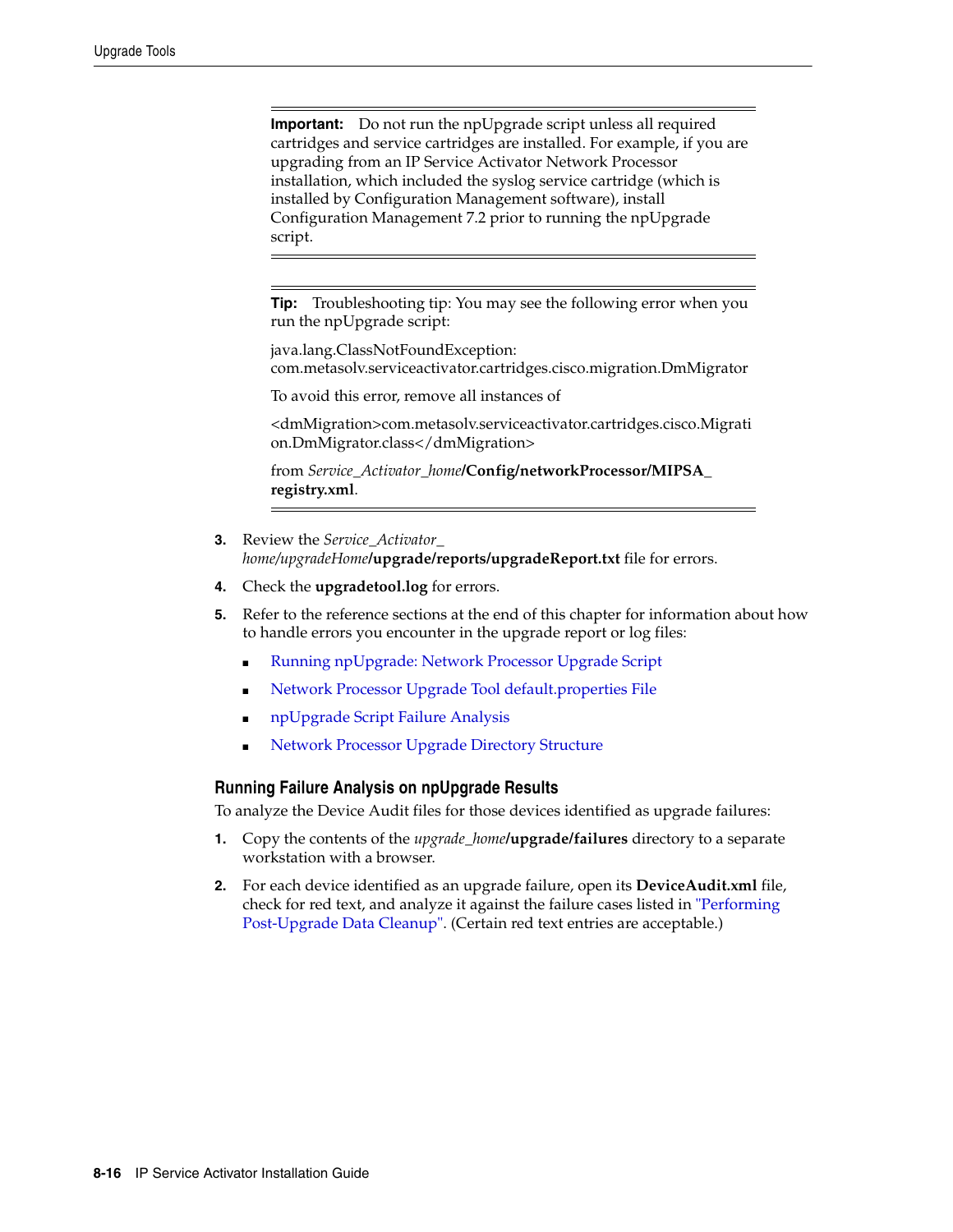**Important:** If the upgrade of some devices fails, the devices must be unmanaged in IP Service Activator before the next Network Processor restart. To unmanage the failed devices, start all the IP Service Activator components except the Network Processor(s), unmanage the devices that have failed upgrades, then start the Network Processor(s). You can then deal individually with the devices with failed upgrades without affecting other devices. To obtain help dealing with these failures, Oracle recommends that you contact Oracle GCS for assistance using the service request process. Attach a .zip file containing the contents of the *upgrade\_home***/upgrade/failures** directory to the service request.

**3.** When problem devices have been fixed, you can use the npUpgrade script with appropriate options to upgrade individual devices, or a specified list of devices. For example:

```
Usage: npUpgrade.sh [-all] | [-device ipAddress1,ipAddress2,*] | [-file 
filename] | [-help]
```
Example 1: npUpgrade.sh -device 10.13.3.158,10.13.4.120 where the -device value can be one device IP address, or a comma-separated list of device IP addresses

```
Example 2: npUpgrade.sh -file <filename>
where <filename> contains a list of device IP addresses, with one IP address
per line. <filename> must include the relative path from <upgradeHome>.
```
### <span id="page-66-0"></span>**Running dbUpgrade to Upgrade the Database**

This section provides information about running the database upgrade script.

To run the dbUpgrade script:

**1.** Run the **dbUpgrade** script.

**Caution:** Do not run the dbUpgrade script unless you backed up your old IP Service Activator data. For information, see ["Backing Up](#page-57-1)  [IP Service Activator".](#page-57-1)

Run the dbUpgrade database schema upgrade tool as described below to make the required changes to the database for upgrade to the new IP Service Activator release.

**Truncating Transactions**: If you decided to save committed transaction records, use the **-truncate true** option when you run the dbUpgrade script. This option keeps a database record of the archived transactions but removes the active operations associated with them, to reduce the database storage required. If you have already deleted the committed transaction records, then you do not need to use this option.

To run the database upgrade tool:

**1.** Do the following:

```
cd Service_Activator_home/bin
dbUpgrade.sh [required/optional parameters - see Table 8–4]
```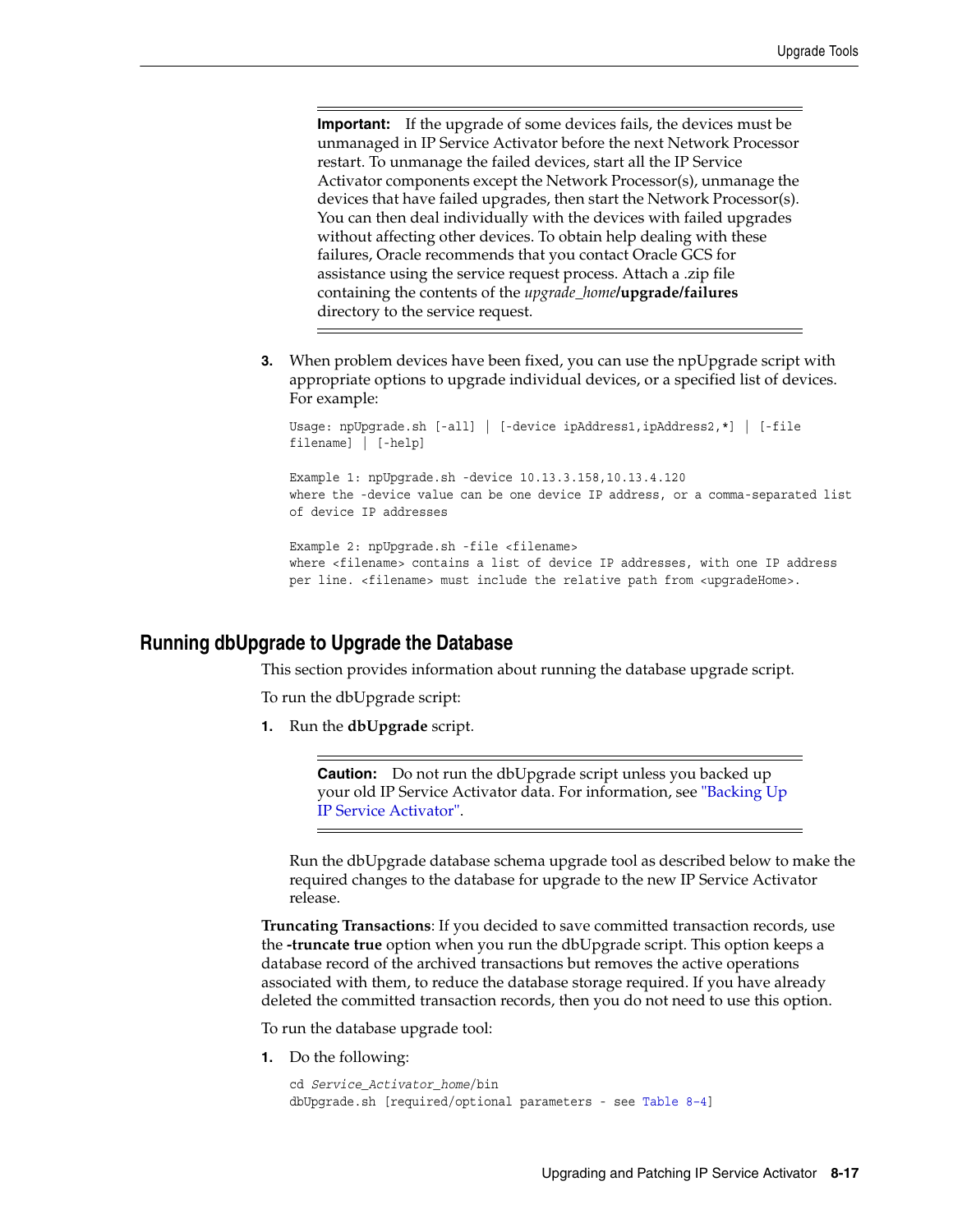| dbUpgrade<br><b>Parameter</b> | <b>Value</b>         | <b>Information</b>                | <b>Example</b>                           |
|-------------------------------|----------------------|-----------------------------------|------------------------------------------|
| -dbHost                       | DatabaseHostname     | required                          | localhost                                |
| -dbUser                       | DatabaseUsername     | required                          | admin                                    |
| -dbPass                       | DatabasePassword     | required                          | admin                                    |
| [-dbPort]                     | <b>DatabasePort</b>  | optional                          | 1521                                     |
| [-dbSid]                      | DatabaseSID          | optional                          | <b>IPSA.WORLD</b>                        |
| [-tmpDir]                     | TempStorageDirectory | optional                          | $default =$<br>WorkingData/dbUpgr<br>ade |
| [-truncate]                   | true   false         | optional                          | false                                    |
|                               |                      | "true" truncates<br>transactions; |                                          |
|                               |                      | $default = false$                 |                                          |

<span id="page-67-0"></span>*Table 8–4 Database Upgrade Tool Parameters*

**2.** Ensure that dbUpgrade connects and runs. This may take a while. Check the console window for any errors and updates. Look for the result **Completed** in the messages, which indicates the database upgrade is done.

**Note:** The dbUpgrade tool upgrades the database and any installed Configuration Policies.

## **Upgrading Device Driver Mechanism Files**

If your old IP Service Activator installation uses device driver technology, Oracle recommends that you contact Oracle GCS and create a support request to obtain assistance with updating your capabilities files. Attach the device driver mechanism files and the **autodiscovery.cfg** file from the old installation.

## <span id="page-67-1"></span>**Starting the New IP Service Activator System**

This section describes the configurations and explains the steps you need to take to start the new IP Service Activator system after an upgrade.

#### **Device Driver Configuration**

**1.** Configure device drivers for NoCommandDelivery mode.

Device drivers should be configured initially to start with the NoCommandDelivery flag enabled. (See *IP Service Activator Juniper-M Device Driver Guide* for details about how to do this.) This causes configuration modification commands to be sent to log files and not to the devices. This way, you can monitor for unwanted configuration changes upon initial startup.

#### **Network Processor Configuration**

**1.** Configure network processors for Offline Test mode.

Network processors should be configured initially to start in Offline Test mode. For more information, see "Command Delivery Modes" in *IP Service Activator System Administrator's Guide*.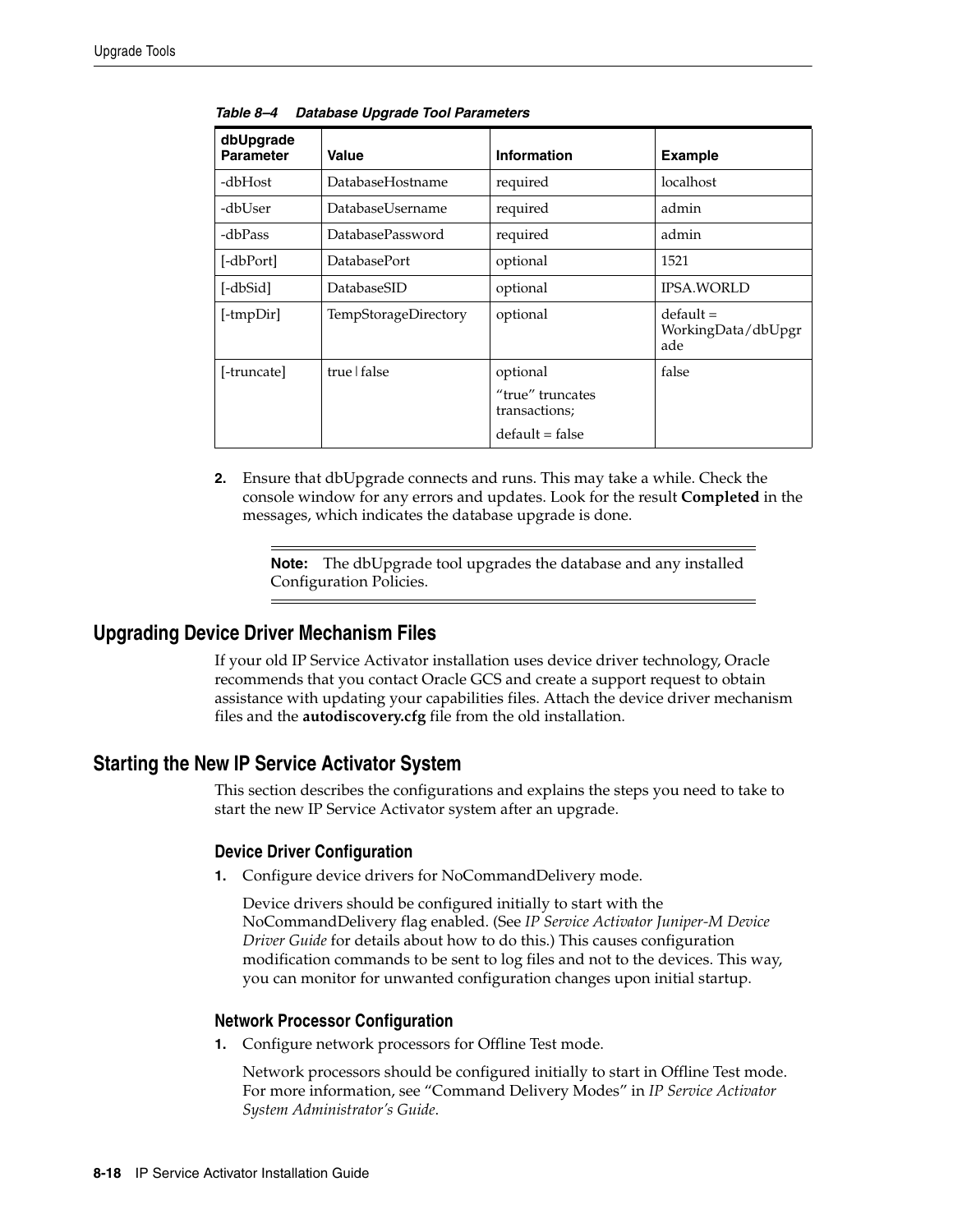#### **Starting the New IP Service Activator System**

**1.** As the IPSA\_admin\_unix\_account user, start the new IP Service Activator server software:

naming\_service\_script start component manager script start

To start the naming service, run the following command:

ipsans start

To start the component manager, run the following command:

ipsacm start

To view the processes running for IP Service Activator, run the following command:

ipsaps

The the scripts **ipsans** and **ipsacm** are located at *Service\_Activator\_home***/bin**.

- **2.** Launch the new IP Service Activator client.
- **3.** If you set the transaction archive limit to zero, reset the transaction archive limit:

In the IP Service Activator client, click **Tools**, and then select **Options**.

On the **Options** dialog box, **Transactions** page, set the **Transactions archive limit** to a number appropriate to your installation and click **OK**.

Commit the transaction.

<span id="page-68-0"></span>**4.** Analyze the audit trails for both the device drivers and network processors

Copy the contents of the

**/opt/OracleCommunications/ServiceActivator/AuditTrails** directory to a separate workstation with a browser.

For each device identified as an upgrade failure, open its **DeviceAudit.xml** file, check for red text, and analyze it against the failure cases listed in the following section ["Performing Post-Upgrade Data Cleanup"](#page-70-0). (Certain red text entries are acceptable.)

See ["Running Failure Analysis on npUpgrade Results".](#page-65-0)

**5.** Perform a network audit of all network processor devices.

On Solaris or Linux, run the **auditdevice** script with the **-all** parameter.

On a Windows machine, run **auditdevice.bat** with the **-all** parameter.

Refer to *IP Service Activator System Administrator's Guide* for details about auditing.

- **6.** Review all discrepancies for acceptability for your network as in step [4.](#page-68-0)
- **7.** Re-enable the IP Service Activator users that were disabled before starting the upgrade.
- **8.** Manage devices which are in Offline Maintenance mode.

This causes the Network Processor to make any final adjustments to the device model for each device.

It may also raise faults that identify Interface Description mismatches.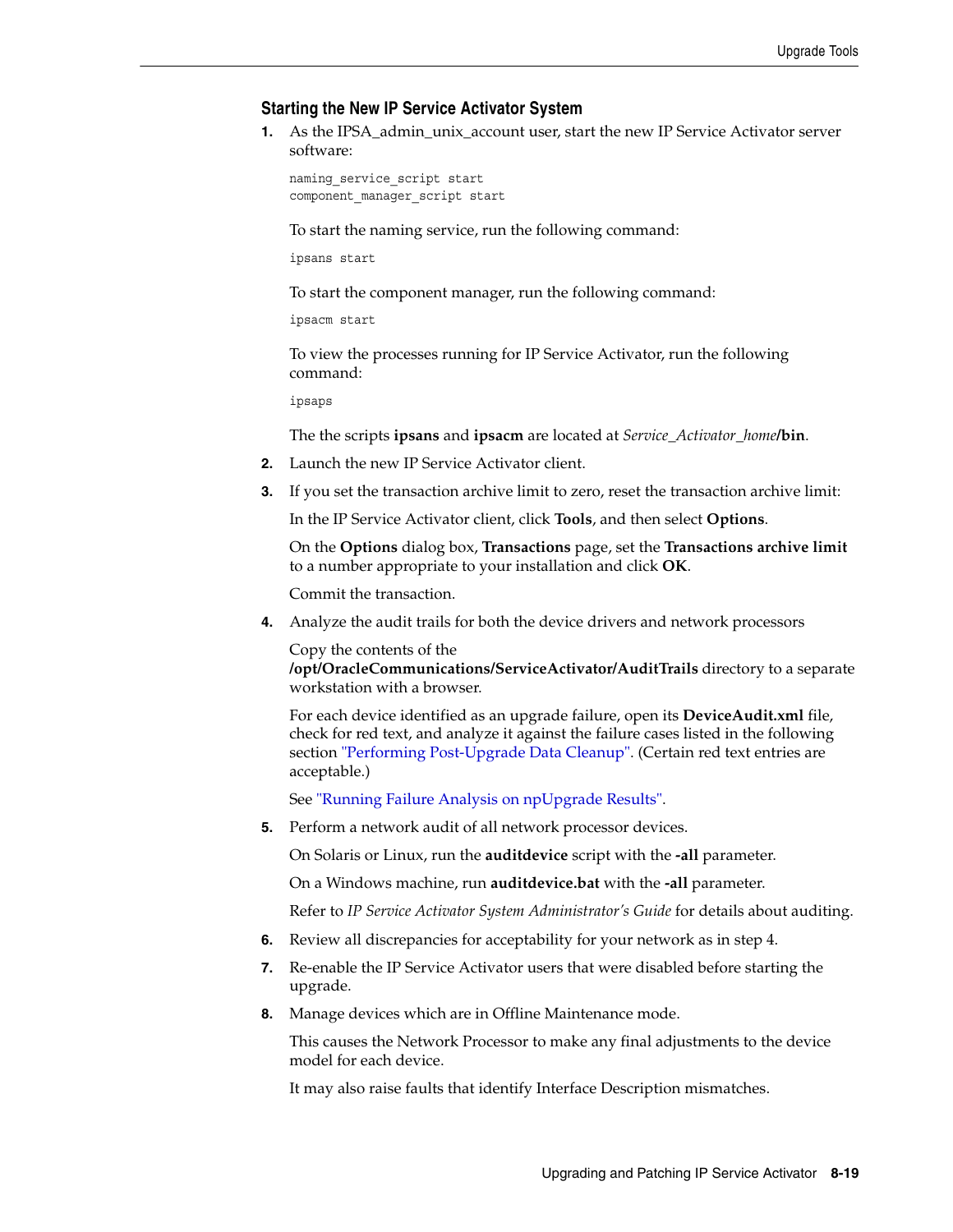**Note:** At this point, the following error message may appear:

"Internal Failure, could not find any failed associations to be isolated".

You can safely ignore this error message, but you must examine any other error messages that appear and fix the indicated problems.

- **9.** If Interface Description mismatches are identified, perform the activity described in ["Cleaning Up Interface Description Mismatches"](#page-70-1).
- **10.** Examine the contents of the audit trail file for each vendor cartridge to ensure that the upgrade is complete. The startup should complete but you should not see any activity in the audit trails. These files are stored in the *Service\_Activator\_ home***/AuditTrails** directory.
- **11.** Do ["Performing Post-Upgrade Data Cleanup"](#page-70-0).

The IP Service Activator upgrade procedure is now completed.

# <span id="page-69-0"></span>**Upgrading IP Service Activator to a New Location**

This section describes how to upgrade an IP Service Activator installation from one server to another. The old and new servers can be on the same or different platforms. Note that Solaris 32-bit is not supported in IPSA 7.2.0.

To upgrade IP Service Activator to a new location:

**1.** Install the new version of IP Service Activator (and all necessary components) on a Solaris or Linux server using the Oracle Universal Installer (Solaris or Linux version). For more information about installing IP Service Activator, see ["Installing](#page-32-1)  [IP Service Activator on an Oracle Solaris or Linux Server".](#page-32-1) For general installation information, see ["Installing IP Service Activator".](#page-32-0)

**Note:** Do not run the Configuration GUI when prompted by the Installer. You must restore your **Config** directory to the new installation directory before running the tool.

- **2.** Copy the *Service\_Activator\_home***/Config** directory and *Service\_Activator\_ home***/modules/config** directories from the old server to the new *Service\_Activator\_ home* directory on the new server.
- **3.** Copy the *Service\_Activator\_home***/WorkingData** directory from the old server into the new *Service\_Activator\_home***/WorkingData** directory on the new server.
- **4.** Remove **omninames\*** from *Service\_Activator\_home***/WorkingData** on the new server.
- **5.** Manually run the Configuration GUI to configure your system and commit changes to the host.
- **6.** (Optional) Update the CORBA parameters if the new server IP address has changed. Update the database parameters if the database was imported to a new database user. Update the upgrade home path to the new installation location. *Service\_Activator\_home***/bin/configGUI.sh**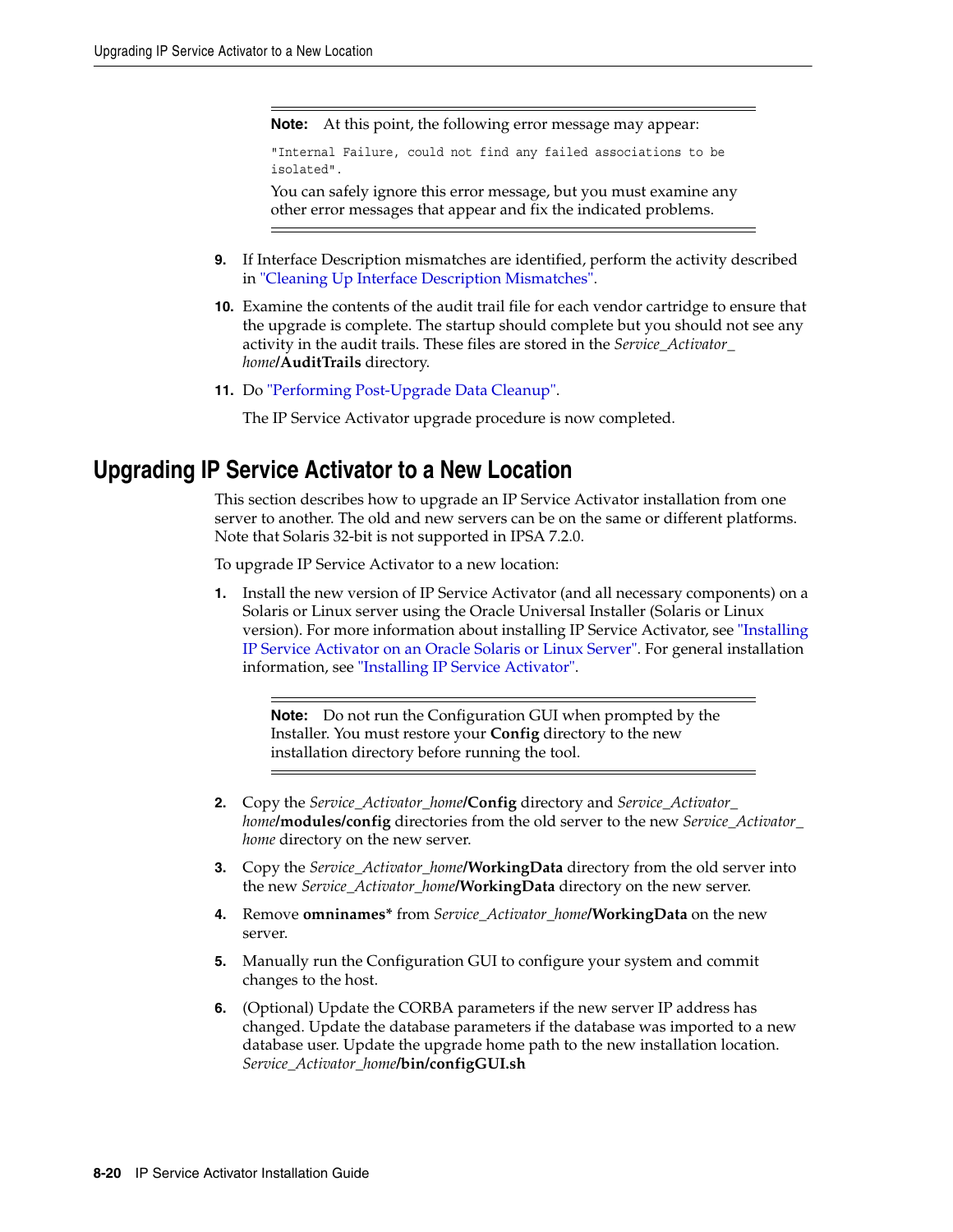**Note:** If you are upgrading your IP Service Activator installation and migrating to another platform at the same time, follow the upgrade instructions, and ensure that you restore your *Service\_Activator\_ home***/upgradeHome** directory from your backup to the new *Service\_ Activator\_home* directory on the new server.

To configure the connection to the new server:

- **1.** From Windows, click **Start**, and then **All Programs**.
- **2.** From the **Oracle OracleCommunications** menu, select **Service Activator**, and then **Configuration GUI (Local Host)**.
- **3.** Click **OK**.

An information message indicates that the configuration is successfully loaded for the specified host.

- **4.** Double-click the **localhost** folder.
- **5.** Click **CORBA**.
- **6.** Enter values for naming service IP address, and naming service port for connection to the new server.

# <span id="page-70-0"></span>**Performing Post-Upgrade Data Cleanup**

This section includes recommended data cleanup activities to be performed after upgrade, if they apply to your system.

### <span id="page-70-1"></span>**Cleaning Up Interface Description Mismatches**

The Interface Description attribute can be set in either or both of two places:

- in an Interface Creation Configuration Policy.
- in the **Site properties Addressing page**.

If set in both places, the interface descriptions must match or a fault is raised.

To solve this issue:

- **1.** Check if the interface description set on the **Interface Creation Configuration Policy** matches the interface description for the same interface set on the **Site properties - Addressing page**.
- **2.** Remove the contents of the **Interface Description** field on the **Interface Creation Configuration Policy**, *-OR-* on the **Site properties - Addressing page**, and submit the change.
- **3.** Repeat for each mismatch identified.

# **Rolling Back the Upgrade**

If required, you can roll back the upgrade to the new IP Service Activator release and return the system to its previous state in the old IP Service Activator release.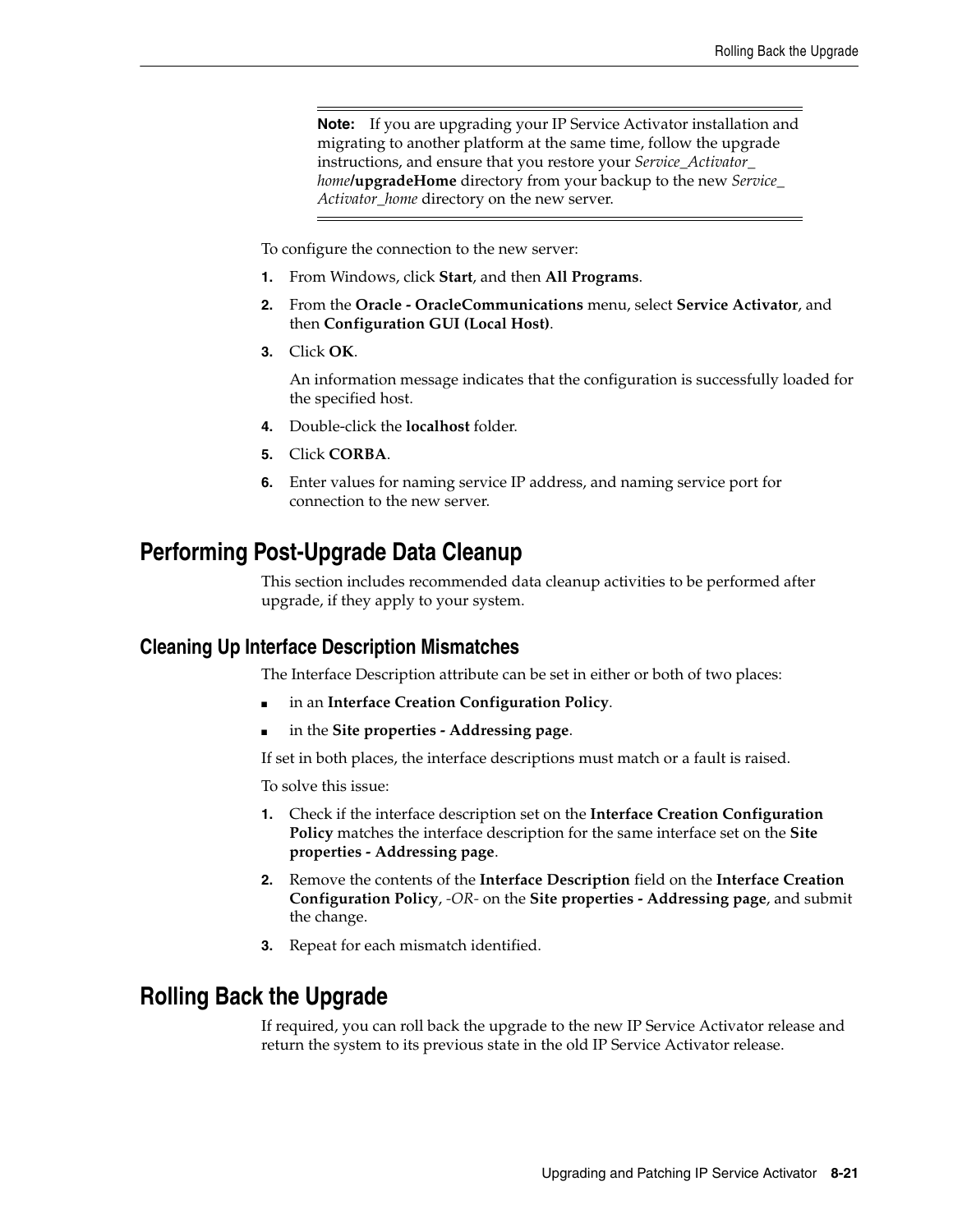## **Prerequisites**

- You must have the Installer for the old IP Service Activator release to which you want to revert.
- You must have taken proper backups of your old IP Service Activator system prior to running **npSnapshot** as is recommended in the upgrade procedure.

To roll back the upgrade:

**1.** Back up the new IP Service Activator database and the IP Service Activator installation directory (by default

**opt/OracleCommunications/ServiceActivator/\***) for diagnostic use.

- **2.** Uninstall the new IP Service Activator software.
- **3.** Delete the new install directories using rm -r (by default

**opt/OracleCommunications/ServiceActivator**).

- **4.** Install the old IP Service Activator software. Include all required components.
- **5.** Delete the directories that were created by the old IP Service Activator installation in *Service\_Activator\_home*. The reason for this is that you will be restoring these directories from your backup.
- **6.** Restore **/opt/Orchestream** and **/var/Orchestream** from your old IP Service Activator backup.
- **7.** Drop the old IP Service Activator database user.
- **8.** Restore the old IP Service Activator Oracle Database information.

For example:

```
> imp
Import: Release 9.2.0.7.0 - Production on Fri Oct 20 14:31:39 2006
Copyright (c) 1982, 2002, Oracle Corporation. All rights reserved.
Username: <your_ipsa_user>
Password: < your passwd>
Connected to: Oracle9i Enterprise Edition Release 9.2.0.7.0 - Production
With the Partitioning, OLAP and Oracle Data Mining options
JServer Release 9.2.0.7.0 - Production
Import file: <dmp_filename> > 510db.dmp
```
**9.** Start the system using the same precautions and steps outlined in ["Starting the](#page-67-1)  [New IP Service Activator System".](#page-67-1)

# <span id="page-71-0"></span>**Options Changes**

This section describes the options changes in the different releases of IP Service Activator.

## **Options Changes in IP Service Activator 5.2.4**

With release 5.2.4, the Weighted Round Robin (WRR) hardware queuing mechanism configuration policy was consolidated into CU1. If your deployment includes Cisco cartridges which use a CU4 cartridge unit and a WRR custom queuing configuration policy, replace all instances of CU4 with CU1 in the **MIPSA\_registry.xml** file.

In previous releases: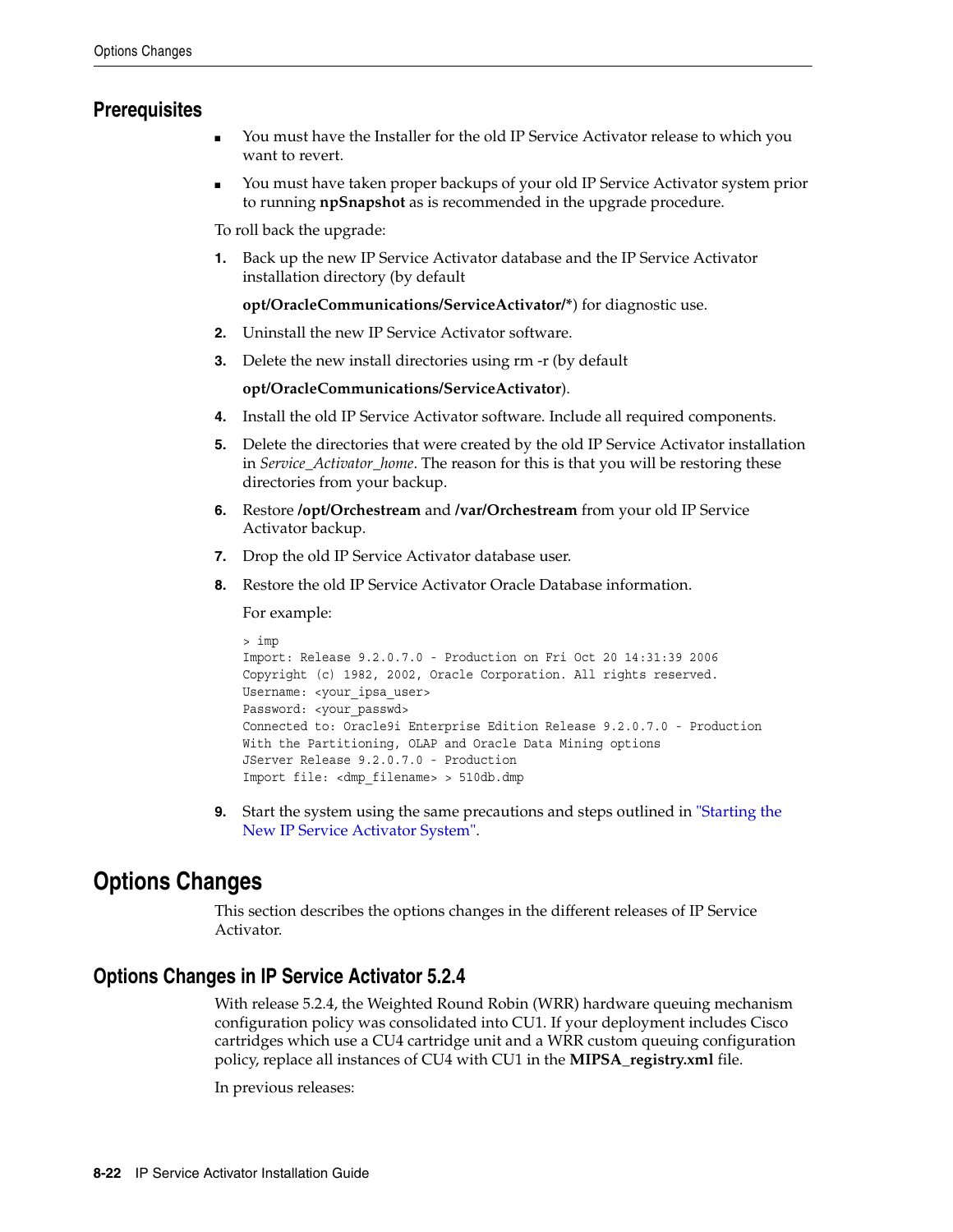- Cisco options cartridge.cisco.qos.atmPvcVciRange.minimum and cartridge.cisco.qos.atmPvcVciRange.maximum took values between 1 and 65,535 (inclusive). They now take values between **0 and 65,535** (inclusive).
- cartridge.cisco.qos.atmPvcVciRange.minimum defaulted to **0**. It now defaults to **1**
- cartridge.cisco.saa.actionType.Nmvt.isDefault existed. It has now been removed

[Table 8–5](#page-72-0) lists the new Cisco cartridge options that were added in IP Service Activator 5.2.4. Add them to your options files with settings appropriate to your needs.

<span id="page-72-0"></span>

| <b>Name</b>                                                               | <b>Values</b> | <b>Notes</b> |
|---------------------------------------------------------------------------|---------------|--------------|
| cartridge.cisco.vpn.ospf.maximu<br>mPath.minimum                          | Integer       | $1 - 16$     |
| cartridge.cisco.vpn.ospf.maximu<br>mPath.maximum                          | Integer       | 1-16         |
| cartridge.cisco.qos.phbwfq.dropSt<br>rategy.wredType                      | NΑ            | NΑ           |
| cartridge.cisco.qos.policingRule.ra<br>teLimit.roundoffCIRValue           | NΑ            | NΑ           |
| cartridge.cisco.qos.policingRule.ra<br>teLimit.roundoffCIRFactor          | NA            | NA           |
| cartridge.cisco.netflow.inactiveTi<br>meout.immediately.isSupported       | Boolean       | NΑ           |
| cartridge.cisco.ppp.multilink.frag<br>ment.useDisableFlag                 | Boolean       | NΑ           |
| cartridge.cisco.qos.classmap.useIP<br>v6AclForMatchAny                    | NΑ            | NΑ           |
| cartridge.cisco.qos.mapclass.deplo<br>yOnInterface                        | Boolean       | NΑ           |
| cisco.vlan.vlanIds.isDuplicateAllo<br>wed                                 | Boolean       | NΑ           |
| cartridge.cisco.vlan.mgmtVlanInte<br>rface.validate                       | Boolean       | NΑ           |
| cartridge.cisco.vlan.portChars.xlfl<br>owControl.isSupported              | Boolean       | NΑ           |
| cartridge.cisco.vlan.portChars.udl<br>dEnable                             | Boolean       | NΑ           |
| cartridge.cisco.vlan.portChars.srr<br>QueueBandwidthShape.isSupport<br>ed | Boolean       | NΑ           |
| cartridge.cisco.vlan.portChars.md<br>ixAuto.isSupported                   | Boolean       | NΑ           |
| cartridge.cisco.vlan.portChars.spe<br>ed.nonegotiate.isSupported          | Boolean       | NA           |
| cartridge.cisco.vlan.portChars.def<br>aultSpeed.isSupported               | Boolean       | NΑ           |
| cartridge.cisco.vlan.portChars.neg<br>otiation.isSupported                | Boolean       | NΑ           |
| cartridge.cisco.vlan.vlanDefinition<br>.isReduced                         | Boolean       | NA           |

*Table 8–5 Cisco Cartridge Unit Options added in Version 5.2.4*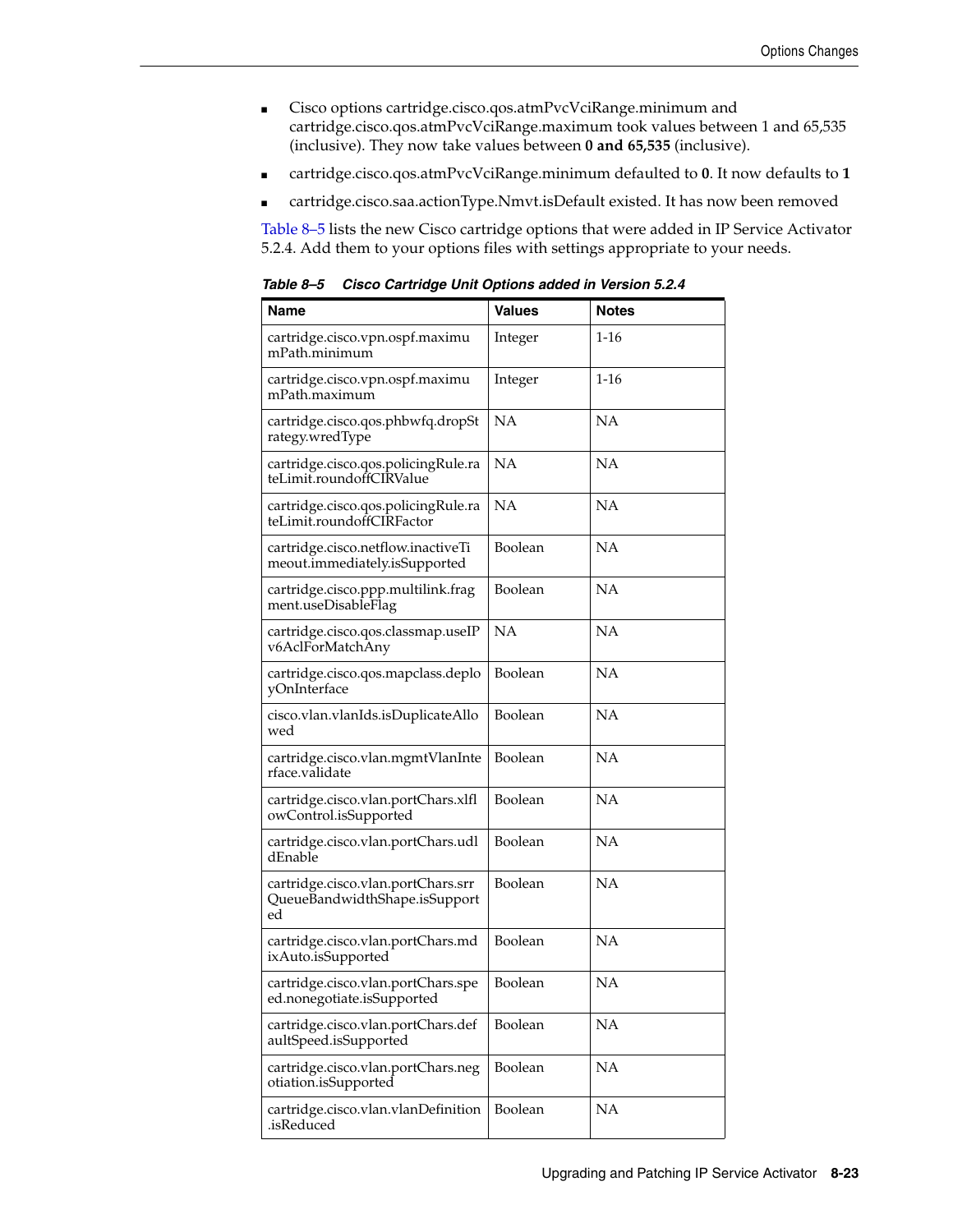| <b>Name</b>                                            | <b>Values</b> | <b>Notes</b> |
|--------------------------------------------------------|---------------|--------------|
| cartridge.cisco.vpn.ospf.spfthrottl<br>e.commandSyntax | <b>NA</b>     | NΑ           |
| cartridge.cisco.controller.au4tug3.i<br>sSupported     | NA            | ΝA           |
| cartridge.cisco.interface.suppress<br>NoIPv6Enable     | <b>NA</b>     | ΝA           |

*Table 8–5 (Cont.) Cisco Cartridge Unit Options added in Version 5.2.4*

There are no changes to the following options in IP Service Activator 5.2.4:

- CatOS
- JuniperXML
- AlcatelSAMQoS
- Cisco Syslog

### <span id="page-73-0"></span>**Options Changes in IP Service Activator 7.0.0**

[Table 8–6](#page-73-0) lists the new Cisco Cartridge options that were added in IP Service Activator 7.0.0. Add them to your options files with settings appropriate to your needs.

| <b>Name</b>                                                                                     | <b>Values</b>  | <b>Notes</b>              |
|-------------------------------------------------------------------------------------------------|----------------|---------------------------|
| cartridge.cisco.qos.policymap.poli<br>ce.twoRate.lineFormat                                     | String         | singleLine,<br>multiLine  |
|                                                                                                 |                | default: multiLine        |
| cartridge.cisco.qos.policymap.poli<br>ce.percent.defaultCBSValue                                | Integer        | $1-2000$ or $-1$          |
| cartridge.cisco.qos.policymap.poli<br>ce.percent.defaultEBSValue                                | Integer        | NA                        |
| cartridge.cisco.qos.policymap.wre<br>dRemoveWithType                                            | Boolean        | default: false            |
| cartridge.cisco.qos.policymap.poli<br>ce.SRsingleLine.percentAndTimeB<br>asedSyntax.isSupported | <b>Boolean</b> | default: false            |
| cartridge.cisco.qos.policymap.poli<br>ce.cisco10000SeriesSyntax.isSuppo<br>rted                 | Boolean        | default: false            |
| cartridge.cisco.vpn.vrf.defaultVrfF                                                             | String         | IP_VRF, MP_VRF            |
| ormat                                                                                           |                | default: IP_VRF           |
| cartridge.cisco.bgpce.ipv4.configu<br>rationMode                                                | String         | Router,<br>Address-Family |
|                                                                                                 |                | default: Router           |
| cartridge.cisco.alias.vrf.allowAlias<br>IpVrf                                                   | <b>Boolean</b> | default: true             |
| cartridge.cisco.routing.allowNoSy<br>nchronization                                              | Boolean        | default: true             |

*Table 8–6 Cisco Cartridge Unit Options Added in Version 7.0.0*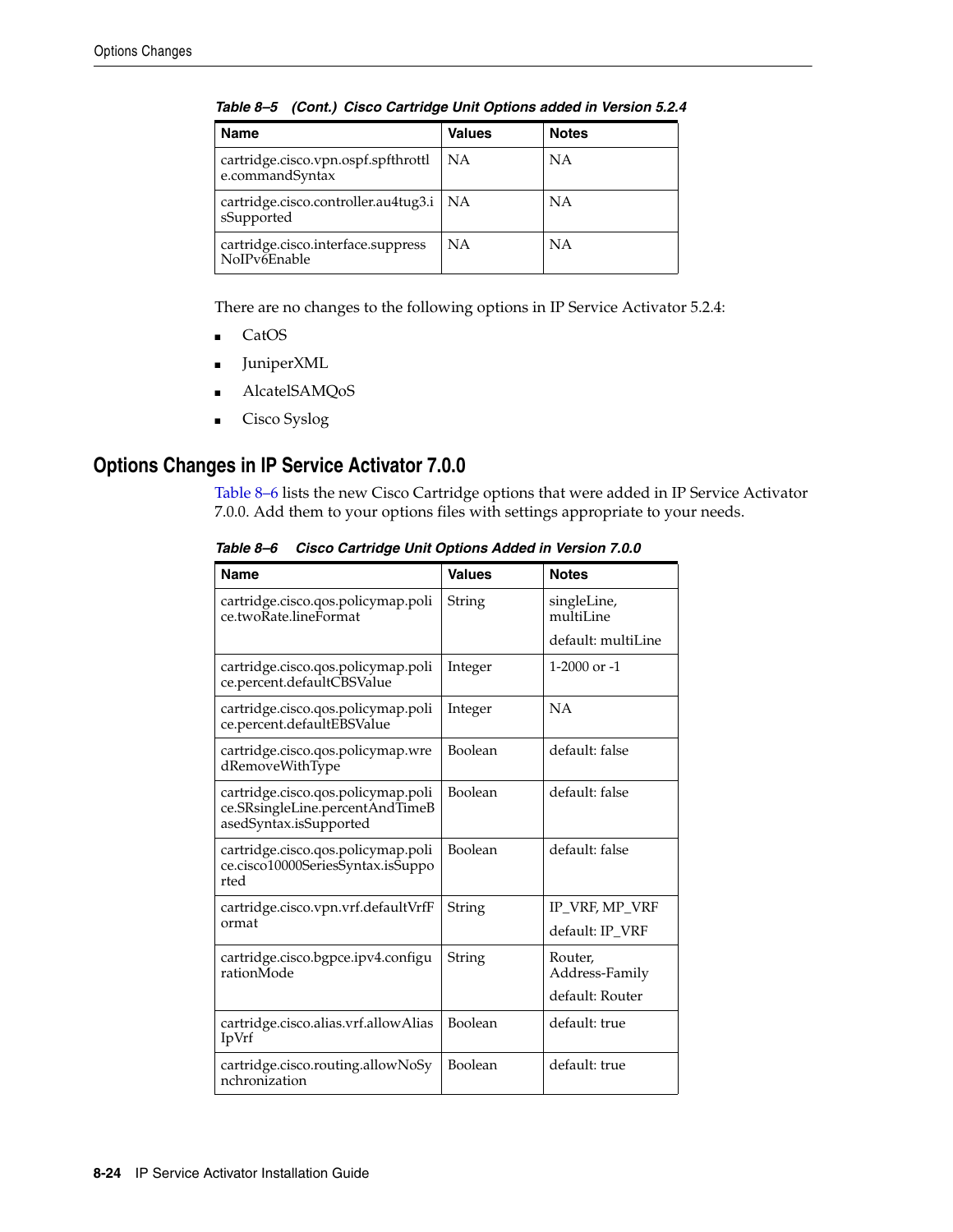## **Upgrade Reference Information**

This section contains helpful reference information for the upgrade process.

#### **Network Processor Upgrade Tool default.properties File**

The **default.properties** file contains the IP Service Activator database login information and the directory location *upgrade\_home* for the Network Processor Upgrade tool output. Device models are stored in an Oracle Database table. See sample content for various versions of the file.

> **Note:** After **npSnapshot.sh** has completed successfully, in a new window as *IPSA\_admin\_unix\_account* user, save a copy of the *Service\_ Activator\_home*/*upgrade\_home* directory. The *upgrade\_home* directory is needed on each Network Processor server, on which the new version of IP Service Activator software will be installed, for the Network Processor upgrade (npUpgrade) process. You will also need it in case you need to re-run the npUpgrade procedure later.

#### *Example 8–1 Example IP Service Activator default.properties File Content*

```
###
#Copyright (c) 2008 Oracle. All rights reserved. Oracle is a trademark
# of Oracle Corporation and/or its affiliates. Other names may be trademarks
# of their respective owners.
#
# Auto-Generated by the IPSA Configuration Tool [ 2009-04-28 05:36:14 ]
###
# Full path name of the home directory that will hold the "upgrade" 
sub-directories. 
upgradeHome = /opt/OracleCommunications/ServiceActivator/upgradeHome
# deviceList retrieval method = 'database' or explicit list (use one or the 
other). Explicit list: 
oid,name,ipa:oid,name,ipa:oid,name,ipa:oid,name,ipa:oid,name,ipa 
deviceList = database
# Location of last device models to be upgraded: 'files' (if stored in cacheDD 
directory), 'database' (if stored in np_lds table) or 'np_ldm' (if stored in np_
ldm table). 
npModelSource = database
# Checks that saxon is the correct version as is hardcoded in the network 
processor.
disableEnvCheck = false
# Number of concurrent processes (should be less than the number of processors)
processes = 2
# The total amount of memory (in MB) to be used by all children processes (it 
will be divided among them)
totalMemory = 2048
```
**Note:** The database details are read from the **db.properties** file. The **db.properties** file is created when you run the Configuration GUI.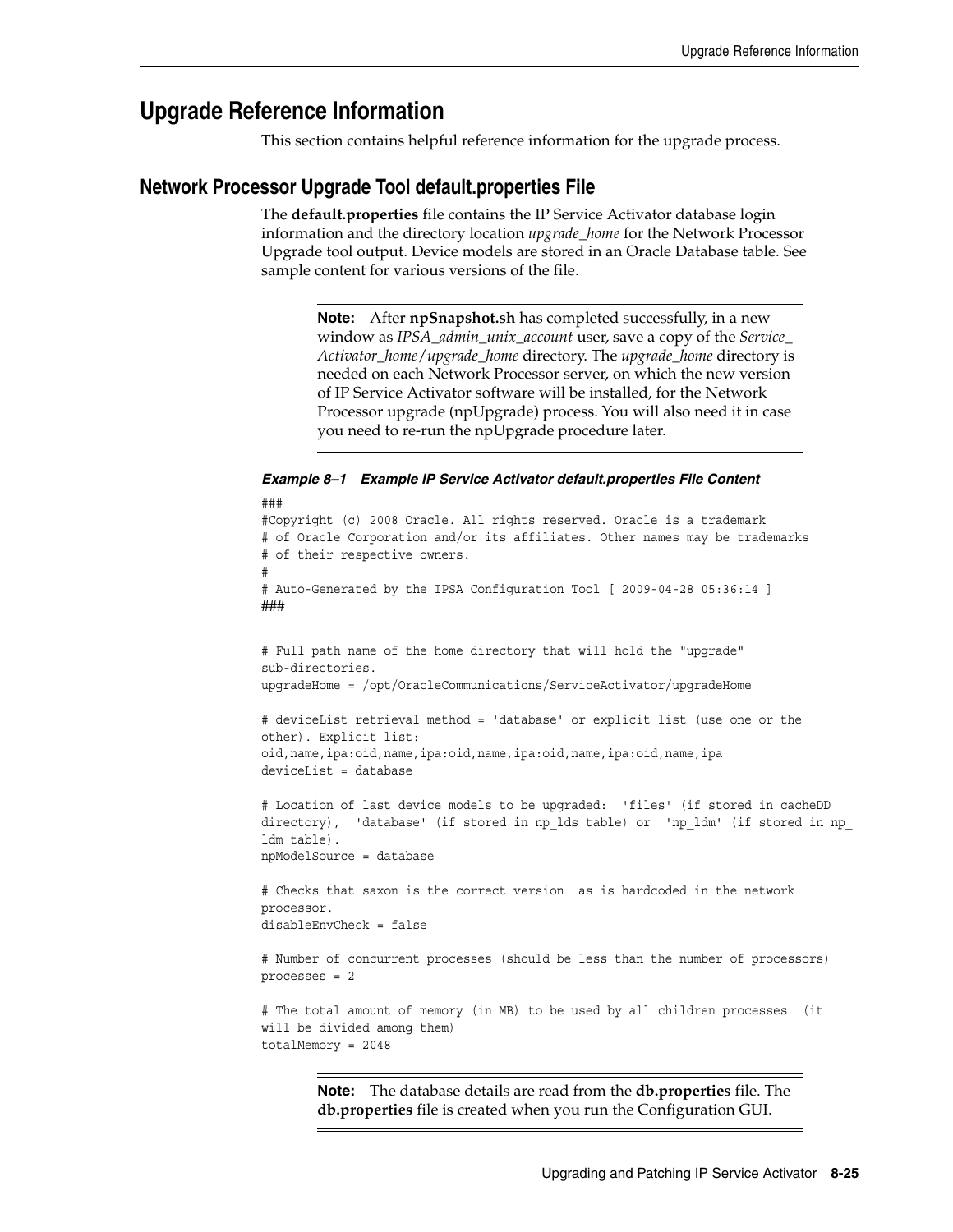#### **npUpgrade Script Logging Properties**

The **logging.properties** file contains the log file location (which defaults to *Service\_ Activator\_home***/logs/upgradetool\*.log**) and the desired log level. The following log levels are commonly used:

- $error = any exceptions or null variable errors$
- $info = tool$  progress and results
- $debug = more details$

#### **npUpgrade Script Failure Analysis**

There may be some errors flagged in the audit reports by **npUpgrade.sh** which do not reflect problems which need resolution.

Audit failures listed below can be ignored.

#### **Sub-interface Unit Number on Juniper**

You can ignore the configurations similar to the following displayed in red:

```
###ACTUAL VALUE ON DEVICE: t1-7/0/0:12 ### 
next-hop t1-7/0/0:12.0;
```
The next-hop command changed from having 0:12 at the end to having 0:12.0. Juniper interfaces should be labelled with the subinterface of 0, so no changes are needed.

#### **Interface Per-packet Load-sharing on Cisco**

You can ignore the configurations similar to the following displayed in red:

```
ip load-sharing per-packet
```
#### **Interface Description String on Cisco**

If you had spaces in your old descriptions, they will be removed in the new descriptions. You can ignore the configurations similar to the following displayed in red:

```
description ... SD:123456789; UD:...
```
and the configurations similar to the following displayed in blue:

description ... SD:123456789;UD:...

#### **Network Processor Upgrade Directory Structure**

[Figure 8–3](#page-76-0) shows the directory structure of the files involved in the upgrade (assuming default file locations).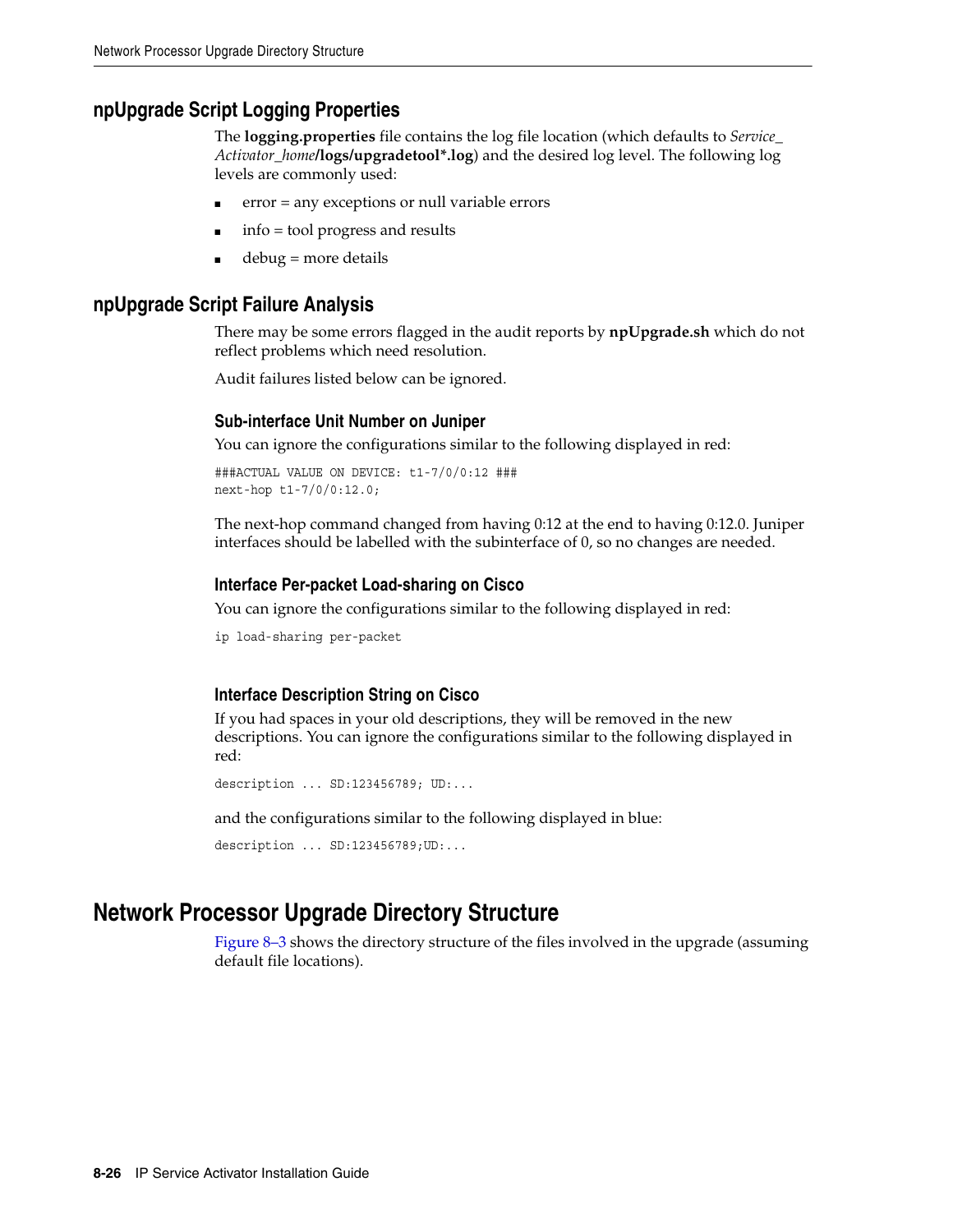<span id="page-76-0"></span>



# **Patching IP Service Activator**

Installing an IP Service Activator patch follows the same process as the original installation. You can customize the patch installation by selecting the **Custom** installation type. Components that are already installed are listed on a summary page and are not re-installed.

#### **Prerequisites**

Before installing a patch:

- Back up the Oracle Database. See ["Backing Up IP Service Activator"](#page-57-0).
- Decide whether to delete or save a truncated version of all committed transaction to avoid generating core files when IP Service Activator restarts. See step [5](#page-54-0)  in["Preparing to Upgrade".](#page-54-1)

#### **Installing a Patch**

To install a patch: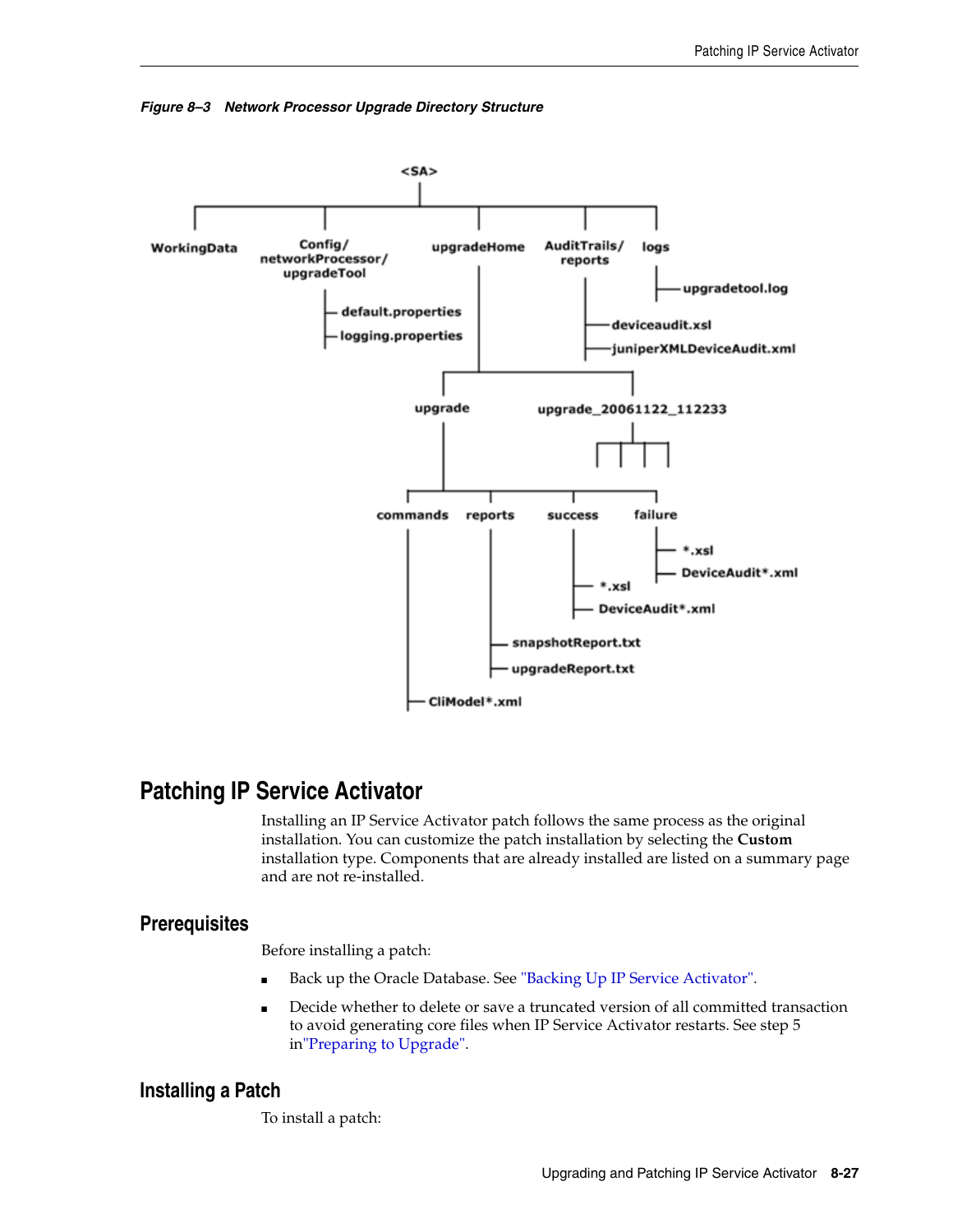**1.** Login to Oracle Support at:

http://support.oracle.com

- **2.** Select the **Patches & Updates** tab.
- **3.** Search for the patch number and download the latest patch to the Solaris or Linux server (which has the IP Service Activator server installed) or Windows host (which has IP Service Activator client).
- **4.** Stop IP Service Activator components.
- **5.** Unzip the patch.
- **6.** In the Solaris or Linux console, run the following command:

```
unzip IPServiceActivator-7.x.x.x.xBuild-xxx-.zip
```
In Windows, unzip the **IPServiceActivator-7**.*x.x.x.x***Build**-*xxx*-**win.zip** file.

The IP Service Activator directory is created.

**7.** In Windows, run **setup.exe** in the install directory to launch the Oracle Universal Installer and do the client upgrade and installation.

In Solaris and Linux, run the **runInstaller** in **Disk1/install** and complete the server upgrade and installation.

**8.** Select the installation type you want. To upgrade or reinstall components, select the **Custom** installation type and click the **Required Components** check box.

**Note:** You can use silent installation to upgrade IP Service Activator. Previously recorded response files can be used to do the upgrade, or the response template can be used to install the patch. For information about using silent installation, see ["About Silent Installations".](#page-35-0)

#### **Updating Configuration Policy Definitions**

After you install an IP Service Activator patch, you must ensure that the system is using the latest configuration policy definitions.

To update a configuration policy definition:

- **1.** In the Global Setup window, select a domain in the **Hierarchy** pane.
- **2.** Right-click **Domain** and select **Properties**.
- **3.** In the **Domain** dialog box, select the **Setup** property page.
- **4.** Click **Browse**.
- **5.** Select the policy file that is related to the enhanced configuration policy and click **Open**.
- **6.** Click **Load**.

The configuration policy loads and a confirmation dialog box opens.

**7.** Click **OK**.

The confirmation dialog box closes.

**8.** Click **OK**.

The Domain dialog box closes.

**9.** Commit the transaction.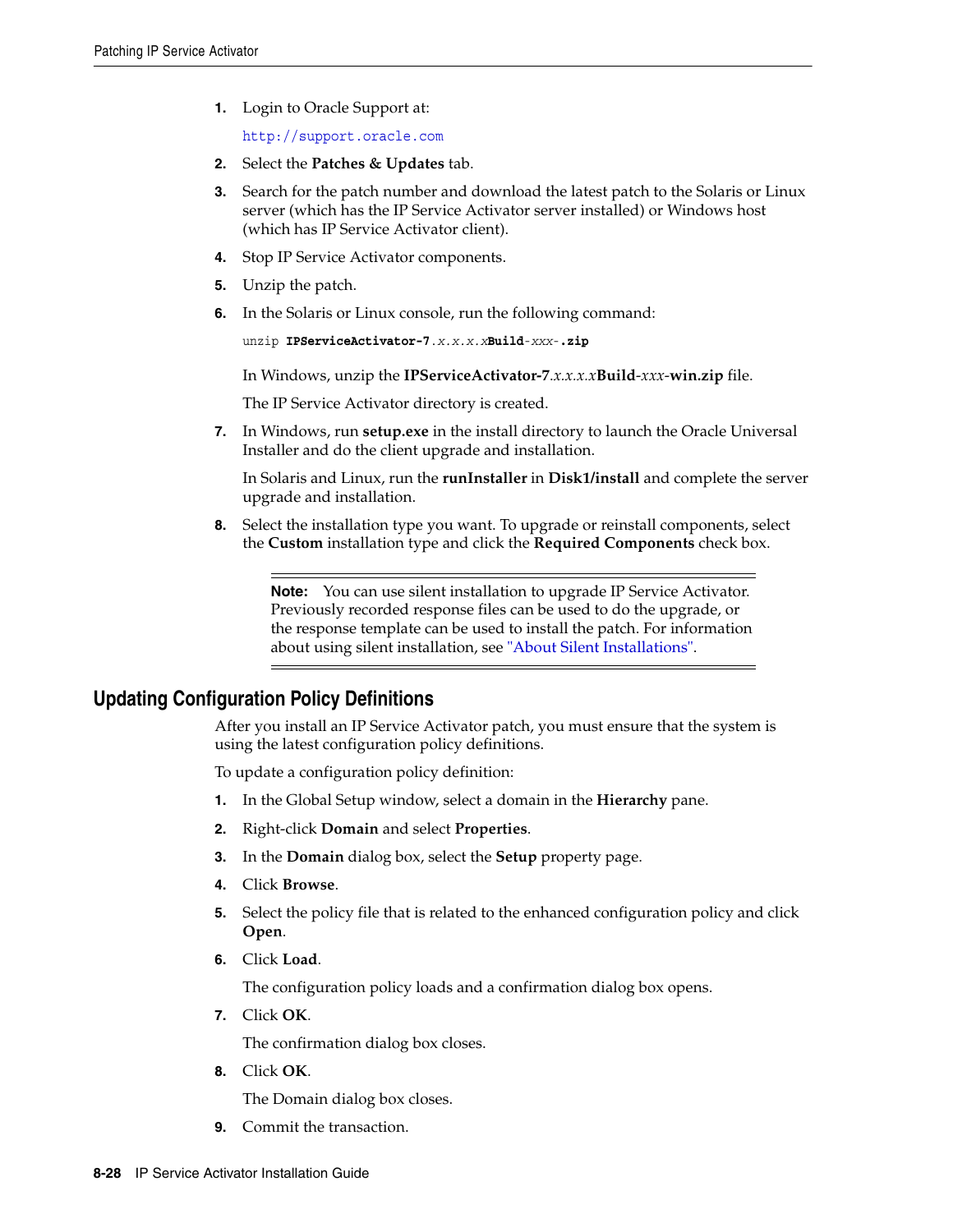- **10.** Click the domain to open it.
- **11.** Select the **Policy** tab and expand the **Policy Types** folder.
- **12.** Find the sub-folder where your policy type is located.

For example, to locate LSP Policy Type, go to **Policy Types**, **Service**, **LSP**, **LSP Tunnel**.

**13.** Right-click the Policy Type and select **Properties**.

The Policy Types dialog box opens.

- **14.** Click **Import HTML**.
- **15.** Select the HTML file for the configuration policy that you want to import, and then click **Open**.
- **16.** Click **OK**.
- **17.** Commit the transaction.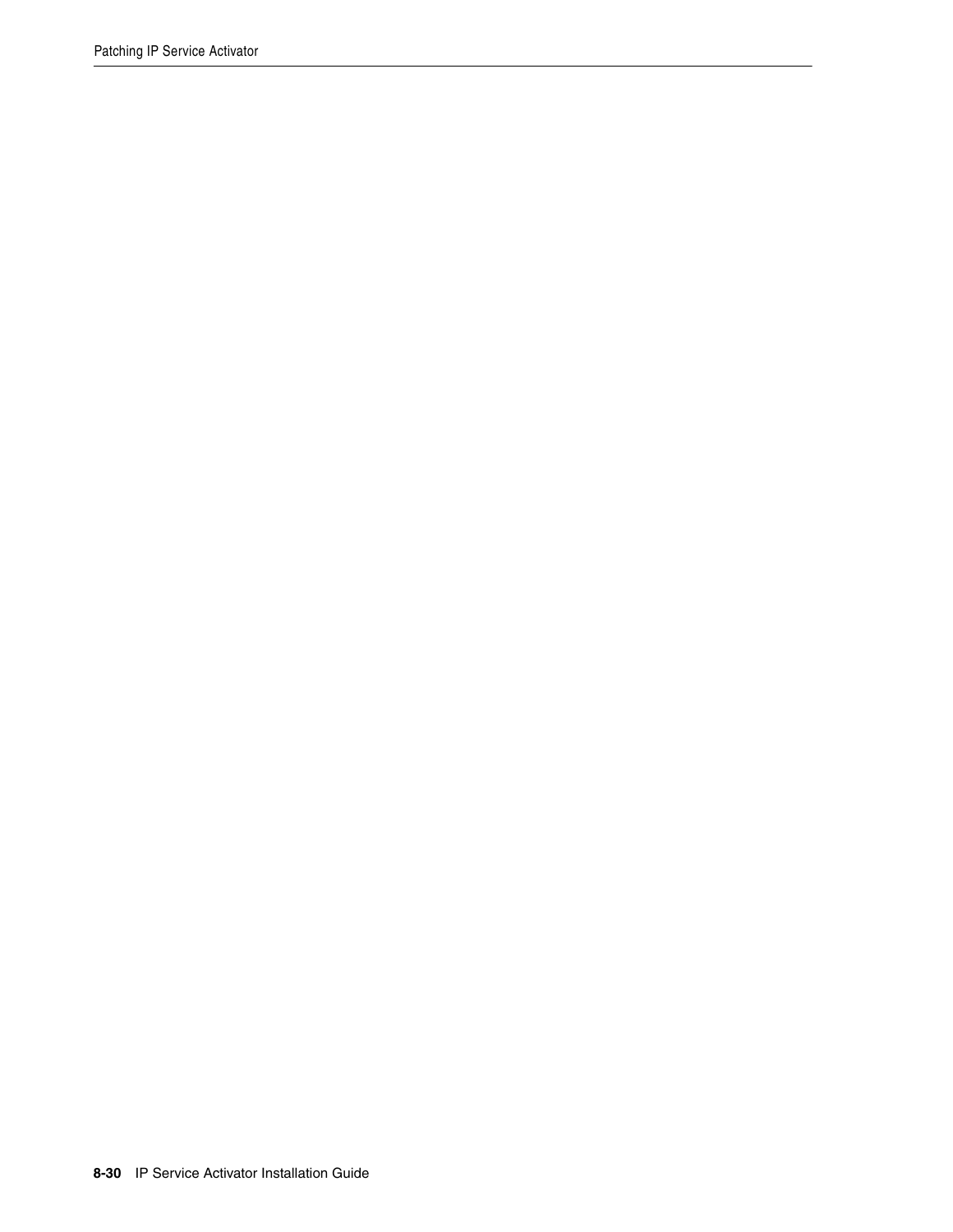# **Uninstalling IP Service Activator**

This chapter describes how to safely uninstall the main Oracle Communications IP Service Activator application completely using the uninstaller, or by component package using Admintool. It also describes how to uninstall the IP Service Activator client.

## **Uninstalling IP Service Activator 7.2 from UNIX Server**

**Note:** All Unix installations, such as Oracle Solaris 64 and Linux, use the following procedure.

To uninstall IP Service Activator components:

**1.** Go to your IP Service Activator installation directory.

The default is **/opt/OracleCommunications**.

- **2.** Set the **ORACLE\_HOME** environment variable to the directory where IP Service Activator is installed. For more information, see ["Preparing to Install IP Service](#page-32-0)  [Activator"](#page-32-0).
- **3.** Go to **ORACLE** HOME/oui/bin and run the Oracle Universal Installer:

./runInstaller

The Installer launches and the Welcome window opens.

**4.** Click **Installed Products**.

The Inventory window opens.

**5.** Select the items that you want to uninstall and click the **Remove** button.

The Confirmation window opens.

**6.** Click **Yes**.

The Remove window appears with a progress bar and uninstalls the selected components.

The Inventory window opens without the components that have been uninstalled.

- **7.** Click **Close**.
- **8.** Click **Cancel**.

The **Exit** window opens.

**9.** Click **Yes** to confirm the uninstallation.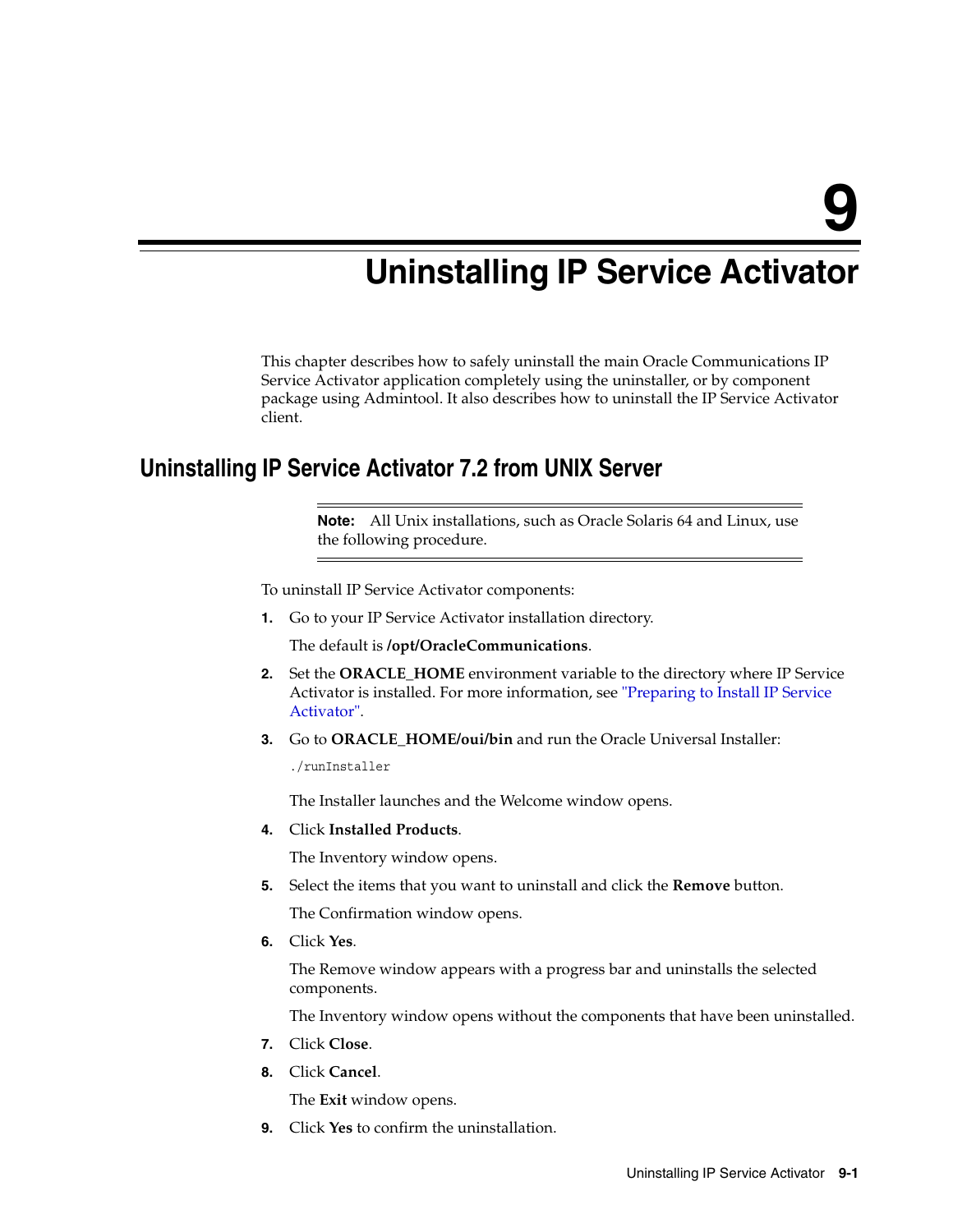## **Uninstalling IP Service Activator 7.2 Client**

**Note:** All Windows installations, such as Windows 32 and Windows 64, use the following procedure.

To uninstall the IP Service Activator client from a Windows host:

**1.** On your Windows machine, go to the directory *media pack un-zip location***client\Disk1\install** and double-click **setup.exe.**

The **Welcome** window opens.

**2.** Click **Deinstall Products**.

The **Inventory** window opens.

- **3.** Select the that items you want to uninstall.
- **4.** Click the **Remove** button.

The **Confirmation** window opens.

**5.** Click **Yes**.

The **Remove** window opens with a progress bar and uninstalls the selected components.

The **Inventory** window opens without the components that have been uninstalled.

- **6.** Click **Close**.
- **7.** Click **Cancel**.

The **Exit** window appears.

**8.** Click **Yes** to confirm the uninstallation.

### <span id="page-81-0"></span>**Uninstalling Individual IP Service Activator Components**

You can uninstall IP Service Activator software on a component-by-component basis. You must delete the core component last because doing so removes the main installation directory.

#### <span id="page-81-1"></span>**About IP Service Activator Components and Packages**

Each IP Service Activator component is made up of a number of packages, as listed in the table below. To uninstall an IP Service Activator component you need to remove the relevant packages. See ["Uninstalling an IP Service Activator Component"](#page-82-0) for the uninstallation procedure.

When uninstalling for upgrade purposes, we recommend that you uninstall all packages associated with IP Service Activator components on a single host machine before reinstalling the relevant components.

[Table 9–1](#page-82-1) summarizes IP Service Activator components and their packages.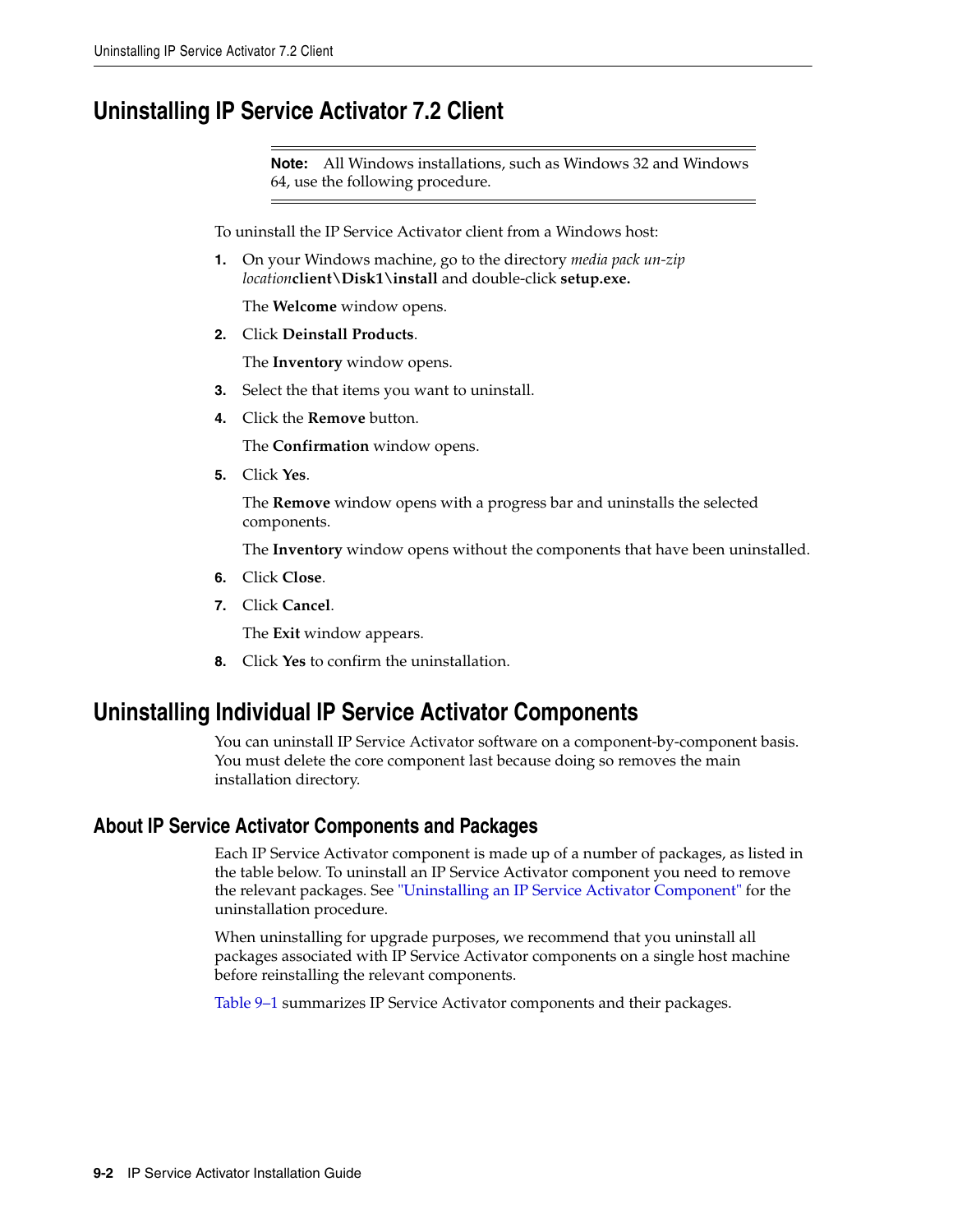| Package                            | <b>Abbreviation</b>  | <b>Policy</b><br><b>Server</b> | <b>Client</b> | Proxy<br>Agent | <b>Network</b><br><b>Processor</b> | <b>OIM</b>  | <b>Event</b><br><b>Handler</b> | <b>SLA</b>  |
|------------------------------------|----------------------|--------------------------------|---------------|----------------|------------------------------------|-------------|--------------------------------|-------------|
| Core Package                       | ORCHcore<br>(Note 1) | Y                              | Y             | Y              | Υ                                  | Y           | Y                              | Υ           |
| <b>GCC STLport Libraries</b>       | ORCHgstl             | Y                              | Y             | Y              | Y                                  | Y           | Y                              | Y           |
| Sun Pro STLport Libraries          | ORCHsstl             | Y                              | N             | N              | Y                                  | Y           | Y                              | Υ           |
| <b>GCC Xerces XML</b><br>Libraries | ORCHgxerc            | Y                              | N             | Y              | Υ                                  | Υ           | Y                              | Υ           |
| Oracle client                      |                      | Y                              | Υ             | $\mathbf N$    | ${\bf N}$                          | N           | $\mathbf Y$                    | $\mathbf N$ |
| Naming Service                     | ORCHname             | $\mathbf Y$                    | $\mathbf N$   | N              | N                                  | $\mathbf N$ | N                              | N           |
| Component Manager                  | ORCHcmmgr            | $\mathbf Y$                    | N             | Υ              | Υ                                  | Y           | Υ                              | Υ           |
| System Logger                      | ORCHslog             | Υ                              | N             | N              | N                                  | N           | N                              | N           |
| Policy Server                      | ORCHplcy             | Y                              | N             | N              | N                                  | N           | N                              | N           |
| Sun Pro Xerces XML<br>Libraries    | ORCHsxerc            | $\mathbf N$                    | Y             | $\mathbf N$    | Y                                  | Y           | Y                              | Y           |
| <b>Driver Scripts</b>              | ORCHdrscr            | $\mathbf N$                    | Y             | $\mathbf N$    | $\mathbf N$                        | Y           | $\mathbf N$                    | $\mathbf N$ |
| Telnet Plugin                      | ORCHplgtel           | N                              | Υ             | N              | N                                  | N           | N                              | N           |
| CatOs Device Driver                | <b>ORCHcatos</b>     | N                              | N             | $Y^*$          | N                                  | N           | N                              | ${\bf N}$   |
| Cisco Device Driver                | <b>ORCHcisco</b>     | N                              | N             | $Y^*$          | N                                  | N           | N                              | N           |
| Generic Device Driver              | ORCHgdd              | $\mathbf N$                    | N             | $Y^*$          | $\mathbf N$                        | $\mathbf N$ | ${\bf N}$                      | ${\bf N}$   |
| Juniper M-series Device<br>Driver  | ORCHjunip            | N                              | N             | $Y^*$          | N                                  | N           | N                              | N           |
| <b>Network Processor</b>           | ORCHnetproc          | N                              | N             | N              | Y                                  | N           | N                              | $\mathbf N$ |
| Proxy Agent                        | ORCHprxy             | $\mathbf N$                    | N             | Υ              | N                                  | N           | ${\bf N}$                      | N           |
| Python Libraries                   | ORCHgccpy            | N                              | N             | Y              | Y                                  | N           | N                              | N           |
| Netcool Libraries                  | ORCHncool            | $\mathbf N$                    | N             | N              | N                                  | Υ           | ${\bf N}$                      | N           |
| <b>OSS Integration Manager</b>     | ORCHoim              | $\mathbf N$                    | $\mathbf N$   | $\mathbf N$    | N                                  | Y           | $\mathbf N$                    | N           |
| Event Handler                      | ORCHehand            | N                              | N             | N              | N                                  | N           | Υ                              | N           |
| <b>OSA List Components</b>         | ORCHIstcp            | N                              | N             | N              | N                                  | N           | N                              | N           |
| <b>OSA</b> Component<br>Parameters | ORCHcompar           | N                              | N             | N              | N                                  | N           | N                              | N           |

<span id="page-82-1"></span>

| Table 9-1 IP Service Activator Packages |  |  |  |
|-----------------------------------------|--|--|--|
|-----------------------------------------|--|--|--|

\* All Device Drivers are installed with the Proxy Agent, unless one or more were deselected during installation.

> **Note:** Supplemental software components are removed along with the ORCHcore package.

### <span id="page-82-0"></span>**Uninstalling an IP Service Activator Component**

To uninstall an IP Service Activator component:

**1.** Start with the procedure ["Uninstalling Individual IP Service Activator](#page-81-0)  [Components"](#page-81-0).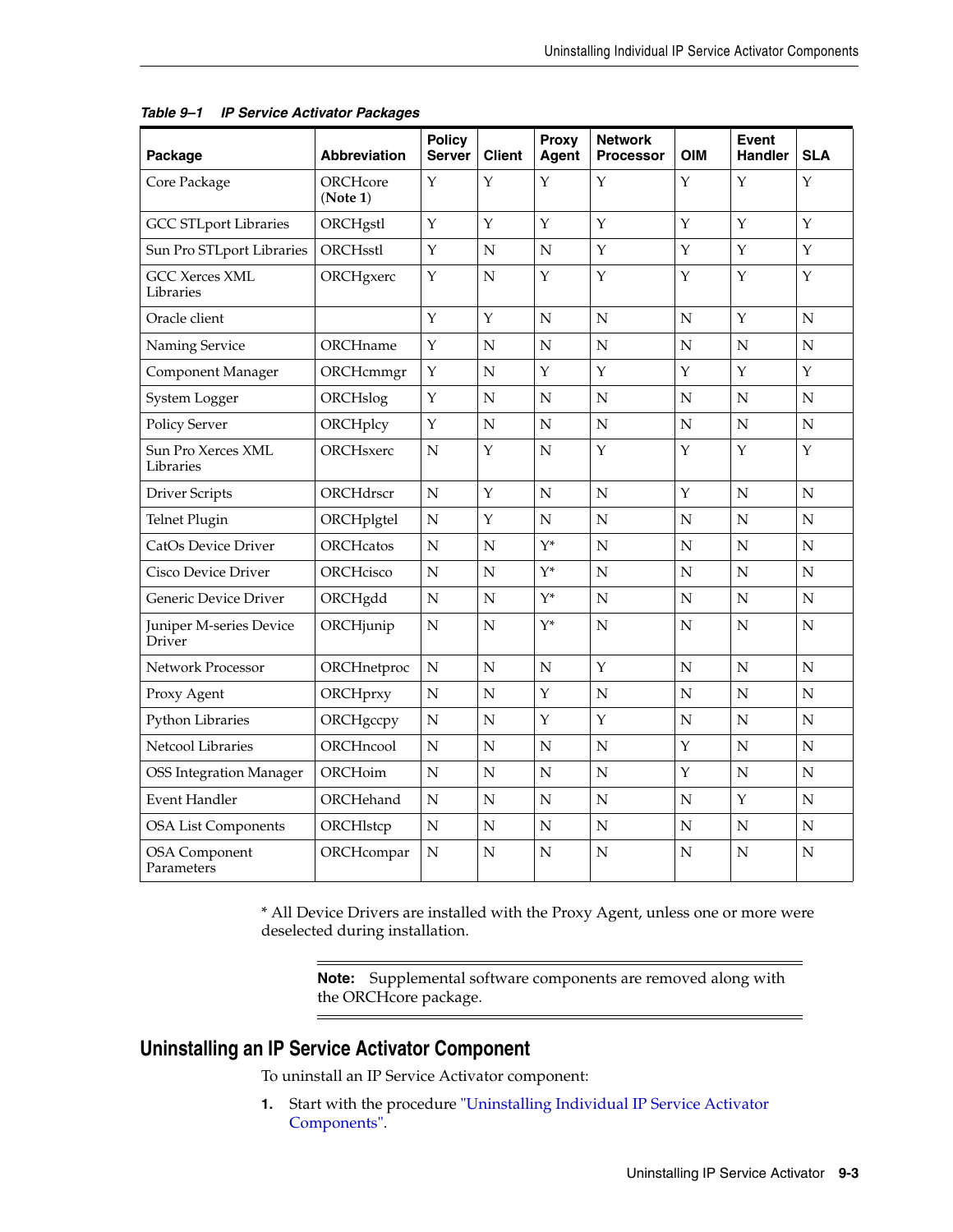**2.** Run Admintool:

# admintool

**3.** Click Browse, and then click Software.

Admintool lists the software currently installed on the machine.

**4.** By default, the deinstallation script prompts you to confirm deletion of each package. If you want to apply a global **Yes** response to these prompts:

Click Properties, and then click Package Administration.

The Admintool: Package Administration dialog box opens.

Set the following options:

- Install setuid/setgid Files: **Yes**
- Run setuid/setgid Scripts: **Yes**
- Removal Dependencies Not Met: **Ignore**
- Install/Remove Interactively: **No**
- **5.** Select the relevant IP Service Activator packages for deletion.

For more information, see ["About IP Service Activator Components and](#page-81-1)  [Packages"](#page-81-1).

**Note:** Do not delete the OSA Core Package until you have deleted all other packages.

**6.** In the Edit menu, select **Delete**.

Admintool prompts you to confirm the deletion.

**7.** Click **Delete**.

Admintool displays the components to be deleted and prompts you to confirm the deletion.

When the deletion process is complete, Admintool prompts you to press Return. Pressing Return closes the terminal window and returns you to the Admintool: Software dialog box.

**8.** In the File menu, select **Exit** to quit Admintool.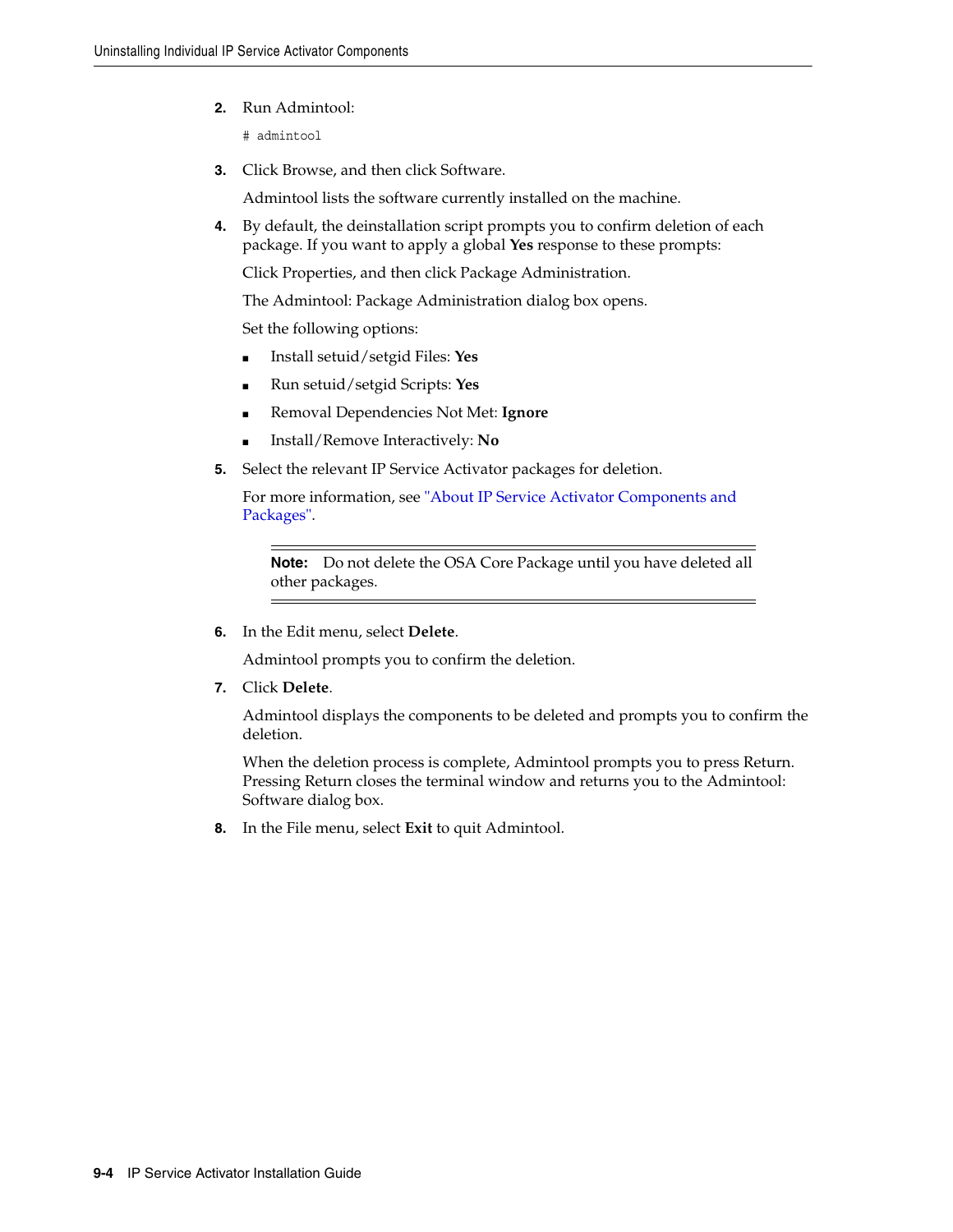# **Troubleshooting the Installation**

This chapter outlines some of the problems that can occur during the installation of Oracle Communications IP Service Activator, and explains how to fix them.

See *IP Service Activator System Administrator's Guide* for general troubleshooting information.

> **Note:** See *IP Service Activator Release Notes* for release-specific work-arounds for known issues.

There is no mechanism for repairing IP Service Activator components. If faults are reported by the operating system when starting up a system component, we recommend that you remove and reinstall the software.

If you cannot resolve your installation problem, contact Oracle GCS.

This chapter provides information about the following:

- [Oracle Database Installation Fails Before Completion](#page-84-0)
- [Manually Configuring Oracle Client Connection: Solaris](#page-85-0)
- **[Client Errors](#page-85-1)**
- [omniORB Use of TCP Wrappers](#page-85-2)
- [Loading SharedPolicyData.policy to Avoid Incomplete Software Upgrade](#page-87-0)

#### <span id="page-84-0"></span>**Oracle Database Installation Fails Before Completion**

Check the following:

- The parameters in the **/etc/system** file are correct and match those supplied in the template file
- The **oracle** user exists and you are installing Oracle Database 11g software as that user
- The dba group exists and the **oracle** user is assigned to that group
- You have applied all recommended Oracle Solaris patches. For more information, ["Planning an IP Service Activator Installation"](#page-10-0).
- You have applied all recommended Linux patches.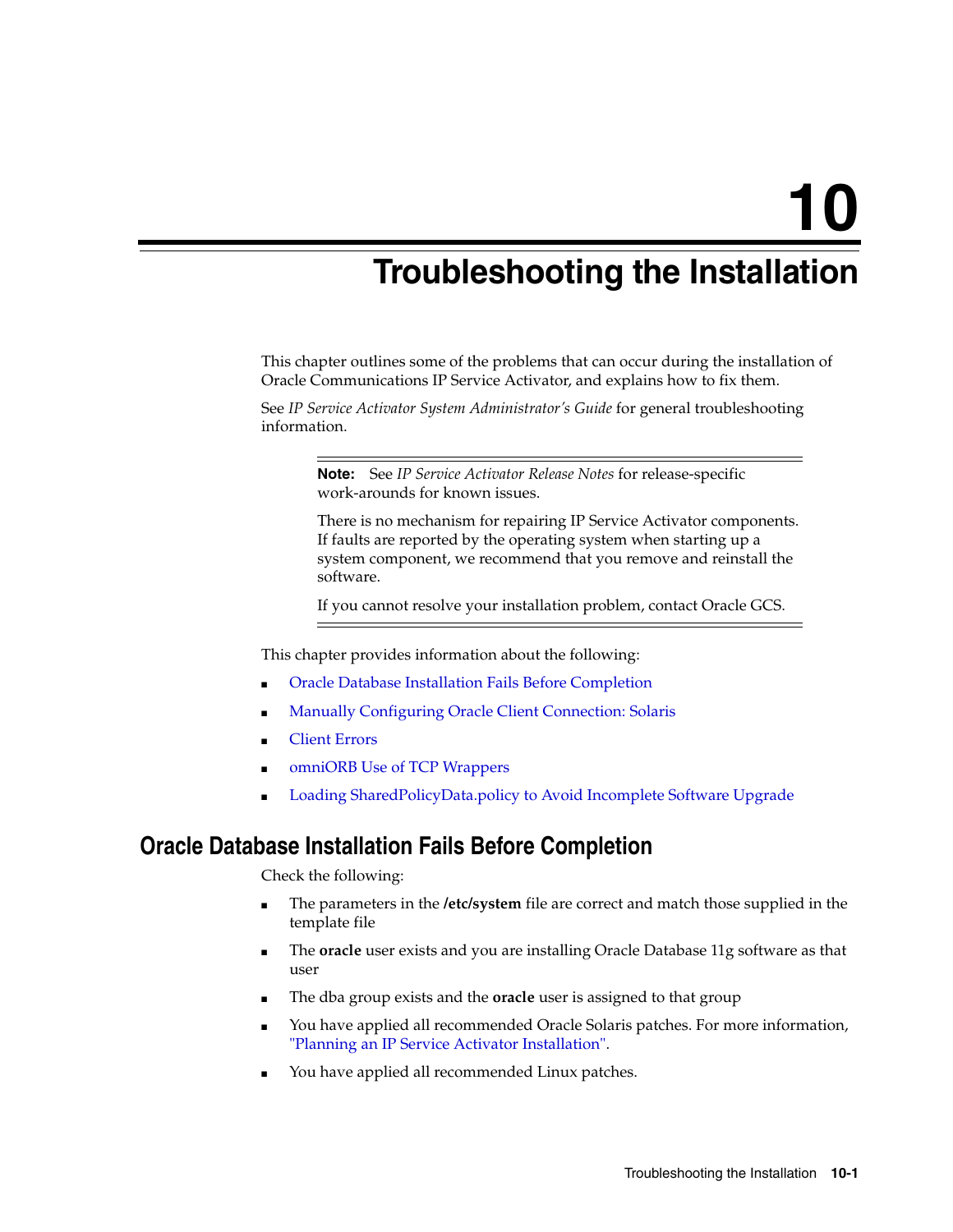**Note:** For more information about how this works in a Solaris environment, log into a Solaris 10 or 11 box and type man ulimit.

## <span id="page-85-0"></span>**Manually Configuring Oracle Client Connection: Solaris**

The Oracle client connection is typically automatically configured by the IP Service Activator server software installation program on Solaris, which has a pre-selected option to install the Oracle client. However, if you did not install the supplied Oracle client, you must manually configure the database connection to your own Oracle client by editing the **tnsnames.ora** file. It is located at:

*ORACLE\_HOME***/network/admin/tnsnames.ora**.

You might also have to create the **ORACLE\_HOME** environment variable on the server.

To configure the Oracle client connection manually on Solaris:

**1.** Change to the **root** user:

\$ su – root

**2.** Change to the Oracle administration directory. For example, for Oracle8*i*:

# cd /usr/local/oracle/u01/app/oracle/product/8.1.7/network/admin

**3.** Edit the **tnsnames.ora** file as follows:

```
net_service_name = 
(DESCRIPTION = (ADDRESS_LIST = 
(ADDRESS = (PROTOCOL = TCP)(Host = host_name)(Port = port_no))
\left( \right)(CONNECT_DATA = (SERVICE_NAME = service_name))
```
where:

- host\_name is the host name of the machine on which the database resides
- port\_number is the port number to be used for communication
- *net\_service\_name* is the name of the Net8 (NetCA) service
- service\_name matches the value in the equivalent section of the Oracle server's **tnsnames.ora** file

Consult your local Database administrator if you need additional help.

**Note:** The procedure for manually configuring the Linux client connection is the same as Solaris.

#### <span id="page-85-1"></span>**Client Errors**

If an error occurs in the IP Service Activator client, a critical message is written to the current faults pane. These messages are displayed on a red background. See *IP Service Activator System Administrator's Guide* for more information.

## <span id="page-85-2"></span>**omniORB Use of TCP Wrappers**

Installers should be aware that omniORB uses TCP wrappers.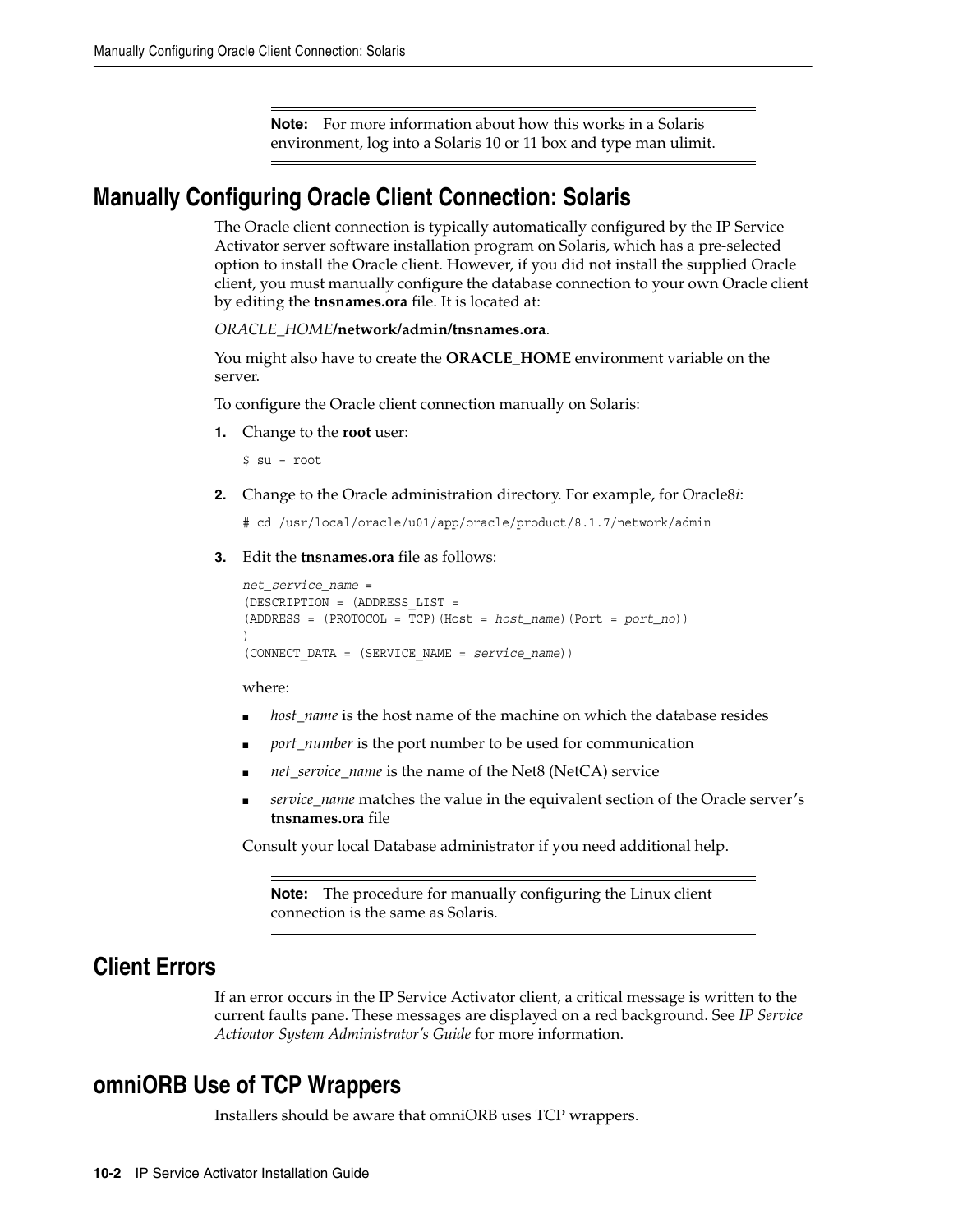Incorrect configuration of TCP wrappers can trigger various CORBA-related issues including:

- Inability of the Proxy Server to register with the Naming Service on a Policy Server host
- Components can register with the Naming Service, but the Policy Server fails to communicate with the components on a Proxy Server host. Finding system components returns all the expected components, but they are in a failed state.
- Inability of the Policy Server to communicate with the Naming Service
- Inability of the client to connect
- Inability of OSS Integration Manager (OIM) processes to connect
- Other anomalies around the use of the Naming Service

To correct these issues, correct the omniOrb configuration so that IP Service Activator processes are properly named as being allowed to connect to the ORB.

If this condition has already affected your installation, correct the **/etc/hosts.\*** files (**/etc/hosts.deny** and **/etc/hosts.allow**) or force omniORB to different configuration files with environment variables. For information about environment variables, see:

http://www.omniorb.sourceforge.net/docs.html

For more information, see ["CORBA ORB Configuration for IP Service Activator".](#page-29-0)

## **Oracle Universal Installer Error**

You might get an error when Installing the IP Service Activator client on Windows 7.

After double-clicking on **setup.exe**, if you see the following error, either enter **y** to ignore or adjust the virtual memory setting and enter **n**.

```
Starting Oracle Universal Installer...
Checking swap space: 0 MB available, 500 MB required. Failed <<<<
Checking monitor: must be configured to display at least 256 colors Higher than
256 . Actual 4294967296 Passed
Some requirement checks failed. You must fulfill these requirements before
continuing with the installation,
 Continue? (y/n) [n]
```
If you encounter errors or issues when using the Oracle Universal Installer to install IP Service Activator or the IP Service Activator client, see *Appendix B* in the Universal Installer documentation for more information:

HTML: http://download.oracle.com/docs/cd/B28359\_01/em.111/b31207/toc.htm PDF: http://download.oracle.com/docs/cd/B28359\_01/em.111/b31207.pdf

## **Client Cannot Connect to Policy Server**

- Verify that the policy server is running by running **./ipsaps** on the server machine. See *IP Service Activator System Administrator's Guide* for more information.
- Verify that you can ping the IP address to which the client is attempting to connect
- Check that you are attempting to connect a Win64 client to a 64-bit policy server, or a Win32 client to a 32-bit policy server, and not mixing 32-bit and 64-bit
- Check whether the Windows firewall is blocking access. On Windows 7, if the firewall is turned on and set to notify when Windows firewall blocks a new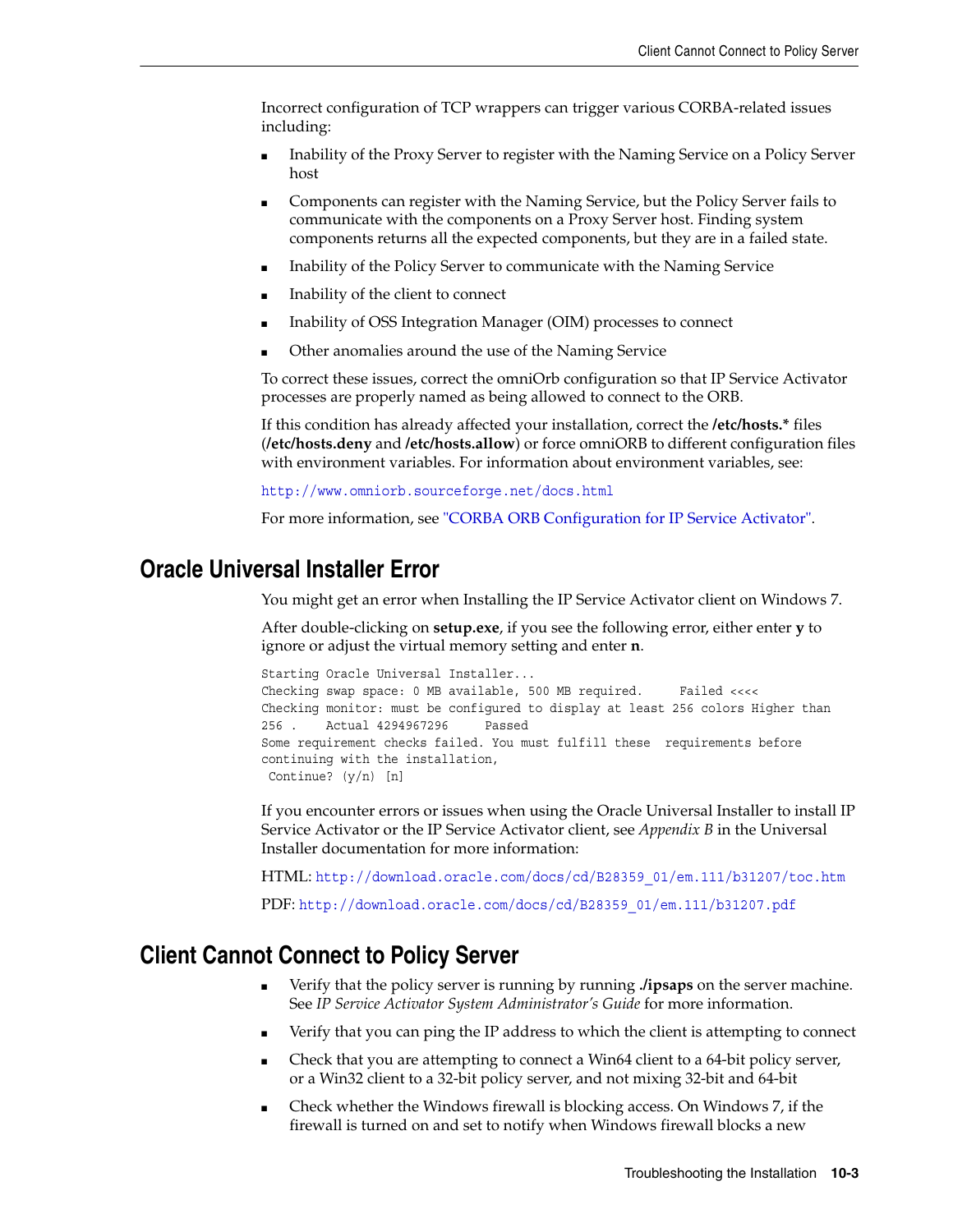program, allow access to the IP Service Activator applications when prompted and they (IP Service Activator, Explorer, omninames) will be added to the list of programs to be allowed through the Windows firewall.

# <span id="page-87-0"></span>**Loading SharedPolicyData.policy to Avoid Incomplete Software Upgrade**

Errors received while loading policy files such as **default.policy** or **advanced.policy** into IP Service Activator might be triggered by an incomplete software upgrade.

Load **SharedPolicyData.policy** to create new rows for IPv6 in the database. See *IP Service Activator System Administrator's Guide* for more information about loading configuration policies.

## **IPSAPS Does Not Work**

IPSAPS does not work if the policy server output is too long.

If you see the following error:

awk: record ` 12138 ? S 0...' too long

You must set up AWK\_PATH, as shown in the following example:

AWK\_PATH=/usr/xpg4/bin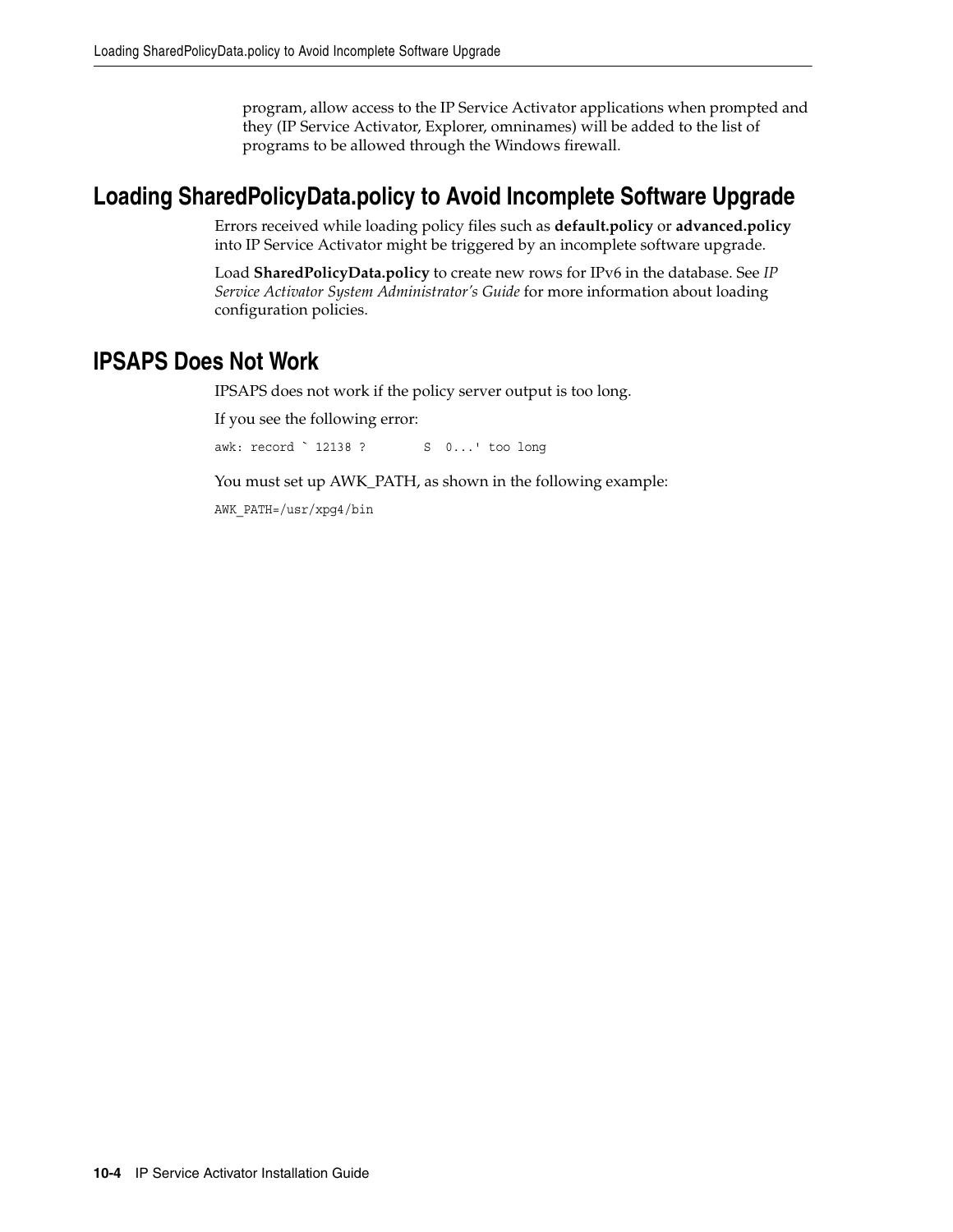# **Installation Checklists and Worksheet**

We strongly recommend that you use the following installation checklists when installing both Oracle Database software and Oracle Communications IP Service Activator components.

These checklists are designed to:

- Provide a quick reference to the recommended installation settings for each installation task
- Enable you to record any user-specific settings you may decide to enter during an installation task
- Help you to provide important configuration information to Oracle GCS when troubleshooting installation problems

Checklists include:

- **[Oracle Database Installation Data](#page-88-0)**
- [IP Service Activator Multi-host General Installation Checklist](#page-89-0)
- **[Client Installation Checklist](#page-90-0)**

# <span id="page-88-0"></span>**Oracle Database Installation Data**

[Table A–1](#page-88-1) is designed to help determine the size of a new network.

<span id="page-88-1"></span>*Table A–1 Oracle Database Installation Data Worksheet*

| <b>Setting</b>                                      | <b>Attribute</b>                   | Recommended                                          | <b>Recorded value</b> |
|-----------------------------------------------------|------------------------------------|------------------------------------------------------|-----------------------|
| Oracle Database<br>home settings                    | Location                           | /usr/local/oracle/u01/app/oracl<br>e/product/version |                       |
| NetCA service<br>connection<br>settings             | Global Database<br>Name            | <b>IPSA.WORLD</b>                                    |                       |
| Not applicable                                      | Net Service Name                   | <b>IPSA</b>                                          | $\ast$                |
| Not applicable                                      | Host Name                          | None supplied                                        |                       |
|                                                     | (IP Service Activator<br>database) |                                                      |                       |
| Not applicable                                      | Database SID                       | <b>IPSA</b>                                          | $\ast$                |
| <b>IP</b> Service<br>Activator<br>database settings | Tablespace name                    | <b>IPServiceActivatorDb</b>                          |                       |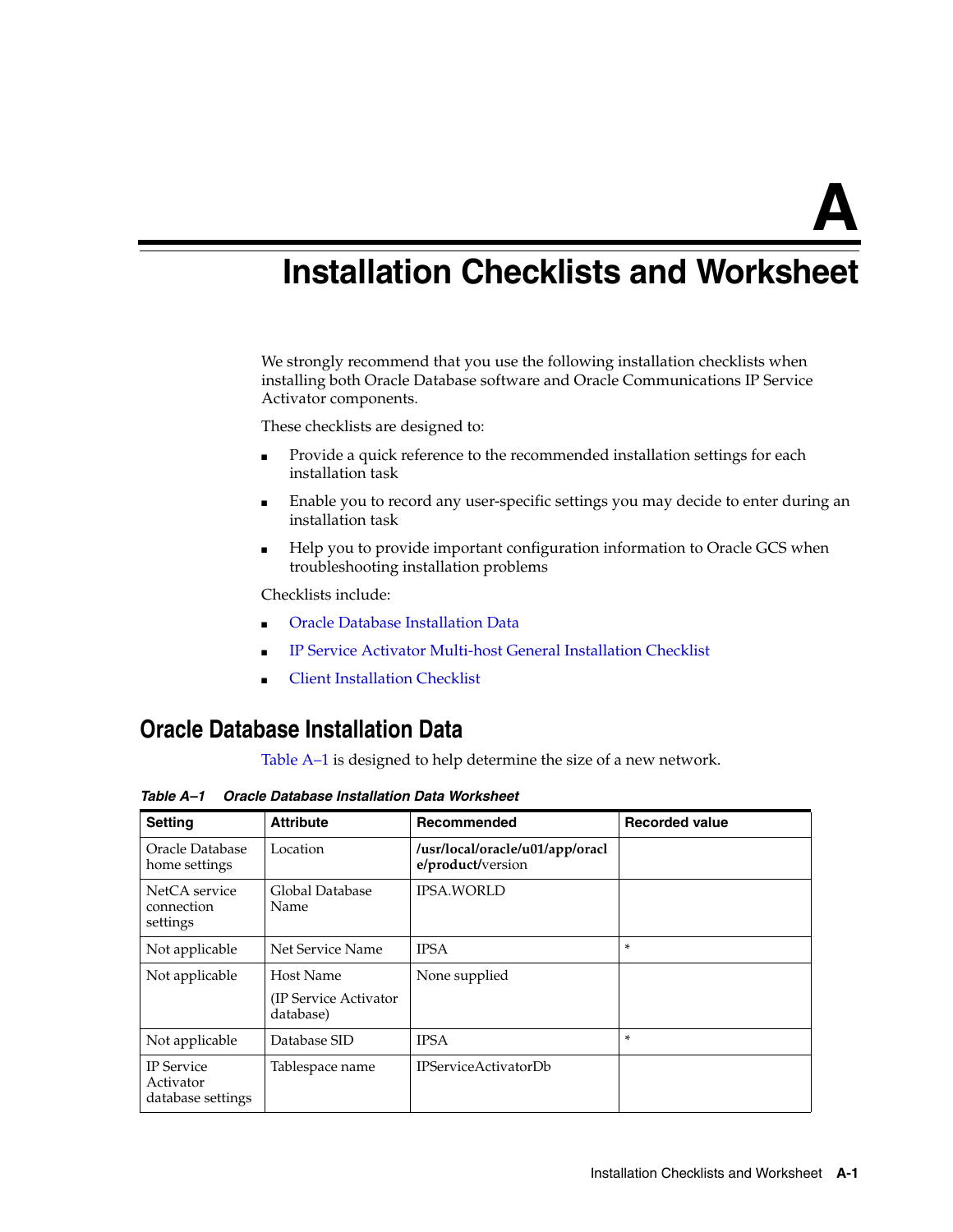| <b>Setting</b>                                               | <b>Attribute</b> | Recommended                                                                           | <b>Recorded value</b> |
|--------------------------------------------------------------|------------------|---------------------------------------------------------------------------------------|-----------------------|
| Not applicable                                               | Datafile Name    | /usr/local/oracle/u01/app/oracl<br>e/oradata/IPSA/IPSERVICEA<br><b>CTIVATORDB.dbf</b> |                       |
| Not applicable                                               | <b>File Size</b> | 250 MB                                                                                |                       |
| Not applicable                                               | Increment        | 5MB                                                                                   |                       |
| Oracle Database<br>Listener settings                         | Global name      | <b>IPSA.WORLD</b>                                                                     |                       |
| <b>IP</b> Service<br>Activator<br>database login<br>settings | Database userID  | admin                                                                                 | $\ast$                |
| Not applicable                                               | Password         | admin                                                                                 | $\ast$                |

*Table A–1 (Cont.) Oracle Database Installation Data Worksheet*

\*These items are entered when installing the IP Service Activator Policy Server, client, and event handler, and must be identical to those defined here.

# <span id="page-89-0"></span>**IP Service Activator Multi-host General Installation Checklist**

Complete one copy of [Table A–2](#page-89-1) for each host.

<span id="page-89-1"></span>*Table A–2 Multi-Host General Installation Checklist*

| <b>Setting</b>                     | <b>Attribute</b>              | Recommended                                                                                                                                                       | <b>Recorded value</b> |
|------------------------------------|-------------------------------|-------------------------------------------------------------------------------------------------------------------------------------------------------------------|-----------------------|
| Server hostname                    |                               |                                                                                                                                                                   |                       |
| <b>Serial Number</b>               |                               | If you were provided with a serial<br>number by Oracle<br>Communications for a previous<br>deployment, you must re-enter<br>that value for the new<br>deployment. |                       |
| <b>Installed Files</b><br>Location | Destination Folder            | Use default supplied                                                                                                                                              |                       |
| Naming service                     | Hostname                      | None supplied                                                                                                                                                     |                       |
| settings                           |                               | Record local hostname for<br>reference when installing other<br>components.                                                                                       |                       |
| Not applicable                     | TCP/IP Port                   | 2809                                                                                                                                                              |                       |
| Database connection                | Data Source Name              | <b>IPServiceActivatorDb</b>                                                                                                                                       |                       |
| settings                           | (DSN)                         | Check Oracle Database installation                                                                                                                                |                       |
| Not applicable                     | Database Server IP<br>Address | None supplied                                                                                                                                                     |                       |
| Not applicable                     | Database Server<br>Port       | Use default 1521                                                                                                                                                  |                       |
| Not applicable                     | Database Service              | <b>IPSA.WORLD</b>                                                                                                                                                 |                       |
|                                    | Name<br>(SID.DOMAIN)          | Check Oracle Database installation                                                                                                                                |                       |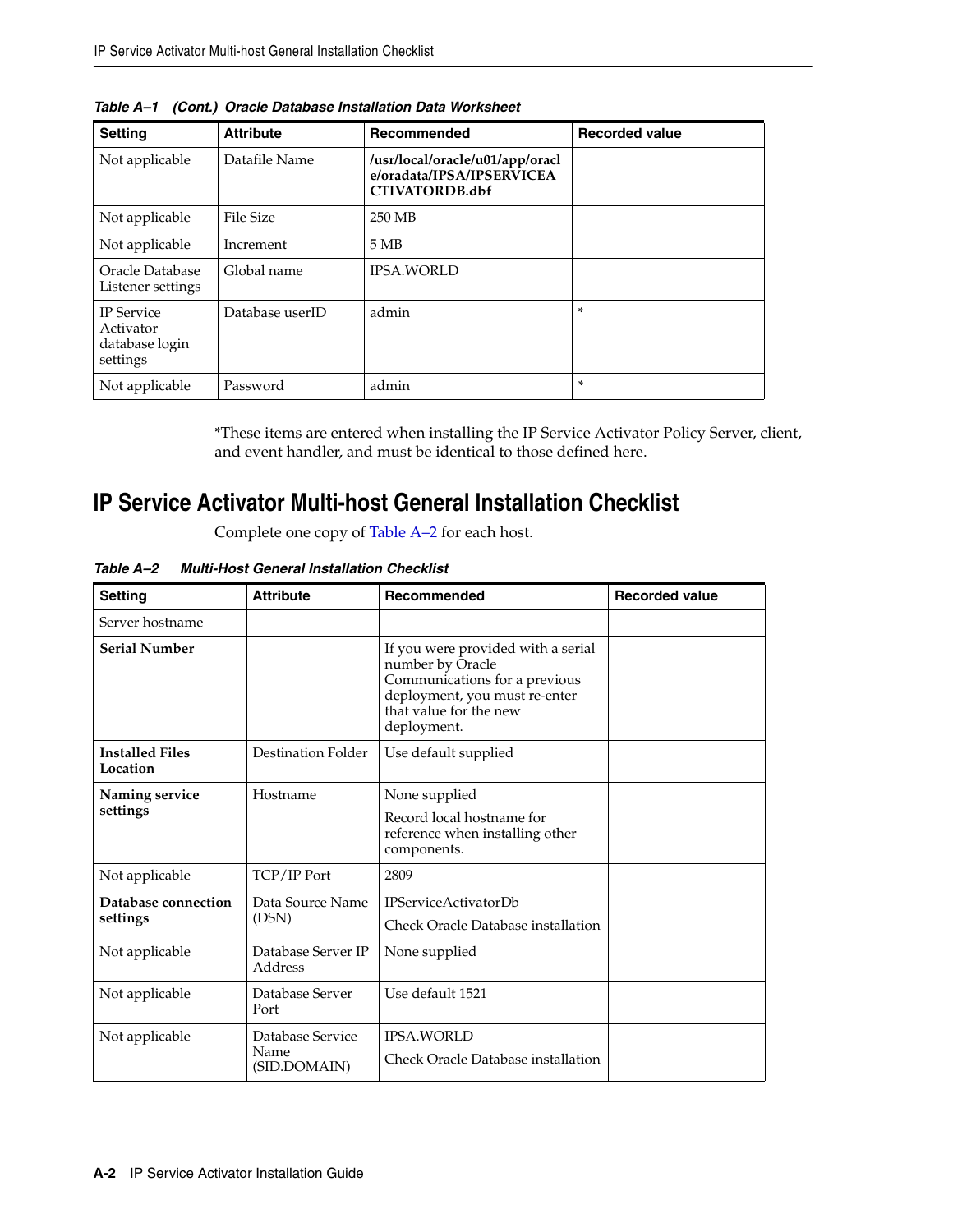| <b>Setting</b>                         | <b>Attribute</b> | Recommended                        | <b>Recorded value</b> |
|----------------------------------------|------------------|------------------------------------|-----------------------|
| Not applicable                         | Database Userid  | admin                              |                       |
|                                        |                  | Check Oracle Database installation |                       |
| Not applicable                         | Database User    | admin                              |                       |
|                                        | Password         | Check Oracle Database installation |                       |
| IP Service Activator<br>Program Folder | Program Folders  | Use default supplied               |                       |

*Table A–2 (Cont.) Multi-Host General Installation Checklist*

# <span id="page-90-0"></span>**Client Installation Checklist**

The task in [Table A–3](#page-90-1) is described in the additional setup tasks to be run prior to initial startup topic in *IP Service Activator Administrator's Guide*.

| <b>Setting</b>              | <b>Attribute</b>   | Recommended                | <b>Recorded value</b> |
|-----------------------------|--------------------|----------------------------|-----------------------|
| <b>Install</b>              | Destination Folder | Use default supplied       |                       |
| <b>Files</b>                |                    |                            |                       |
| Location                    |                    |                            |                       |
| Naming service              | Hostname           | Use Policy Server hostname |                       |
| settings                    |                    |                            |                       |
| Not applicable              | TCP/IP Port        | 2809                       |                       |
| <b>IP Service Activator</b> | Program Folders    | Use default supplied       |                       |
| Program Folder              |                    |                            |                       |

<span id="page-90-1"></span>*Table A–3 Client Installation Checklist*

# **Site Survey Worksheet**

[Table A–4](#page-90-2) can help to determine the size of a new network. Use the survey data to determine the appropriate hardware for an IP Service Activator deployment. Being able to answer the questions in this list prior to contacting Oracle Global Customer Support for assistance, can also speed the resolution of sizing and support issues.

<span id="page-90-2"></span>*Table A–4 Site Survey Worksheet*

| <b>Deployment Characteristics</b>                                                                                         | <b>Recorded Values</b> |
|---------------------------------------------------------------------------------------------------------------------------|------------------------|
| Devices:                                                                                                                  |                        |
| Number of managed PEs and vendor type(s)                                                                                  |                        |
| Average number of interfaces/sub-interfaces/VC-endpoints<br>per PE device                                                 |                        |
| If Configuration Management feature is deployed, average<br>number of device configuration archives per PE to be retained |                        |
| Number of managed CEs and vendor type(s)                                                                                  |                        |
| Average number of interfaces/sub-interfaces/VC-endpoints<br>per CE device                                                 |                        |
| If Configuration Management feature is deployed, average<br>number of device configuration archives per CE to be retained |                        |
| <b>VPNs:</b>                                                                                                              |                        |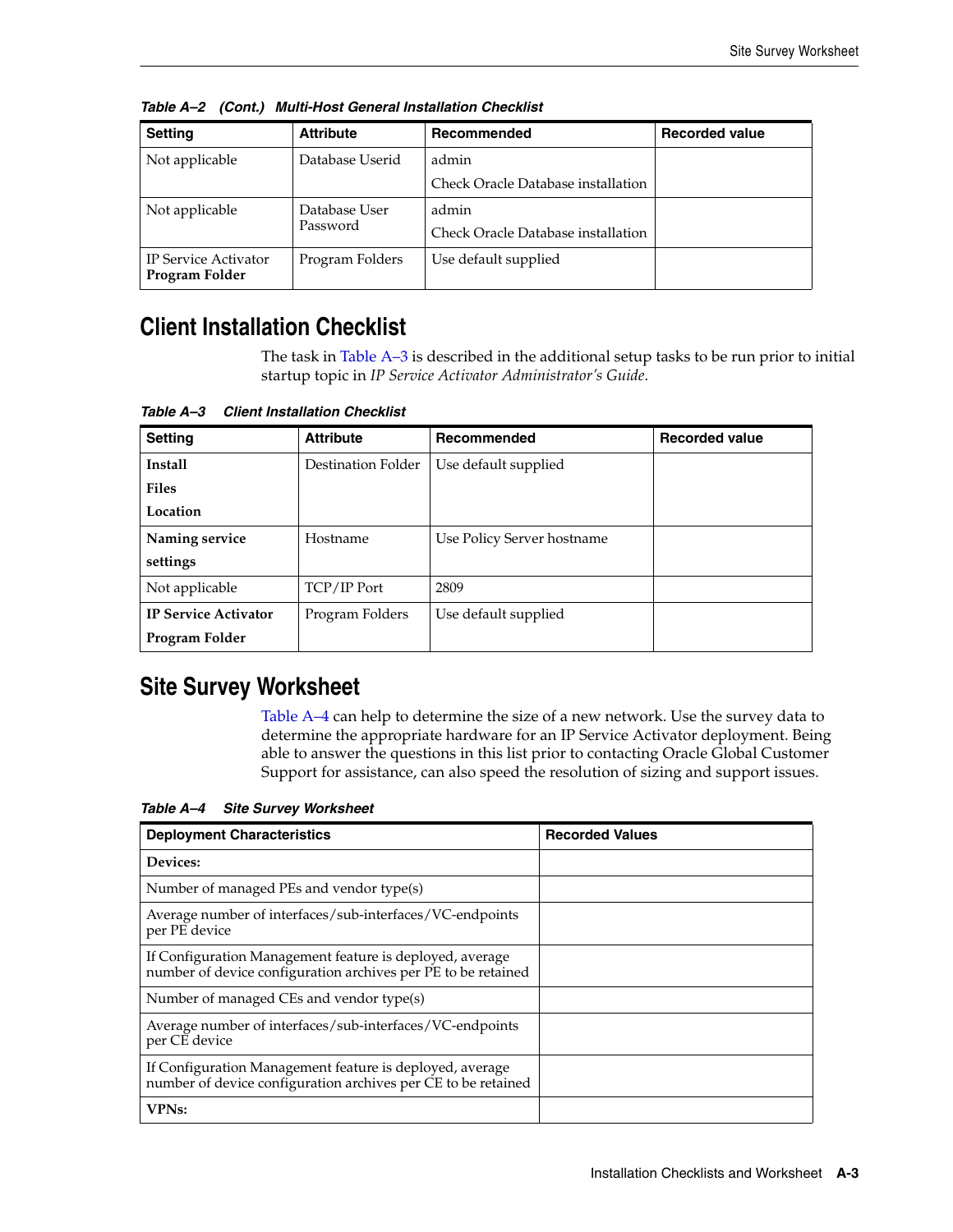#### *Table A–4 (Cont.) Site Survey Worksheet*

| <b>Deployment Characteristics</b>                                                                                                                              | <b>Recorded Values</b> |
|----------------------------------------------------------------------------------------------------------------------------------------------------------------|------------------------|
| Number of user VPN connections (Sites)                                                                                                                         |                        |
| QoS:                                                                                                                                                           |                        |
| Number of concrete policy elements                                                                                                                             |                        |
| Breakdown on a per policy element basis if possible                                                                                                            |                        |
| CDK scripts:                                                                                                                                                   |                        |
| Number of CDK scripts                                                                                                                                          |                        |
| Number of CDK script concretes                                                                                                                                 |                        |
| Miscellaneous IP Service Activator activity:                                                                                                                   |                        |
| Number of GUI logins per day                                                                                                                                   |                        |
| Number of device discoveries and capability fetches per day<br>(the size and nature of CEs and PEs that are likely to be<br>discovered affect discovery times) |                        |
| PEs (average number of interfaces per device)                                                                                                                  |                        |
| CEs (average number of interfaces per device)                                                                                                                  |                        |
| System component usage:                                                                                                                                        |                        |
| OSS Integration Manager (OIM) (deployment generates<br>additional CPU demand on the Policy Server host machine)                                                |                        |
| Event Handler (deployment generates additional CPU<br>demand on the Policy Server host machine)                                                                |                        |
| Maximum number of concurrent GUI users                                                                                                                         |                        |
| System configuration:                                                                                                                                          |                        |
| Is Citrix usage in use?                                                                                                                                        |                        |
| List of all other implementation-specific restrictions:                                                                                                        |                        |
| Bandwidth limitations (if any)                                                                                                                                 |                        |
| Cost considerations                                                                                                                                            |                        |
| Other deployment issues                                                                                                                                        |                        |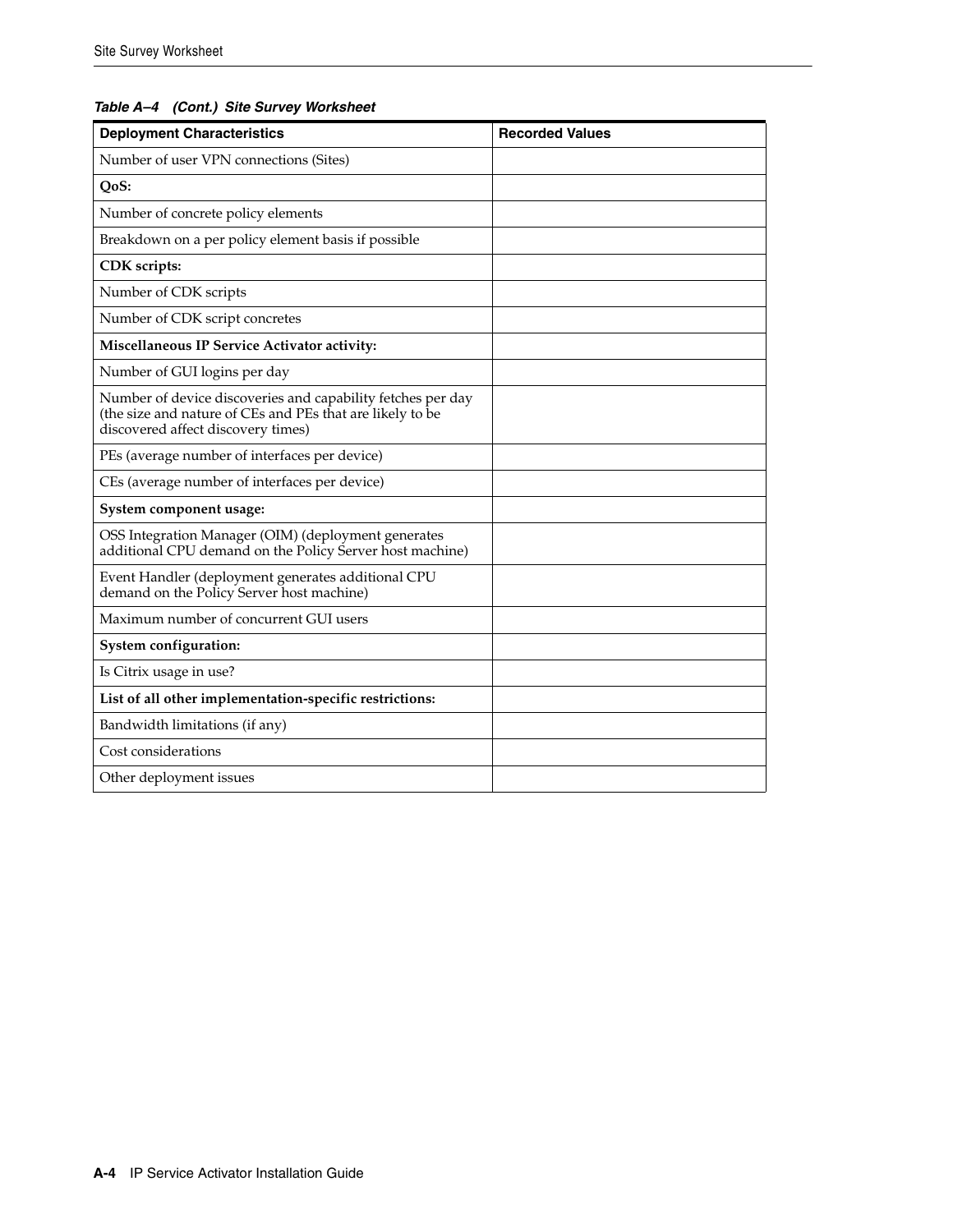# <sup>B</sup>**Directories and Files**

This appendix describes directories and files created by the Oracle Universal Installer for Oracle Communications IP Service Activator.

# <span id="page-92-0"></span>**Directory Structure**

The Installer creates the directory structure shown in [Figure B–1.](#page-92-0)



*Figure B–1 IP Service Activator Directory Structure*

**Note:** The path **/opt/OracleCommunications/ServiceActivator** is usually indicated as *Service\_Activator\_home* in this document.